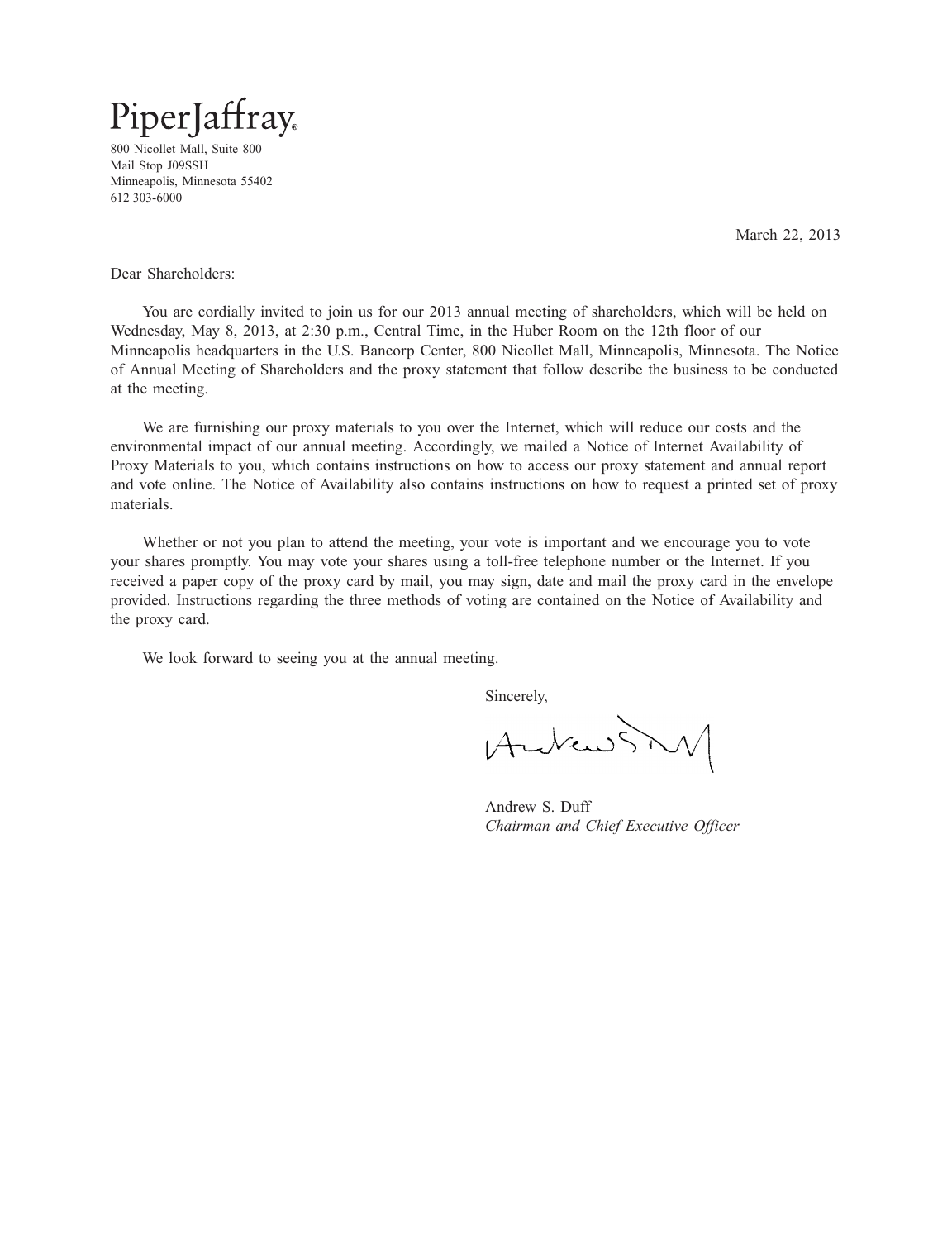# PiperJaffray

800 Nicollet Mall, Suite 800 Mail Stop J09SSH Minneapolis, Minnesota 55402 612 303-6000

# **NOTICE OF ANNUAL MEETING OF SHAREHOLDERS**

| Wednesday, May 8, 2013, at 2:30 p.m., Central Time                                                                                                                                                                                                                                                                                                                                                                                                                                                                                                                                                                                                                                      |  |  |  |  |  |
|-----------------------------------------------------------------------------------------------------------------------------------------------------------------------------------------------------------------------------------------------------------------------------------------------------------------------------------------------------------------------------------------------------------------------------------------------------------------------------------------------------------------------------------------------------------------------------------------------------------------------------------------------------------------------------------------|--|--|--|--|--|
| The Huber Room in our Minneapolis Headquarters<br>12th Floor, U.S. Bancorp Center<br>800 Nicollet Mall<br>Minneapolis, MN 55402                                                                                                                                                                                                                                                                                                                                                                                                                                                                                                                                                         |  |  |  |  |  |
| The election of eight directors, each for a one-year term.<br>1.                                                                                                                                                                                                                                                                                                                                                                                                                                                                                                                                                                                                                        |  |  |  |  |  |
| 2.<br>Ratification of the selection of Ernst & Young LLP as the independent auditor<br>of Piper Jaffray Companies for the fiscal year ending December 31, 2013.                                                                                                                                                                                                                                                                                                                                                                                                                                                                                                                         |  |  |  |  |  |
| 3.<br>Approval of our Amended and Restated 2003 Annual and Long-Term Incentive<br>Plan.                                                                                                                                                                                                                                                                                                                                                                                                                                                                                                                                                                                                 |  |  |  |  |  |
| An advisory vote to approve the compensation of the officers disclosed in the<br>4.<br>attached proxy statement, or a "say-on-pay" vote.                                                                                                                                                                                                                                                                                                                                                                                                                                                                                                                                                |  |  |  |  |  |
| 5.<br>Any other business that may properly be considered at the meeting or any<br>adjournment or postponement of the meeting.                                                                                                                                                                                                                                                                                                                                                                                                                                                                                                                                                           |  |  |  |  |  |
| You may vote at the meeting if you were a shareholder of record at the close of<br>business on March 13, 2013.                                                                                                                                                                                                                                                                                                                                                                                                                                                                                                                                                                          |  |  |  |  |  |
| Whether or not you plan to attend the annual meeting, please vote your shares by<br>proxy to ensure they are represented at the meeting. You may submit your proxy<br>vote by telephone or Internet, as described in the Notice of Internet Availability of<br>Proxy Materials and the following proxy statement, by no later than 11:59 p.m.<br>Eastern Daylight Time on Tuesday, May 7, 2013. If you received a paper copy of the<br>proxy card by mail, you may sign, date and mail the proxy card in the envelope<br>provided. The envelope is addressed to our vote tabulator, Broadridge Financial<br>Solutions, Inc., and no postage is required if mailed in the United States. |  |  |  |  |  |
|                                                                                                                                                                                                                                                                                                                                                                                                                                                                                                                                                                                                                                                                                         |  |  |  |  |  |

# **Important Notice Regarding the Availability of Proxy Materials for the Annual Meeting to be held on May 8, 2013**

Our proxy statement and 2012 annual report are available at www.piperjaffray.com/proxymaterials

By Order of the Board of Directors

John W Gulan

John W. Geelan *Secretary*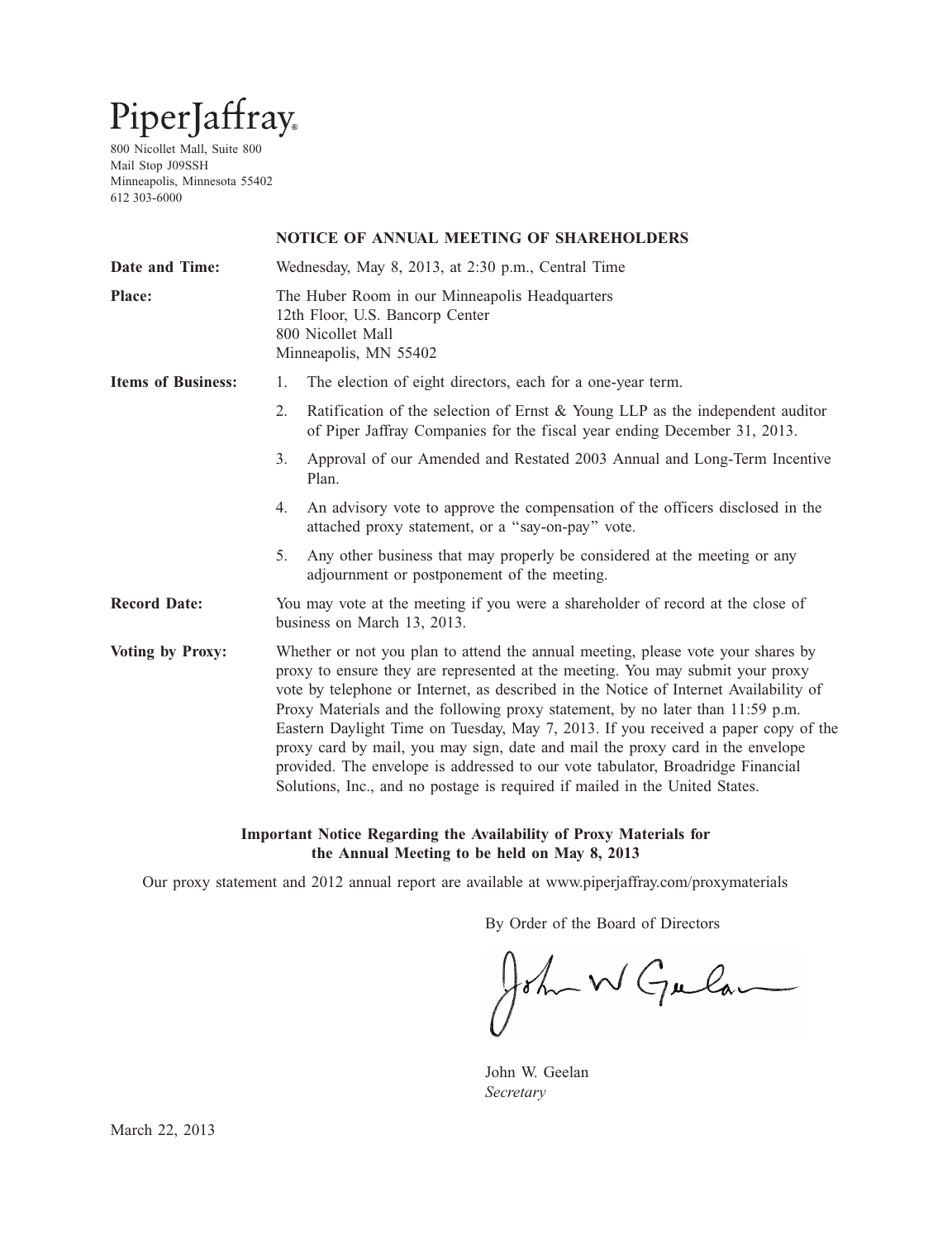# **PROXY STATEMENT TABLE OF CONTENTS**

| 1<br>1<br>1<br>How many shares must be present to hold the meeting?<br>1<br>1<br>$\overline{2}$<br>Why did I receive a one-page Notice of Internet Availability of Proxy Materials instead of a full set<br>$\overline{2}$<br>How can I get electronic access to the proxy materials if I don't already receive them via e-mail?<br>$\overline{2}$<br>What is the difference between a shareholder of record and a "street name" holder?<br>$\overline{2}$<br>$\overline{2}$<br>How do I vote if I hold shares in the Piper Jaffray Companies Retirement Plan or U.S. Bank 401(k)<br>3<br>What does it mean if I receive more than one Notice of Internet Availability of Proxy Materials or<br>3<br>3<br>3<br>$\overline{4}$<br>$\overline{4}$<br>What vote is required to approve each item of business included in the notice of meeting?<br>5<br>5<br>5<br>5<br>6<br>INFORMATION REGARDING THE BOARD OF DIRECTORS AND CORPORATE GOVERNANCE.<br>9<br>9<br>10 |
|-----------------------------------------------------------------------------------------------------------------------------------------------------------------------------------------------------------------------------------------------------------------------------------------------------------------------------------------------------------------------------------------------------------------------------------------------------------------------------------------------------------------------------------------------------------------------------------------------------------------------------------------------------------------------------------------------------------------------------------------------------------------------------------------------------------------------------------------------------------------------------------------------------------------------------------------------------------------|
|                                                                                                                                                                                                                                                                                                                                                                                                                                                                                                                                                                                                                                                                                                                                                                                                                                                                                                                                                                 |
|                                                                                                                                                                                                                                                                                                                                                                                                                                                                                                                                                                                                                                                                                                                                                                                                                                                                                                                                                                 |
|                                                                                                                                                                                                                                                                                                                                                                                                                                                                                                                                                                                                                                                                                                                                                                                                                                                                                                                                                                 |
|                                                                                                                                                                                                                                                                                                                                                                                                                                                                                                                                                                                                                                                                                                                                                                                                                                                                                                                                                                 |
|                                                                                                                                                                                                                                                                                                                                                                                                                                                                                                                                                                                                                                                                                                                                                                                                                                                                                                                                                                 |
|                                                                                                                                                                                                                                                                                                                                                                                                                                                                                                                                                                                                                                                                                                                                                                                                                                                                                                                                                                 |
|                                                                                                                                                                                                                                                                                                                                                                                                                                                                                                                                                                                                                                                                                                                                                                                                                                                                                                                                                                 |
|                                                                                                                                                                                                                                                                                                                                                                                                                                                                                                                                                                                                                                                                                                                                                                                                                                                                                                                                                                 |
|                                                                                                                                                                                                                                                                                                                                                                                                                                                                                                                                                                                                                                                                                                                                                                                                                                                                                                                                                                 |
|                                                                                                                                                                                                                                                                                                                                                                                                                                                                                                                                                                                                                                                                                                                                                                                                                                                                                                                                                                 |
|                                                                                                                                                                                                                                                                                                                                                                                                                                                                                                                                                                                                                                                                                                                                                                                                                                                                                                                                                                 |
|                                                                                                                                                                                                                                                                                                                                                                                                                                                                                                                                                                                                                                                                                                                                                                                                                                                                                                                                                                 |
|                                                                                                                                                                                                                                                                                                                                                                                                                                                                                                                                                                                                                                                                                                                                                                                                                                                                                                                                                                 |
|                                                                                                                                                                                                                                                                                                                                                                                                                                                                                                                                                                                                                                                                                                                                                                                                                                                                                                                                                                 |
|                                                                                                                                                                                                                                                                                                                                                                                                                                                                                                                                                                                                                                                                                                                                                                                                                                                                                                                                                                 |
|                                                                                                                                                                                                                                                                                                                                                                                                                                                                                                                                                                                                                                                                                                                                                                                                                                                                                                                                                                 |
|                                                                                                                                                                                                                                                                                                                                                                                                                                                                                                                                                                                                                                                                                                                                                                                                                                                                                                                                                                 |
|                                                                                                                                                                                                                                                                                                                                                                                                                                                                                                                                                                                                                                                                                                                                                                                                                                                                                                                                                                 |
|                                                                                                                                                                                                                                                                                                                                                                                                                                                                                                                                                                                                                                                                                                                                                                                                                                                                                                                                                                 |
| 10                                                                                                                                                                                                                                                                                                                                                                                                                                                                                                                                                                                                                                                                                                                                                                                                                                                                                                                                                              |
| 11                                                                                                                                                                                                                                                                                                                                                                                                                                                                                                                                                                                                                                                                                                                                                                                                                                                                                                                                                              |
| 11                                                                                                                                                                                                                                                                                                                                                                                                                                                                                                                                                                                                                                                                                                                                                                                                                                                                                                                                                              |
| 11                                                                                                                                                                                                                                                                                                                                                                                                                                                                                                                                                                                                                                                                                                                                                                                                                                                                                                                                                              |
| 12                                                                                                                                                                                                                                                                                                                                                                                                                                                                                                                                                                                                                                                                                                                                                                                                                                                                                                                                                              |
| 12                                                                                                                                                                                                                                                                                                                                                                                                                                                                                                                                                                                                                                                                                                                                                                                                                                                                                                                                                              |
| 13                                                                                                                                                                                                                                                                                                                                                                                                                                                                                                                                                                                                                                                                                                                                                                                                                                                                                                                                                              |
| 13<br>14                                                                                                                                                                                                                                                                                                                                                                                                                                                                                                                                                                                                                                                                                                                                                                                                                                                                                                                                                        |
| Procedures for Selecting and Nominating Director Candidates<br>14                                                                                                                                                                                                                                                                                                                                                                                                                                                                                                                                                                                                                                                                                                                                                                                                                                                                                               |
| 15                                                                                                                                                                                                                                                                                                                                                                                                                                                                                                                                                                                                                                                                                                                                                                                                                                                                                                                                                              |
| 16                                                                                                                                                                                                                                                                                                                                                                                                                                                                                                                                                                                                                                                                                                                                                                                                                                                                                                                                                              |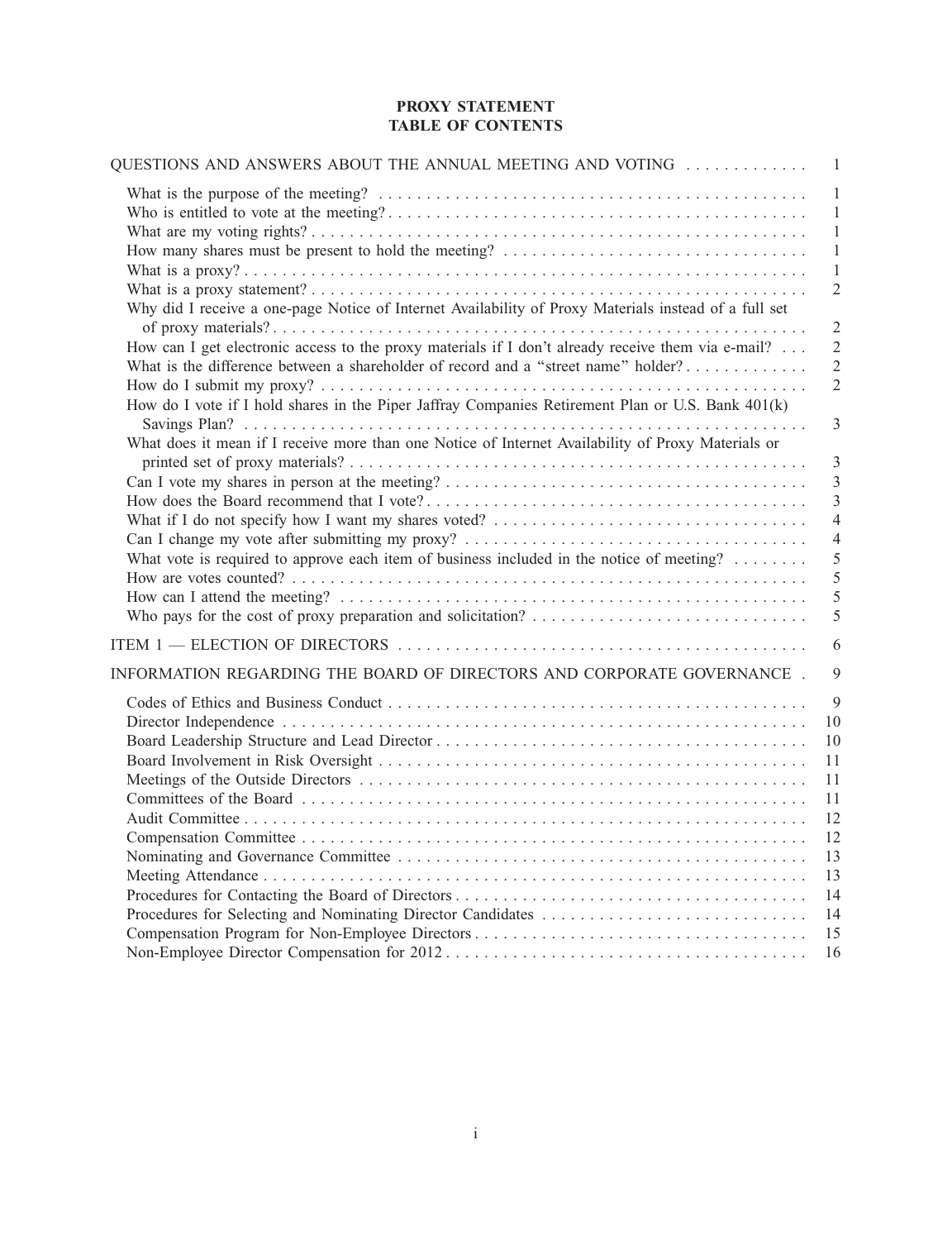|                                                                         | 17                                                       |
|-------------------------------------------------------------------------|----------------------------------------------------------|
| Potential Payments Upon Termination or Change-in-Control                | 17<br>31<br>31<br>33<br>35<br>36<br>36<br>37<br>38<br>38 |
|                                                                         | 39                                                       |
| Beneficial Ownership of Directors, Nominees and Executive Officers      | 39<br>40<br>42                                           |
| SECTION 16(a) BENEFICIAL OWNERSHIP REPORTING COMPLIANCE                 | 42                                                       |
| CERTAIN RELATIONSHIPS AND RELATED TRANSACTIONS                          | 43                                                       |
|                                                                         | 43<br>43<br>43                                           |
| AUDIT COMMITTEE REPORT AND PAYMENT OF FEES TO OUR INDEPENDENT AUDITOR   | 44                                                       |
|                                                                         | 44<br>44<br>45                                           |
| ITEM 2 — RATIFICATION OF SELECTION OF INDEPENDENT AUDITOR               | 46                                                       |
| ITEM 3 - APPROVAL OF THE AMENDED AND RESTATED 2003 ANNUAL AND LONG-TERM | 47                                                       |
| ITEM 4 — ADVISORY (NON-BINDING) VOTE ON EXECUTIVE COMPENSATION          | 55                                                       |
|                                                                         | 56                                                       |
|                                                                         | 56                                                       |
|                                                                         | 56                                                       |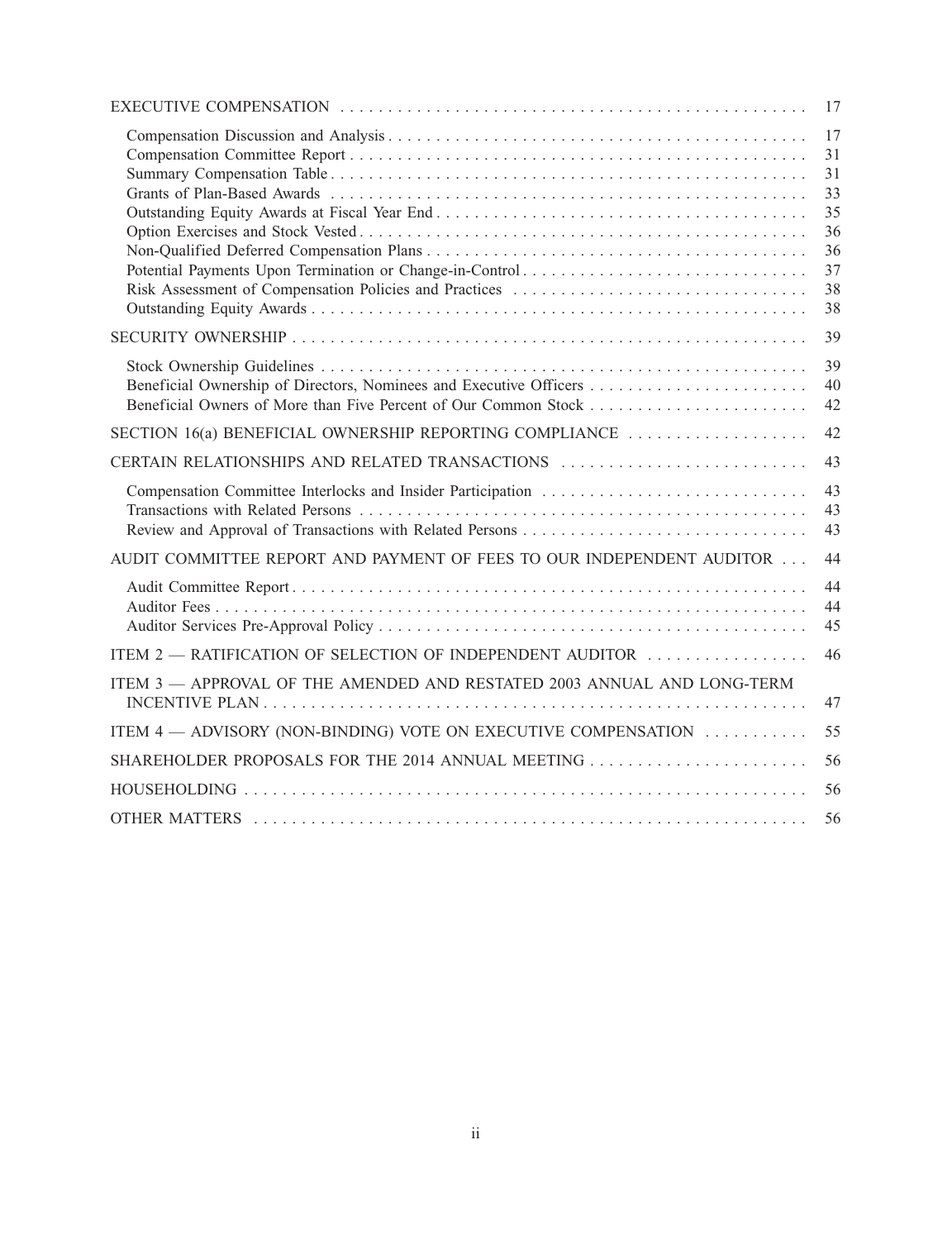# **PROXY STATEMENT 2013 ANNUAL MEETING OF SHAREHOLDERS TO BE HELD MAY 8, 2013**

The Board of Directors of Piper Jaffray Companies is soliciting proxies for use at the annual meeting of shareholders to be held on May 8, 2013, and at any adjournment or postponement of the meeting. Notice of Internet Availability of Proxy Materials, which contains instructions on how to access this proxy statement and our annual report online, is first being mailed to shareholders on or about March 22, 2013.

#### **QUESTIONS AND ANSWERS ABOUT THE ANNUAL MEETING AND VOTING**

# *What is the purpose of the meeting?*

At our annual meeting, shareholders will act upon the matters outlined in the Notice of Annual Meeting of Shareholders, and management will report on matters of current interest to our shareholders and respond to questions from our shareholders. The matters outlined in the notice include the election of directors, the ratification of the selection of our independent auditor for 2013, approval of the amendment and restatement of our Amended and Restated 2003 Annual and Long-Term Incentive Plan (the ''Incentive Plan'') and an advisory vote to approve the compensation of our officers disclosed in this proxy statement, or a "say-on-pay" vote.

#### *Who is entitled to vote at the meeting?*

The Board has set March 13, 2013 as the record date for the annual meeting. If you were a shareholder of record at the close of business on March 13, 2013, you are entitled to vote at the meeting. As of the record date, 17,676,991 shares of common stock, representing all of our voting stock, were issued and outstanding and, therefore, eligible to vote at the meeting.

# *What are my voting rights?*

Holders of our common stock are entitled to one vote per share. Therefore, a total of 17,676,991 votes are entitled to be cast at the meeting. There is no cumulative voting.

## *How many shares must be present to hold the meeting?*

In accordance with our bylaws, shares equal to a majority of the voting power of the outstanding shares of common stock entitled to vote generally in the election of directors as of the record date must be present at the annual meeting in order to hold the meeting and conduct business. This is called a quorum. Shares are counted as present at the meeting if:

- you are present and vote in person at the meeting; or
- you have properly and timely submitted your proxy as described below under ''How do I submit my proxy?''

#### *What is a proxy?*

It is your designation of another person to vote stock you own. That other person is called a proxy. If you designate someone as your proxy in a written document, that document also is called a proxy or a proxy card. When you designate a proxy, you also may direct the proxy how to vote your shares. We refer to this as your ''proxy vote.'' Two executive officers have been designated as proxies for our 2013 annual meeting of shareholders. These executive officers are John W. Geelan and Debbra L. Schoneman.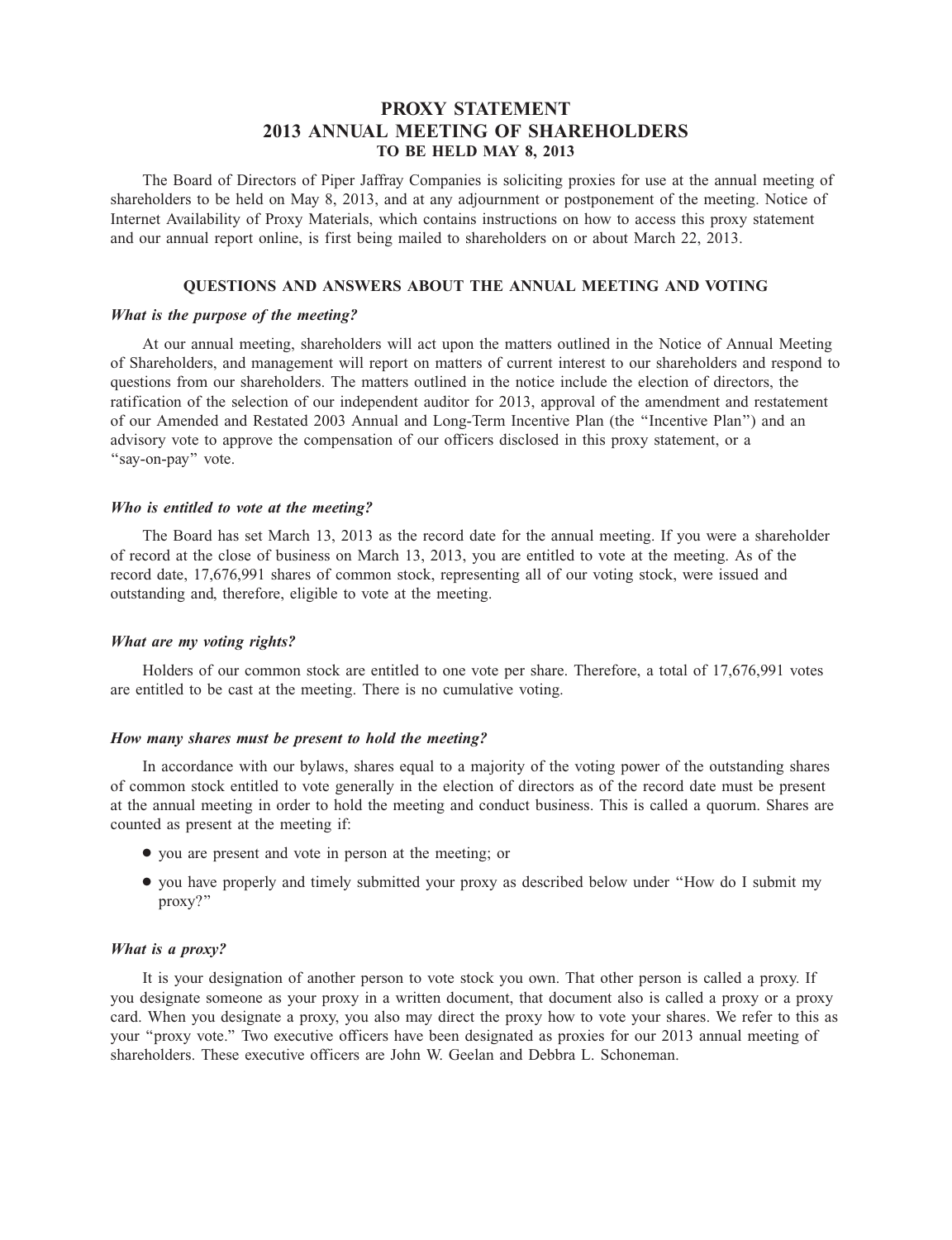#### *What is a proxy statement?*

It is a document that we are required to make available to you by Internet or, if you request, by mail in accordance with regulations of the Securities and Exchange Commission, when we ask you to designate proxies to vote your shares of Piper Jaffray Companies common stock at a meeting of our shareholders. The proxy statement includes information regarding the matters to be acted upon at the meeting and certain other information required by regulations of the Securities and Exchange Commission and rules of the New York Stock Exchange.

# *Why did I receive a one-page Notice of Internet Availability of Proxy Materials instead of a full set of proxy materials?*

As permitted by Securities and Exchange Commission rules, we have elected to provide access to our proxy materials over the Internet, which reduces our costs and the environmental impact of our annual meeting. Accordingly, we mailed a Notice of Internet Availability of Proxy Materials to our shareholders of record and beneficial owners who have not previously requested a printed set of proxy materials. The Notice of Availability contains instructions on how to access our proxy statement and annual report and vote online, as well as instructions on how to request a printed set of proxy materials.

## *How can I get electronic access to the proxy materials if I don't already receive them via e-mail?*

To get electronic access to the proxy materials, you will need your control number, which was provided to you in the Notice of Internet Availability of Proxy Materials or the proxy card included in your printed set of proxy materials. Once you have your control number, you may either go to *www.proxyvote.com* and enter your control number when prompted, or send an e-mail requesting electronic delivery of the materials to *sendmaterial@proxyvote.com*.

#### *What is the difference between a shareholder of record and a ''street name'' holder?*

If your shares are registered directly in your name, you are considered the shareholder of record with respect to those shares. If your shares are held in a stock brokerage account or by a bank, trust or other nominee, then the broker, bank, trust or other nominee is considered to be the shareholder of record with respect to those shares, while you are considered the beneficial owner of those shares. In that case, your shares are said to be held in ''street name.'' Street name holders generally cannot vote their shares directly and must instead instruct the broker, bank, trust or other nominee how to vote their shares using the method described below under ''How do I submit my proxy?''

#### *How do I submit my proxy?*

If you are a shareholder of record, you can submit a proxy to be voted at the meeting in any of the following ways:

- through the Internet using *www.proxyvote.com;*
- over the telephone by calling a toll-free number; or
- if you receive a paper copy of the proxy card after requesting the proxy materials by mail, you may sign, date and mail the proxy card.

To vote by Internet or telephone, you will need to use a control number that was provided to you by our vote tabulator, Broadridge Financial Solutions, and then follow the additional steps when prompted. The steps have been designed to authenticate your identity, allow you to give voting instructions, and confirm that those instructions have been recorded properly. If you hold your shares in street name, you must vote your shares in the manner prescribed by your broker, bank, trust or other nominee, which is similar to the voting procedures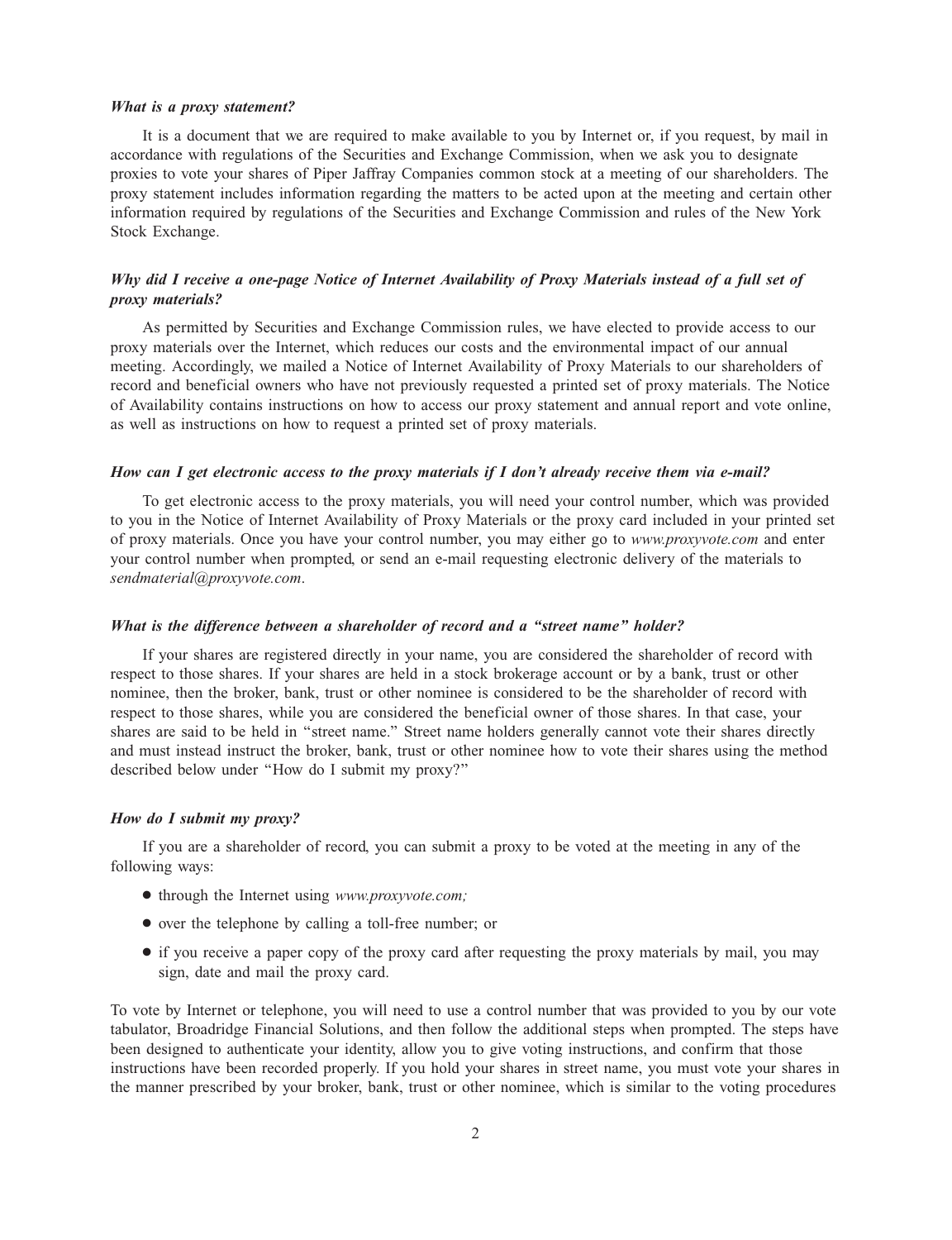for shareholders of record. However, if you request the proxy materials by mail after receiving a Notice of Internet Availability of Proxy Materials from your broker, bank, trust or other nominee, you will receive a voting instruction form (not a proxy card) to use in directing the broker, bank, trust or other nominee how to vote your shares.

# *How do I vote if I hold shares in the Piper Jaffray Companies Retirement Plan or U.S. Bank 401(k) Savings Plan?*

If you hold shares of Piper Jaffray common stock in the Piper Jaffray Companies Retirement Plan or U.S. Bank 401(k) Savings Plan, the submission of your proxy by Internet or telephone or your completed proxy card will serve as voting instructions to the respective plan's trustee. Your voting instructions must be received at least five days prior to the annual meeting in order to count. In accordance with the terms of the Piper Jaffray Companies Retirement Plan and U.S. Bank 401(k) Savings Plan, the trustee of each plan will vote all of the shares held in the plan in the same proportion as the actual proxy votes submitted by plan participants at least five days prior to the annual meeting.

# *What does it mean if I receive more than one Notice of Internet Availability of Proxy Materials or printed set of proxy materials?*

If you receive more than one Notice of Internet Availability of Proxy Materials or printed set of proxy materials, it means that you hold shares registered in more than one account. To ensure that all of your shares are voted, vote once for each control number you receive as described above under ''How do I submit my proxy?''

#### *Can I vote my shares in person at the meeting?*

If you are a shareholder of record, you may vote your shares in person at the meeting by completing a ballot at the meeting. Even if you currently plan to attend the meeting, we recommend that you submit your proxy as described above so your vote will be counted if you later decide not to attend the meeting. If you submit your vote by proxy and later decide to vote in person at the annual meeting, the vote you submit at the meeting will override your proxy vote.

If you are a street name holder, you may vote your shares in person at the meeting only if you obtain and bring to the meeting a signed letter or other form of proxy from your broker, bank, trust or other nominee giving you the right to vote the shares at the meeting.

If you are a participant in the Piper Jaffray Companies Retirement Plan or U.S. Bank 401(k) Savings Plan, you may submit voting instructions as described above, but you may not vote your Piper Jaffray shares held in the Piper Jaffray Companies Retirement Plan or U.S. Bank 401(k) Savings Plan in person at the meeting.

#### *How does the Board recommend that I vote?*

The Board of Directors recommends a vote:

- **FOR** all of the nominees for director;
- **FOR** the ratification of the selection of Ernst & Young LLP as the independent auditor of Piper Jaffray Companies for the year ending December 31, 2013;
- **FOR** approval of the Incentive Plan, which will preserve our ability to qualify incentive compensation paid under the Incentive Plan as tax-deductible ''performance-based compensation'' for purposes of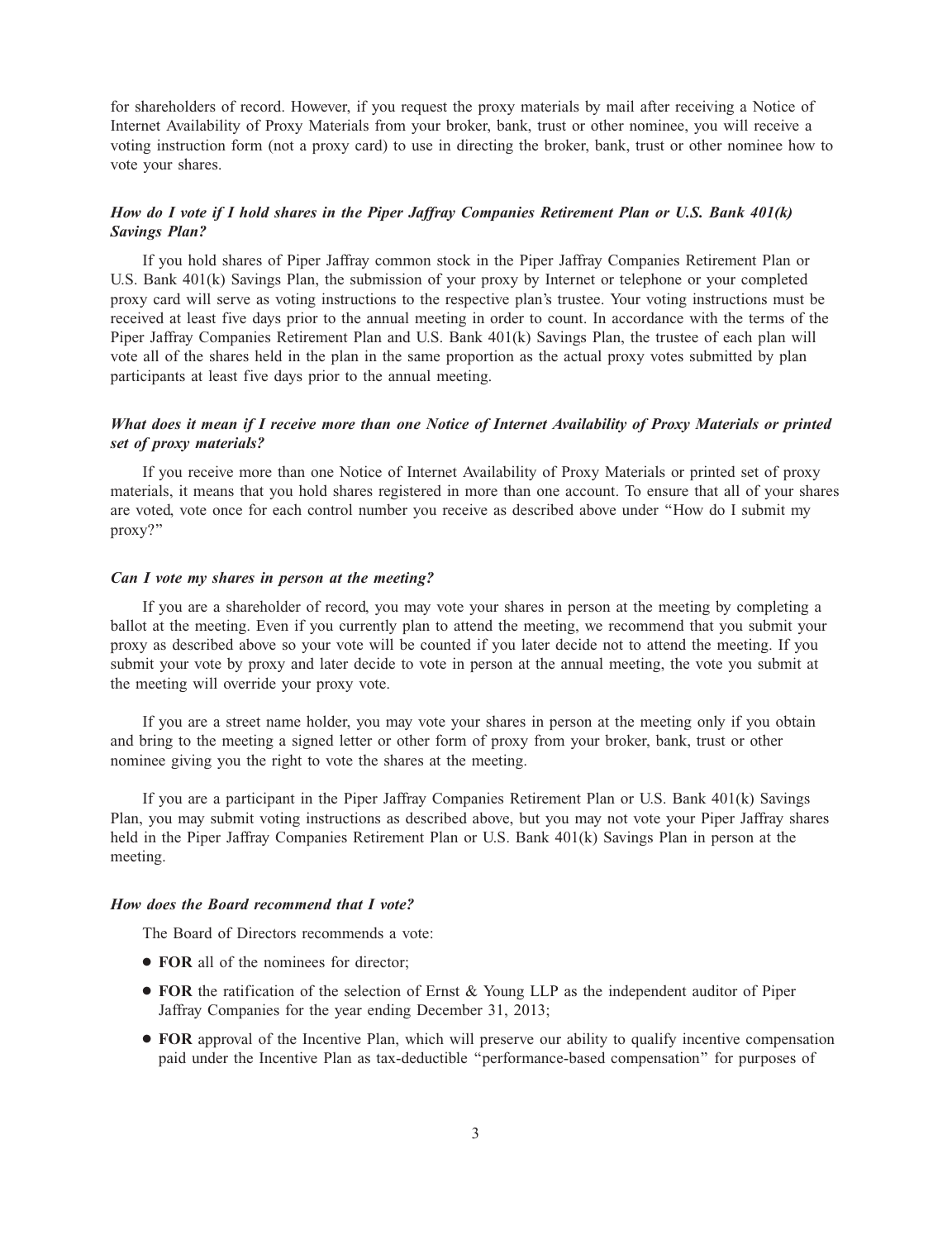Section 162(m) of the Internal Revenue Code and make certain other changes to the Incentive Plan; and

● **FOR** the advisory approval of the compensation of our officers included in this proxy statement.

## *What if I do not specify how I want my shares voted?*

If you are a shareholder of record and submit a signed proxy card or submit your proxy by Internet or telephone but do not specify how you want to vote your shares on a particular matter, we will vote your shares as follows:

- **FOR** all of the nominees for director;
- **FOR** the ratification of the selection of Ernst & Young LLP as the independent auditor of Piper Jaffray Companies for the year ending December 31, 2013;
- **FOR** approval of the Incentive Plan; and
- **FOR** the advisory approval of the compensation of our officers included in this proxy statement.

*Your vote is important. We urge you to vote, or to instruct your broker, bank, trust or other nominee how to vote, on all matters before the annual meeting.* If you are a street name holder and fail to instruct the shareholder of record how you want to vote your shares on a particular matter, those shares are considered to be ''uninstructed.'' New York Stock Exchange rules determine the circumstances under which member brokers of the New York Stock Exchange may exercise discretion to vote ''uninstructed'' shares held by them on behalf of their clients who are street name holders. Other than the ratification of the selection of Ernst & Young LLP as our independent auditor for the year ending December 31, 2013, the rules do *not* permit member brokers to exercise voting discretion as to the uninstructed shares on any matter included in the notice of meeting. With respect to the ratification of the selection of Ernst & Young LLP as our independent auditor for the year ending December 31, 2013, the rules permit member brokers (other than our broker-dealer subsidiary, Piper Jaffray & Co.) to exercise voting discretion as to the uninstructed shares. For matters with respect to which the broker, bank or other nominee does not have voting discretion or has, but does not exercise, voting discretion, the uninstructed shares will be referred to as a ''broker non-vote.'' For more information regarding the effect of broker non-votes on the outcome of the vote, see below under ''How are votes counted?''

Our broker-dealer subsidiary, Piper Jaffray & Co., is a member broker of the New York Stock Exchange and may be a shareholder of record with respect to shares of our common stock held in street name on behalf of Piper Jaffray & Co. clients. Because Piper Jaffray & Co. is our affiliate, New York Stock Exchange rules prohibit Piper Jaffray & Co. from voting uninstructed shares even on routine matters. Instead, Piper Jaffray  $\&$  Co. may vote uninstructed shares on such matters only in the same proportion as the shares represented by the votes cast by all shareholders of record with respect to such matters.

## *Can I change my vote after submitting my proxy?*

Yes. You may revoke your proxy and change your vote at any time before your proxy is voted at the annual meeting, in any of the following ways:

- by submitting a later-dated proxy by Internet or telephone before 11:59 p.m. Eastern Daylight Time on Tuesday, May 7, 2013;
- by submitting a later-dated proxy to the corporate secretary of Piper Jaffray Companies, which must be received by us before the time of the annual meeting;
- by sending a written notice of revocation to the corporate secretary of Piper Jaffray Companies, which must be received by us before the time of the annual meeting; or
- by voting in person at the meeting.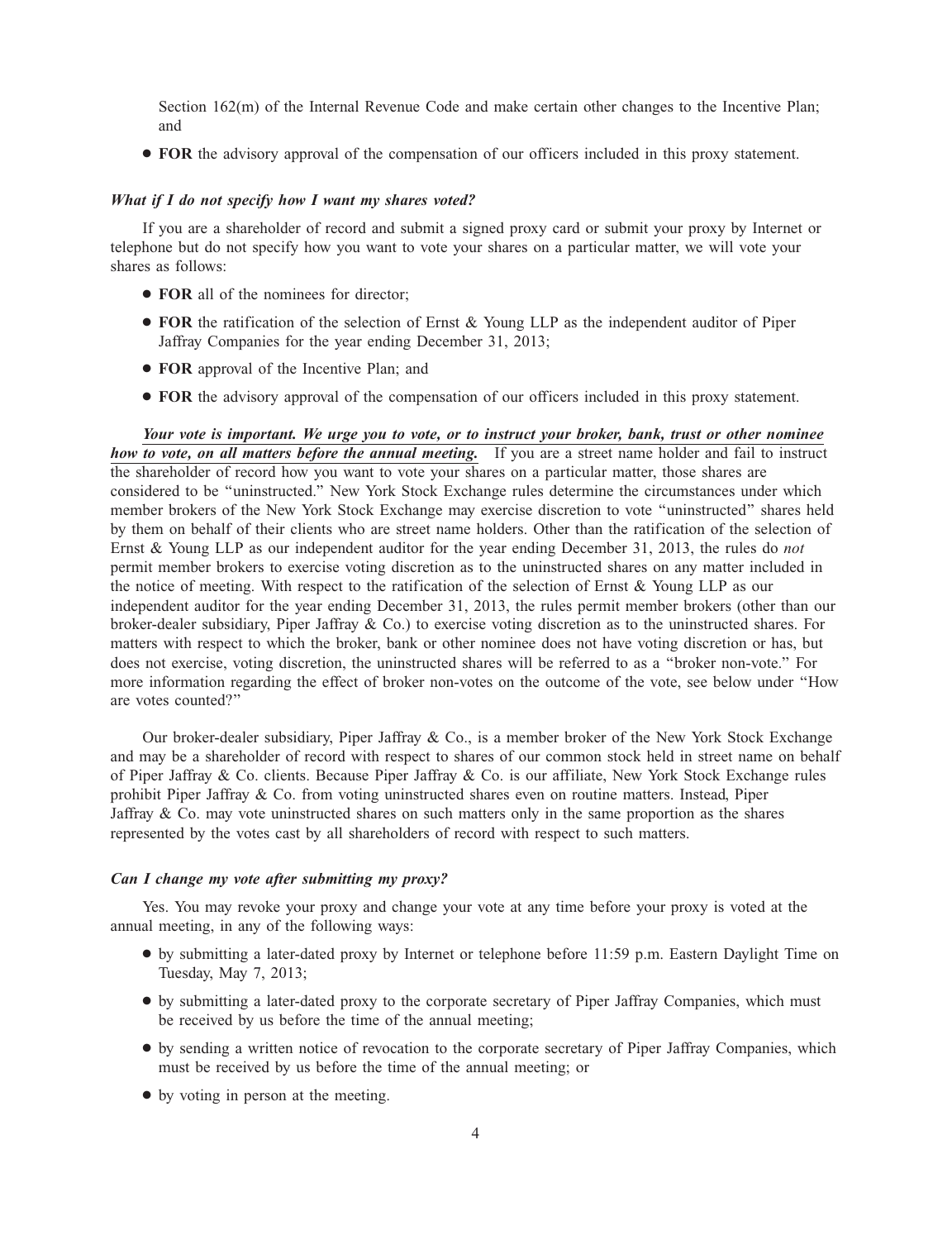#### *What vote is required to approve each item of business included in the notice of meeting?*

- The eight director nominees who receive the most votes cast at the meeting in person or by proxy will be elected.
- The affirmative vote of the holders of a majority of the outstanding shares of common stock present in person or represented by proxy and entitled to vote at the annual meeting is required to ratify the selection of our independent auditor and to amend and restate the Incentive Plan.
- If the advisory vote on the compensation of our officers included in this proxy statement receives more votes ''for'' than ''against,'' then it will be deemed to be approved.

The advisory vote on the compensation of our executives is not binding on us or the Board, but we will consider the shareholders' advisory input on this matter when establishing compensation for our executive officers in future years.

#### *How are votes counted?*

You may either vote "FOR" or "WITHHOLD" authority to vote for each director nominee. You may vote ''FOR,'' ''AGAINST'' or ''ABSTAIN'' on the other proposals. If you properly submit your proxy but withhold authority to vote for one or more director nominees or abstain from voting on the other proposals, your shares will be counted as present at the meeting for the purpose of determining a quorum and for the purpose of calculating the vote on the particular matter(s) with respect to which you abstained from voting or withheld authority to vote. If you do not submit your proxy or voting instructions and also do not vote by ballot at the annual meeting, your shares will not be counted as present at the meeting for the purpose of determining a quorum unless you hold your shares in street name and the broker, bank, trust or other nominee has discretion to vote your shares and does so. For more information regarding discretionary voting, see the information above under ''What if I do not specify how I want my shares voted?''

If you withhold authority to vote for one or more of the director nominees or you do not vote your shares on this matter (whether by broker non-vote or otherwise), this will have no effect on the outcome of the vote. With respect to the proposals to ratify the selection of Ernst  $\&$  Young LLP as our independent auditor and to amend and restate the Incentive Plan, if you abstain from voting, doing so will have the same effect as a vote against the proposal, but if you do not vote your shares (or, for shares held in street name, if you do not submit voting instructions and your broker, bank, trust or other nominee does not or may not vote your shares), this will have no effect on the outcome of the vote. With respect to the proposal to approve the advisory say-on-pay vote, if you abstain from voting or if you do not vote your shares or submit voting instructions, this will have no effect on the outcome of the vote.

#### *How can I attend the meeting?*

All of our shareholders are invited to attend the annual meeting. You may be asked to present valid photo identification, such as a driver's license or passport, before being admitted to the meeting. If you hold your shares in street name, you also may be asked to present proof of ownership to be admitted to the meeting. A brokerage statement or letter from your broker, bank, trust or other nominee are examples of proof of ownership. To help us plan for the meeting, please let us know whether you expect to attend, by responding affirmatively when prompted during Internet or telephone voting or by marking the attendance box on the proxy card.

## *Who pays for the cost of proxy preparation and solicitation?*

Piper Jaffray pays for the cost of proxy preparation and solicitation, including the reasonable charges and expenses of brokerage firms, banks, trusts or other nominees for forwarding proxy materials to street name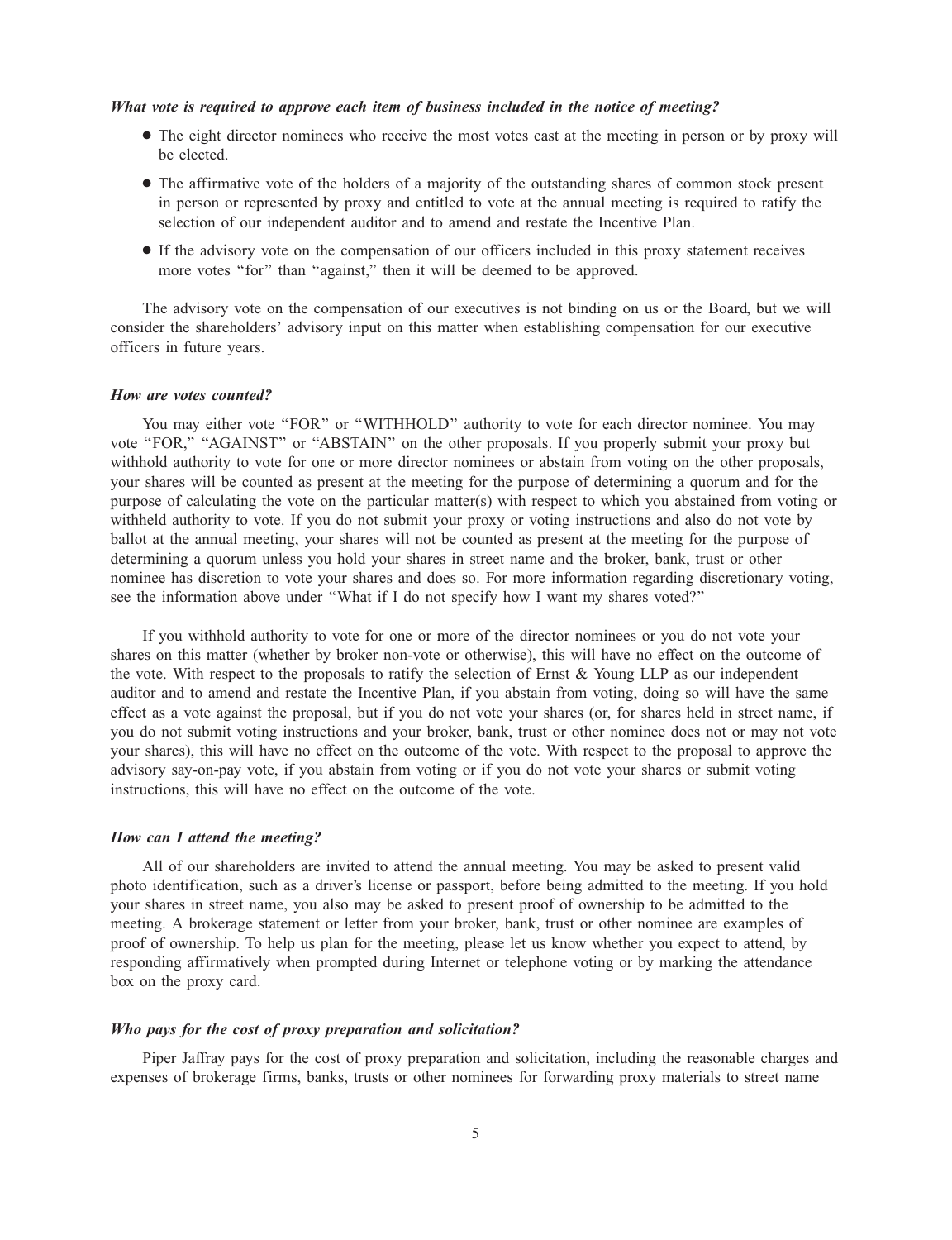holders. We have retained Innisfree M&A Incorporated to assist in the solicitation of proxies for the annual meeting for a fee of approximately \$15,000 plus reimbursement of out-of-pocket expenses. We are soliciting proxies primarily by mail. In addition, our directors, officers and regular employees may solicit proxies personally, telephonically, electronically or by other means of communication. Our directors, officers and regular employees will receive no additional compensation for their services other than their regular compensation.

#### **ITEM 1 — ELECTION OF DIRECTORS**

The number of directors currently serving on our Board of Directors is ten. Frank L. Sims and Jean M. Taylor, who currently serve on our Board of Directors, will not be standing for re-election at the 2013 annual meeting of shareholders. Effective at the close of the annual meeting, the size of our Board of Directors will be decreased to eight directors. Upon the recommendation of the Nominating and Governance Committee, the Board has nominated eight current members of the Board for election at the 2013 annual meeting, who are Andrew S. Duff, Michael R. Francis, B. Kristine Johnson, Addison L. Piper, Lisa K. Polsky, Philip E. Soran, Michele Volpi and Hope B. Woodhouse. Each of these individuals will be a candidate for election to the Board to serve until our 2014 annual meeting of shareholders or until his or her successor is elected and qualified. Each of the nominees has agreed to serve as a director if elected. The eight nominees receiving a plurality of the votes cast at the meeting in person or by proxy will be elected. Proxies may not be voted for more than eight directors. If, for any reason, any nominee becomes unable to serve before the annual meeting occurs, the persons named as proxies may vote your shares for a substitute nominee selected by our Board of Directors.

Philip E. Soran was appointed to the Board of Directors on February 5, 2013. He was initially recommended to the Board of Directors as a candidate by one of our non-management directors.

# **The Board of Directors recommends a vote FOR the election of the eight director nominees. Proxies will be voted FOR the election of the eight nominees unless otherwise specified.**

Following is biographical information for each of the nominees for election as a director.

**ANDREW S. DUFF:** Age 55, chairman and chief executive officer since December 31, 2003. Mr. Duff became chairman and chief executive officer of Piper Jaffray Companies following completion of our spin-off from U.S. Bancorp on December 31, 2003. He has served as chairman of our broker-dealer subsidiary since 2003, as chief executive officer of our broker-dealer subsidiary since 2000 and as president of our broker-dealer subsidiary since 1996. He has been with Piper Jaffray since 1980. Prior to the spin-off from U.S. Bancorp, Mr. Duff also was a vice chairman of U.S. Bancorp from 1999 through 2003.

**MICHAEL R. FRANCIS:** Age 50, director since December 31, 2003. Mr. Francis has served as global brand officer of DreamWorks Animation SKG since December 2012. In June 2012, prior to joining DreamWorks, Mr. Francis founded Farview Associates, LLC, a global brand agency. From October 2011 to June 2012, Mr. Francis served as president of J.C. Penney Company, Inc., a department store and online retail company. Prior to joining J.C. Penney, Mr. Francis was the executive vice president and chief marketing officer for Target Corporation from August 2008 to October 2011. He previously served Target Corporation as executive vice president, marketing from 2003 until August 2008, senior vice president, marketing from 2001 to 2003, and as senior vice president, marketing and visual presentation of the department store division from 1995 to 2001. Prior to that, he held a variety of positions within Target Corporation. Mr. Francis served as a director of Lenox Group, Inc. (formerly known as Department 56, Inc.), a publicly traded company, from July 2001 through September 2005.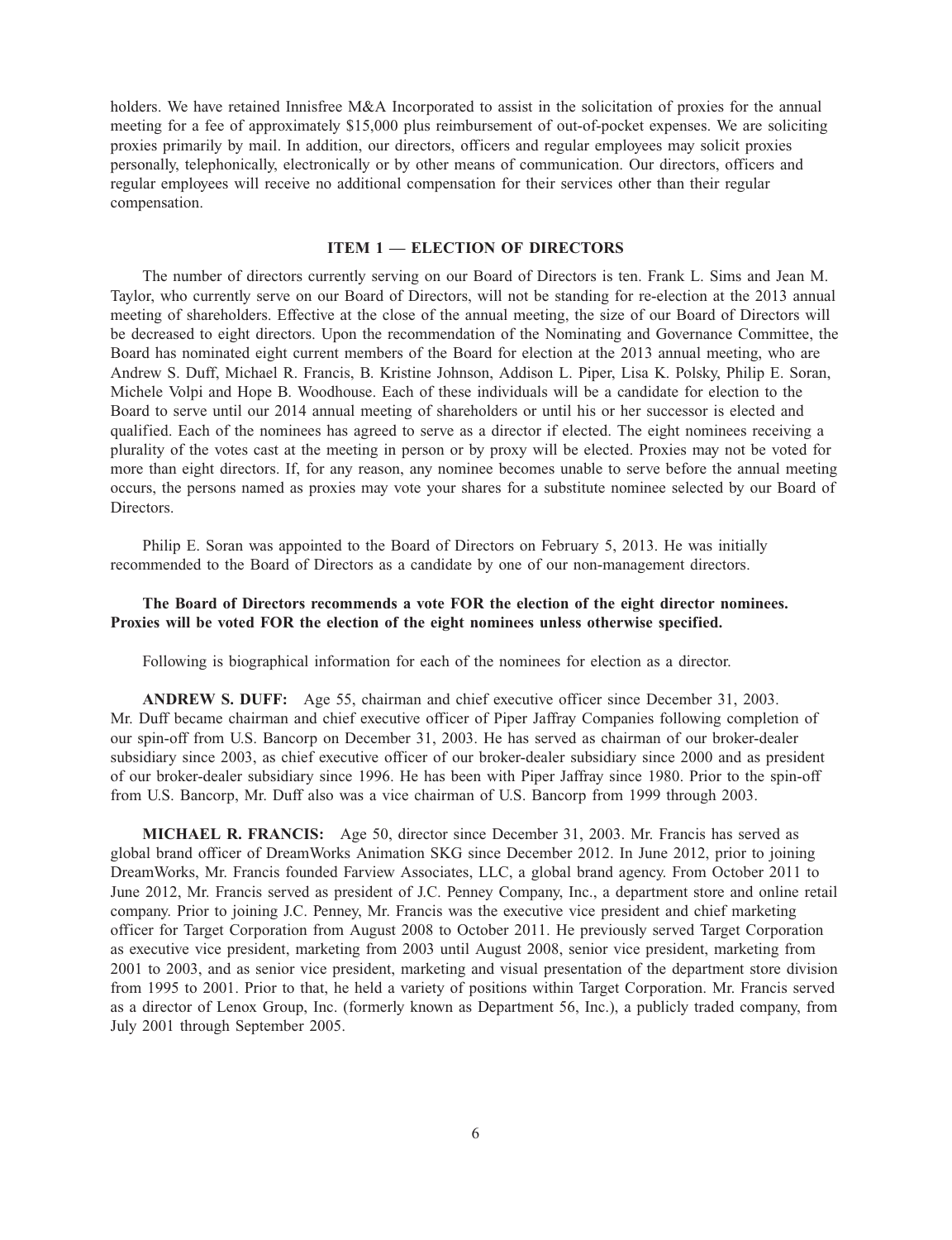**B. KRISTINE JOHNSON:** Age 61, director since December 31, 2003. Since 2000, Ms. Johnson has been president of Affinity Capital Management, a Minneapolis-based venture capital firm that invests primarily in seed and early-stage health care companies in the United States. Ms. Johnson served as a consultant to Affinity Capital Management in 1999. Prior to that, she was employed for 17 years at Medtronic, Inc., a manufacturer of cardiac pacemakers, neurological and spinal devices and other medical products, serving most recently as senior vice president and chief administrative officer from 1998 to 1999. Her experience at Medtronic also included service as president of the vascular business and president of the tachyarrhythmia management business, among other roles. Ms. Johnson currently serves on the board of directors for The Spectranetics Corporation, a medical device company, and served as a director of ADC Telecommunications, Inc. from 1990 through 2006.

**ADDISON L. PIPER:** Age 66, director since December 31, 2003. Mr. Piper retired from Piper Jaffray effective at the end of 2006, having served as vice chairman of Piper Jaffray Companies since the completion of our spin-off from U.S. Bancorp on December 31, 2003. He worked for Piper Jaffray from 1969 through 2006, serving as assistant equity syndicate manager, director of securities trading and director of sales and marketing. He served as chief executive officer from 1983 to 2000 and as chairman from 1988 to 2003. From 1998 through August 2006, Mr. Piper had responsibility for our venture and private capital fund activities. Mr. Piper served as a member of the board of directors of Renaissance Learning from 2001 until October 2011.

**LISA K. POLSKY:** Age 56, director since May 2, 2007. Since May 2010, Ms. Polsky has been executive vice president, chief risk officer of CIT Group, Inc., a bank holding company that focuses on small business and middle market lending and financing. Prior to joining CIT Group, Ms. Polsky worked at Jane Street Capital, LLC, a New York-based quantitative proprietary trading firm, from February 2009 until May 2010. From March 2008 until joining Jane Street Capital, she served as partner and head of global investment solutions for Duff Capital Advisors, which provided portfolio solutions to funding liabilities and fulfilling investment needs, particularly in the retirement space. She previously served as the president of Polsky Partners, a New York-based consulting firm specializing in hedge fund allocation, risk management and valuation policy, which she founded in 2002. Ms. Polsky also has served as managing director, head of client financing services and head of leveraged client channel with Merrill Lynch & Co., Inc. from 2000 to 2002, and as managing director, chief risk officer, head of risk policy, chief derivative strategist and head of product development at Morgan Stanley DW Inc. from 1996 to 2000. Ms. Polsky served as a member of the board of directors of thinkorswim Group Inc. from 2007 until June 2009 while it was a publicly traded company.

**PHILIP E. SORAN:** Age 56, director since February 5, 2013. Mr. Soran served as president, chief executive officer and a director of Compellent Technologies, Inc., a Minnesota-based publicly traded company which he co-founded in March 2002, until its acquisition by Dell Inc. in February 2011. Following the acquisition, he served as the president of Dell Compellent from February 2011 to March 2012. From July 1995 to August 2001, Mr. Soran served as president, chief executive officer and a member of the board of directors of Xiotech, which Mr. Soran co-founded in July 1995. Xiotech was acquired by Seagate in January 2000. From October 1993 to April 1995, Mr. Soran served as executive vice president of Prodea Software Corporation, a data warehousing software company. Mr. Soran also held a variety of management, sales, marketing and technical positions with IBM. Mr. Soran currently serves on the board of directors for Hutchinson Technology, Inc., a technology manufacturer, and SPS Commerce, Inc., a provider of on-demand supply chain management solutions.

**MICHELE VOLPI:** Age 49, director since February 3, 2010. Since October 2011, Mr. Volpi has served as the chief executive officer of Betafence, a global provider of fencing solutions. Prior to joining Betafence, Mr. Volpi served as the president and chief executive officer and as a director of H.B. Fuller Company from December 2006 to November 2010. H.B. Fuller and its subsidiaries manufacture and market adhesives and specialty chemical products worldwide. Prior to becoming president and chief executive officer,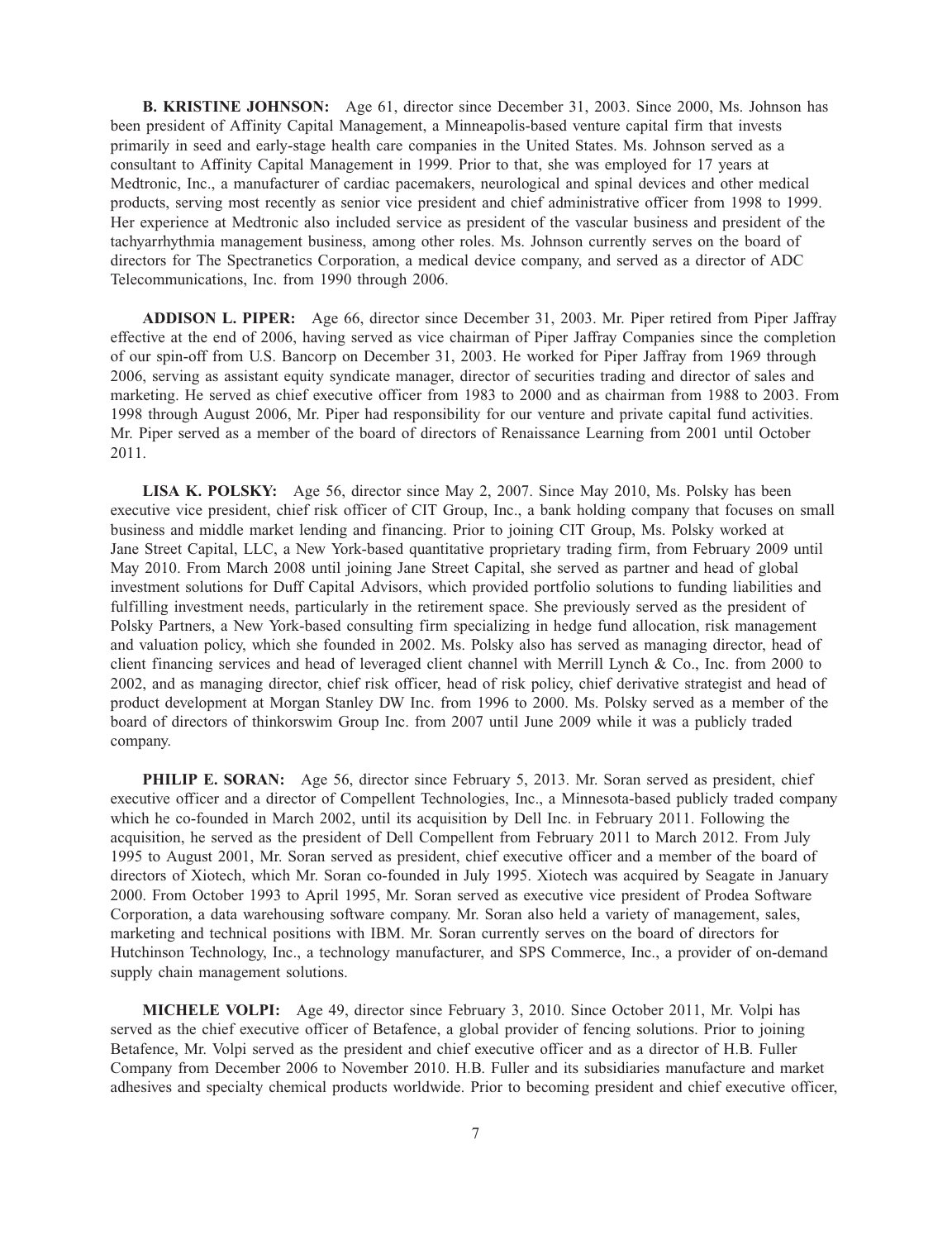he was group president, general manager of the global adhesives division of H.B. Fuller from December 2004 to December 2006. Mr. Volpi also served as global strategic business unit manager, assembly for H.B. Fuller from June 2002 to December 2004. From 1999 to June 2002, Mr. Volpi served as general manager, marketing for General Electric Company. He currently serves as a member of the board of directors of Saipem, S.p.A.

**HOPE B. WOODHOUSE:** Age 56, director since September 22, 2011. Ms. Woodhouse most recently served as the chief operating officer of Bridgewater Associates, LP, a large investment advisory firm, a position she held from 2005 to 2008. Prior to that, Ms. Woodhouse served as the president and chief operating officer of Auspex Group, L.P., a global macro hedge fund, and as the chief operating officer of Soros Fund Management LLC, a privately owned hedge fund sponsor. Ms. Woodhouse also held a variety of positions at Salomon Brothers Inc. from 1983 to 1998, including serving as managing director of the global finance department from 1997 to 1998. Ms. Woodhouse currently serves on the board of directors for Two Harbors Investment Corp., a real estate investment trust focused on residential mortgage-backed securities.

Each nominee brings unique capabilities to the Board. The Board believes the nominees as a group have the experience and skills in areas such as general business management, corporate governance, leadership development, investment banking, asset management, finance and risk management that are necessary to effectively oversee our company. In addition, the Board believes that each of our directors possesses high standards of ethics, integrity and professionalism, sound judgment, community leadership and a commitment to representing the long-term interests of our shareholders. The following is information as to why each nominee should serve as a director of our company:

- Mr. Duff has been our chairman and chief executive officer since our spin-off from U.S. Bancorp in 2003, and has more than 30 years of experience in the capital markets industry with Piper Jaffray. The Board believes he has the knowledge of our company and its business necessary to help formulate and execute our business plans and growth strategies.
- Mr. Francis provides the Board with extensive marketing knowledge and expertise from his more than 25 years in the retail industry, including his service as president of J.C. Penney Company, Inc., and as chief marketing officer for Target Corporation. Through his current role with DreamWorks, Mr. Francis serves as an executive officer for a company within one of our focus industries for investment banking. More broadly, his role with DreamWorks, as well as his prior service as an executive officer of Target and J.C. Penney, provide him with significant senior-level management experience with public companies that is valuable to the Board and our management. Mr. Francis also has prior experience as a public company director.
- Ms. Johnson has extensive experience in both the health care industry and the venture capital business, with the health care industry being one of our primary areas of focus. She has served as president of a venture capital firm investing in health care companies and as a senior officer in various roles at Medtronic, a global leader in medical technology and a Minnesota-based public company. Her deep ties to the health care industry and the venture capital business provide the Board with valuable insights and knowledge, both from a client and public company perspective. Ms. Johnson also has prior experience as a public company director in the telecommunications and industrial manufacturing industries.
- Mr. Piper has been a part of our company since 1969, serving in many roles, including chief executive officer from 1983 to 2000 and vice chairman following our spin-off from U.S. Bancorp until his retirement. His experience with the company provides deep institutional knowledge as well as a comprehensive understanding of the financial services industry. Mr. Piper also has experience as a public company director, having served on the board of directors of Renaissance Learning, an education software company, from July 2001 until its sale in October 2011.
- Ms. Polsky has extensive experience in the financial services industry, having served as a managing director at both Morgan Stanley and Merrill Lynch. Ms. Polsky currently serves as chief risk officer of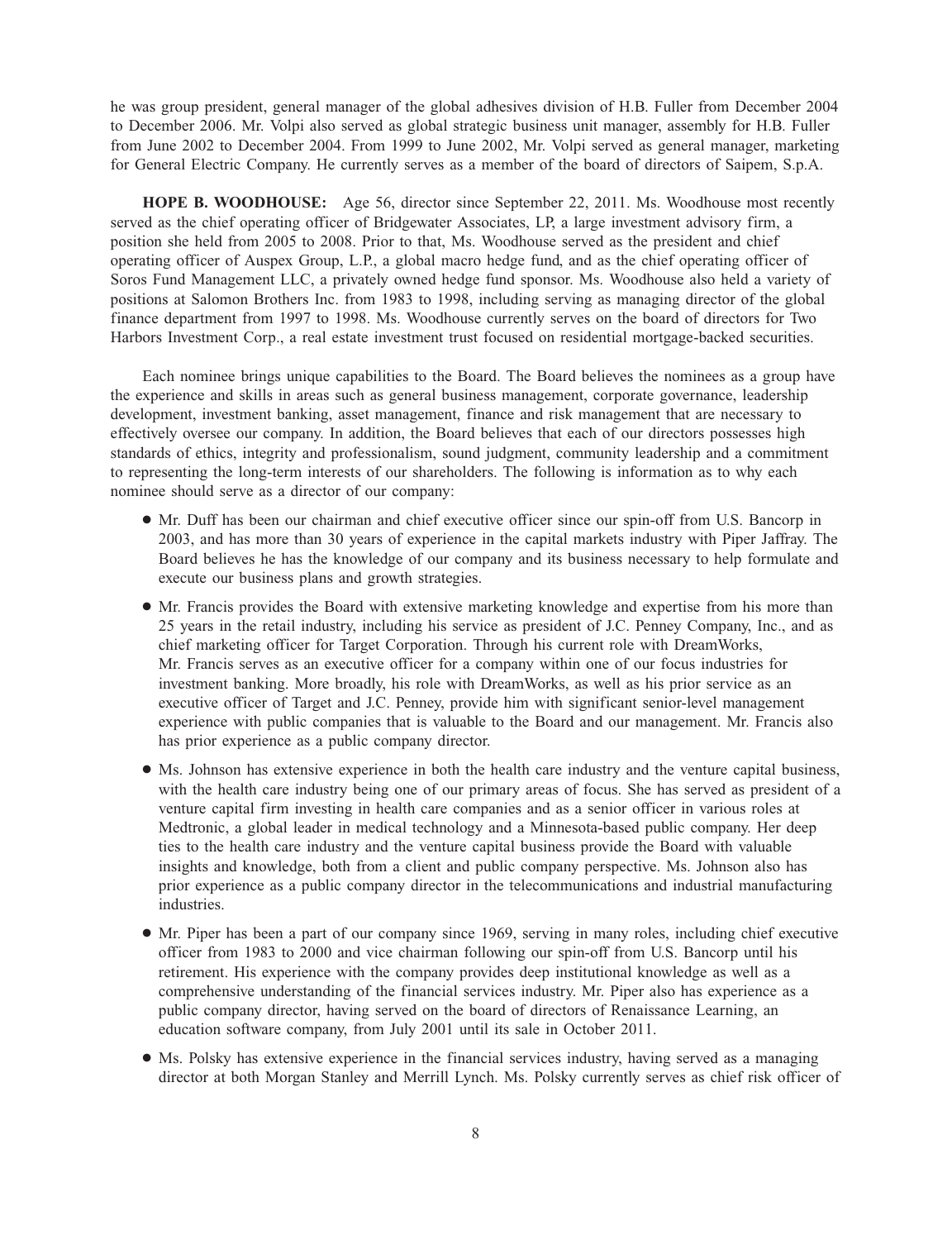CIT Group, a position she previously held at Morgan Stanley, providing valuable experience and insights relating to risk management, an important discipline for a securities firm such as our company. Ms. Polsky's significant financial experience caused the Board to determine that she is an audit committee financial expert under applicable rules of the Securities and Exchange Commission. Ms. Polsky also has experience as a public company director, having served on the board of directors of thinkorswim Group Inc., an online brokerage specializing in options, from 2007 until its sale to TD Ameritrade in June 2009.

- Mr. Soran's experience founding and building technology companies provides meaningful strategic guidance to the Board and management, and his experience in the technology industry is valuable to the Company as it is focus area for our investment banking business. He also has extensive management experience as a chief executive officer of a publicly traded company of a similar size to that of our company. Mr. Soran's perspectives as a member of the board of directors of two other publicly traded companies also provide valuable insights to the Board.
- Mr. Volpi has significant international management experience, currently serving as chief executive officer of Betafence, a global provider of fencing solutions located in Belgium, and previously serving as the president and chief executive officer and a director of H.B. Fuller Company, a large, global public company based in Minnesota. His international experience and extensive management skills provide valuable perspective and insight to our management and to the Board.
- Ms. Woodhouse has more than 25 years of experience in the financial services industry, most recently serving as chief operating officer of Bridgewater Associates, LP, a large global hedge fund. Her deep experience at leading, global alternative asset management firms and broker-dealers provides the Board valuable perspectives on the Company's operations and strategic decisions. Ms. Woodhouse's significant financial experience caused the Board to determine that she is an audit committee financial expert under applicable rules of the Securities and Exchange Commission.

## **INFORMATION REGARDING THE BOARD OF DIRECTORS AND CORPORATE GOVERNANCE**

The Board of Directors conducts its business through meetings of the Board and the following standing committees: Audit, Compensation, and Nominating and Governance. Each of the standing committees has adopted and operates under a written charter, and, annually in November, each committee reviews its charter, performs a self-evaluation and establishes a plan for committee activity for the upcoming year. The committee charters are all available on our website at *www.piperjaffray.com*, together with our Corporate Governance Principles, Director Independence Standards, Director Nominee Selection Policy, Procedures for Contacting the Board of Directors, Codes of Ethics and Business Conduct, and Complaint Procedures Regarding Accounting and Auditing Matters.

#### **Codes of Ethics and Business Conduct**

We have adopted a Code of Ethics and Business Conduct applicable to our employees, including our principal executive officer, principal financial officer, principal accounting officer, controller and other employees performing similar functions, and a separate Code of Ethics and Business Conduct applicable to our directors. Directors who also serve as officers of Piper Jaffray must comply with both codes. Both codes are available on our website at *www.piperjaffray.com*. We will post on our website at *www.piperjaffray.com* or file a Form 8-K with the Securities and Exchange Commission disclosing any amendment to, or waiver from, a provision of either of our Codes of Ethics and Business Conduct within four business days following the date of such amendment or waiver.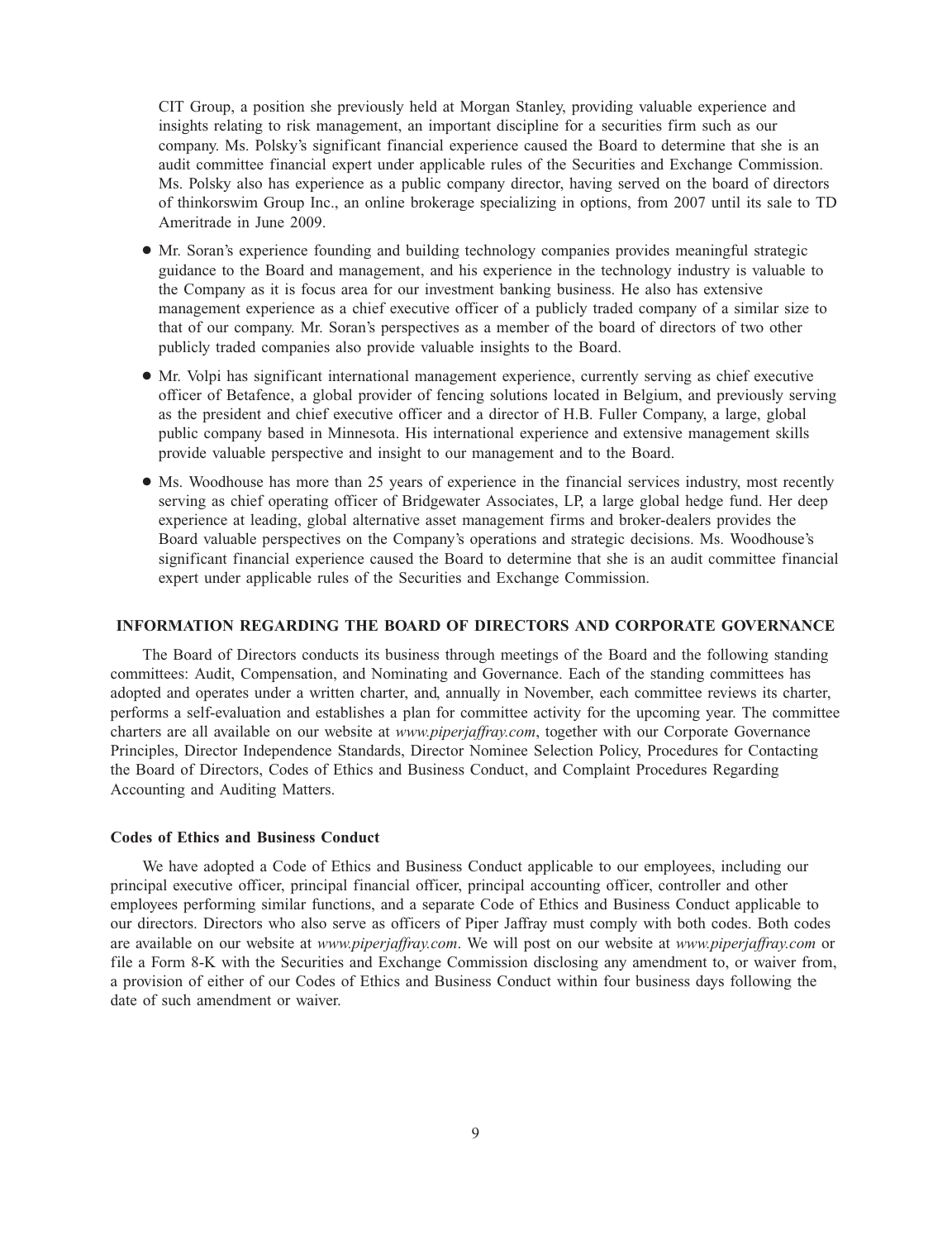#### **Director Independence**

Under applicable rules of the New York Stock Exchange, a majority of the members of our Board of Directors must be independent, and no director qualifies as independent unless the Board of Directors affirmatively determines that the director has no material relationship with Piper Jaffray. To assist the Board with these determinations, the Board has adopted Director Independence Standards, which are available on our website at *www.piperjaffray.com*.

The Board has affirmatively determined, in accordance with our Director Independence Standards, that none of our non-employee directors has a material relationship with Piper Jaffray and that each of them is independent. When determining the independence of our independent directors, the Board considered the following types of transactions or arrangements: (i) with respect to Ms. Johnson, Ms. Polsky and Mr. Volpi, the Board considered immaterial commercial relationships (i.e., less than \$2,500 in each case) involving Piper Jaffray and the directors or the director's primary business affiliation, (ii) with respect to Ms. Johnson and Ms. Taylor, the Board considered immaterial commercial relationships between Piper Jaffray and companies with which an immediate family member of the director is associated, (iii) with respect to Messrs. Francis, Piper and Sims, and Ms. Johnson and Ms. Taylor, the Board considered immaterial relationships between Piper Jaffray and charitable foundations or other non-profit organizations with which each of those directors is associated, and (iv) with respect to Ms. Johnson, Mr. Piper and Ms. Woodhouse, the Board considered each person's service on the board of directors of an entity that has a commercial relationship with Piper Jaffray. All of these relationships are deemed to be immaterial under our Director Independence Standards.

Mr. Duff cannot be considered an independent director under New York Stock Exchange corporate governance rules because he is employed as our chief executive officer.

#### **Board Leadership Structure and Lead Director**

Since our spin-off from U.S. Bancorp, Mr. Duff has served in the combined roles of chairman and chief executive officer. Since 2006, the Board has appointed a lead director of the Board. Ms. Johnson currently serves as the lead director. The lead director has the following duties and responsibilities, as described in our Corporate Governance Principles:

- presides at all meetings of the Board at which the chairman is not present, including executive sessions of the independent directors, and coordinates the agenda for and moderates these executive sessions;
- serves formally as a liaison between the chief executive officer and the independent directors;
- monitors Board meeting schedules and agendas to ensure that appropriate matters are covered and that there is sufficient time for discussion of all agenda items;
- monitors information sent to the Board and advises the chairman as to the quality, quantity and timeliness of the flow of information;
- has authority to call meetings of the independent directors; and
- if requested by major shareholders, makes herself available for consultation and direct communication.

We believe that Mr. Duff's combined service as chairman and chief executive officer creates unified leadership for the Board and the company, with one cohesive vision for our organization. This leadership structure, which is common among U.S.-based publicly traded companies, demonstrates to our clients, employees and shareholders that the company is under strong leadership. As chairman and chief executive officer, Mr. Duff helps shape the strategy ultimately set by the entire Board and also leverages his operational experience to balance growth and risk management. We believe the oversight provided by the Board's independent directors, the work of the Board's committees described below and the coordination between the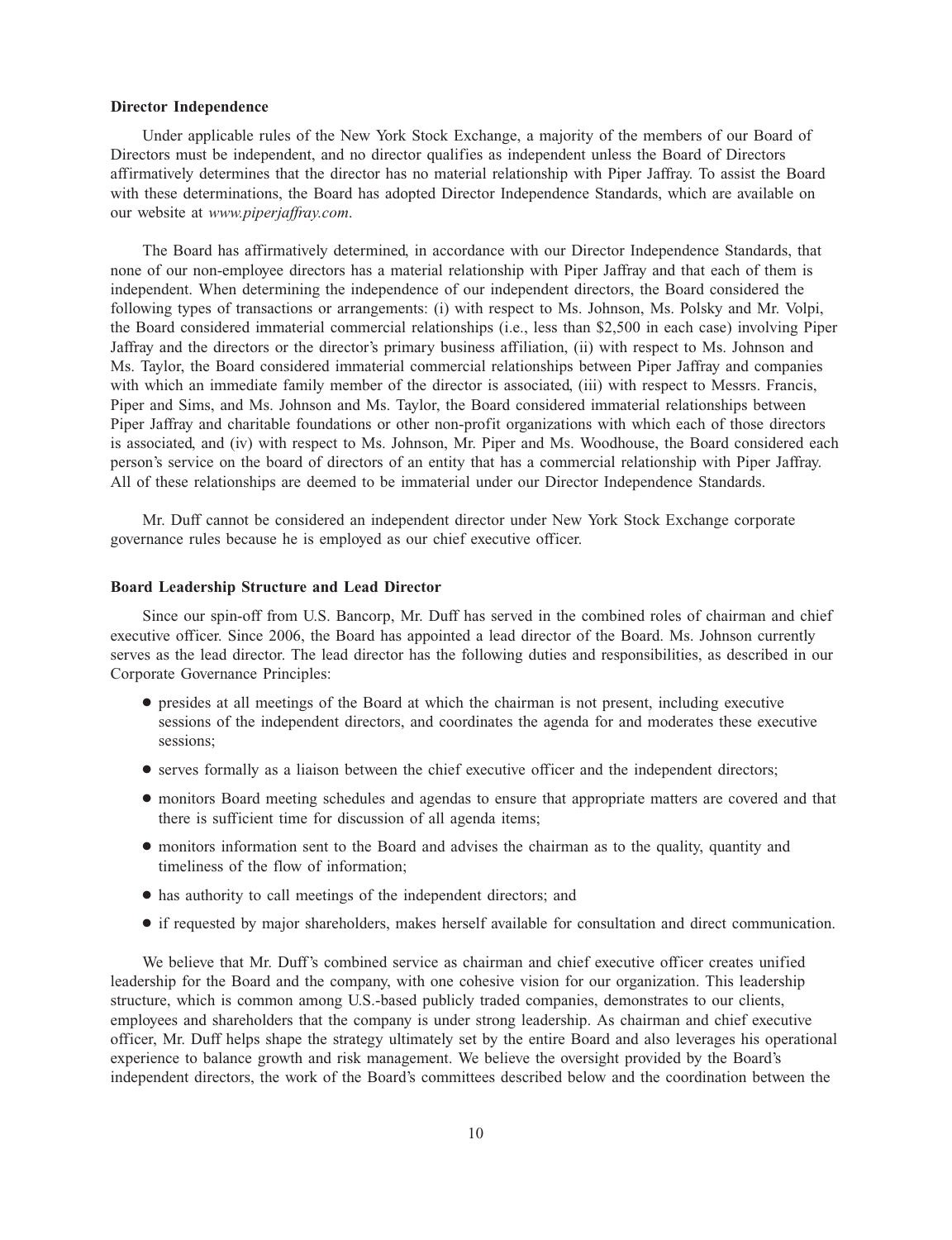chief executive officer and the independent directors conducted by the lead director help provide effective oversight of our company's strategic plans and operations. We believe having one person serve as chairman and chief executive officer is in the best interests of our company and our shareholders at this time.

#### **Board Involvement in Risk Oversight**

The company's management is responsible for defining the various risks facing the company, formulating risk management policies and procedures, and managing the company's risk exposures on a day-to-day basis. The Board's responsibility is to monitor the company's risk management processes by informing itself concerning the company's material risks and evaluating whether management has reasonable controls in place to address the material risks; the Board is not responsible, however, for defining or managing the company's various risks. The Audit Committee of the Board of Directors is primarily responsible for monitoring management's responsibility in the area of risk oversight, and risk management is a factor the Board and the Nominating and Governance Committee consider when determining which directors serve on the Audit Committee. Accordingly, management regularly reported to the Audit Committee on risk management during 2012. The Audit Committee, in turn, reports on the matters discussed at the committee level to the full Board. The Audit Committee and the full Board focus on the material risks facing the company, including market, credit, liquidity, legal and regulatory and operational risks, to assess whether management has reasonable controls in place to address these risks. In addition, the Compensation Committee is charged with reviewing and discussing with management whether the company's compensation arrangements are consistent with effective controls and sound risk management. The Board believes this division of responsibilities provides an effective and efficient approach for addressing risk management.

## **Meetings of the Outside Directors**

At both the Board and committee levels, our non-employee directors meet regularly in executive sessions in which Mr. Duff and other members of management do not participate. Ms. Johnson, our lead director, serves as the presiding director at executive sessions of the Board, and the chairperson of each committee serves as the presiding director at executive sessions of that committee. Our independent directors meet in executive session regularly without Mr. Duff, the only non-independent director under New York Stock Exchange rules.

#### **Committees of the Board**

We have three standing committees of the Board: the Audit Committee, the Compensation Committee and the Nominating and Governance Committee. The table below shows the current membership of these committees:

| <b>Director</b>               | <b>Audit Committee</b> | <b>Compensation Committee</b> | Nominating and<br><b>Governance Committee</b> |
|-------------------------------|------------------------|-------------------------------|-----------------------------------------------|
| Michael R. Francis            |                        |                               | X                                             |
| B. Kristine Johnson           |                        |                               | Chair                                         |
| Lisa K. Polsky $\dots \dots$  | X                      | X                             |                                               |
| Frank L. Sims $\ldots \ldots$ | Chair                  |                               |                                               |
| Philip E. Soran               | X                      |                               |                                               |
| Jean M. Taylor $\dots \dots$  | X                      | X                             | X                                             |
| Michele Volpi                 |                        | Chair                         |                                               |
| Hope B. Woodhouse             | X                      | X                             |                                               |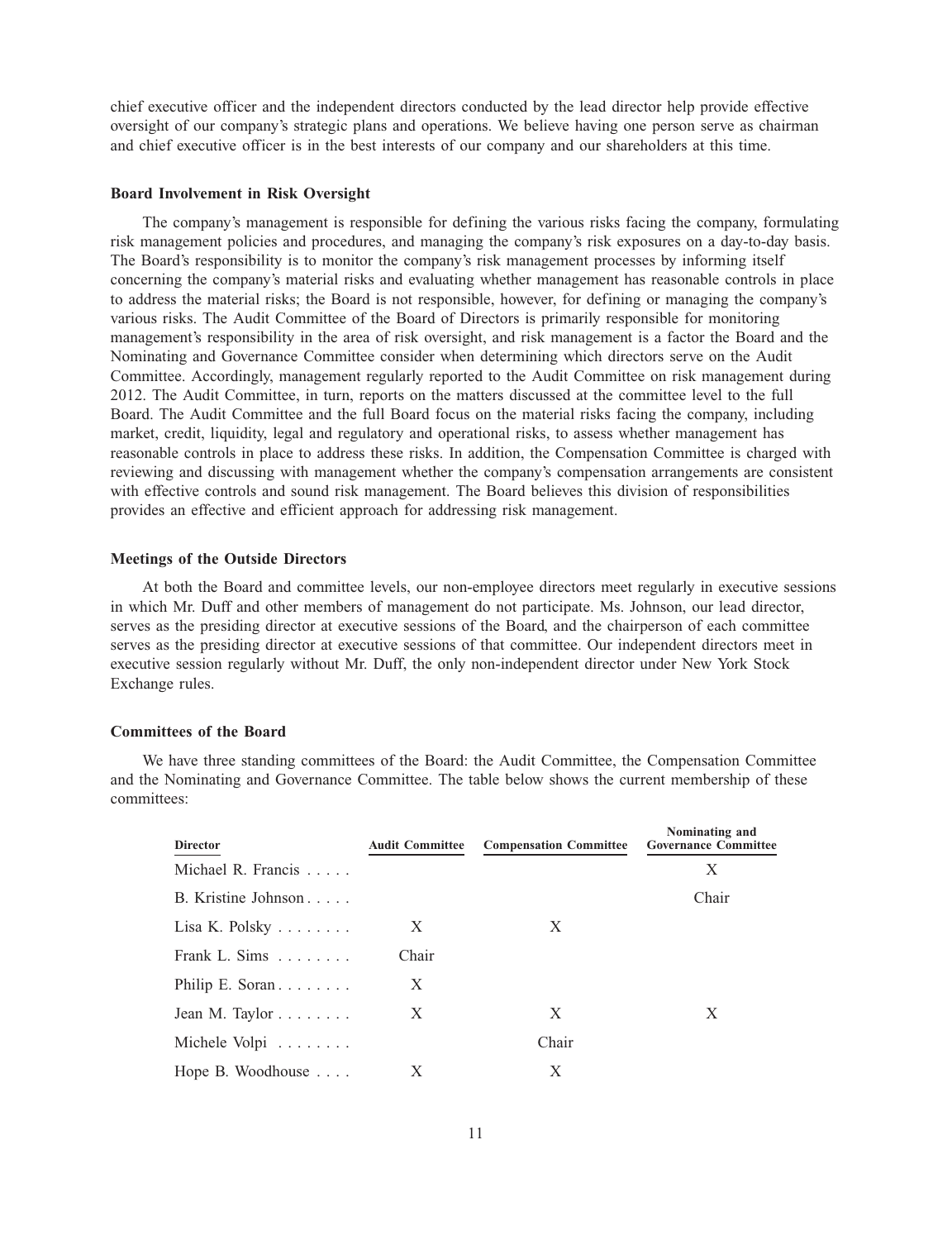Effective May 8, 2013, Ms. Polsky will become chair of the Audit Committee, Mr. Volpi will join the Nominating and Governance Committee, Mr. Francis will join the Compensation Committee and Mr. Sims and Ms. Taylor will cease to serve on any committees of the Board.

#### *Audit Committee*

The Audit Committee's purpose is to oversee the integrity of our financial statements, the independent auditor's qualifications and independence, the performance of our internal audit function and independent auditor, and compliance with legal and regulatory requirements. The Audit Committee has sole authority to retain and terminate the independent auditor and is directly responsible for the compensation and oversight of the work of the independent auditor. As discussed above, the Audit Committee is primarily responsible for monitoring management's responsibility in the area of risk oversight. The Audit Committee also meets with management and the independent auditor to review and discuss the annual audited and quarterly unaudited financial statements, reviews the integrity of our accounting and financial reporting processes and audits of our financial statements, and prepares the Audit Committee Report included in the proxy statement.

The responsibilities of the Audit Committee are more fully described in the Committee's charter. The Audit Committee met eleven times during 2012. The Board has determined that all members of the Audit Committee are independent (as that term is defined in the applicable New York Stock Exchange rules and in regulations of the Securities and Exchange Commission), that all members are financially literate and have the accounting or related financial expertise required by the New York Stock Exchange rules, and that each of Mr. Sims, Ms. Polsky and Ms. Woodhouse is an ''audit committee financial expert'' as defined by regulations of the Securities and Exchange Commission.

#### *Compensation Committee*

The Compensation Committee discharges the Board's responsibilities relating to compensation of the executive officers, oversees succession planning for the executive officers jointly with the Nominating and Governance Committee and ensures that our compensation and employee benefit programs are aligned with our compensation and benefits philosophy. These responsibilities also include reviewing and discussing with management whether the company's compensation arrangements are consistent with effective controls and sound risk management. The Committee has full discretion to determine the amount of compensation to be paid to the executive officers. The Committee also has sole authority to evaluate the chief executive officer's performance and determine the compensation of the chief executive officer based on this evaluation. The Committee is responsible for recommending stock ownership guidelines for the executive officers and directors, for recommending the compensation and benefits to be provided to our non-employee directors, for reviewing and approving the establishment of broad-based incentive compensation, equity-based, retirement or other material employee benefit plans, and for discharging any duties under the terms of these plans.

The Committee has delegated authority to our chief executive officer under the Incentive Plan to allocate awards to employees (other than our executive officers) in connection with our annual restricted stock grants made in the first quarter of each year (as part of the payment of incentive compensation for the preceding year). Under this delegated authority, the Committee approves the aggregate amount of equity to be awarded to all employees other than executive officers, and the chief executive officer approves the award recipients and specific amount of equity to be granted to each recipient. All other terms of the awards are determined by the Committee. The Committee also has delegated authority to the chief executive officer to grant restricted stock awards to employees other than executive officers in connection with recruiting and retention. This delegation permits the chief executive officer to determine the recipient of the award as well the amount of the award, subject to an annual share limitation set by the Committee each year. All awards granted pursuant to this delegated authority must be made in accordance with our equity grant timing policy described below in "Compensation Discussion and Analysis — Equity Grant Timing Policy." All other terms of the awards are determined by the Committee.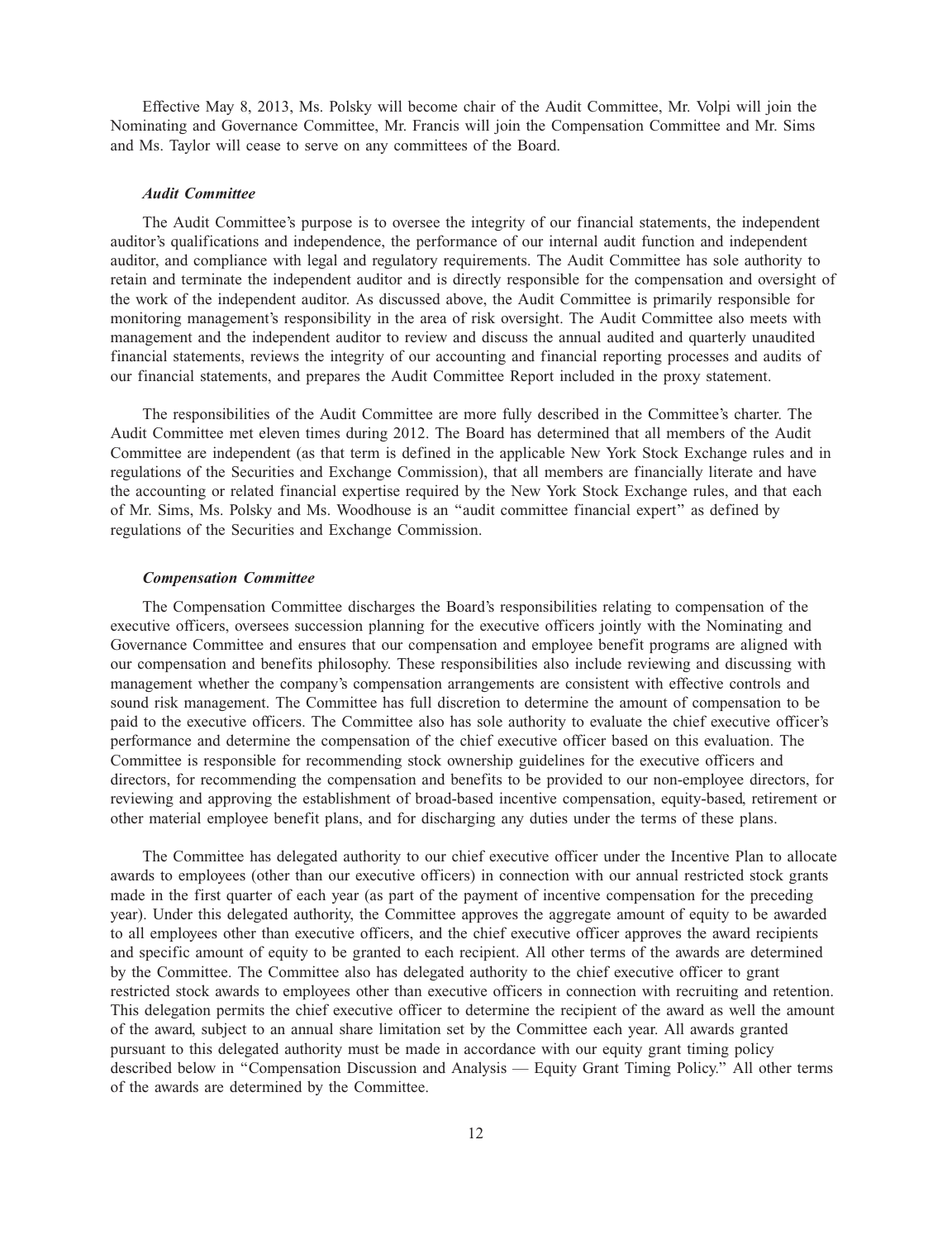The work of the Committee is supported by our human capital department, primarily through our global head of human capital, as well as by our finance department, primarily through our chief financial officer. These personnel work closely with the chief executive officer and, as appropriate, the general counsel and assistant general counsel, to prepare and present information and recommendations for review and consideration by the Committee, as described below under ''Compensation Discussion and Analysis — Setting Compensation — Involvement of Executive Officers.''

The Compensation Committee has engaged an independent outside compensation consultant, Frederic W. Cook & Co., to provide strategic planning, market context, and general advice to the Committee with respect to executive compensation, as described below under ''Compensation Discussion and Analysis — Setting Compensation — Compensation Consultant.''

The Compensation Committee reviews and discusses with management the disclosures regarding executive compensation to be included in our annual proxy statement, and recommends to the Board inclusion of the Compensation Discussion and Analysis in our annual proxy statement. The responsibilities of the Compensation Committee are more fully described in the Committee's charter. For more information regarding the Committee's process in setting compensation, please see ''Compensation Discussion and Analysis — Setting Compensation'' below. The Compensation Committee met seven times during 2012. The Board has determined that all members of the Compensation Committee are independent (as that term is defined in applicable New York Stock Exchange rules).

## *Nominating and Governance Committee*

The Nominating and Governance Committee identifies and recommends individuals qualified to become members of the Board of Directors and recommends to the Board sound corporate governance principles and practices for Piper Jaffray. In particular, the Committee assesses the independence of our Board members, identifies and evaluates candidates for nomination as directors, responds to director nominations submitted by shareholders, recommends the slate of director nominees for election at the annual meeting of shareholders and candidates to fill vacancies between annual meetings, recommends qualified members of the Board for membership on committees, oversees the director orientation and continuing education programs, reviews the Board's committee structure, reviews and assesses the adequacy of our Corporate Governance Principles, reviews the annual evaluation process for the chief executive officer, the Board and Board committees, and oversees the succession planning process for the executive officers jointly with the Compensation Committee. The Nominating and Governance Committee also oversees administration of our related person transaction policy and reviews the transactions submitted to it pursuant to such policy. The responsibilities of the Nominating and Governance Committee are more fully described in the Committee's charter. The Nominating and Governance Committee met four times during 2012. The Board has determined that all members of the Nominating and Governance Committee are independent (as that term is defined in applicable New York Stock Exchange rules).

## **Meeting Attendance**

Our Corporate Governance Principles provide that our directors are expected to attend meetings of the Board and of the committees on which they serve, as well as our annual meeting of shareholders. Our Board of Directors held seven meetings during 2012. Each of our incumbent directors attended at least 75% of the meetings of the Board of Directors and the committees on which he or she served during 2012, with the incumbent directors collectively attending 97.7% of the meetings of the Board of Directors and the committees on which they served during the year. All of our directors who were serving on the Board as of the date of our 2012 annual meeting of shareholders attended the meeting.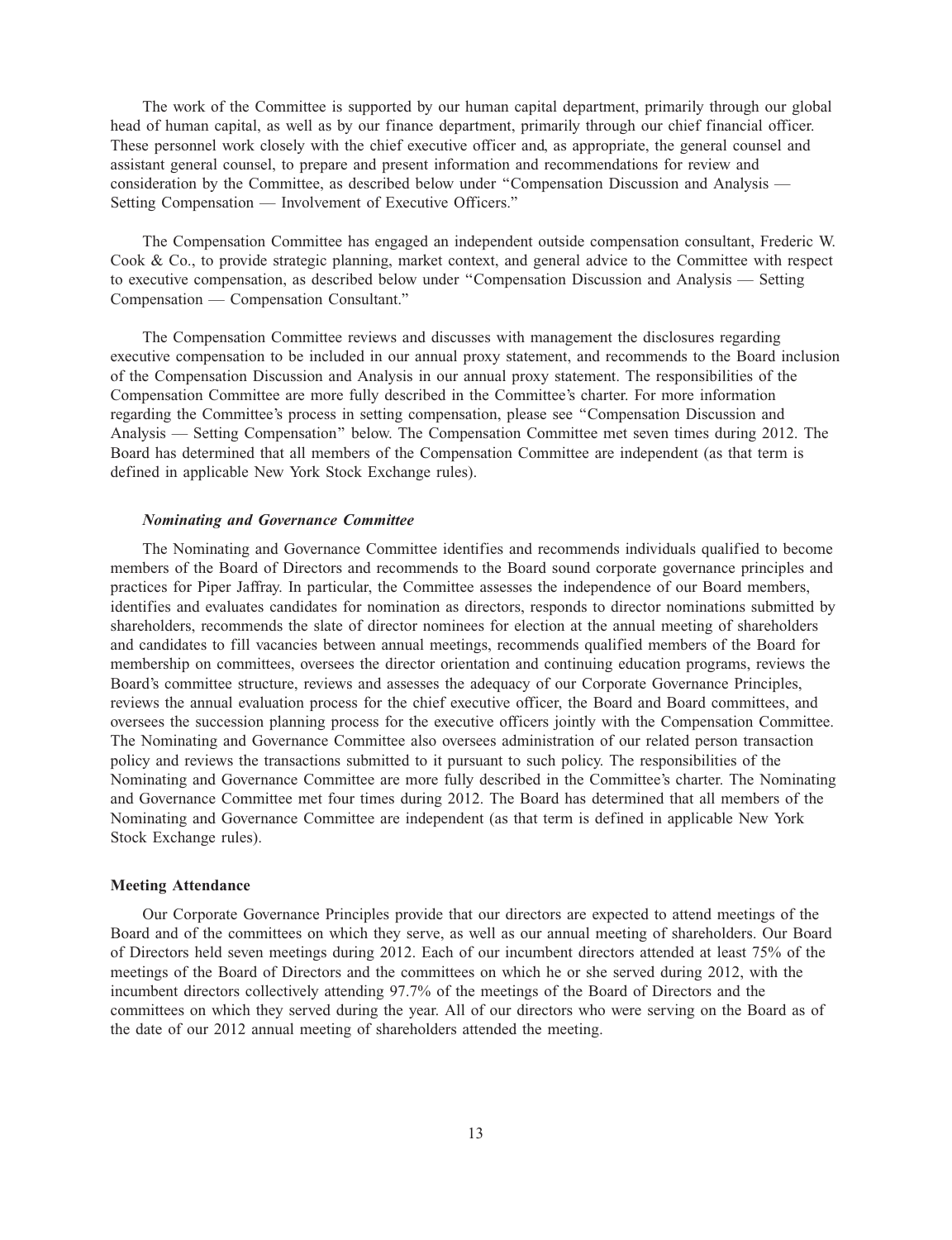#### **Procedures for Contacting the Board of Directors**

The Board has established a process for shareholders and other interested parties to send written communications to the Board or to individual directors. Such communications should be sent by U.S. mail to the attention of the Office of the Secretary, Piper Jaffray Companies, 800 Nicollet Mall, Suite 800, Mail Stop J09SSH, Minneapolis, Minnesota 55402. Communications regarding accounting and auditing matters will be handled in accordance with our Complaint Procedures Regarding Accounting and Auditing Matters. Other communications will be collected by the secretary of the company and delivered, in the form received, to the lead director or, if so addressed, to a specified director.

#### **Procedures for Selecting and Nominating Director Candidates**

The Nominating and Governance Committee will consider director candidates recommended by shareholders and has adopted a policy that contemplates shareholders recommending and nominating director candidates. A shareholder who wishes to recommend a director candidate for nomination by the Board at the annual meeting of shareholders or for vacancies on the Board that arise between shareholder meetings must timely provide the Nominating and Governance Committee with sufficient written documentation to permit a determination by the Board whether such candidate meets the required and desired director selection criteria set forth in our bylaws, our Corporate Governance Principles and our Director Nominee Selection Policy described below. Such documentation and the name of the director candidate must be sent by U.S. mail to the Chairperson, Nominating and Governance Committee, c/o the Office of the Secretary, Piper Jaffray Companies, 800 Nicollet Mall, Suite 800, Mail Stop J09SSH, Minneapolis, Minnesota 55402.

Alternatively, shareholders may directly nominate a person for election to our Board by complying with the procedures set forth in Article II, Section 2.4 of our bylaws, and with the rules and regulations of the Securities and Exchange Commission. Under our bylaws, only persons nominated in accordance with the procedures set forth in the bylaws will be eligible to serve as directors. In order to nominate a candidate for service as a director, you must be a shareholder at the time you give the Board notice of your nomination, and you must be entitled to vote for the election of directors at the meeting at which your nominee will be considered. In accordance with our bylaws, director nominations generally must be made pursuant to notice delivered to, or mailed and received at, our principal executive offices at the address above, not later than the 90th day, nor earlier than the 120th day, prior to the first anniversary of the prior year's annual meeting of shareholders. Your notice must set forth all information relating to the nominee that is required to be disclosed in solicitations of proxies for the election of directors in an election contest, or is otherwise required, in each case pursuant to Regulation 14A under the Securities Exchange Act of 1934 (including the nominee's written consent to being named in the proxy statement as a nominee and to serving as a director if elected).

As required by our Corporate Governance Principles and our Director Nominee Selection Policy, when evaluating the appropriate characteristics of candidates for service as a director, the Nominating and Governance Committee takes into account many factors. At a minimum, director candidates must demonstrate high standards of ethics, integrity and professionalism, independence, sound judgment, community leadership and meaningful experience in business, law or finance or other appropriate endeavor. Candidates also must be committed to representing the long-term interests of our shareholders. In addition to these minimum qualifications, the Committee considers other factors it deems appropriate based on the current needs and desires of the Board, including specific business and financial expertise, experience as a director of a public company, and diversity. The Board considers a number of factors in its evaluation of diversity, including geography, age, gender, and ethnicity. Based on these factors and the qualifications and background of each director, the Board believes that its current composition is diverse. As indicated above, diversity is one factor in the total mix of information the Board considers when evaluating director candidates. The Committee will reassess the qualifications of a director, including the director's attendance, involvement at Board and committee meetings and contribution to Board diversity, prior to recommending a director for reelection.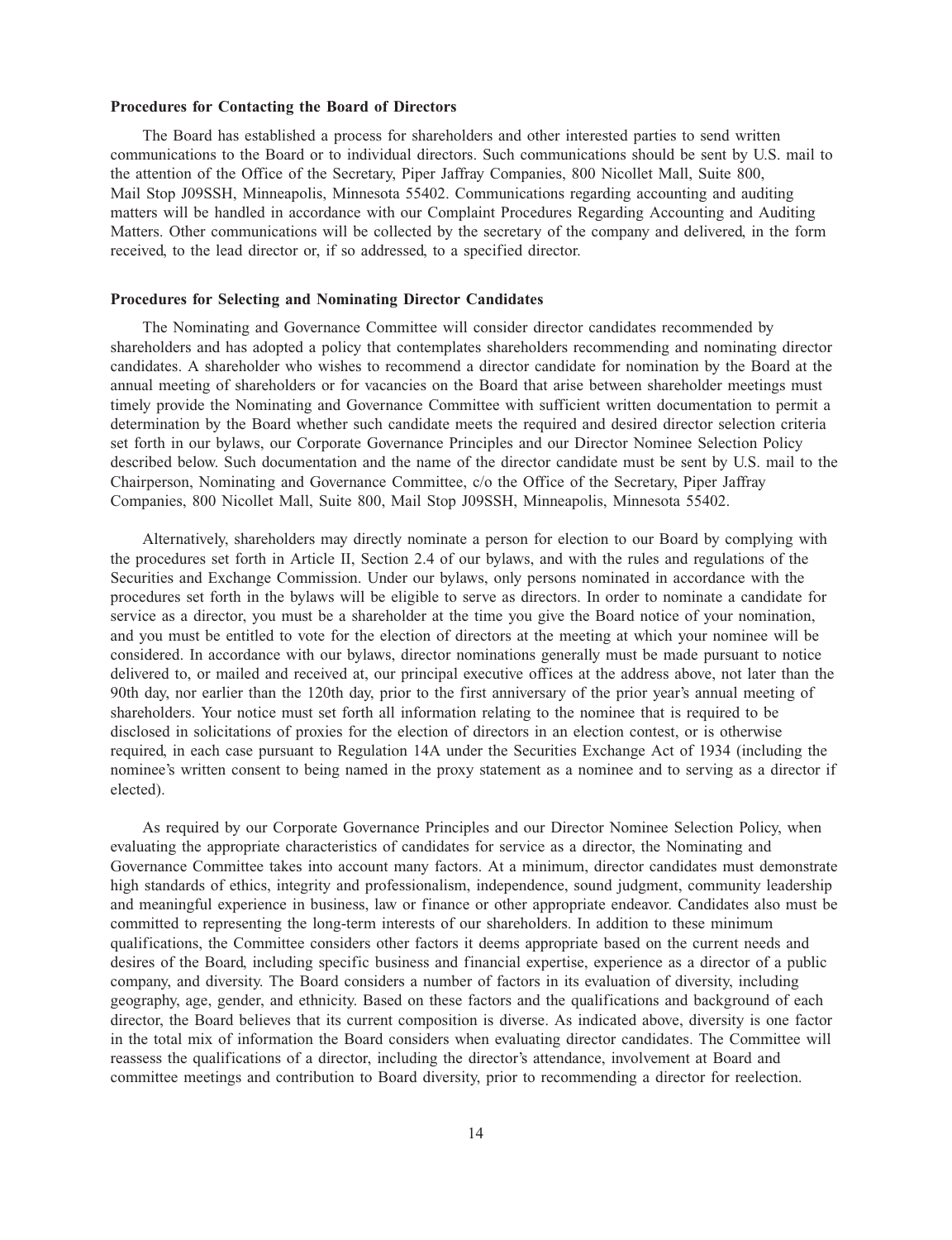#### **Compensation Program for Non-Employee Directors**

During 2012, non-employee directors received a \$60,000 annual cash retainer for service on our Board and Board committees. Also, the lead director and the chairperson of the Audit Committee each received an additional annual cash retainer of \$20,000, the chairperson of the Compensation Committee received an additional annual cash retainer of \$10,000, and the chairperson of the Nominating and Governance Committee received an additional annual cash retainer of \$5,000. Our non-employee director compensation program provides that each non-employee director receives a \$60,000 grant of stock on the date of a director's initial election or appointment to the Board for a number of shares determined by dividing \$60,000 by the closing price of our common stock on the date of initial election or appointment. Directors whose service on the Board continues following each annual meeting of our shareholders receive an annual equity grant of \$60,000 as of the date of the annual meeting. All equity awards granted to our non-employee directors are granted under the Incentive Plan. Non-employee directors who join our Board after the first month of a calendar year are paid a pro rata annual retainer and awarded a pro rata annual equity award based on the period they serve as a director during the year.

Our non-employee directors may participate in the Piper Jaffray Companies Deferred Compensation Plan for Non-Employee Directors, which was designed to facilitate increased equity ownership in the company. The plan permits our non-employee directors to defer all or a portion of the cash payable to them and shares of common stock granted to them for service as a director of Piper Jaffray for any calendar year. All cash amounts and share grants deferred by a participating director are credited to a recordkeeping account and deemed invested in shares of our common stock as of the date the deferred fees otherwise would have been paid or the shares otherwise would have been issued to the director. This deemed investment is measured in phantom stock, and no shares of common stock are reserved, repurchased or issued pursuant to the plan. With respect to cash amounts that have been deferred, the fair market value of all phantom stock credited to a director's account will be paid out to the director (or, in the event of the director's death, to his or her beneficiary) in a single lump-sum cash payment following the director's cessation of service. The amount paid out will be determined based on the fair market value of the stock on the last day of the year in which the director's service with us terminates. Share amounts that have been deferred will be paid out to the director (or, in the event of the director's death, to his or her beneficiary) in the form of shares of common stock in an amount equal to the full number of shares credited to the non-employee director's account as of the last day of the year in which the cessation of service occurred. Directors who elect to participate in the plan are not required to pay income taxes on amounts or grants deferred but will instead pay income taxes on the amount of the lump-sum distribution paid to the director (or beneficiary) at the time of such payment. Our obligations under the plan are unsecured general obligations to pay in the future the value of the participant's account pursuant to the terms of the plan.

Non-employee directors may participate in our charitable gift matching program, pursuant to which we will match a director's gifts to eligible organizations dollar for dollar from a minimum of \$50 up to an aggregate maximum of \$1,500 per year. We also reimburse for reasonable out-of-pocket expenses incurred in connection with their service on the Board and committees of the Board. Employees of Piper Jaffray who also serve as directors receive compensation for their service as employees, but they do not receive any additional compensation for their service as directors. No other compensation is paid to our Board members in their capacity as directors. Non-employee directors do not participate in our employee benefit plans.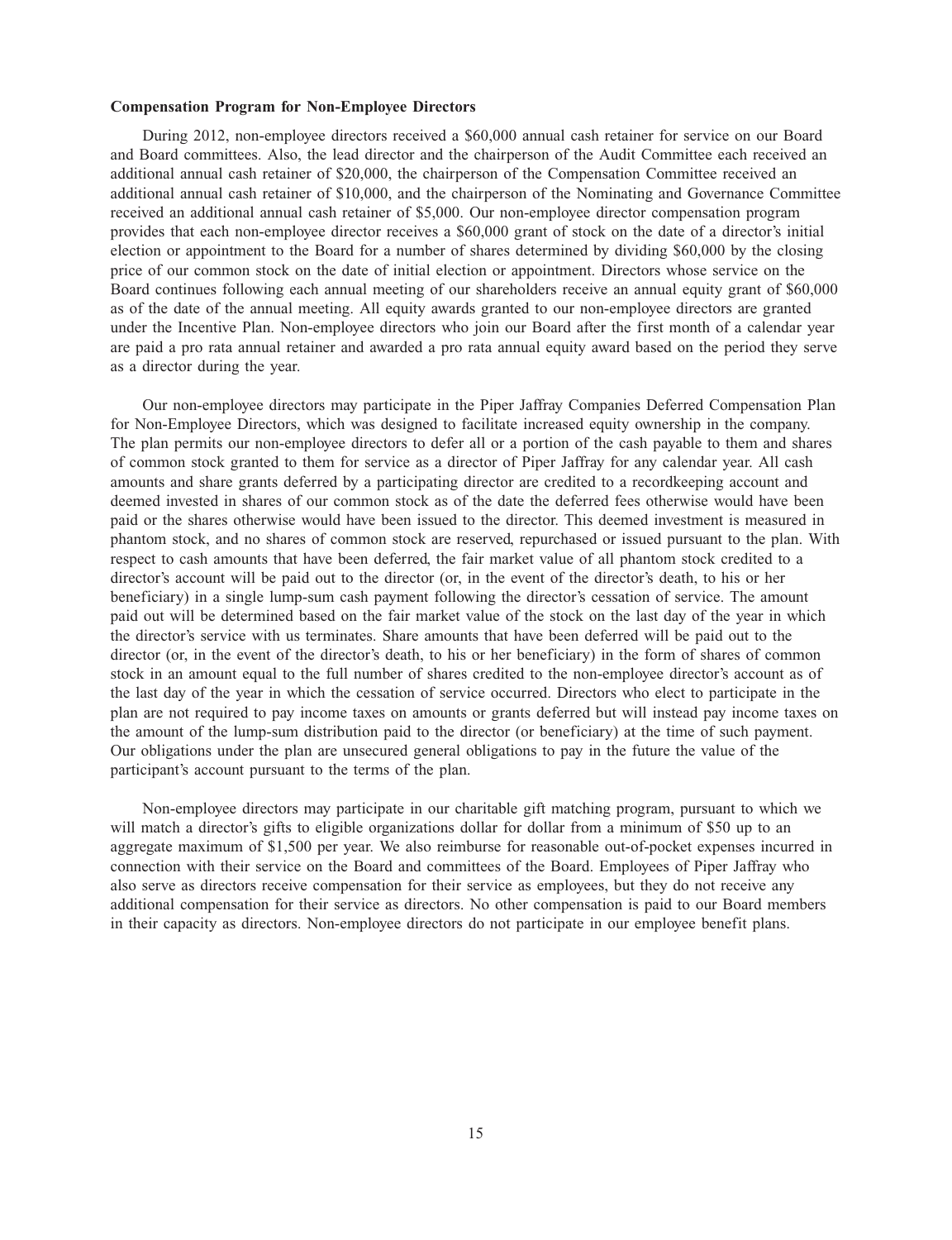The following table contains compensation information for our non-employee directors for the year ended December 31, 2012.

|                                      | <b>Fees Earned or Paid in Cash</b> |                                             |                                                                     |                                                                               |                     |  |
|--------------------------------------|------------------------------------|---------------------------------------------|---------------------------------------------------------------------|-------------------------------------------------------------------------------|---------------------|--|
| <b>Director</b>                      | Annual<br>Retainer<br><b>(S)</b>   | <b>Additional</b><br>Retainer<br><b>(S)</b> | <b>Stock</b><br>Awards <sup><math>(1)(2)</math></sup><br><b>(S)</b> | <b>All Other</b><br>Compensation <sup>(3)</sup><br>$\left( \mathbf{S}\right)$ | Total<br><b>(S)</b> |  |
| Michael R. Francis $\ldots$ .        | 60,000                             | 25,000                                      | 60,018                                                              |                                                                               | 145,018             |  |
| B. Kristine Johnson $\dots$          | 60,000                             | $9,495^{(4)}$                               | 60,018                                                              | 1,500                                                                         | 131,013             |  |
| Addison L. Piper $\dots \dots$       | 60,000                             |                                             | 60,018                                                              | 1,500                                                                         | 121,518             |  |
| Lisa K. Polsky $\dots \dots$         | $60,000^{(5)}$                     |                                             | $60,018^{(5)}$                                                      |                                                                               | 120,018             |  |
| Frank L. Sims $\ldots \ldots \ldots$ | 60,000                             | 20,000                                      | $60,018^{(5)}$                                                      | 1,500                                                                         | 141,518             |  |
| Jean M. Taylor $\dots \dots$         | 60,000                             |                                             | $60,018^{(5)}$                                                      |                                                                               | 120,018             |  |
| Michele Volpi                        | 60,000                             | 10,000                                      | 60,018                                                              |                                                                               | 130,018             |  |
| Hope B. Woodhouse $\ldots$           | 60,000                             |                                             | $60,018^{(5)}$                                                      | 1,500                                                                         | 121,518             |  |

## **Non-Employee Director Compensation for 2012**

(1) Represents the aggregate grant date fair value calculated in accordance with generally accepted accounting principles.

(2) The aggregate number of outstanding stock and option awards granted to our non-employee directors as of December 31, 2012 is set forth in the table below. The stock award values are based on the \$32.13 closing sale price of our common stock on the New York Stock Exchange on December 31, 2012, and the option award values are based on the difference between the per share exercise price of the in-the-money stock options and \$32.13. The amounts for Mr. Piper include restricted stock and stock option awards granted to him in 2004, 2005 and 2006 during his tenure as an executive officer of the company.

| <b>Director</b>                            | <b>Stock Awards</b><br>$^{(#)}$ | Year-End Value of<br><b>Stock Awards</b><br>(S) | <b>Option Awards</b><br>(#) | Year-End Value of<br><b>Option Awards</b><br>(S) |
|--------------------------------------------|---------------------------------|-------------------------------------------------|-----------------------------|--------------------------------------------------|
| Michael R. Francis $\ldots$ ,              | 8.983                           | 288,624                                         | 11,880                      | 23,538                                           |
| B. Kristine Johnson $\ldots \ldots \ldots$ | 8.983                           | 288,624                                         | 11,880                      | 23,538                                           |
| Addison L. Piper                           | 16,278                          | 523,012                                         | 11,614                      |                                                  |
| Lisa K. Polsky $\dots \dots \dots$         | 9.152                           | 294,054                                         |                             |                                                  |
| Frank L. Sims                              | 8.983                           | 288,624                                         | 11,880                      | 23.538                                           |
| Jean M. Taylor $\dots \dots \dots$         | 8.983                           | 288,624                                         | 5,963                       |                                                  |
| Michele Volpi                              | 6.326                           | 203,254                                         |                             |                                                  |
| Hope B. Woodhouse                          | 6.845                           | 219,930                                         |                             |                                                  |

(3) Consists of charitable matching contributions made by Piper Jaffray.

(4) Reflects a pro rata portion of the full additional annual cash retainer for the portion of the year Ms. Johnson served as lead director (August 15, 2012 — December 31, 2012).

(5) These amounts were deferred pursuant to the Piper Jaffray Companies Deferred Compensation Plan for Non-Employee Directors.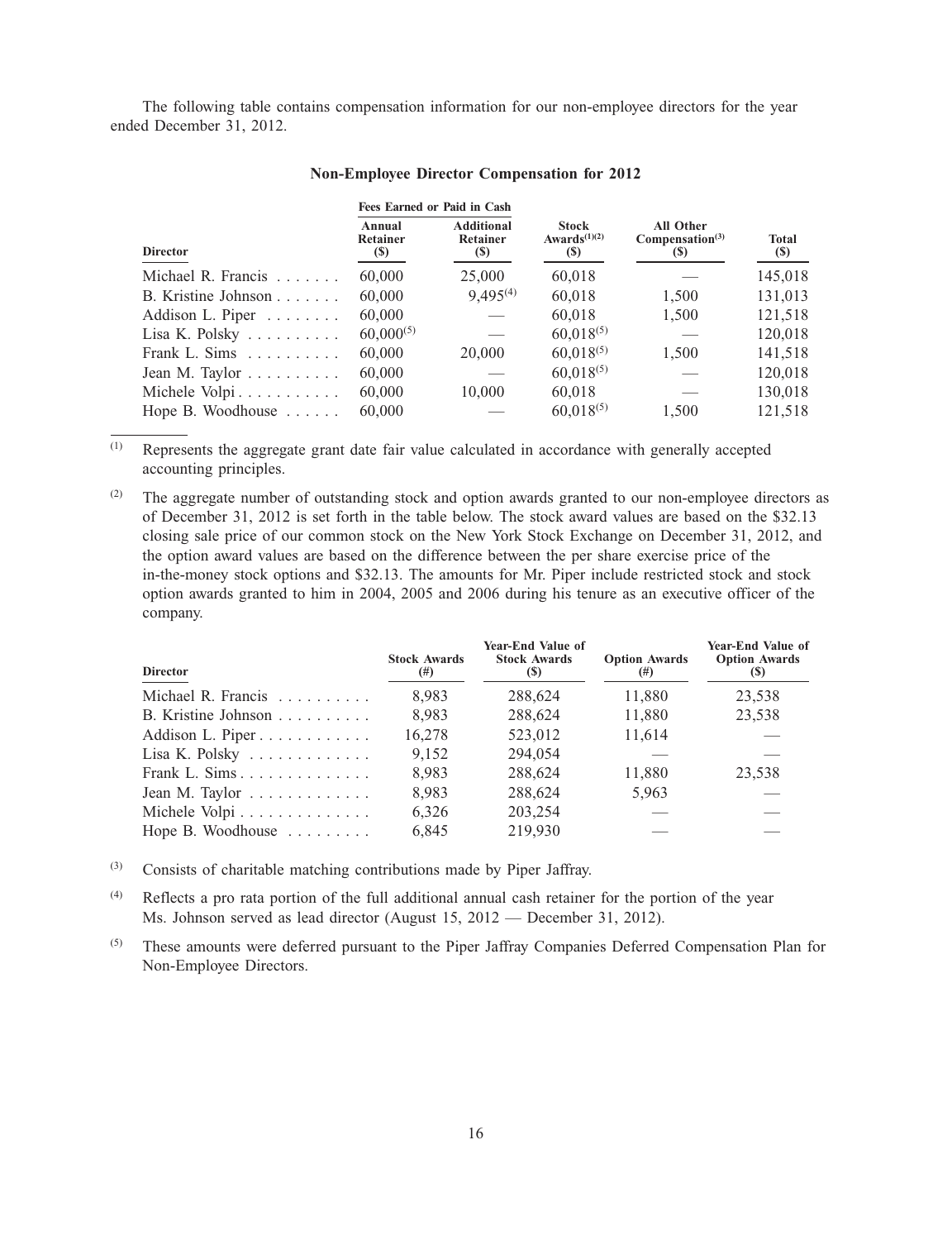#### **EXECUTIVE COMPENSATION**

#### **COMPENSATION DISCUSSION AND ANALYSIS**

# **Executive Summary**

# *2012 Financial Performance*

We generated strong performance and returns for our shareholders during 2012 as compared to 2011, and executed several strategic initiatives. The table below highlights critical aspects of our 2012 financial performance:

| Metric <sup>(1)</sup>                                  |   | 2012             |    | 2011                           | $%$ Change     |  |
|--------------------------------------------------------|---|------------------|----|--------------------------------|----------------|--|
| Closing Stock Price                                    |   |                  |    |                                |                |  |
| (as of last trading day of period) $\dots \dots \dots$ | S | 32.13            | S. | 20.20                          | 59.1%          |  |
|                                                        |   | \$489.0 million  |    | \$432.1 million                | $13.2\%$       |  |
|                                                        |   | \$47.1 million   |    | $$ (90.8 million)^{(2)}$$      | Not calculable |  |
| Investment Banking Revenues                            |   | $$230.9$ million |    | \$200.5 million                | $15.2\%$       |  |
| Institutional Brokerage Revenues                       |   | $$172.0$ million |    | $$136.1$ million               | 26.4%          |  |
| Asset Management Revenues                              |   | $$65.2$ million  |    | $$63.3$ million                | $3.0\%$        |  |
| Non-Interest Operating Expenses                        |   | \$419.9 million  |    | \$512.3 million <sup>(2)</sup> | $(18.0)\%$     |  |
| Non-Compensation Expenses                              |   | $$123.1$ million |    | \$247.3 million <sup>(2)</sup> | $(50.2)\%$     |  |

(1) All operating metrics reflect only our continuing operations.

 $(2)$  Includes a non-cash goodwill impairment charge, which was \$118.4 million on an after-tax basis and \$120.3 million on a pre-tax basis.

We achieved these positive results despite continued macroeconomic uncertainty throughout 2012, with tepid job growth and persistently high unemployment, concerns about the budget deficit and federal spending cuts, and continued difficulties in European economies. While our businesses experienced improved equity markets in the second half of the year, the continued macroeconomic challenges were reflected in a continued lull in initial public offerings, which is a key product for our capital markets business. We mitigated the effects of this challenging operating environment through significantly improved results in fixed income institutional brokerage, public finance investment banking, and U.S. advisory services revenues, while asset management and equity investment banking were largely unchanged year-over-year. We also remained focused on effectively managing our costs, which is evidenced by the year-over-year decrease to our non-interest operating expenses from continuing operations by \$92.4 million and the \$124.2 million year-over-year decrease to our non-compensation expenses. On a non-GAAP basis, excluding the goodwill impairment charge noted in the table above, our non-compensation expenses decreased by 3.2% in 2012 compared to 2011. This strong financial performance significantly increased our total shareholder return, as our stock price increased 59.1% during the year and increased another 20% since the beginning of 2012 as of February 28, 2013.

With respect to strategic execution, we added key personnel to our higher margin mergers and acquisitions advisory team and to our public finance and fixed income teams during 2012. These personnel additions contributed to the financial successes highlighted above and resulted in market share gains for our public finance operations and a ranking of second nationally based on public finance deal volume. We also reorganized our FAMCO and Advisory Research divisions within asset management, after determining that FAMCO MLP was better aligned with Advisory Research, both strategically and from a client perspective. To improve our return for shareholders, we amended and later refinanced our syndicated credit facility, providing us additional operating flexibility that ultimately permitted us to repurchase approximately \$47.2 million of our common stock during 2012. Lastly, we ceased our Hong Kong capital markets business in an effort to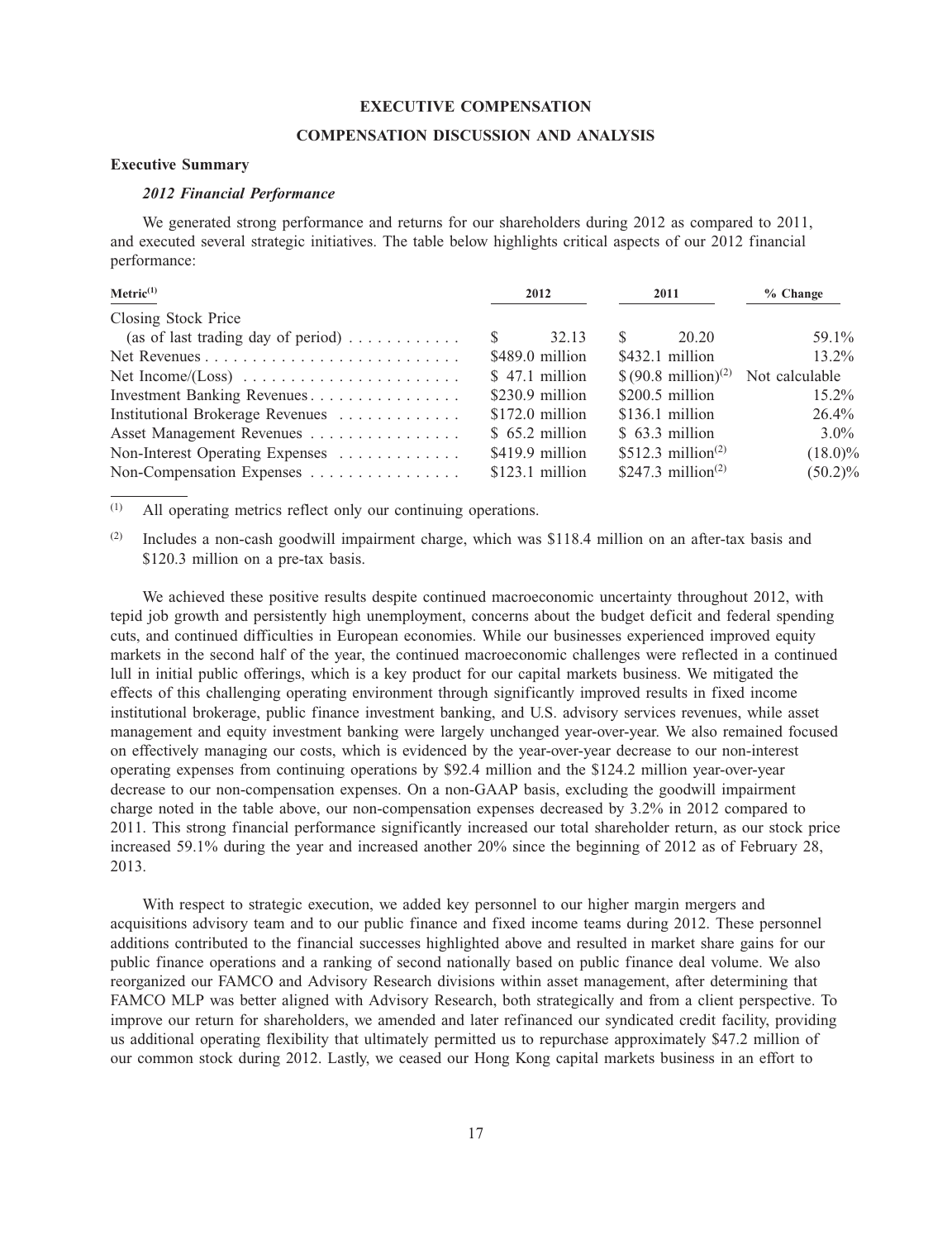improve profitability, and are in the process of selling the remaining FAMCO business, as it is no longer a strategic fit with our larger asset management operations.

#### *Overview of Compensation Governance*

Our compensation practices demonstrate sound corporate governance. We continually review our executive compensation program to ensure it reflects good governance practices and the best interests of shareholders. Our executive compensation program currently includes:

- Annual incentives directly tied to profitability for each year
- Long-term incentives directly tied to returns generated for our shareholders
- Meaningful annual equity awards granted in lieu of not in addition to annual cash incentives
- No stand-alone change-in-control agreements
- Implementation of a ''double trigger'' change-in-control provision for all future equity awards
- No employment agreements with our executives other than our head of asset management
- Executive officers (and directors) are prohibited from hedging shares of Piper Jaffray Companies common stock
- Limited perquisites
- No tax gross-ups
- No repricing of underwater stock options

## *Overview of 2012 Compensation*

Throughout this proxy statement, we refer to our chief executive officer, chief financial officer, and each of our three other most highly compensated executive officers for 2012, as the ''named executive officers.'' In addition to our chief executive officer and chief financial officer, this group includes our head of asset management, head of fixed income services and global co-head of investment banking and capital markets.

The most significant actions taken in 2012 with respect to our named executive officers' compensation were:

- Increases in year-over-year incentives rewarding our improved performance;
- Adoption of the Piper Jaffray Companies Mutual Fund Restricted Shares Investment Plan (the ''MFRS Plan''), which allows recipients of restricted stock of the company to instead elect to receive 10% to 50% of their equity grant in the form of restricted shares of selected mutual funds managed by our asset management business;
- Increases to the portion of annual incentives paid to our chief executive officer and chief financial officer in the form of equity, subject to their ability to allocate a portion of the compensation they would otherwise receive in restricted stock to the MFRS Plan;
- Execution of our employment agreement with Brien M. O'Brien, our head of asset management; and
- Long-term incentive awards to our named executive officers other than Mr. O'Brien in the form of performance share units (''PSUs'') that will be earned based on our total shareholder return measured on an absolute and relative basis compared to a our peer group over a 36-month period.

During 2012, the Compensation Committee, which we refer to as the ''Committee'' in this Compensation Discussion and Analysis, the Committee increased year-over-year incentives as our financial performance for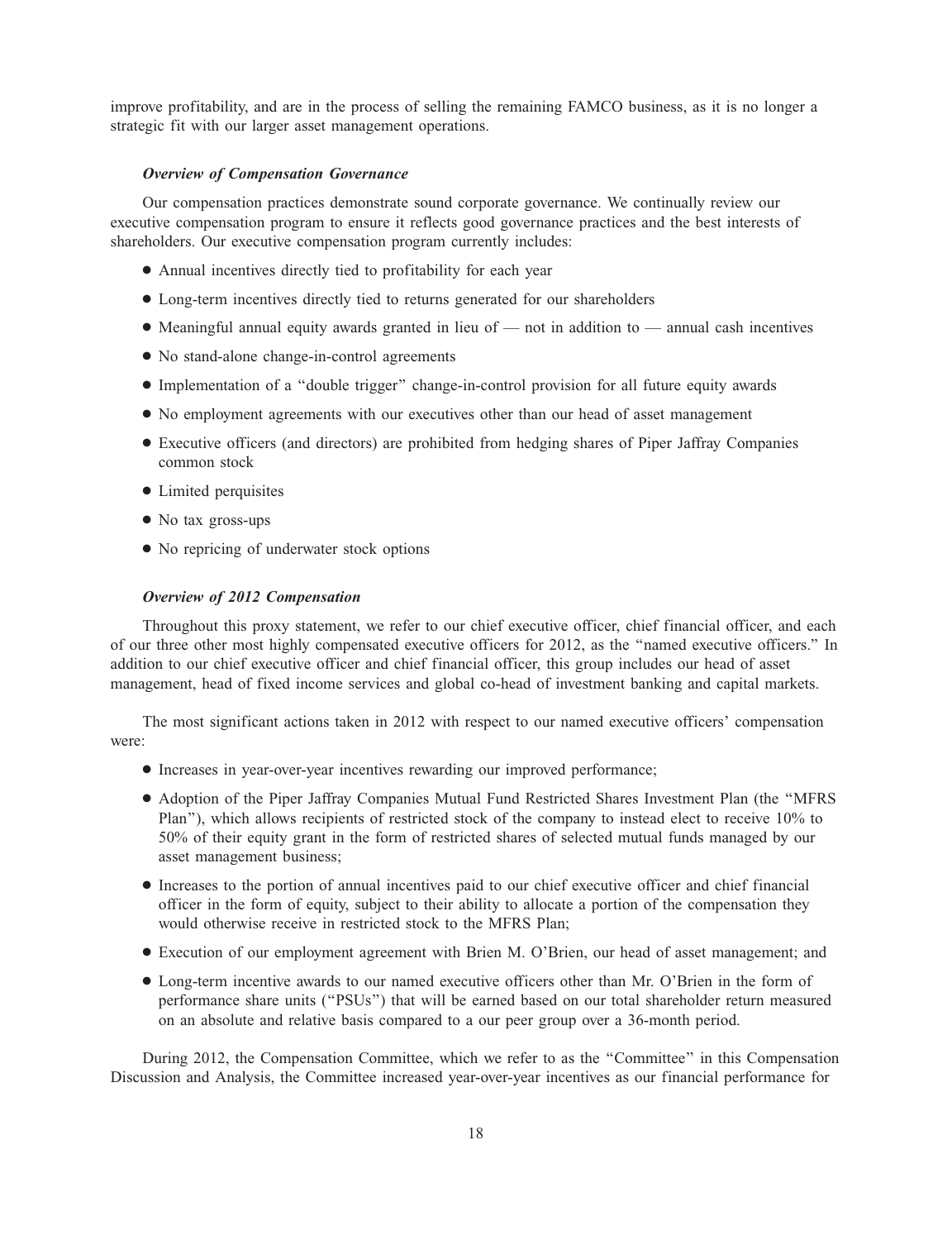2012 improved in almost every major category, including a 13.2% increase in net revenues from continuing operations and an increase in net income from continuing operations to \$47.1 million from a net loss from continuing operations of \$90.8 million in 2011. The Committee also increased the portion of the annual incentive paid to our chief executive officer in the form of equity for 2012 performance from 50% to 60%, and similarly increased the portion of the annual incentive paid to our chief financial officer in the form of equity from 40% to 50%. Our chief executive officer and chief financial officer, like all of our executive officers, may elect to receive 10% to 50% of their equity grant in the form of restricted shares of selected mutual funds managed by our asset management business pursuant the MFRS Plan. We believe the MFRS Plan will help us to attract and retain talent and the increased portion of restricted compensation strengthens the retention value of the incentive awards.

Effective January 1, 2012, we entered into a three-year employment agreement with Brien M. O'Brien pursuant to which he serves as our head of asset management and chairman and chief executive officer of our subsidiary, Advisory Research, Inc. The agreement provides Mr. O'Brien the right to receive quarterly and annual incentive payments directly tied to the profitability of our asset management business, the business unit that he manages. We entered into this agreement as a means to retain Mr. O'Brien and incent him to sustain and grow our asset management operations, which we believe are a strategically important factor to long-term growth of our revenues and profitability.

The Committee also awarded the named executive officers other than Mr. O'Brien a long-term incentive award in the form of PSUs, which will be earned based on our total shareholder return (''TSR'') measured on an absolute and relative basis compared to our peer group over a 36-month performance period. The Committee believes these awards align the interests of the recipients and our shareholders by directly tying a portion of our named executive officer's compensation to our long-term stock performance and will incentivize the recipients to focus on creating long-term value.

## **Compensation Philosophy and Objectives**

Our executive compensation program is designed to drive and reward corporate performance annually and over the long term, as measured by increasing shareholder value. Compensation also must be internally equitable and externally competitive. We continually review our executive compensation program to ensure it reflects good governance practices and the best interests of shareholders, while meeting the following core objectives:

- *Pay for performance* A large portion of the total compensation paid to our named executive officers (other than Mr. O'Brien) is based on the profitability of the company and each business unit. Mr. O'Brien's incentive compensation is determined solely based on the profitability of our asset management business. Our named executive officers' performance is also measured against defined objectives in areas such as strategic initiatives, business performance, leadership effectiveness and people development. In 2012, we initiated a new long-term incentive award in the form of PSUs, which will be earned by our named executive officers (other than Mr. O'Brien) based on our TSR, measured on an absolute and relative basis compared to our peer group over a 36-month performance period.
- *Sustain and strengthen the franchise* Our compensation program is designed to be sufficiently competitive to allow us to attract and retain the most talented people who are committed to the long-term success of our company. Continued progress over the long term will create greater opportunity for executives, both in increased annual compensation and in the appreciation of the company's equity.
- *Align risk and reward through a blend of pay components* We are committed to using a mix of compensation components — base salary, annual incentives and long-term incentives — to create an environment that encourages increased profitability for the company without undue risk taking.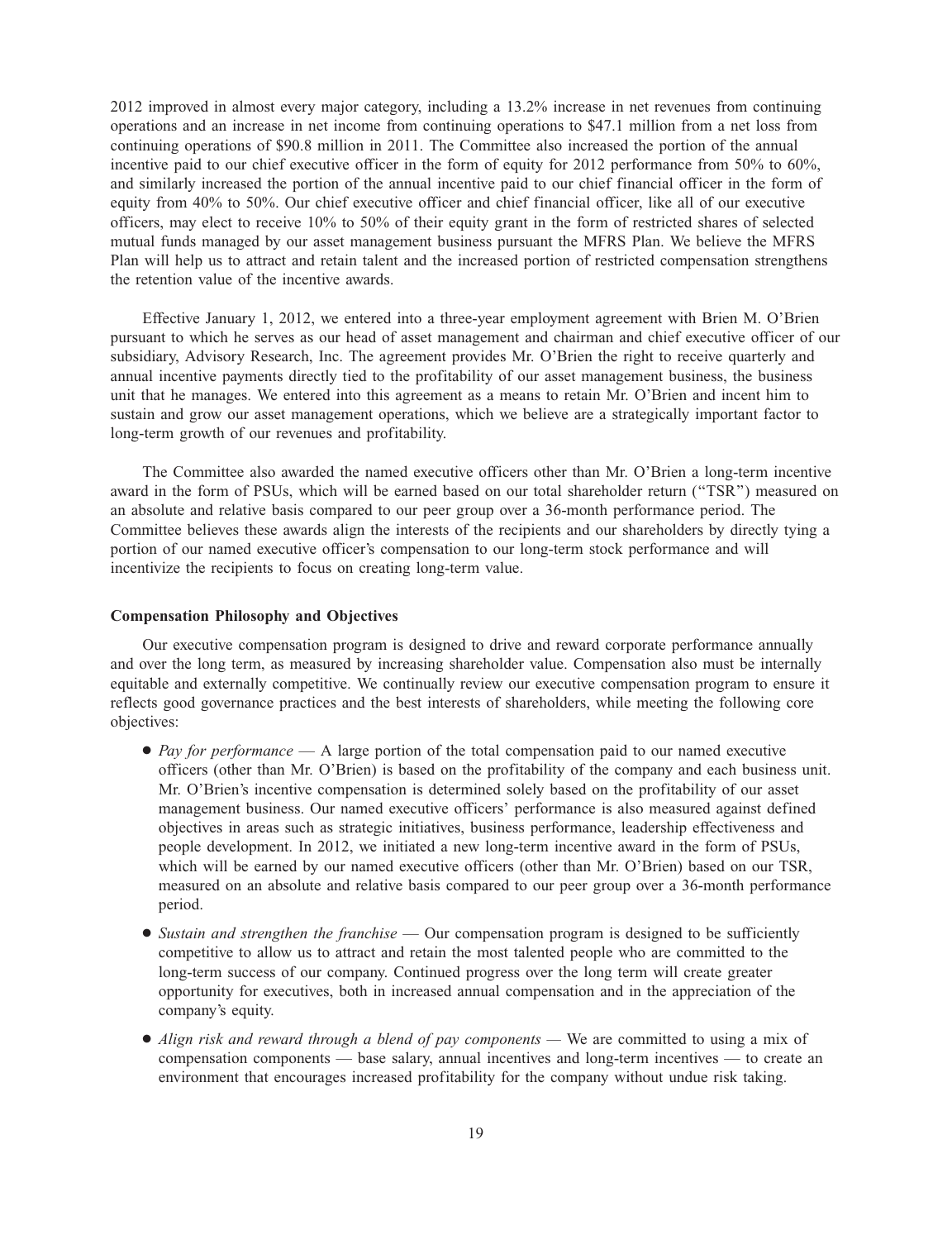● *Align employees with shareholders* — We are committed to using our compensation program to increase executive stock ownership over time and focus executives' attention on creating value for our shareholders. We believe that equity ownership directly aligns the interests of our executive officers with those of our shareholders and helps to focus our executives on creating long-term shareholder value. Also, the long-term incentive award program initiated in 2012 based on our TSR directly aligns the interests of our named executive officers with those of our shareholders by tying the value of the award to our stock performance.

#### **Setting Compensation**

The Committee has responsibility for approving the compensation paid to our executive officers and ensuring it meets our objectives. With respect to our chief executive officer, the Committee has sole responsibility for evaluating performance and determining his compensation. In doing so, the chairperson of the Committee solicits evaluation input from each member of the Board of Directors, and also leads a discussion of the full Board reporting on the results of the annual evaluation. More generally, the Committee approves the amount of incentive compensation to be paid to our executive officers in recognition of prior-year performance, approves their base salaries for the upcoming year if there are changes and establishes performance goals under an annual incentive program. Subject to limits on the compensation that may be paid under the annual incentive program (as described below under ''Compensation Program and Payouts — Annual Incentive Compensation''), the Committee has full discretion to determine the amount of compensation to be paid to the executive officers.

## *Involvement of Executive Officers*

The work of the Committee is supported by our human capital department, which works closely with our chief executive officer, our chief financial officer and our general counsel. The global head of human capital, together with these executive officers, prepares and presents information and recommendations for review and consideration by the Committee in connection with its executive compensation decisions, including the performance goals to be established under the annual incentive program, financial information reviewed in connection with executive compensation decisions, the firms to be included in the compensation peer group, the performance evaluations and compensation recommendations for the executive officers, and the evaluation and compensation process to be followed by the Committee.

#### *Compensation Peer Group*

Our human capital department, in consultation with the Committee and the Committee's independent compensation consultant, annually identifies a compensation peer group of firms with which we compete for executive talent. As a middle-market, full-service investment bank with material asset management operations, we believe there are few other companies that are directly comparable to Piper Jaffray. Our peer group for 2012 remained unchanged from 2011 and includes companies primarily consisting of investment banks with revenues and market capitalizations similar to ours, while including representation of companies with asset management operations, which are an important portion of our business. Our peer group for 2012 consisted of the following companies, each of whom we believe are direct competitors for talent in some aspect of our business:

| Cowen Group, Inc.        |
|--------------------------|
| Evercore Partners Inc.   |
| FBR & Co.                |
| Gleacher & Company, Inc. |
| Jefferies Group, Inc.    |

JMP Group Inc. KBW, Inc. Lazard Ltd. Oppenheimer Holdings Inc. Stifel Financial Corp.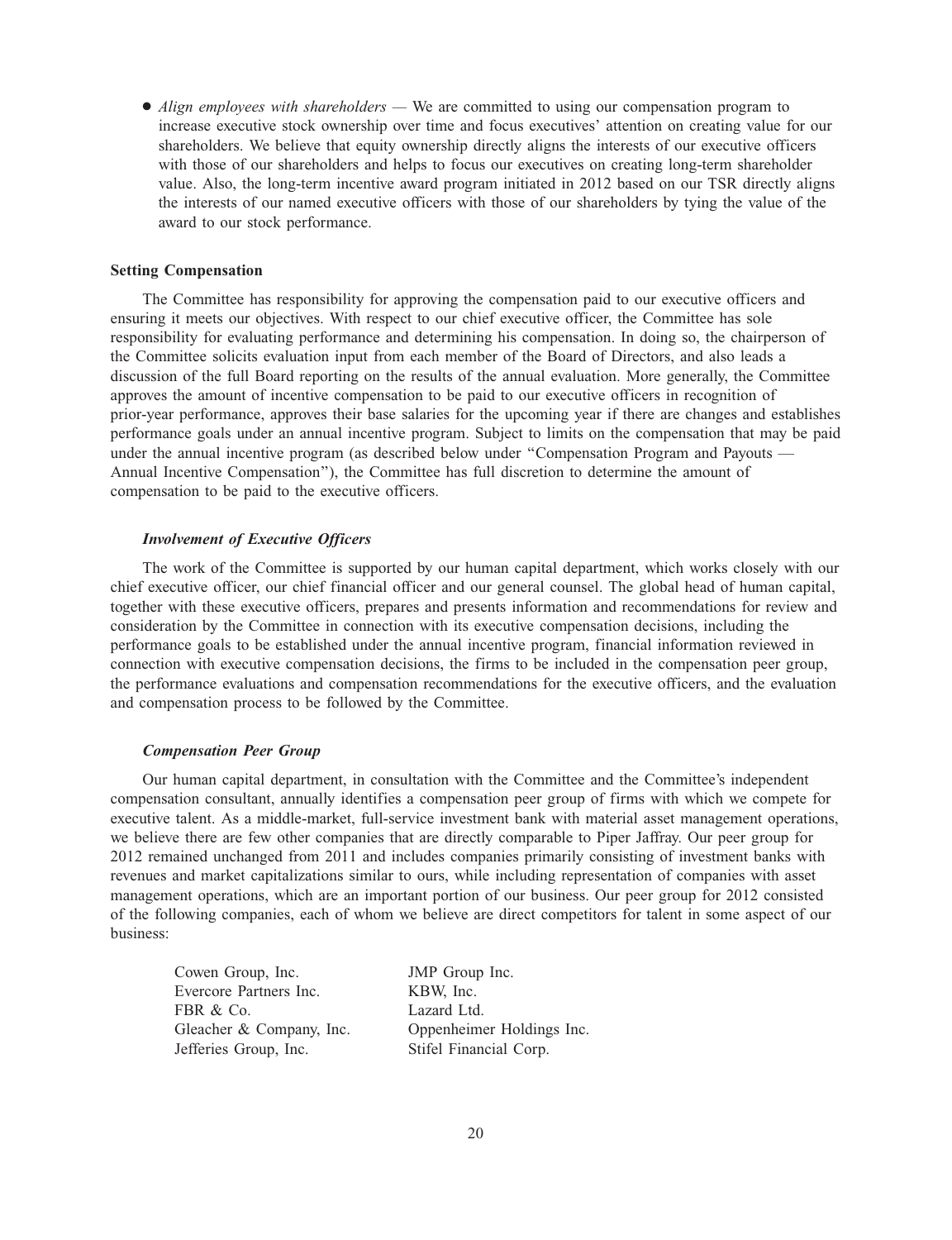We also use data from external market surveys reflecting a broad number of firms within our industry (including members of our peer group), and we may review publicly available data for similar companies that are not direct competitors to address issues we may encounter obtaining compensation information for executives holding positions comparable to our executive officers. The external market surveys that we used for 2012 were prepared by McLagan Partners and Mercer, and generally related to our industry and sub-sectors within our industry. We also used the surveys to gather market data outside of our industry in the corporate support area. This peer group and market data is an important factor considered by the Committee when setting compensation, but it is only one of multiple factors considered by the Committee, and the amount paid to each executive may be more or less than the composite market median based on individual performance, the roles and responsibilities of the executive, experience level of the individual, internal equity and other factors that the Committee deems important. As such, the Committee uses peer group and market survey information to put the total compensation proposed to be paid to each named executive officer in context of pay ranges for like positions at similar companies and to confirm that any variances from market norms are justified in light of the specific circumstances of our named executive officers.

#### *Compensation Consultant*

The Committee engaged Frederic W. Cook & Co., Inc. ("FWC") as its independent compensation consultant for 2012. The Committee considers advice and recommendations received from FWC in making executive compensation decisions. FWC does not provide services to us other than the advice it provides to the Committee and FWC has advised the Committee that the fees and direct expenses received from us during 2012 were immaterial as a percentage of FWC's income for the period. FWC also has advised us that neither it nor, to its knowledge, any member of its consulting team serving the Committee owns any shares or other securities of Piper Jaffray. After considering the foregoing, as well as FWC's conflict of interest policies and procedures and the lack of known business and personal relationships between FWC, its team members serving the Committee and the Committee members and our executive officers, the Committee concluded that FWC's work for the Committee does raise any conflict of interest concerns.

## *Say-on-Pay*

At our 2012 annual meeting of shareholders, our say-on-pay proposal received ''for'' votes that represented approximately 78% of the votes cast. The Committee considered the results of the vote to be an endorsement of the Committee's handling of executive compensation matters, while continuing to look for ways to improve our executive compensation program. For example, we implemented a new long-term incentive component during 2012 in the form of PSUs that will be earned and vest based on our TSR. This long-term incentive directly aligns the interests of our named executive officers with those of our shareholders by tying the value of the award to our stock performance. Also, if the proposal to amend and restate the Incentive Plan is approved by our shareholders at the 2013 annual meeting, awards under the Incentive Plan will now have a "double trigger" change-in-control provision that will condition acceleration of vesting of the award on not only a change-in-control but also a termination of employment within 24 months of this event.

#### **Compensation Program and Payouts**

The key components of our executive compensation program historically have been base salary and annual incentive compensation. The equity portion of our annual incentive compensation, which was a significant portion of the annual incentive compensation and was awarded in the form of restricted stock that vested over three years, served as our primary long-term incentive compensation component.

In 2012, we added a more traditional long-term incentive component to our compensation program in the form of PSUs that will be earned and vested based on our TSR. The PSUs are incremental to the other compensation paid, and the TSR measurements for earning the PSUs are designed to reward recipients only for strong long-term performance, with the full number of PSUs being earned only if we significantly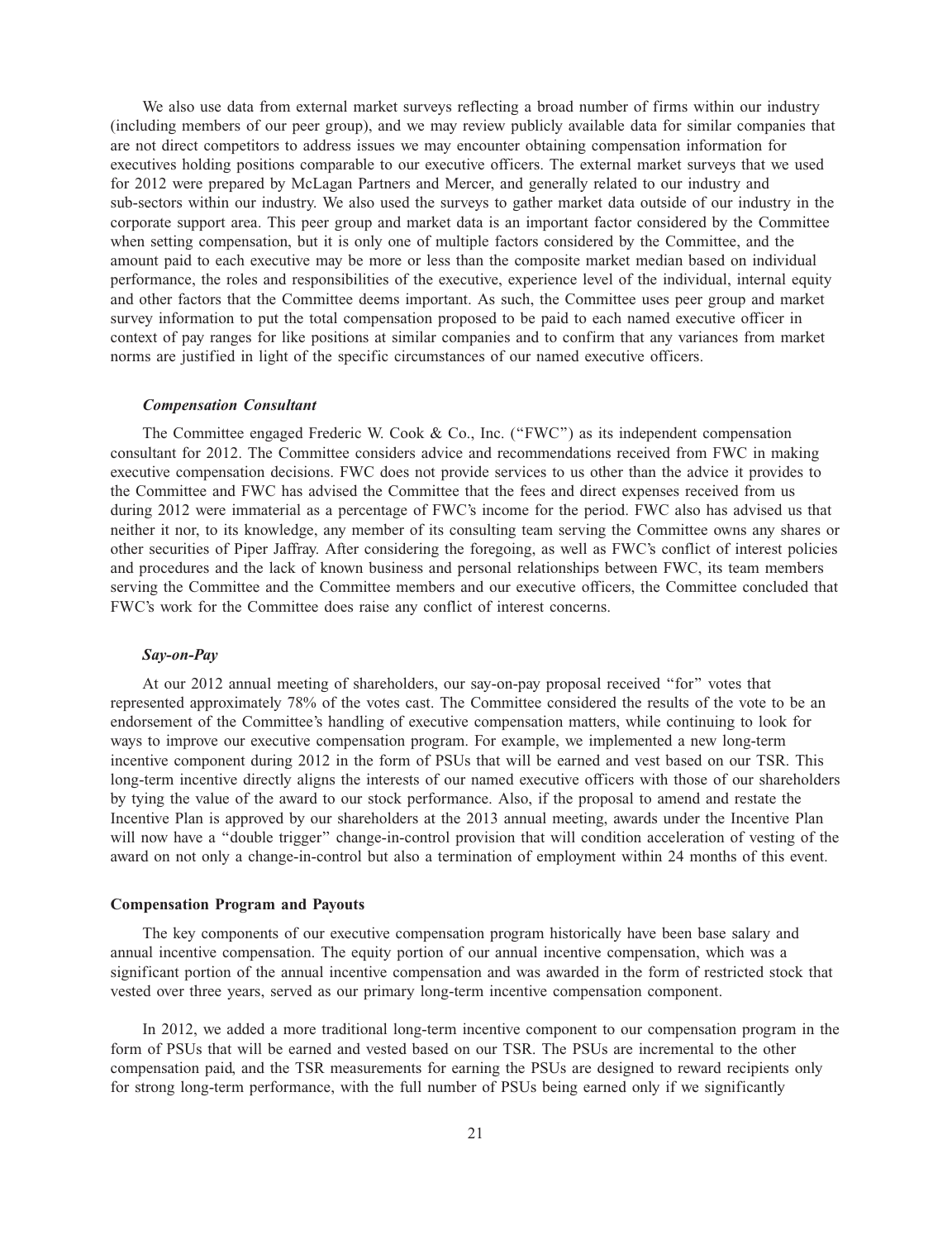outperform our peer group and historical TSR. As discussed below, the PSUs will be earned and vest over a three-year period based on our TSR. The Committee intends to make annual long-term incentive grants to our executives similar to the 2012 PSU awards in 2013 and beyond.

The PSU awards are intended to directly align the interests of our named executive officers with those of our shareholders by directly tying the value of the award to our stock performance. The Committee decided to measure performance both on a relative basis compared to our peer group as well as on an absolute basis to balance the desire to reward relatively superior performance, while recognizing the difficulty of constructing a peer group of comparable middle-market investment banks with material asset management operations and seeking to reward the named executive officers for creating overall shareholder value. The 36-month performance period is designed to provide management an incentive to focus on our strategic direction and long-term value creation. The Committee established the TSR measurements for earning the PSUs with the intent that the PSUs would only reward recipients for strong long-term performance, with the full number of PSUs being earned only if we significantly outperform our peer group and historical TSR.

## *Base Salary*

The purpose of base salary is to provide a set amount of cash compensation for each executive that is not variable in nature and is generally competitive with the market. We increased the base salaries in 2010 as a percentage of total compensation to mitigate the potential for risk-taking generally associated with a compensation mix more heavily weighted to annual performance and in recognition of the importance of key leadership and daily accountabilities of our senior leaders. In light of the salary increases granted during 2010 and consistent with our past practice of not regularly granting salary increases, the salaries of our named executive officers other than Mr. O'Brien were unchanged for 2012 compared to 2011. We increased Mr. O'Brien's annual base salary for 2012 to \$975,000 from \$550,000 for 2011 to provide him a base salary and overall compensation mix we believed was necessary to retain his services.

## *Annual Incentive Compensation*

Delivering a significant portion of our compensation through annual incentives reflects one of the core objectives of our compensation program, which is pay-for-performance. The Committee has established an annual incentive program that provides a significant portion of the total compensation paid to our named executive officers other than Mr. O'Brien. The objective of the program is to provide cash and equity compensation that is variable based on the achievement of annual performance goals determined each year by the Committee. The program is administered by the Committee under the Incentive Plan and is designed to comply with the requirements of Section  $162(m)$  of the Internal Revenue Code to ensure the tax deductibility of incentive compensation paid to our named executive officers.

#### *2012 Program*

At the outset of each year, the Committee grants performance-based awards subject to the achievement of an annual performance goal of the company — typically a financial performance goal related to pre-tax operating income. In February 2012, the Committee granted qualified performance-based awards to our named executive officers other than Mr. O'Brien. Each award was for an amount equal to 10% of our 2012 adjusted pre-tax operating income, subject to an aggregate limitation of 25% for the group as a whole. The Committee retains sole discretion to reduce the aggregate accrual rate as well as the amount allocated to each named executive officer, and historically the Committee has exercised this negative discretion.

The amount payable under each award principally depends on the amount of adjusted pre-tax operating income generated by the company. Adjusted pre-tax operating income equals our total revenues less our total expenses before income taxes, adjusted to eliminate certain compensation and benefits expenses and certain other expenses, losses, income or gains that are unusual in nature or infrequent in occurrence. The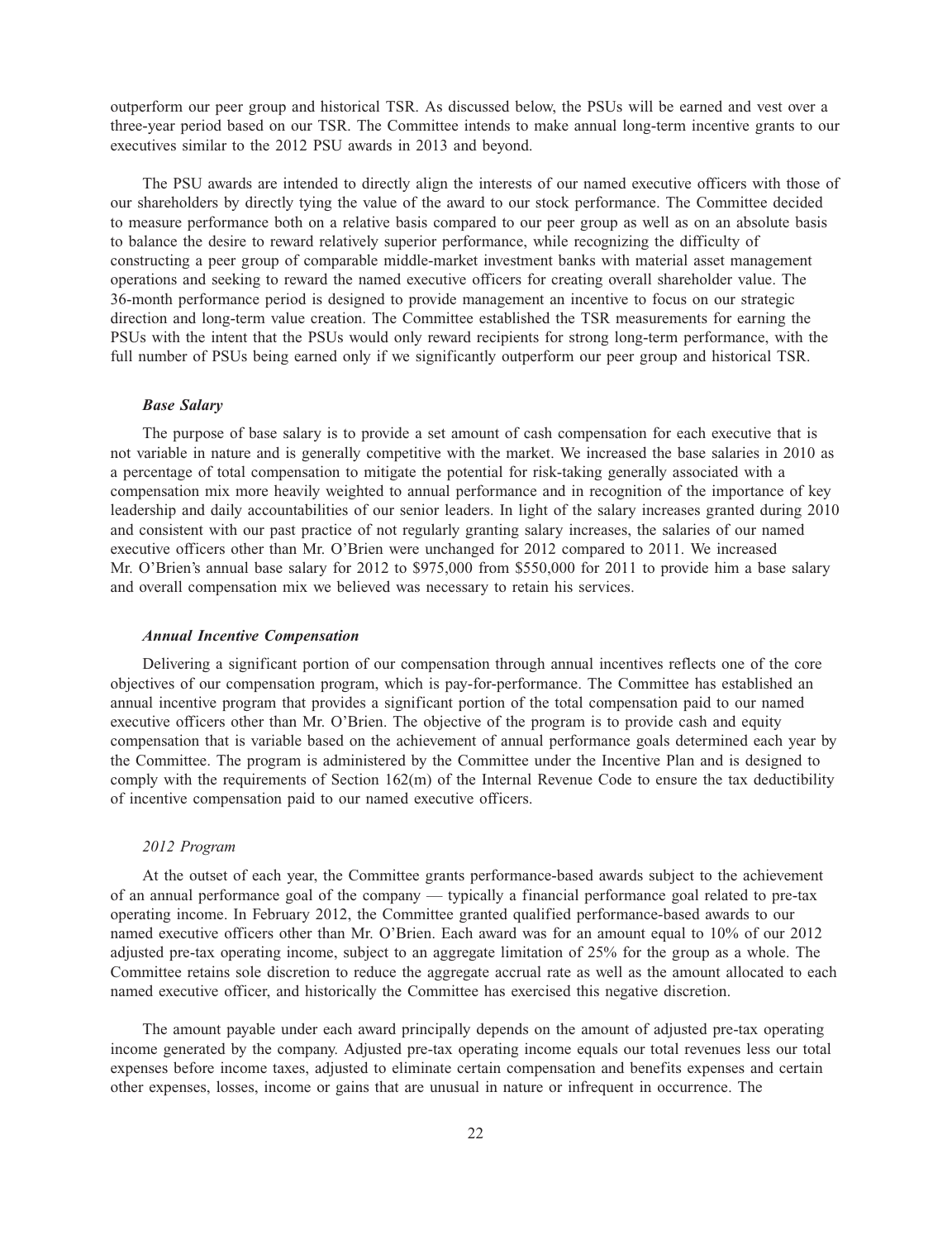adjustments to eliminate certain expenses and losses that are unusual or infrequent in nature are established at the beginning of each year prior to granting the qualified performance-based awards, and the exclusion of these items from pre-tax operating income more accurately reflects our operating performance for a given year. For 2012, adjustments included the elimination of: income attributable to noncontrolling interests; amounts expensed during the year under our annual incentive program (including equity amortization expense) for executive officers; amortization expense for equity awards granted in connection with acquisitions; amounts expensed during the year in connection with the PSUs granted to our executive officers; losses related to impairment of the goodwill from our acquisition of Fiduciary Asset Management (''FAMCO''); and our pre-tax loss from the discontinued operations of our Hong Kong capital markets business.

In applying the formula described above, our adjusted pre-tax operating income for 2012 was \$80.0 million, resulting in a maximum amount payable to each award recipient of \$8.0 million, subject to a maximum aggregate payout of \$20.0 million for the group as a whole. Consistent with prior years, the Committee paid less than the maximum amount payable for 2012, paying an aggregate of \$10.8 million, or 13.5% of our adjusted pre-tax operating income for 2012. The table below sets forth a calculation of our adjusted pre-tax operating income for 2012 (in thousands):

|                                                                                                                                          | \$39,407   |
|------------------------------------------------------------------------------------------------------------------------------------------|------------|
| Removal of net income applicable to noncontrolling interests $\dots \dots \dots$                                                         | \$(2,466)  |
|                                                                                                                                          | \$10,778   |
| Amortization expense for equity awards granted in connection with                                                                        | \$1,285    |
|                                                                                                                                          | 422<br>\$. |
|                                                                                                                                          | \$ 5,508   |
|                                                                                                                                          | \$3,642    |
| Pre-tax loss from discontinued operations of Hong Kong capital markets<br>business (before income tax benefit of \$21,069,000 from these |            |
| discontinued operations) $\dots \dots \dots \dots \dots \dots \dots \dots \dots \dots \dots \dots \dots$                                 | \$21,450   |
|                                                                                                                                          | \$80,026   |
|                                                                                                                                          |            |

## *Brien O'Brien Incentive Compensation*

Mr. O'Brien's employment agreement provides non-discretionary formulas for his incentive payments. The agreement provides we will make quarterly cash payments to him equal to 11% of the earnings before interest, taxes, depreciation and amortization (''EBITDA'') of our asset management business for the preceding quarter. This EBITDA calculation excludes the impact of Mr. O'Brien's compensation, corporate overhead allocations, certain extraordinary costs related to FAMCO, and gains or losses on investments we make in funds of our asset management business.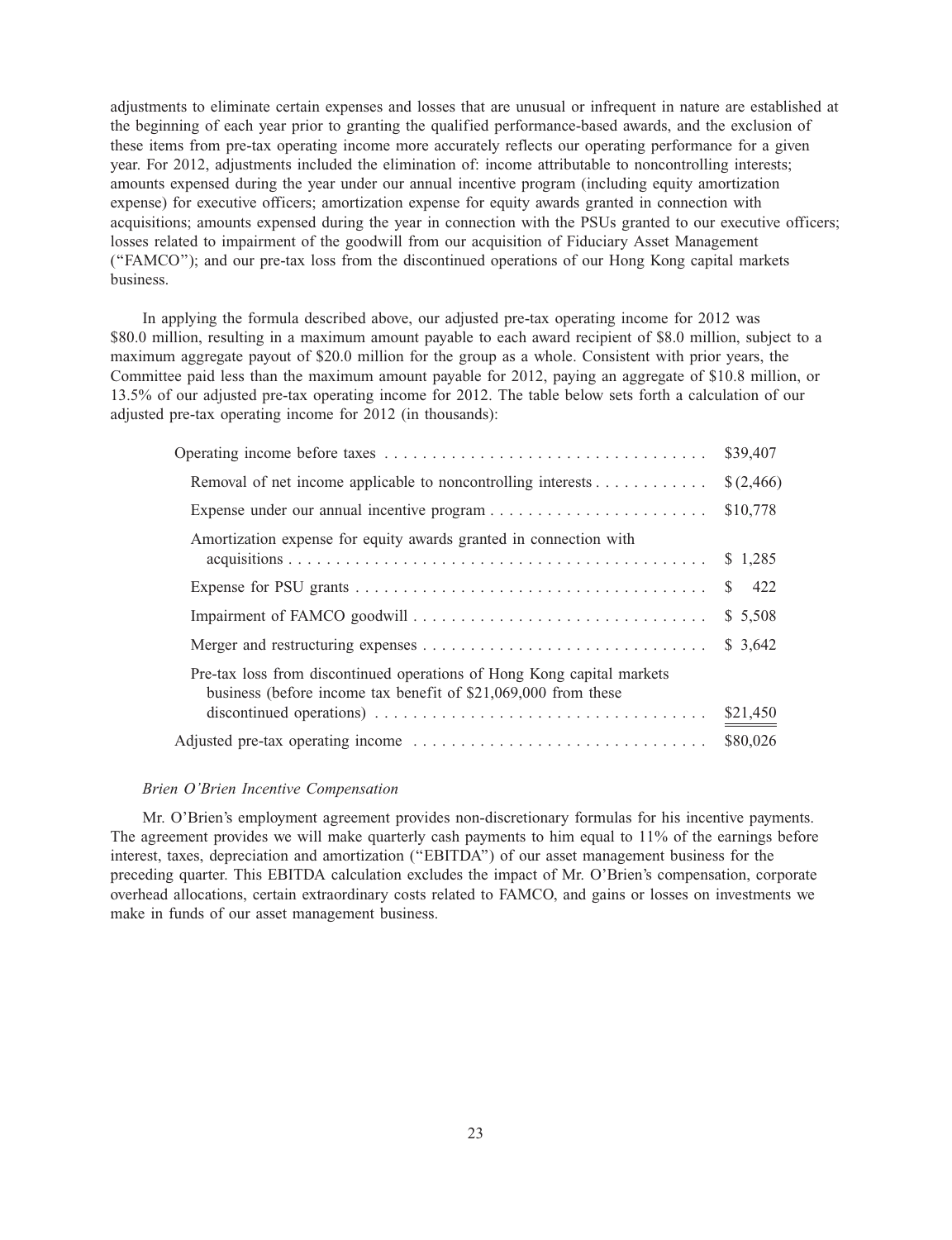In addition to the quarterly payments, the agreement provides for annual payments to Mr. O'Brien if the asset management business exceeds EBITDA performance thresholds for the year as follows:

| <b>Annual Asset Management EBITDA</b>                               | Additional % of Asset Management EBITDA Payable                                                                               |
|---------------------------------------------------------------------|-------------------------------------------------------------------------------------------------------------------------------|
| Equal to or less than \$30 million                                  | Nothing additional to quarterly payments                                                                                      |
| Greater than \$30 million but less than or equal<br>to \$47 million | 7.5% of asset management EBITDA in excess<br>of \$30 million                                                                  |
| Greater than \$47 million                                           | Additional 7.5% of asset management EBITDA<br>described above, plus 9.0% of asset management<br>EBITDA exceeding \$47 million |

## *Compensation Determinations and Relevant Factors*

When determining the amount of incentive compensation to be paid for 2012, the Committee reviewed and considered the following information:

- for the chief executive officer, a self-evaluation, a performance review with input from his direct reports, and feedback from the full Board of Directors, gathered by the Committee chairperson, regarding performance for 2012;
- performance evaluations of each other named executive officer prepared by the chief executive officer and the head of our human capital department;
- the financial performance of the company and each business unit;
- peer group financial and compensation data, including total shareholder return for the peer group as compared to the company;
- compensation market data provided by our human capital department;
- the recommendations of the chief executive officer regarding the incentive compensation to be paid to each executive officer (other than Mr. O'Brien) for 2012, which the Committee discussed with the chief executive officer; and
- tally sheets specifying each element of compensation paid to the executive officers for the current and prior year and reflecting the total proposed compensation for 2012 based on the recommendations of the chief executive officer, as well as the potential compensation to be received by the executive officers under various scenarios, including a change-in-control of the company and terminations of employment under a variety of circumstances.

In determining the payments made to our named executive officers, the Committee took into account all of the information described above and the annual incentive program provision governing the maximum aggregate amount payable under the qualified performance-based awards granted to our named executive officers other than Mr. O'Brien.

The Committee considers all of the factors described above in exercising its discretion to determine the annual incentive compensation paid to each named executive officer other than Mr. O'Brien. For executives responsible for a business unit, payouts were impacted by the financial performance of their business unit. The following is a brief description of how the various factors impacted annual incentive compensation at an individual level:

• *Andrew S. Duff, chairman and chief executive officer.* Mr. Duff's compensation was significantly influenced by our strong profitability for 2012 compared to 2011. Our financial performance for 2012 improved in almost every major category, including a 13.2% increase in net revenues from continuing operations, an increase in net income from continuing operations to \$47.1 million from a net loss from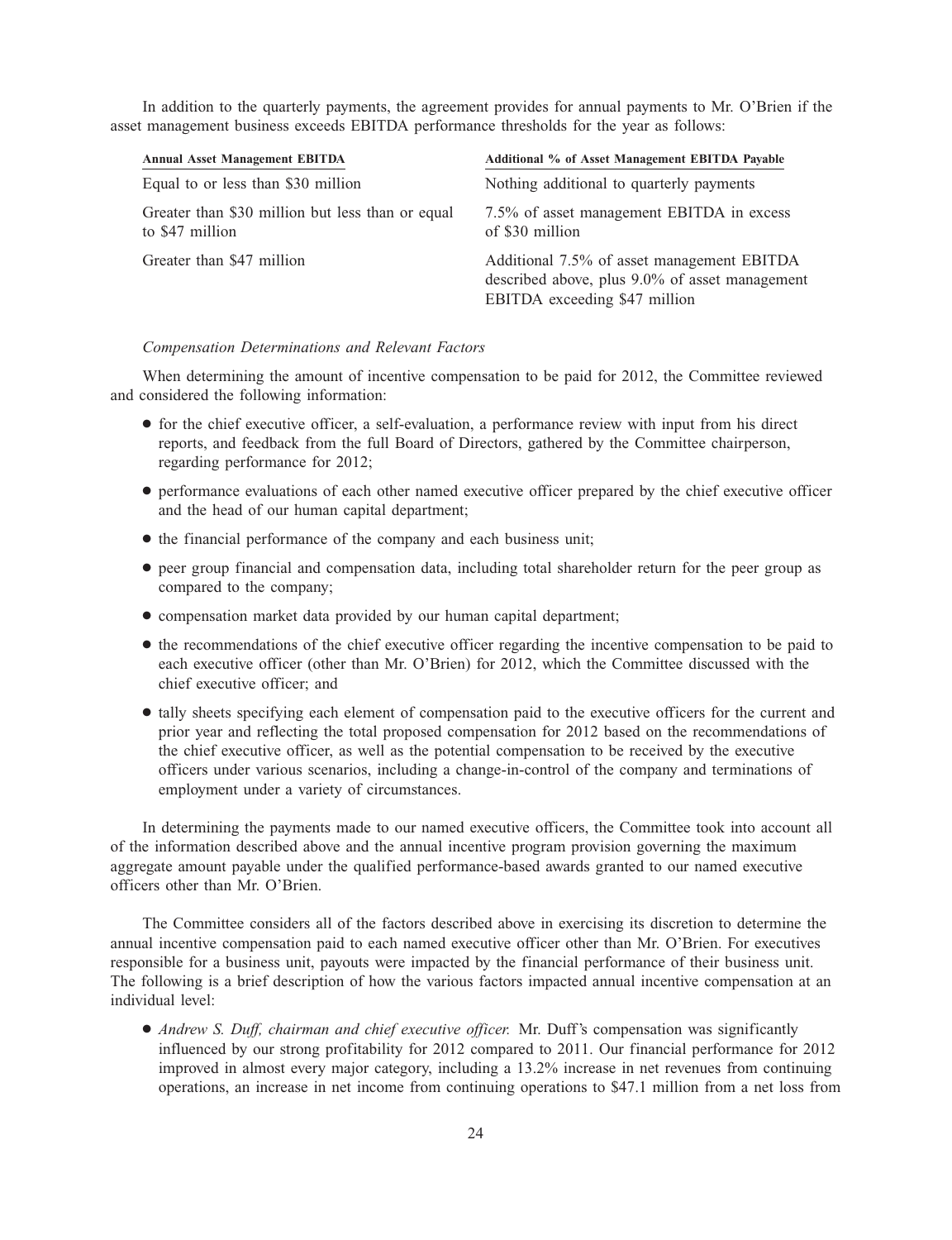continuing operations of \$90.8 million, a 70% increase in non-GAAP net income from continuing operations and an increase in our pre-tax operating margin to 14.1% from 9.3% on a non-GAAP basis. Our non-GAAP net income and pre-tax operating margin exclude the impact of a \$118.4 million non-cash, after-tax goodwill impairment charge (\$120.3 million pre-tax) to our capital markets segment incurred in 2011, with the substantial majority of the impaired goodwill created from the 1998 acquisition of our predecessor firm by U.S. Bancorp. Mr. Duff's compensation was also impacted by positive qualitative factors that included significantly increased market share and expansion of our public finance investment banking business, the divestiture or discontinuation of unprofitable aspects of our business, and growth in our fixed income institutional business.

- *Debbra L. Schoneman, chief financial officer.* Ms. Schoneman's compensation was significantly influenced by the improvement to our operating performance and profitability in a manner similar to Mr. Duff's. Ms. Schoneman's continued success managing our expenses, demonstrated by a 3.2% decrease to our annual non-compensation expenses for 2012 (excluding our 2011 goodwill impairment charge) while net revenues increased 13%, was a critical factor to our success for the year. The Committee also rewarded Ms. Schoneman for her efforts amending and refinancing our syndicated credit facility and managing our capital structure, such that we repurchased approximately \$47.2 million of our stock in 2012.
- *Chad R. Abraham, global co-head of investment banking and capital markets.* Mr. Abraham's compensation reflected the improved performance of our equity investment banking and capital markets businesses compared to 2011. Advisory services revenues increased 15.9% to \$86.2 million during 2012, while equity investment banking revenues from continuing operations were down slightly year-over-year. Non-compensation expenses for these businesses decreased year-over-year, and this reduction combined with improved advisory services revenues increased pre-tax operating income for equity investment banking and capital markets for the year. We also increased the percentage of equity financings in which we acted as book running manager, strengthening the position of our capital markets business and contributing to the segment's strong performance.
- *M. Brad Winges, head of fixed income services.* Mr. Winges compensation was primarily influenced by the significant improvement in our fixed income operations. Fixed income institutional brokerage revenues for 2012 were \$119.3 million for 2012, a 54.8% increase compared to 2011. During 2012, we continued to gain market share and expand our national footprint in the public finance space, and our strategic trading activities delivered strong results for the year. Mr. Winges' efforts expanding our fixed income sales force during 2012 also positively influenced his compensation for the year.

Mr. O'Brien's incentive compensation is not discretionary and is governed by his employment agreement as described above.

Based on the information described above, the Committee evaluated the performance of the chief executive officer and determined his annual incentive compensation, assessed relative levels of responsibility and contribution during the year for each of the other named executive officers (other than Mr. O'Brien), and approved 2012 annual incentive compensation.

The table below shows the annual incentive awards that were earned by each individual in 2012. This supplemental table differs from the Summary Compensation Table appearing later in the proxy statement because it shows in the ''Restricted Compensation'' column restricted stock awards earned in 2012 that were granted in 2013. For the year 2012, the Summary Compensation Table (in accordance with SEC rules) shows stock awards earned in 2011 and granted in 2012, not stock awards earned in 2012 and granted in 2013. Accordingly, the year-over-year changes in compensation reflect changes in amounts earned between 2012 and 2011. The table below also includes in the ''Restricted Compensation'' column the annual incentive compensation paid in the form of mutual fund restricted shares. The table below does not reflect the long-term incentive PSU grants made to our named executive officers during 2012. *This table is not a*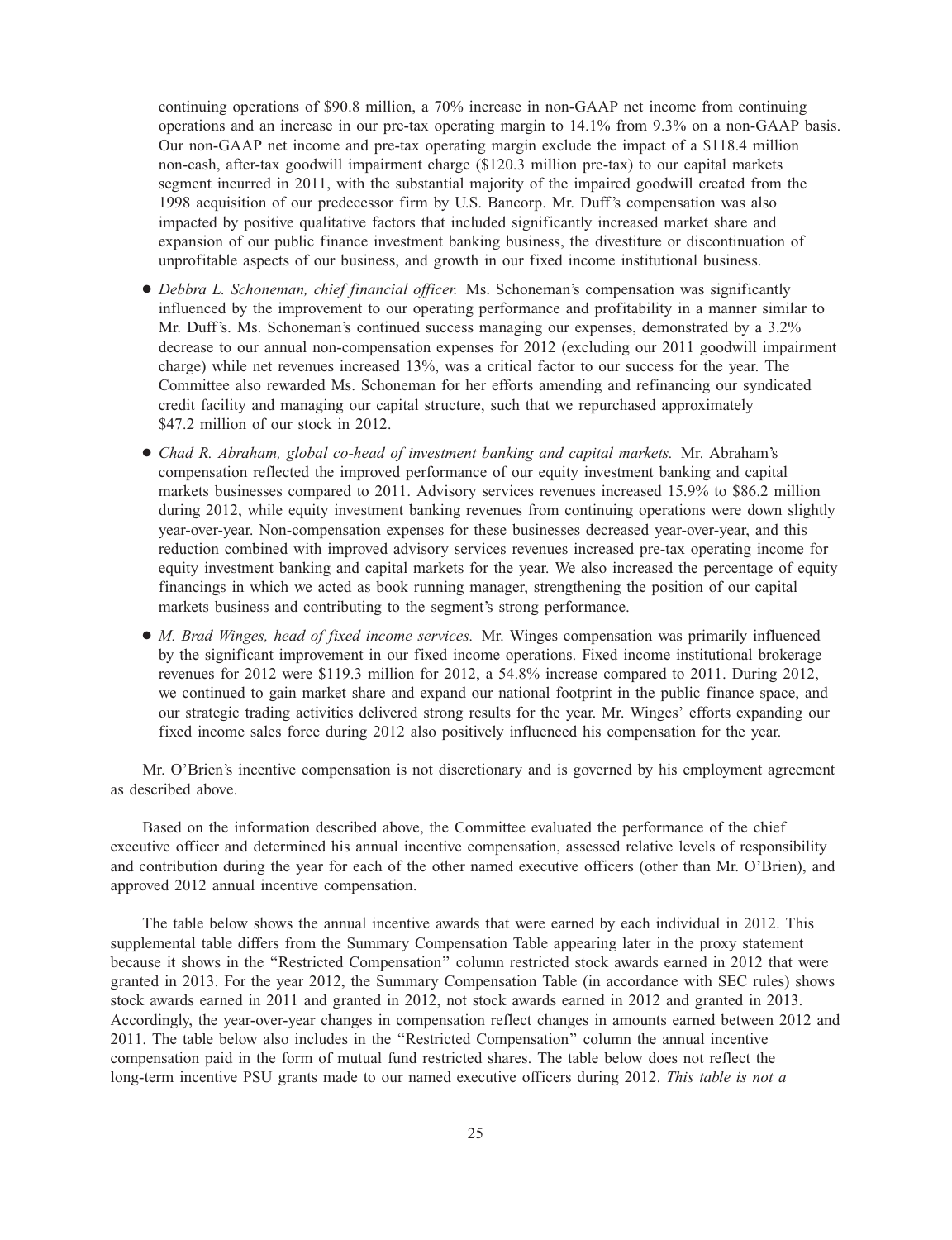*substitute for the information required by SEC rules, specifically the Summary Compensation Table and the related tables appearing later in this proxy statement*.

#### **Supplemental Compensation Table**

|                     |                      |                                     | <b>Annual Incentive Compensation</b>           |                                                |                                               | <b>Total with</b>                             |
|---------------------|----------------------|-------------------------------------|------------------------------------------------|------------------------------------------------|-----------------------------------------------|-----------------------------------------------|
| Name                |                      | <b>Base</b><br><b>Salary</b>        | Cash<br>Incentive                              | <b>Restricted</b><br>Compensation              | <b>Total</b><br>Incentive                     | <b>Base</b><br><b>Salary</b>                  |
|                     | 2012<br>2011<br>2010 | \$650,000<br>\$650,000<br>\$608,333 | \$1,126,000<br>351,000<br>S.<br>995.834<br>S.  | \$1,689,000<br>351,000<br>S.<br>995,833<br>S.  | \$2,815,000<br>\$ 702,000<br>\$1,991,667      | \$3,455,000<br>\$1,352,000<br>\$2,600,000     |
| Debbra L. Schoneman | 2012<br>2011<br>2010 | \$500,000<br>\$500,000<br>\$391,667 | 300,000<br>S.<br>45,000<br>S.<br>215,000<br>S. | 300,000<br>S.<br>30,000<br>S.<br>143,333<br>S. | 600,000<br>\$.<br>S<br>75,000<br>358,333<br>S | \$1,100,000<br>575,000<br>S.<br>750,000<br>S. |
| Chad R. Abraham     | 2012<br>2011         | \$425,000<br>\$425,000              | 783,750<br>S.<br>325,000                       | 641,250<br>S.<br>$-()$                         | \$1,425,000<br>325,000                        | \$1,850,000<br>\$ 750,000                     |
| Brien M. O'Brien    | 2012<br>2011<br>2010 | \$975,000<br>\$550,000<br>\$354,167 | \$4,347,369<br>\$1,893,990<br>\$3,525,398      | $-0-$<br>$-0-$<br>-0-                          | \$4,347,369<br>\$1,893,990<br>\$3,525,398     | \$5,322,369<br>\$2,443,990<br>\$3,879,565     |
| M. Brad Winges      | 2012<br>2011         | \$425,000<br>\$425,000              | \$1,845,063<br>425,000<br>S.                   | 939,938<br>S.<br>$-0-$                         | \$2,785,001<br>425,000<br>S.                  | \$3,210,000<br>850,000<br>S.                  |

#### *Equity Awards*

Consistent with our philosophy regarding executive stock ownership, the annual incentive compensation for the named executive officers was paid out in a combination of cash and equity. The equity portion of our annual incentive awards takes the form of restricted stock, subject to the named executive officers' ability to elect to allocate a portion of the incentive award otherwise payable in restricted stock to mutual fund restricted shares pursuant to the MFRS Plan. We believe restricted stock awards, as compared to other forms of equity compensation such as stock options, best align the interests of our executive officers with those of shareholders by ensuring that the same fluctuations in our stock that affect our shareholders also directly affect the value of the awards granted to the executive officers.

In determining the allocation between cash and equity, the Committee, together with the Nominating and Governance Committee, reviews the executive officer compensation process, which includes a review of the allocation for the prior year. The Committee also reviews the compensation mix between cash and equity for executives as part of its regular strategic review of executive compensation programs. This is to ensure the programs will incentivize executives to focus on firm-wide, long-term value creation for shareholders. Accordingly, the executives who are viewed to have the greatest ability to influence long-term, firm-wide results receive the largest allocation of equity within the company. In establishing the allocation between cash and equity, the Committee may consider historic practice, current equity ownership levels, input from its independent compensation consultant on current market practices, and the role of equity in overall executive compensation program design. The annual incentive compensation for our chief executive officer historically has been divided equally between cash and equity, but was increased to 40% cash and 60% equity for 2012, subject to his ability to participate in the MFRS Plan, as seen above in the Supplemental Compensation Table. Our executive officers, other than the chief executive officer and head of asset management, historically have received between 40% to 45% of their annual incentive compensation in equity and 55% and 60% in cash, although our chief financial officer's allocation between cash and equity was divided equally for 2012, subject to her ability to participate in the MFRS Plan. Mr. O'Brien has not received equity as a part of his incentive compensation because he received a significant ownership stake in the company as part of our acquisition of Advisory Research.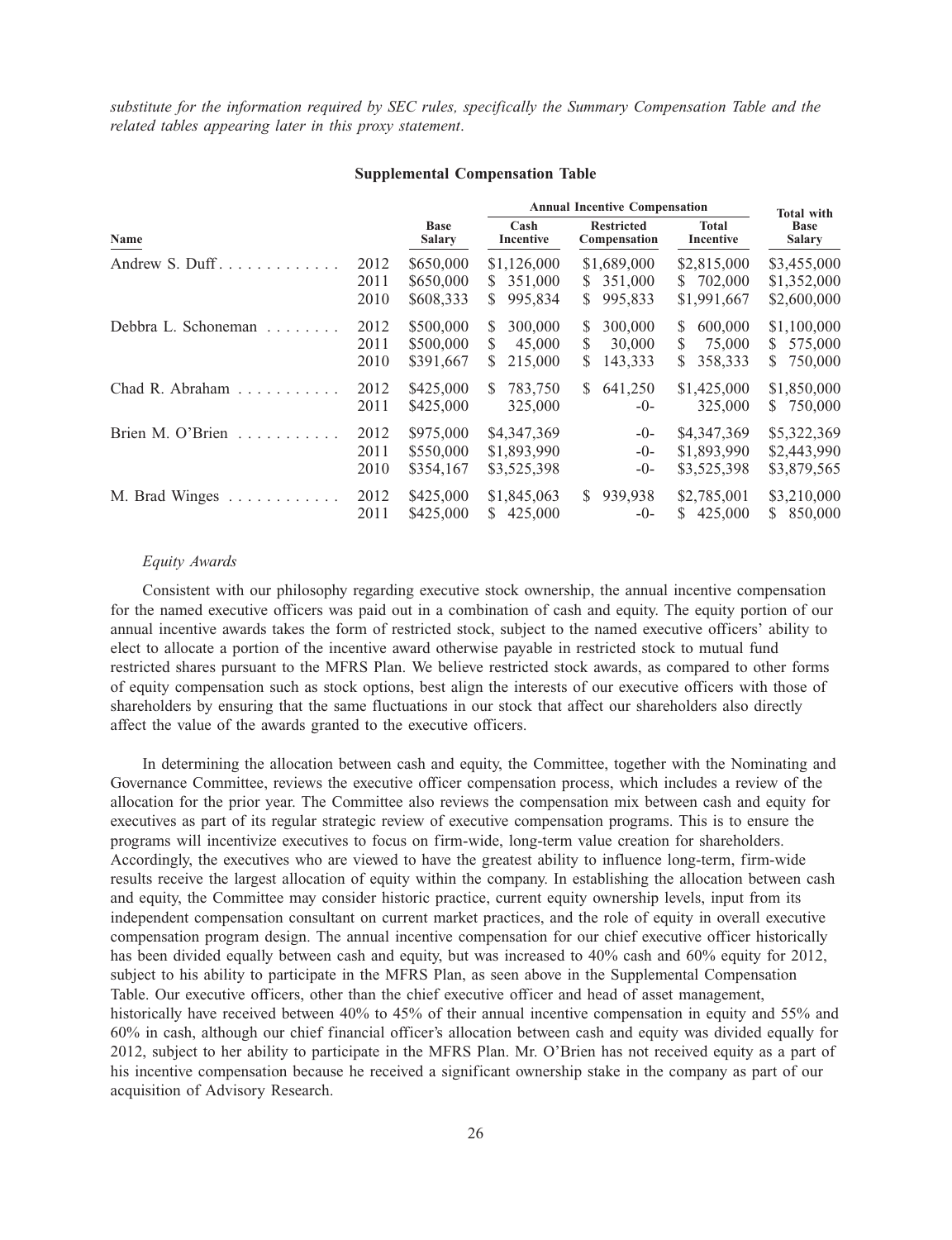Lastly, the number of shares of restricted stock granted to each officer was determined by dividing the total dollar value designated to be paid out to the officer in restricted stock by the closing price of our common stock on February 15, 2013, adjusted for each named executive officer's election to participate in the MFRS Plan. The restricted stock granted to the named executive officers vests in three equal annual installments.

#### *MFRS Plan*

During 2012, the Committee adopted the MFRS Plan. The MFRS Plan allows recipients of restricted stock of the company to instead elect to receive 10% to 50% of their equity grant in the form of restricted shares of selected mutual funds managed by our asset management business. The mutual fund restricted shares have the same restrictions that would apply to restricted stock and vest ratably over three years. We adopted the MFRS Plan to provide our executives an opportunity to diversify the equity compensation they receive, and believe the plan will help us attract and retain top talent. The MFRS Plan also capitalizes on the strength of our asset management business by allowing us to offer a compensation plan that most of our competitors cannot provide.

# *Compensation Arrangement for M. Brad Winges*

Pursuant to a letter agreement between one of our affiliates and an investor in a fund in which our affiliate is the general partner, Mr. Winges is required to invest at least 25% of his annual incentive compensation otherwise payable in restricted stock or mutual fund restricted shares in an asset management fund in which the investor has invested. We believe this agreement was important to raising capital for the fund and aligns Mr. Winges' interests with those of our clients and therefore our shareholders.

## *Long-Term Incentive Compensation*

In May 2012, the Committee awarded the named executive officers (other than Mr. O'Brien) a long-term incentive award in the form of PSUs. The PSUs will be earned based on our total shareholder return (''TSR'') measured over a 36-month performance period that began on May 15, 2012 and ends on May 14, 2015. Half of the awards will be earned based on our TSR compared to our peer group as follows, with interpolation between points above the  $50<sup>th</sup>$  percentile in the table below being on a straight-line basis:

| Piper Jaffray TSR Relative to Peer Group | % of PSUs Earned |
|------------------------------------------|------------------|
|                                          | $0\%$            |
|                                          | 2.5%             |
|                                          | $50\%$           |

The peer group for purposes of the PSU awards is the same group described above under ''**—** Setting Compensation **—** Compensation Peer Group.''

The other half of the awards will be earned based on our absolute TSR as follows:

| <b>Piper Jaffray TSR</b> | % of PSUs Earned |
|--------------------------|------------------|
|                          | $0\%$            |
|                          | $12.5\%$         |
|                          | $25\%$           |
|                          | $37.5\%$         |
|                          | $50\%$           |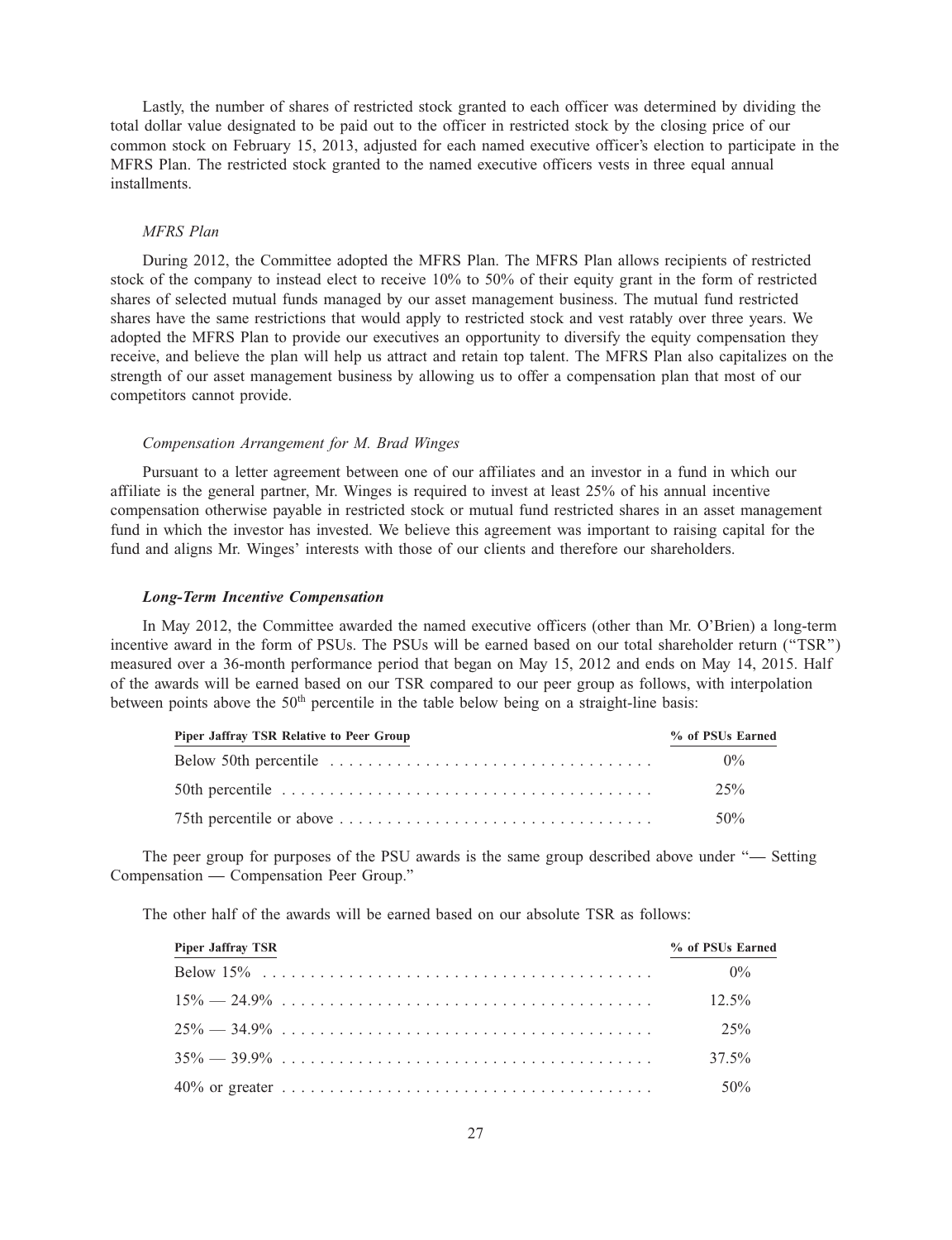TSR for purposes of the awards is calculated based on the average closing price during the trailing 60 calendar days as of the beginning and the end of the performance period, and takes into account dividends paid during the performance period. The PSUs do not provide the recipient any rights as a shareholder, including the right to vote or receive dividends on any shares subject to the PSUs.

The PSU awards are intended to directly align the interests of our named executive officers with those of our shareholders by directly tying the value of the award to our stock performance. The Committee decided to measure performance both on a relative basis compared to our peer group as well as on an absolute basis to balance the desire to reward relatively superior performance, while recognizing the difficulty of constructing a peer group of comparable middle-market investment banks with material asset management operations and seeking to reward the named executive officers for creating overall shareholder value. The 36-month performance period is designed to provide management an incentive to focus on our strategic direction and long-term value creation. The Committee established the TSR measurements for earning the PSUs with the intent that the PSUs would only reward recipients for strong long-term performance, with the full number of PSUs being earned only if we significantly outperform our peer group and historical TSR. The number of PSUs granted to each named executive officer was determined by dividing a dollar value for the executive's award by the fair market value of a PSU, rounded up to the nearest whole PSU. The fair market value of \$12.12 for each PSU was determined using a Monte Carlo simulation, which assumed a risk-free interest rate of 0.38 percent and expected stock price volatility of 47.6%. Because a portion of the award vesting depends on our total shareholder return relative to a peer group, the valuation modeled the performance of the peer group as well as the correlation between the Company and the peer group. The expected stock price volatility assumptions were determined using historical volatility as correlation coefficients can only be developed through historical volatility. The risk-free interest rate was determined based on three-year U.S. Treasury bond yields. The value of Mr. Duff's PSU was \$400,000 and the award value for each other named executive officer was \$200,000.

#### *Recent Developments*

Effective January 30, 2013, we amended our employment agreement with Mr. O'Brien. The amendment extends the term of the employment agreement until January 1, 2018 and provides that we will continue to employ Mr. O'Brien as chairman and chief executive officer of Advisory Research and our head of asset management through December 31, 2013, and then as chairman of Advisory Research from January 1, 2014 until January 1, 2018. The amendment provides that Mr. O'Brien's annual base salary for the period beginning January 1, 2015 and ending December 31, 2017 will be \$1,500,000. His annual base salary for 2013 and 2014 remains unchanged. The amendment further provides that the quarterly and annual payments due to Mr. O'Brien based on Asset Management EBITDA described above will only be payable for the applicable periods occurring before December 31, 2014. Mr. O'Brien also will be eligible for a discretionary bonus in an amount to be determined by our chief executive officer and the chief executive officer of Advisory Research for each year beginning in 2015 through the end of the agreement's term.

During 2012, we also amended and restated the Incentive Plan, subject to shareholder approval, to provide that outstanding awards granted on or after the amendment and restatement of the Incentive Plan that are continued, assumed or replaced in connection with a change-in-control will vest, be deemed earned or have restrictions lapse only if the award recipient's employment is terminated involuntarily (other than for ''cause'') within 24 months of the change-in-control. We are seeking the shareholder approval necessary to amend and restate the Incentive Plan at the 2013 annual meeting. See "Proposal 3 — Approval of the Amended and Restated 2003 Annual and Long-Term Incentive Plan'' below.

## *Other Compensation*

Our executives receive only limited perquisites, as illustrated in the Summary Compensation Table. Also, we do not pay our executive officers additional amounts to cover tax liability, or gross-ups, arising from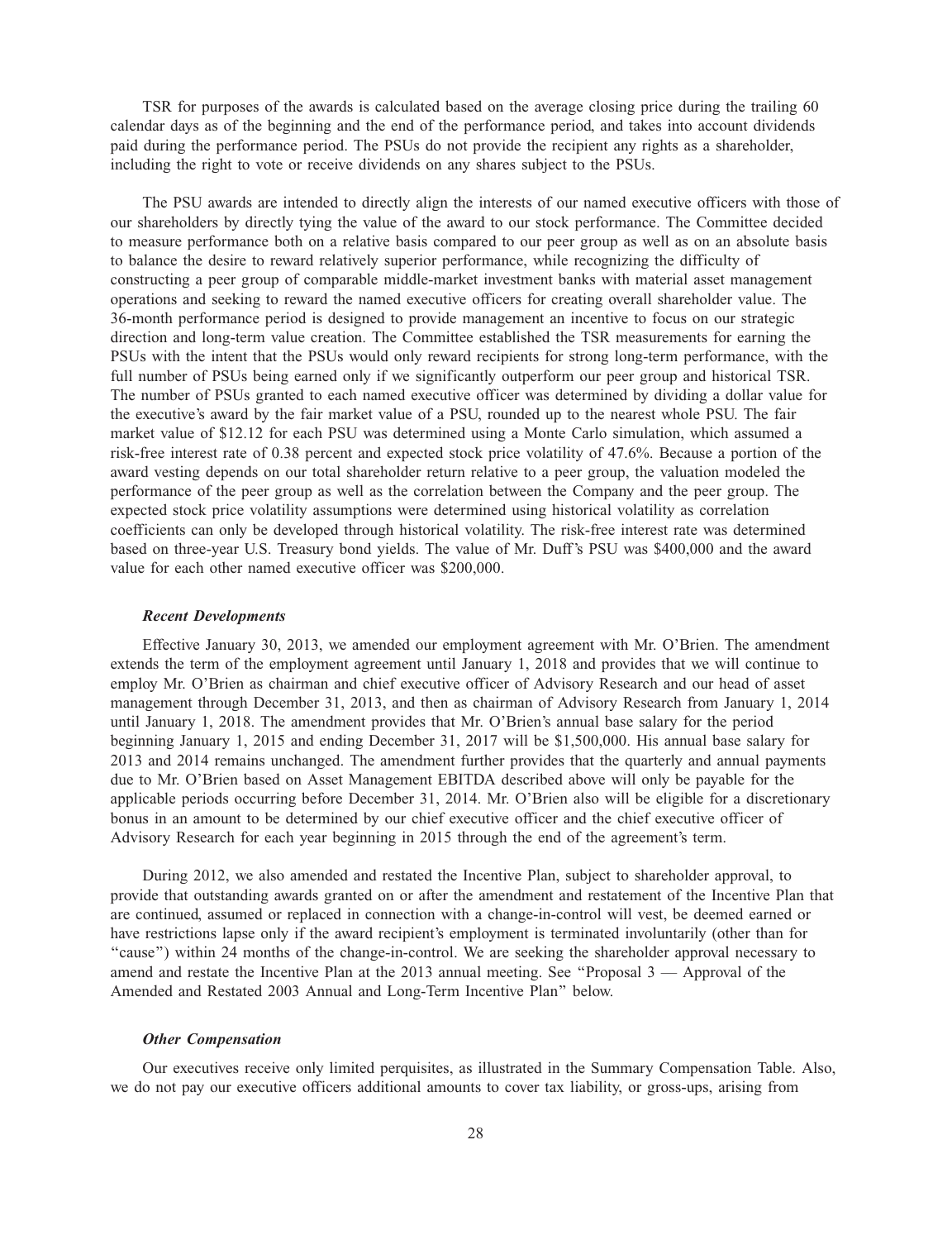compensation they receive from us. Executive officers receive limited additional compensation in the form of reimbursement of dues for club memberships used for business purposes and certain insurance premiums. In connection with our acquisition of Advisory Research, we agreed to provide Mr. O'Brien certain perquisites that he previously received from Advisory Research for one year following the closing of the acquisition, which include parking expense reimbursement, reimbursement for automobile lease payments, reimbursement of certain insurance premiums and reimbursement of club membership dues. The cost of these perquisites is included in the ''All Other Compensation'' column of the Summary Compensation Table. We ceased providing these perquisites to Mr. O'Brien on March 1, 2011 as agreed upon in connection with the acquisition.

Some of our executive officers also receive payments from time to time related to historical deferred compensation programs, typically structured as investments made by the company on behalf of certain employees. Certain key employees were eligible to participate in these programs, under which participants were granted one or more deferred awards that were deemed invested in certain measuring investments. Following a liquidity event for a particular investment, the participant receives a benefit payment based on the deemed return to the participant and payment of the portion of the participant's account that was deemed invested. Participants may continue to receive payments under the plans until a liquidity event has occurred with respect to each measuring investment. Mr. Abraham was granted deferred awards under these programs and received the payouts set forth in the Summary Compensation Table. No new awards have been granted under these programs since 2000, and participation in the programs is frozen.

## *Termination and Change-in-Control Arrangements*

We do not have any separate change-in-control agreements (often referred to as "golden parachute") arrangements) that would pay a certain multiple of an executive's compensation (e.g., base salary) upon a change-in-control of the company. In certain instances, award agreements and plans may include provisions regarding the payment of compensation in the event of a termination of employment or a change-in-control of our company, as follows:

- Following a change-in-control, all outstanding restricted stock (other than the long-term return on equity (''ROE'') awards granted in May 2008) will vest and all restrictions on the restricted stock and mutual fund restricted shares will lapse. The ROE awards will vest as to 80% of the shares subject to the awards if a change-in-control occurs before April 30, 2013, and these awards are expected to be forfeited on April 30, 2013. If the proposal to amend and restate the Incentive Plan is approved by our shareholders at the 2013 annual meeting, then awards granted under the Incentive Plan on or after the date of shareholder approval that are continued, assumed or replaced in connection with a change-in-control will vest, be deemed earned or have restrictions lapse only if the award recipient's employment is terminated involuntarily (other than for ''cause'') within 24 months of the change-in-control.
- If a change-in-control occurs during the performance period for the PSUs, then each PSU will be converted into a share of restricted stock with time-based vesting, and, if the executive's employment with us or one of our affiliates is terminated after the change-in-control and prior to the end of the performance period by us or one of our affiliates without cause, by the executive for good reason, or in connection with the executive's death, disability or retirement, then all restrictions on such shares of restricted stock will lapse upon such termination.
- Under the Incentive Plan, following a termination of employment (other than as a result of a change-in-control), our stock option awards granted during and after 2007 and our restricted stock awards granted as part of our annual incentive program will continue to vest so long as the termination was not for cause and the employee does not violate certain post-termination restrictions for the remaining vesting term of their awards.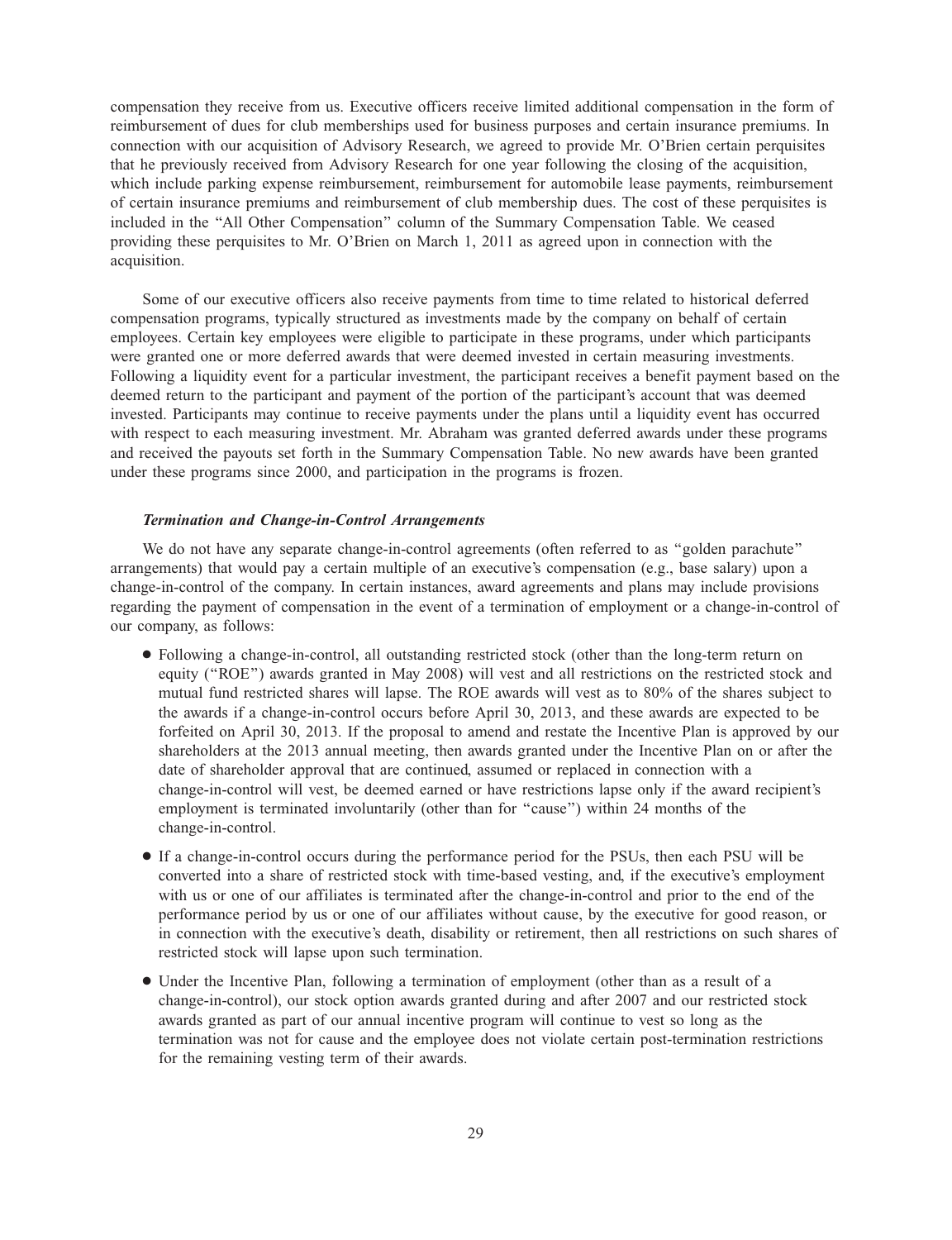- Executive officers who are terminated during the year (other than as a result of a change-in-control) will receive cash and equity compensation for that year under our annual incentive program in the discretion of the Committee.
- Our annual performance awards, including the annual qualified performance-based awards under the annual incentive program, will be considered to be earned and payable in full upon a change-in-control, and the awards will be settled in cash or shares, as determined by the Committee, as promptly as practicable. Because annual incentive award payouts are based on adjusted pre-tax operating income, which varies from year to year, and because the Committee historically has needed to reduce the size of some awards to comply with the limits on the aggregate amount of incentive compensation that may be paid under the annual incentive program, the specific amounts that would be payable in the event of a change-in-control are indeterminable.

#### **Compensation Policies**

## *Executive Stock Ownership and Prohibition on Hedging*

We have adopted stock retention guidelines to ensure that our executives maintain a meaningful equity stake in the company, which aligns management's interests with those of our shareholders. The guidelines also help to drive long-term performance and strengthen retention. Our stock retention guidelines provide that our executives should retain at least 50% of the equity awarded through our incentive plan, or acquired upon exercise of stock options, net of taxes and exercise costs. The guideline applies upon becoming an executive officer and remains in effect while the individual serves as an executive officer. Further, all of our executive officers, including our named executive officers, are prohibited from hedging any shares of Piper Jaffray Companies common stock, even shares they can freely sell.

## *Equity Grant Timing Policy*

In 2006, we established a policy pursuant to which equity grants to employees will be made only once each quarter, on the 15<sup>th</sup> calendar day of the month following the public release of earnings for the preceding quarter (or, if the 15<sup>th</sup> calendar day falls on a weekend or holiday, on the first business day thereafter). This policy covers grants made by the Committee as well as grants made by our chief executive officer to employees other than executive officers pursuant to authority delegated to him by the Committee. We established this policy to provide a regular, fixed schedule for equity grants that eliminates the exercise of discretion with respect to the grant date of employee equity awards.

## *Policy on Qualifying Compensation for Deductibility*

Section 162(m) of the Internal Revenue Code limits deductions for non-performance-based annual compensation in excess of \$1 million paid to our named executive officers who served as executive officers at the end of the preceding fiscal year. Our policy is to maximize the tax deductibility of compensation paid to these officers. Accordingly, we are seeking shareholder approval of the Incentive Plan at the 2013 annual meeting of shareholders. The Incentive Plan is designed and administered to qualify compensation awarded under our annual incentive program as ''performance-based'' to ensure that the tax deduction is available to the company. From time to time the Committee may authorize payments to the named executive officers that may not be fully deductible, if they believe such payments are in the interests of shareholders.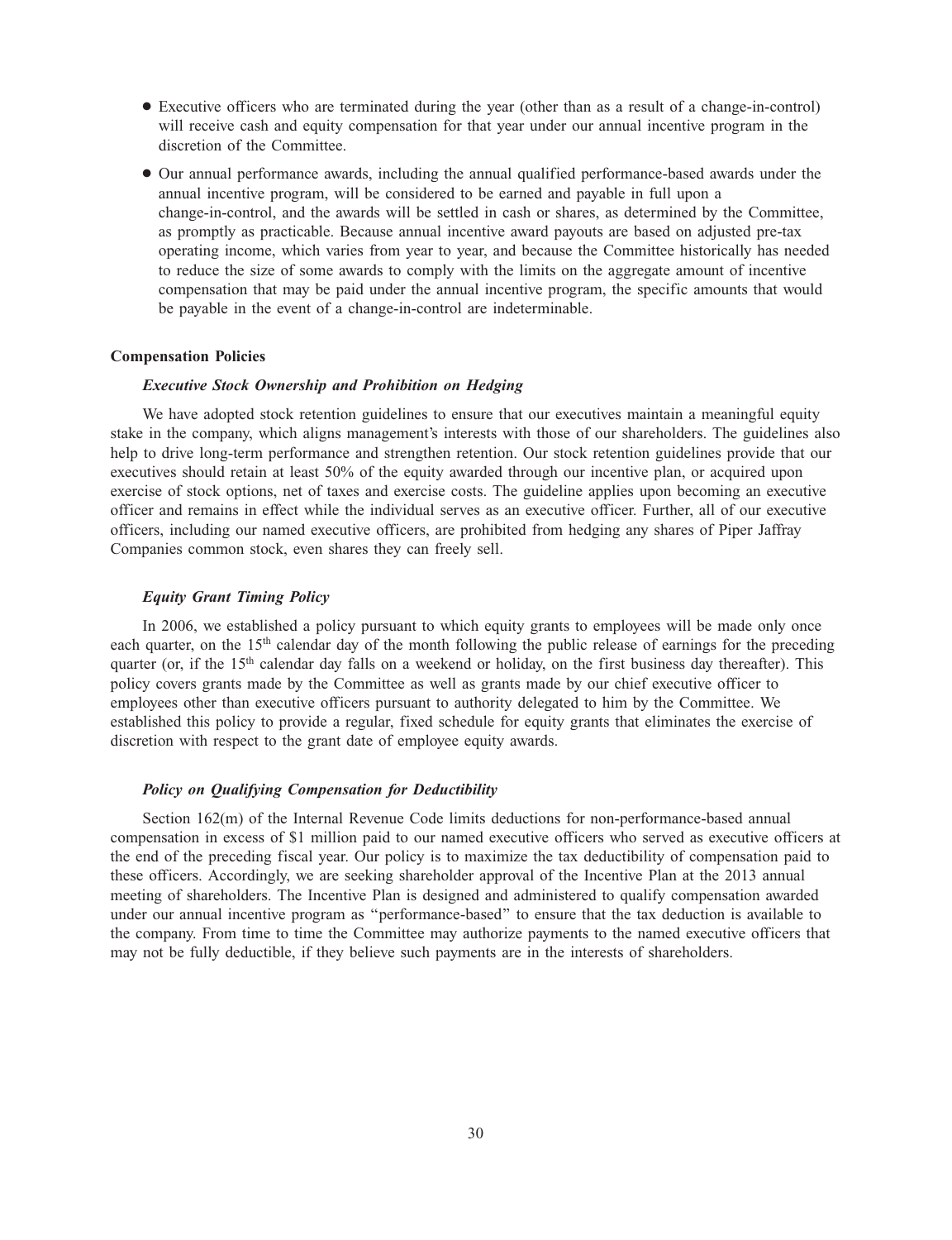#### **Non-GAAP Information**

This Compensation Discussion and Analysis includes the use of non-GAAP financial measures that are not prepared in accordance with generally accepted accounting principles (''GAAP'') and that exclude the effects of a goodwill impairment charge recognized in the fourth quarter of 2011. These non-GAAP financial measures should not be considered a substitute for measures of financial performance prepared in accordance with GAAP. These non-GAAP financial measures have been used in this proxy statement because management believes they are useful to our shareholders by providing greater transparency to our operating performance and aid in comparison to other periods.

# **COMPENSATION COMMITTEE REPORT**

The Committee has reviewed and discussed the Compensation Discussion and Analysis with management and has recommended to the Board of Directors the inclusion of the Compensation Discussion and Analysis in the company's year-end disclosure documents.

# **Compensation Committee of the Board of Directors of Piper Jaffray Companies**

Michele Volpi, *Chairperson* Jean M. Taylor Lisa K. Polsky Hope B. Woodhouse

#### **Summary Compensation Table**

The following table contains compensation information for our chief executive officer, our chief financial officer, and our three other most highly compensated executive officers.

| Name & Principal Position                                                                     | Year | <b>Salary</b><br>(S) | <b>Bonus</b><br>$\left( \mathbb{S}\right)$ | <b>Stock</b><br>Awards $(1)$<br>$(\$)$ | <b>Non-Equity</b><br><b>Incentive Plan</b><br>Compensation <sup>(2)</sup><br>$(\$)$ | <b>All Other</b><br>Compensation <sup>(3)</sup><br>$(\$)$ | <b>Total</b><br><b>(\$)</b> |
|-----------------------------------------------------------------------------------------------|------|----------------------|--------------------------------------------|----------------------------------------|-------------------------------------------------------------------------------------|-----------------------------------------------------------|-----------------------------|
| Andrew S. Duff                                                                                |      | 2012 650,000         |                                            | 751,009                                | 1,970,500                                                                           | 13,589                                                    | 3,385,097                   |
| Chairman and CEO                                                                              | 2011 | 650,000              |                                            | 995,833                                | 351,000                                                                             | 11,691                                                    | 2,008,524                   |
|                                                                                               |      | 2010 608,333         | $\overline{\phantom{m}}$                   | 1,200,000                              | 995,834                                                                             | 11,691                                                    | 2,815,858                   |
| Debbra L. Schoneman                                                                           |      | 2012 500,000         | $\overline{\phantom{m}}$                   | 230,008                                | 402,000                                                                             | 7,161                                                     | 1,139,169                   |
| Chief Financial Officer                                                                       | 2011 | 500,000              | $\overline{\phantom{m}}$                   | 143,333                                | 45,000                                                                              | 6,963                                                     | 695,296                     |
|                                                                                               |      | 2010 391,667         | $\overline{\phantom{m}}$                   | 210,000                                | 215,000                                                                             | 6,768                                                     | 823,435                     |
| Chad R. Abraham<br>Global Co-Head of Investment<br>Banking and Capital Markets <sup>(4)</sup> |      | 2012 425,000         | $\overline{\phantom{m}}$                   | 200,004                                | 1.104.375                                                                           | 457,881                                                   | 2,187,259                   |
| Brien M. O'Brien                                                                              |      | 2012 975,000         |                                            |                                        | 4,347,369                                                                           | 29,636                                                    | 5,334,740                   |
| Head of Asset Management                                                                      | 2011 | 550,000              | $\frac{1}{2}$                              |                                        | 1,893,990                                                                           | 23,036                                                    | 2,455,516                   |
|                                                                                               |      | 2010 354,167         |                                            |                                        | 3,525,398                                                                           | 154,082                                                   | 4,023,647                   |
| M. Brad Winges 2012 425,000<br>Head of Fixed Income Services <sup>(4)</sup>                   |      |                      |                                            | 200,004                                | 1,845,063                                                                           | 9,137                                                     | 2,479,204                   |

<sup>(1)</sup> The entries in the ''Stock Awards'' column reflect the aggregate grant date value of the awards granted during the year computed in accordance with FASB ASC Topic 718. SEC rules do not permit inclusion in a given year of stock awards attributable to a particular year's performance, as is the case for salary and non-equity incentive plan amounts. See Note 23 to our consolidated financial statements for the year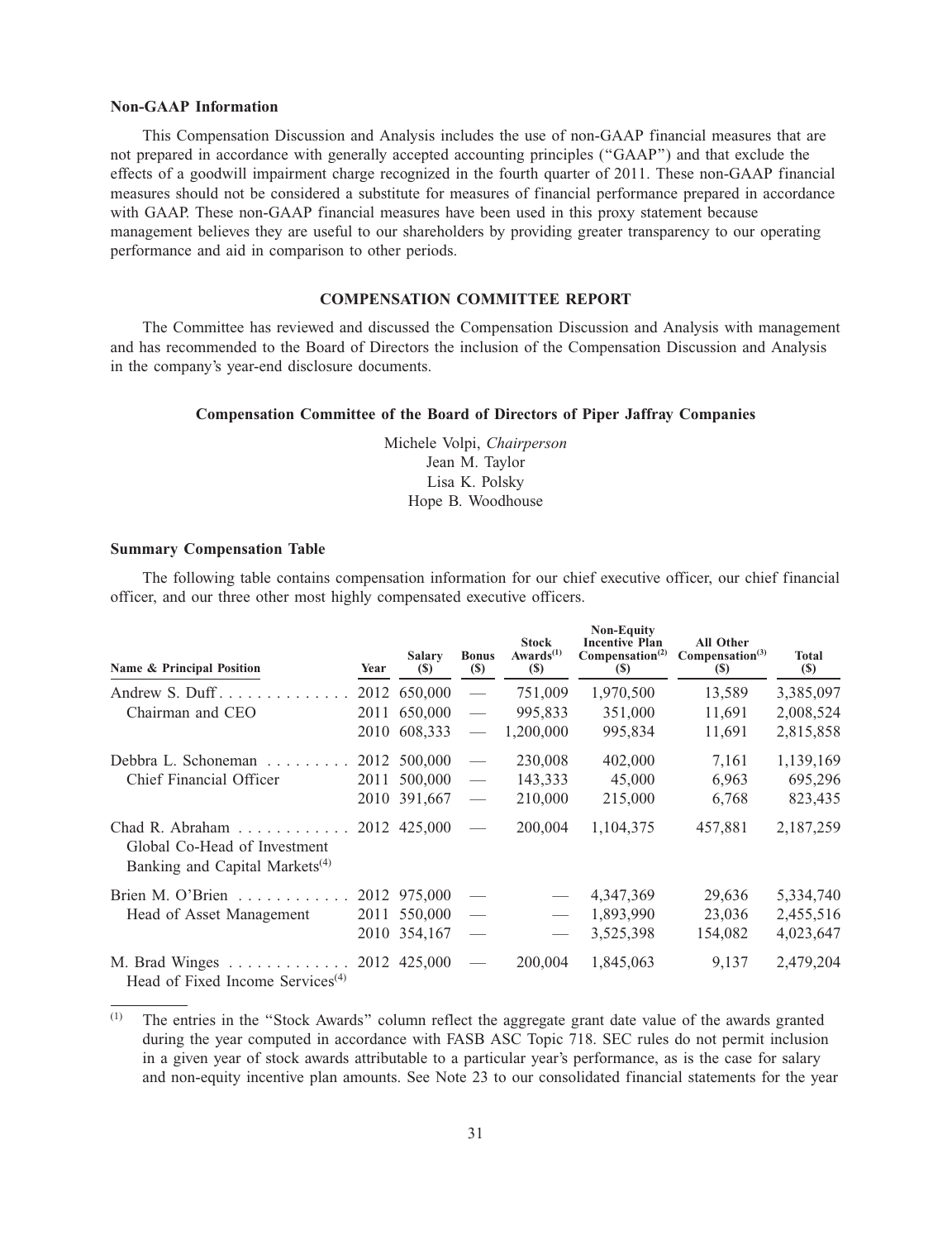ended December 31, 2012 for the assumptions used in the valuation of the awards granted during 2012 in accordance with FASB ASC Topic 718.

(2) The amounts in this column include for the applicable year (1) the cash compensation earned under our annual incentive program and (2) the portion of the annual incentive plan earned during the year and paid in mutual fund restricted shares rather than restricted stock during February of the following year at the executive's election pursuant to the MFRS Plan. The named executive officers elected to have the following amounts earned in 2012 paid to them in the form mutual fund restricted shares: Mr. Duff: \$844,500; Ms. Schoneman: \$102,000; and Mr. Abraham: \$320,625. The mutual fund restricted shares vest in three equal installments. The amount for Mr. Winges for 2012 also includes \$313,312 paid to him as part of the compensation arrangement in which he is obligated to invest this amount in an asset management fund of the Company, as described above under ''Compensation Discussion and Analysis — Annual Incentive Compensation — Compensation Arrangement for M. Brad Winges.''

| Form of All Other Compensation<br><b>(\$)</b> | Year | Andrew S.<br>Duff | Debbra L.<br>Schoneman | Chad R.<br>Abraham | Brien M.<br>O'Brien | M. Brad<br><b>Winges</b> |
|-----------------------------------------------|------|-------------------|------------------------|--------------------|---------------------|--------------------------|
| Club membership dues                          | 2012 | 4,494             |                        |                    | 11,765              |                          |
|                                               | 2011 | 4,494             |                        |                    | 11,510              |                          |
|                                               | 2010 | 4,494             |                        |                    | 30,669              |                          |
| $401(k)$ matching contributions               | 2012 | 6,606             | 6,606                  | 6,606              | 6,606               | 6,606                    |
|                                               | 2011 | 6,408             | 6,408                  |                    | 6,408               |                          |
|                                               | 2010 | 6,408             | 6,408                  |                    | 6,408               |                          |
| Life and long-term disability                 | 2012 | 1,149             | 555                    | 555                | 1,149               | 645                      |
| insurance premiums                            | 2011 | 789               | 555                    |                    | 789                 |                          |
|                                               | 2010 | 789               | 360                    |                    | 78,994              |                          |
| Automobile lease payments                     | 2012 |                   |                        |                    |                     |                          |
|                                               | 2011 |                   |                        |                    | 429                 |                          |
|                                               | 2010 |                   |                        |                    | 34,111              |                          |
|                                               | 2012 | 1,340             |                        | 450,720            | 10,116              | 1,886                    |
|                                               | 2011 |                   |                        |                    | 3,900               |                          |
|                                               | 2010 |                   |                        |                    | 3,900               |                          |

(3) All other compensation consists of the following:

The "Other" amounts identified in the table above (other than for Mr. Abraham) reflect(i) a parking stipend paid to Mr. O'Brien during each year presented, and (ii) spousal expenses related to an employee recognition trip during 2012 with respect to Messrs. Duff, O'Brien and Winges. The \$450,720 amount in ''Other'' for Mr. Abraham consists of (i) a \$449,698 payment from his proportionate share of a venture capital fund carried interest held by the company as part of a compensation program implemented prior to our spin-off from U.S. Bancorp on December 31, 2003 and (ii) a \$1,022 payment to Mr. Abraham related to another legacy deferred compensation program adopted prior to our spin-off from U.S. Bancorp and described above in ''Compensation Discussion and Analysis — Compensation Program and Payouts — Other Compensation.''

(4) Messrs. Abraham and Winges were not named executive officers for 2010 or 2011. Accordingly, the table above includes the respective compensation of each of Messrs. Abraham and Winges only for the year in which they were one of our named executive officers.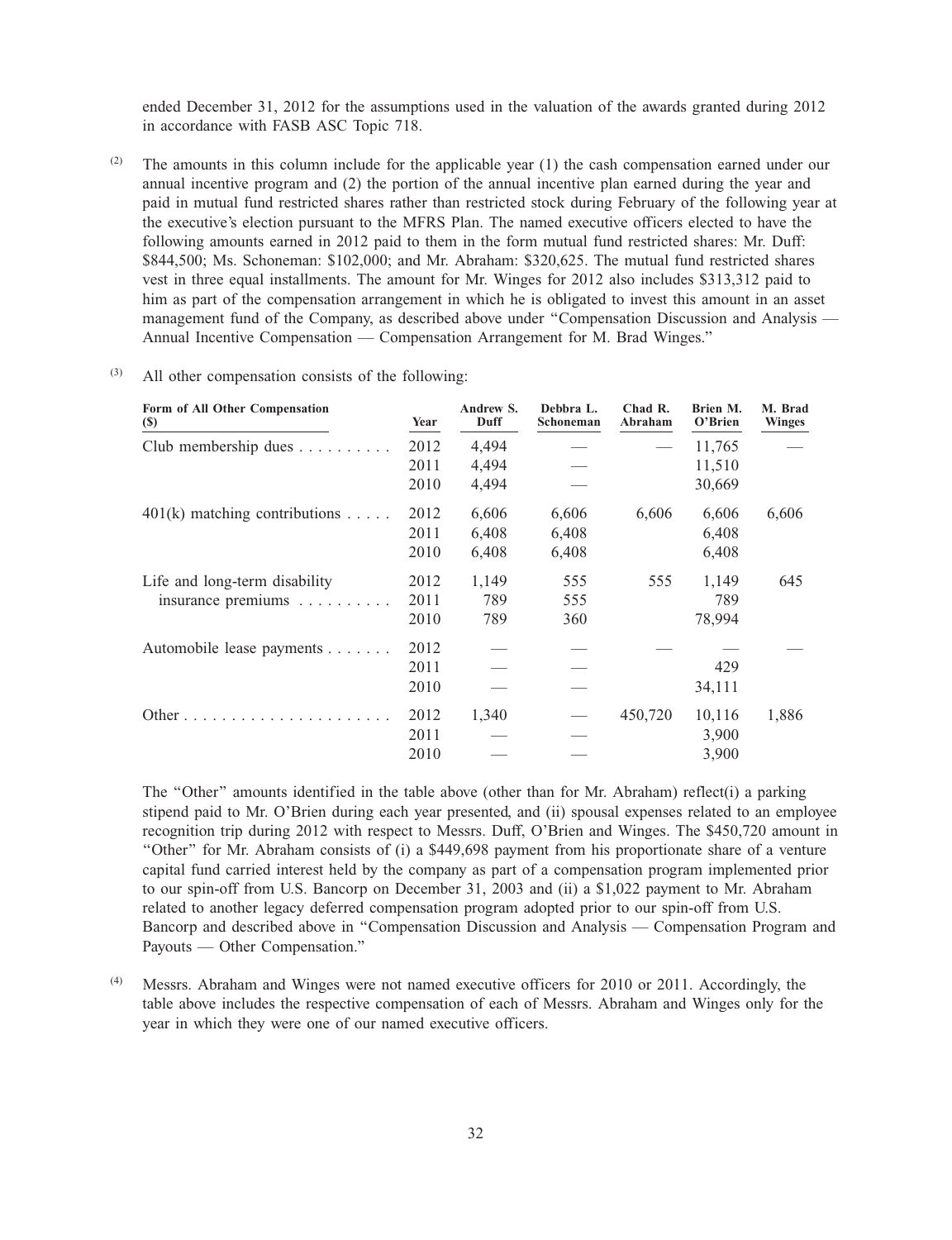### *Employment Agreement*

We entered into an employment agreement effective January 1, 2012 with Mr. O'Brien. Mr. O'Brien's annual base salary is established by the terms of this agreement and he is entitled to receive the incentive payments based on asset management EBITDA described above in ''Compensation Discussion and Analysis — Annual Incentive Compensation — Brien O'Brien Incentive Compensation.''

## **Grants of Plan-Based Awards**

The following table provides information regarding the grants of plan-based awards made to the named executive officers during the year ended December 31, 2012.

| Name                                | <b>Grant Date</b> | Compensation<br>Committee<br>Approval<br>Date | <b>Estimated</b><br><b>Possible</b><br><b>Payouts</b><br>Under<br><b>Incentive</b><br><b>Plan Awards</b><br><b>Maximum</b><br>$({\bf S})^{(1)}$ | <b>Estimated</b><br><b>Future</b><br><b>Payouts</b><br>Under<br><b>Equity</b><br><b>Incentive</b><br><b>Plan Awards</b><br>$(4)$ <sup>(2)</sup> | <b>All Other</b><br><b>Stock</b><br>Awards:<br>Number of<br>Shares of<br><b>Stock</b><br>$(\#)^{(3)}$ | <b>Grant Date</b><br><b>Fair Value of</b><br><b>Stock Awards</b><br>$({\mathbb{S}})^{(4)}$ |
|-------------------------------------|-------------------|-----------------------------------------------|-------------------------------------------------------------------------------------------------------------------------------------------------|-------------------------------------------------------------------------------------------------------------------------------------------------|-------------------------------------------------------------------------------------------------------|--------------------------------------------------------------------------------------------|
| Andrew S. Duff $\ldots$             | 5/15/2012         | 5/9/2012                                      |                                                                                                                                                 | 33,004                                                                                                                                          |                                                                                                       | 400,008                                                                                    |
|                                     | 2/15/2012         | 2/9/2012                                      | 8,002,600                                                                                                                                       |                                                                                                                                                 | 15,208                                                                                                | 351,000                                                                                    |
| Debbra L. Schoneman                 | 5/15/2012         | 5/9/2012                                      |                                                                                                                                                 | 16,502                                                                                                                                          |                                                                                                       | 200,004                                                                                    |
|                                     | 2/15/2012         | 2/9/2012                                      | 8,002,600                                                                                                                                       |                                                                                                                                                 | 1,300                                                                                                 | 30,004                                                                                     |
| Chad R. Abraham                     | 5/15/2012         | 5/9/2012                                      |                                                                                                                                                 | 16,502                                                                                                                                          |                                                                                                       | 200,004                                                                                    |
|                                     | 2/9/2012          | 2/9/2012                                      | 8,002,600                                                                                                                                       |                                                                                                                                                 |                                                                                                       |                                                                                            |
| Brien M. O'Brien $(5)$<br>a a anala | 1/6/2012          | 1/6/2012                                      | 983,000                                                                                                                                         |                                                                                                                                                 |                                                                                                       |                                                                                            |
|                                     | 1/6/2012          | 1/6/2012                                      | 933,000                                                                                                                                         |                                                                                                                                                 |                                                                                                       |                                                                                            |
|                                     | 1/6/2012          | 1/6/2012                                      | 950,000                                                                                                                                         |                                                                                                                                                 |                                                                                                       |                                                                                            |
|                                     | 1/6/2012          | 1/6/2012                                      | 1,057,760                                                                                                                                       |                                                                                                                                                 |                                                                                                       |                                                                                            |
|                                     | 1/6/2012          | 1/6/2012                                      | 424,609                                                                                                                                         |                                                                                                                                                 |                                                                                                       |                                                                                            |
| M. Brad Winges                      | 5/15/2012         | 5/9/2012                                      |                                                                                                                                                 | 16,502                                                                                                                                          |                                                                                                       | 200,004                                                                                    |
|                                     | 2/9/2012          | 2/9/2012                                      | 8,002,600                                                                                                                                       |                                                                                                                                                 |                                                                                                       |                                                                                            |
|                                     |                   |                                               |                                                                                                                                                 |                                                                                                                                                 |                                                                                                       |                                                                                            |

(1) The amounts in this column reflect an estimate of the maximum combined value of the cash and equity that would have been payable to the named executive officers under qualified performance-based awards granted to the named executive officers for 2012 performance under the annual incentive program, calculated using our actual 2012 performance. Because the potential amounts payable under the qualified performance-based awards are stated in the annual incentive program as a percentage of adjusted pre-tax operating income that can only be decreased, and not increased, from that maximum level, and because actual amounts paid below this maximum level are within the full discretion of the Committee, there are no identifiable threshold or target amounts under the awards, and the maximum amounts actually payable to the named executive officers pursuant to the awards for 2012 performance were indeterminable at the time the awards were granted.

The amounts in this column reflect the number of PSUs granted to the named executive officers during May 2012, which will be earned and vest based on our TSR measured on an absolute and relative basis compared to our peer group over a 36-month performance period. The number of PSUs granted to each named executive officer was determined by dividing a dollar value for the executive's award by the fair market value of a PSU, rounded up to the nearest whole PSU. The fair market value of \$12.12 for each PSU was determined using a Monte Carlo simulation, which assumed a risk-free interest rate of 0.38 percent and expected stock price volatility of 47.6%. For a more complete description of the PSUs, see ''Compensation Discussion and Analysis — Long-Term Incentive Compensation.''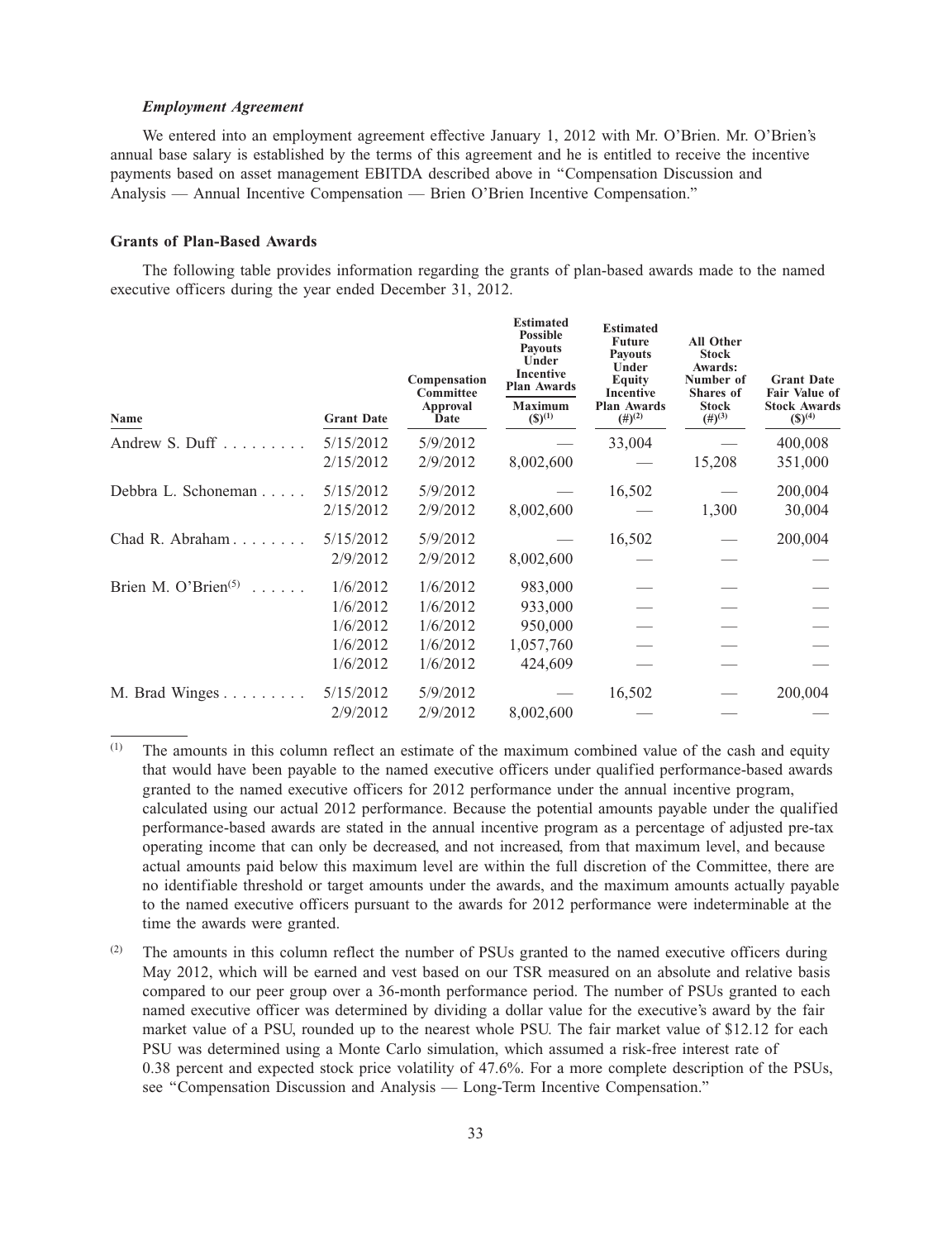- $(3)$  The amounts in this column reflect equity compensation paid to the named executive officers in 2012 pursuant to annual qualified performance-based awards granted to these officers in 2011 under our annual incentive program. The shares of restricted stock were granted to these officers on February 15, 2012 following the Compensation Committee's certification of the attainment of 2011 annual financial performance goals established by the Committee under the annual incentive program. All of the restricted stock was granted under the Incentive Plan and will vest in three equal installments on February 15 of each of 2013, 2014 and 2015, assuming the award recipient complies with the terms and conditions of the applicable award agreement. The restricted stock awards are subject to forfeiture prior to vesting following certain terminations of employment or in the event the award recipient is terminated for cause, misappropriates confidential company information, participates in or is employed by a talent competitor of Piper Jaffray, or solicits employees, customers or clients of Piper Jaffray, all as set forth in more detail in the applicable award agreement. Recipients have the right to vote all shares of Piper Jaffray restricted stock they hold and to receive dividends (if any) on the restricted stock at the same rate paid to our other shareholders. (We currently do not pay dividends on our common stock.) The number of shares of restricted stock awarded to each named executive officer under our 2012 annual incentive program was determined by dividing specified dollar amounts representing a percentage of the individual's total annual incentive compensation for that year by \$23.08, the closing price of our common stock on the February 15, 2012 grant date.
- (4) The grant date fair value is generally the amount the company would expense in its financial statements over the award's service period under FASB ASC Topic 718.
- (5) The amounts for Mr. O'Brien reflect the quarterly and annual amounts paid to Mr. O'Brien pursuant to the terms of his employment agreement based on the actual 2012 performance of our asset management business. Because the potential amounts payable to Mr. O'Brien pursuant to his employment agreement are stated as a percentage of EBITDA of our asset management business, there are no identifiable threshold or target amounts for the payouts, and the maximum amount actually payable to Mr. O'Brien pursuant to his employment agreement for 2012 performance was indeterminable at the time we entered into the agreement. The Compensation Committee approved the terms of Mr. O'Brien's employment agreement governing his 2012 incentive payments on January 6, 2012. The table above lists in descending order, Mr. O'Brien's first, second, third and fourth quarter payments followed by his payment based on annual performance of our asset management business.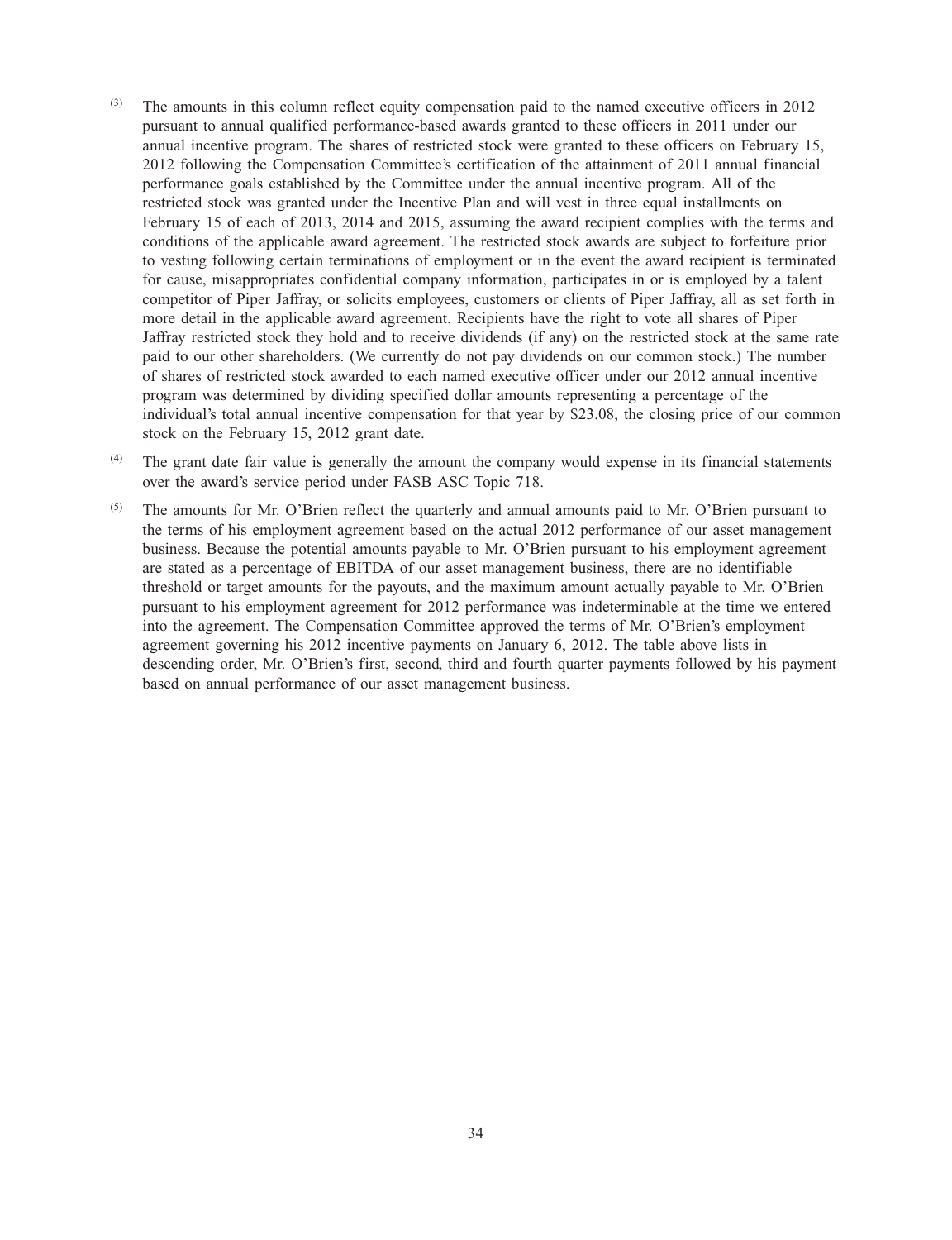## **Outstanding Equity Awards at Fiscal Year End**

The following table sets forth certain information concerning equity awards held by the named executive officers that were outstanding as of December 31, 2012.

| <b>Option Awards</b>               |                                                                                                          |                                                                                                            |                                    |                                     |                                                                                                               |                                                                                                             | <b>Stock Awards</b>                                                                                                                                                            |                                                                                                                                                                                         |  |  |
|------------------------------------|----------------------------------------------------------------------------------------------------------|------------------------------------------------------------------------------------------------------------|------------------------------------|-------------------------------------|---------------------------------------------------------------------------------------------------------------|-------------------------------------------------------------------------------------------------------------|--------------------------------------------------------------------------------------------------------------------------------------------------------------------------------|-----------------------------------------------------------------------------------------------------------------------------------------------------------------------------------------|--|--|
| Name                               | Number of<br><b>Securities</b><br>Underlying<br>Unexercised<br><b>Options</b><br>$^{(#)}$<br>Exercisable | Number of<br><b>Securities</b><br>Underlying<br>Unexercised<br><b>Options</b><br>$^{(#)}$<br>Unexercisable | Option<br>Exercise<br>Price<br>(S) | Option<br><b>Expiration</b><br>Date | Number of<br><b>Shares</b> of<br><b>Stock</b><br><b>That Have</b><br><b>Not</b><br>$Vested^{(1)}$<br>$^{(#)}$ | <b>Market Value</b><br>of Shares of<br><b>Stock That</b><br><b>Have Not</b><br>Vested <sup>(2)</sup><br>(S) | <b>Equity Incentive</b><br><b>Plan Awards:</b><br>Number of<br><b>Unearned Shares,</b><br><b>Units or Other</b><br><b>Rights That Have</b><br><b>Not Vested</b><br>$(#)^{(3)}$ | <b>Equity Incentive</b><br><b>Plan Awards:</b><br><b>Market or Payout</b><br>Value of Unearned<br>Shares, Units or<br><b>Other Rights That</b><br><b>Have Not Vested</b><br>$(S)^{(2)}$ |  |  |
| Andrew S. Duff $\ldots$ , $\ldots$ | 24,940                                                                                                   |                                                                                                            | 47.30                              | 2/12/2014                           | 136,181                                                                                                       | 4,375,496                                                                                                   | 33,004                                                                                                                                                                         | 1,060,419                                                                                                                                                                               |  |  |
|                                    | 11,719                                                                                                   |                                                                                                            | 39.62                              | 2/22/2015                           |                                                                                                               |                                                                                                             |                                                                                                                                                                                |                                                                                                                                                                                         |  |  |
|                                    | 6,098                                                                                                    |                                                                                                            | 47.85                              | 2/21/2016                           |                                                                                                               |                                                                                                             |                                                                                                                                                                                |                                                                                                                                                                                         |  |  |
|                                    | 9,641                                                                                                    |                                                                                                            | 70.13                              | 2/15/2017                           |                                                                                                               |                                                                                                             |                                                                                                                                                                                |                                                                                                                                                                                         |  |  |
|                                    | 32,149                                                                                                   |                                                                                                            | 41.09                              | 2/15/2018                           |                                                                                                               |                                                                                                             |                                                                                                                                                                                |                                                                                                                                                                                         |  |  |
| Debbra L. Schoneman<br>1.1.1.1     | 485                                                                                                      |                                                                                                            | 47.30                              | 2/12/2014                           | 32,670                                                                                                        | 1,049,687                                                                                                   | 16,502                                                                                                                                                                         | 530,209                                                                                                                                                                                 |  |  |
|                                    | 290                                                                                                      |                                                                                                            | 39.62                              | 2/22/2015                           |                                                                                                               |                                                                                                             |                                                                                                                                                                                |                                                                                                                                                                                         |  |  |
| Chad R. Abraham                    | 3,197                                                                                                    |                                                                                                            | 47.30                              | 2/12/2014                           | 17,551                                                                                                        | 563,914                                                                                                     | 16,502                                                                                                                                                                         | 530,209                                                                                                                                                                                 |  |  |
|                                    | 4,442                                                                                                    |                                                                                                            | 39.62                              | 2/22/2015                           |                                                                                                               |                                                                                                             |                                                                                                                                                                                |                                                                                                                                                                                         |  |  |
| Brien M. O'Brien                   |                                                                                                          |                                                                                                            | n/a                                | n/a                                 |                                                                                                               |                                                                                                             |                                                                                                                                                                                |                                                                                                                                                                                         |  |  |
| M. Brad Winges                     | 969                                                                                                      |                                                                                                            | 47.30                              | 2/12/2014                           | 45,132                                                                                                        | 1,450,091                                                                                                   | 16,502                                                                                                                                                                         | 530,209                                                                                                                                                                                 |  |  |
|                                    | 573                                                                                                      |                                                                                                            | 39.62                              | 2/22/2015                           |                                                                                                               |                                                                                                             |                                                                                                                                                                                |                                                                                                                                                                                         |  |  |

(1) The shares of restricted stock vest on the dates and in the amounts set forth in the table below, so long as the award recipient complies with the terms and conditions of the applicable award agreement.

| <b>Vesting Date</b> | <b>Andrew S. Duff</b> | Debbra L.<br>Schoneman | Chad R.<br>Abraham | Brien M. O'Brien              | M. Brad<br>Winges |
|---------------------|-----------------------|------------------------|--------------------|-------------------------------|-------------------|
|                     | 12.909                | 1.561                  | 4.221              | and the state of the state of | 2.403             |
|                     | 26,979                | 4.722                  | 9.106              |                               | 15.935            |
|                     | 12.909                | 1.563                  | 4.224              | $\overline{\phantom{a}}$      | 2.404             |
|                     | 5.070                 | 434                    |                    |                               |                   |

In addition to the shares of restricted stock set forth in the table above, the following number of shares of restricted stock will cliff-vest if our company meets a return on adjusted common equity target of 11% over a twelve-month period, assuming the award recipient remains an employee: Mr. Duff, 78,314 shares; Ms. Schoneman, 24,390 shares; Mr. Winges, 24,390 shares. We will not meet the performance metric required for these awards to vest prior to their expiration, and the shares will be forfeited on April 30, 2013.

- (2) The values in this column are based on the \$32.13 closing sale price of our common stock on the New York Stock Exchange on December 31, 2012. As noted in the above footnote, the values include shares of restricted stock for Mr. Duff, Ms. Schoneman and Mr. Winges that will cliff-vest if our company meets a return on adjusted common equity target of 11% over a twelve-month period. We will not meet the performance metric required for these awards to vest prior to their expiration, and the shares will be forfeited on April 30, 2013. Without these shares, the market value of unvested restricted stock is as follows: Mr. Duff, \$1,859,267; Ms. Schoneman, \$266,036; Mr. Winges, \$666,440.
- <sup>(3)</sup> The numbers in this column reflect the number of PSUs awarded in May 2012 that will vest on May 14, 2015 to the extent earned in accordance with the TSR requirements established for the three-year performance period.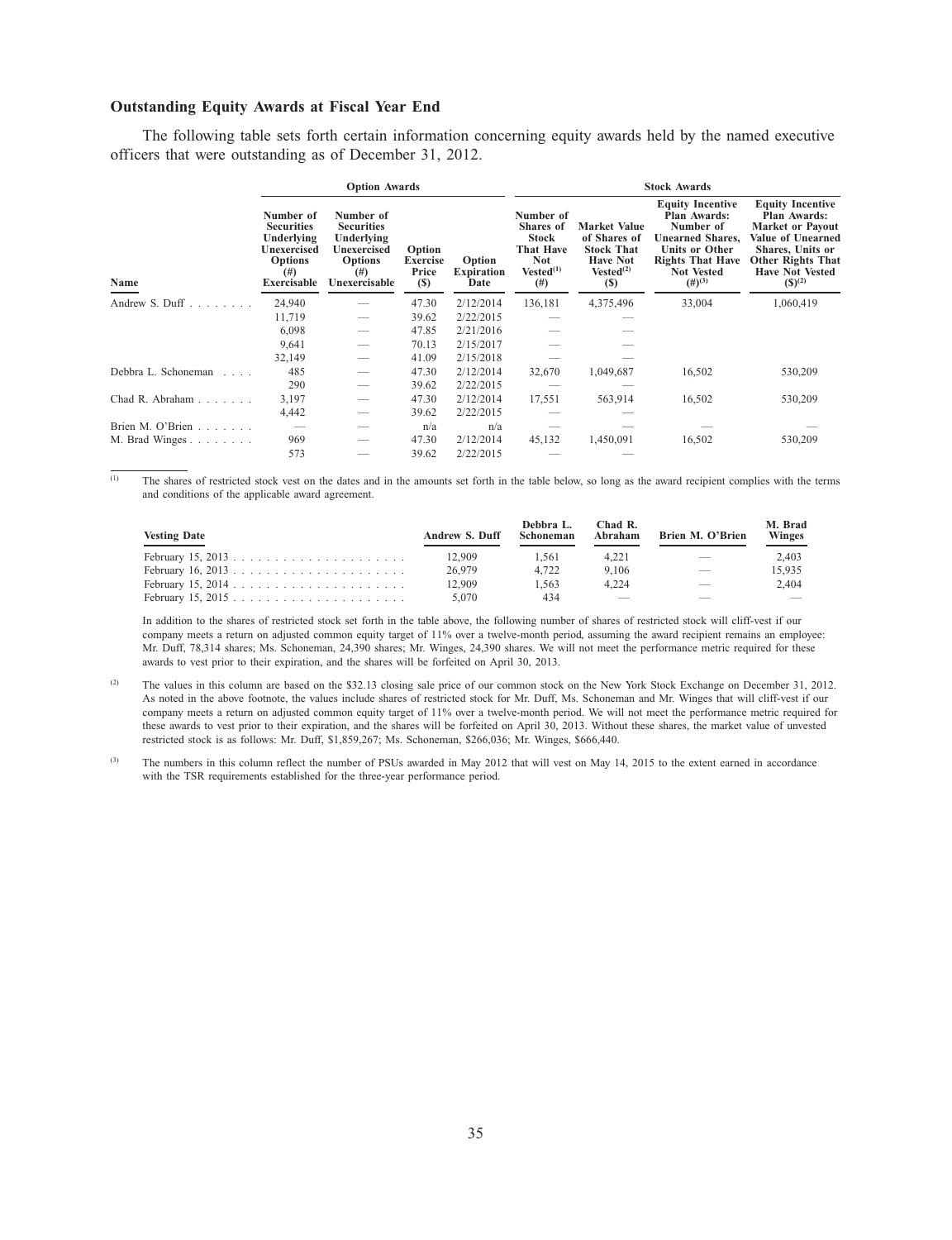## **Option Exercises and Stock Vested**

The following table sets forth certain information concerning stock vested during the year ended December 31, 2012. No stock options were exercised by any of the named executive officers in 2012.

|      | <b>Stock Awards</b>                                      |                                                  |  |
|------|----------------------------------------------------------|--------------------------------------------------|--|
| Name | <b>Number of Shares</b><br>Acquired on<br>Vesting<br>(#) | <b>Value Realized on</b><br>Vesting $(1)$<br>(S) |  |
|      | 7.840                                                    | 180,947                                          |  |
|      | 1.128                                                    | 26,034                                           |  |
|      | 5.312                                                    | 122,601                                          |  |
|      |                                                          |                                                  |  |
|      | 5.206                                                    | 120.154                                          |  |

(1) The value realized upon vesting of the stock awards is based on the \$23.08 closing sale price of our common stock on February 15, 2012, the vesting date of the awards.

## **Non-Qualified Deferred Compensation Plans**

The following table identifies the amounts paid to Chad R. Abraham in 2012 and his deferred balance as of December 31, 2012. Mr. Abraham is the named executive officer to participate in this deferred compensation program, which was established prior to our spin-off from U.S. Bancorp. A more complete description of this deferred compensation arrangement is included in the ''Compensation Discussion and Analysis — Compensation Program and Payouts — Other Compensation.'' The amounts paid in 2012 are included in ''All Other Compensation'' in the Summary Compensation Table.

|            | <b>Aggregate Earnings</b><br>Paid Out in<br>Last Fiscal Year | <b>Aggregate Deferred Balance</b><br>(Deemed Investment)<br>at Last Fiscal Year |
|------------|--------------------------------------------------------------|---------------------------------------------------------------------------------|
| Name<br>-- | $\sim$                                                       |                                                                                 |
|            | \$1,022                                                      | \$5,527                                                                         |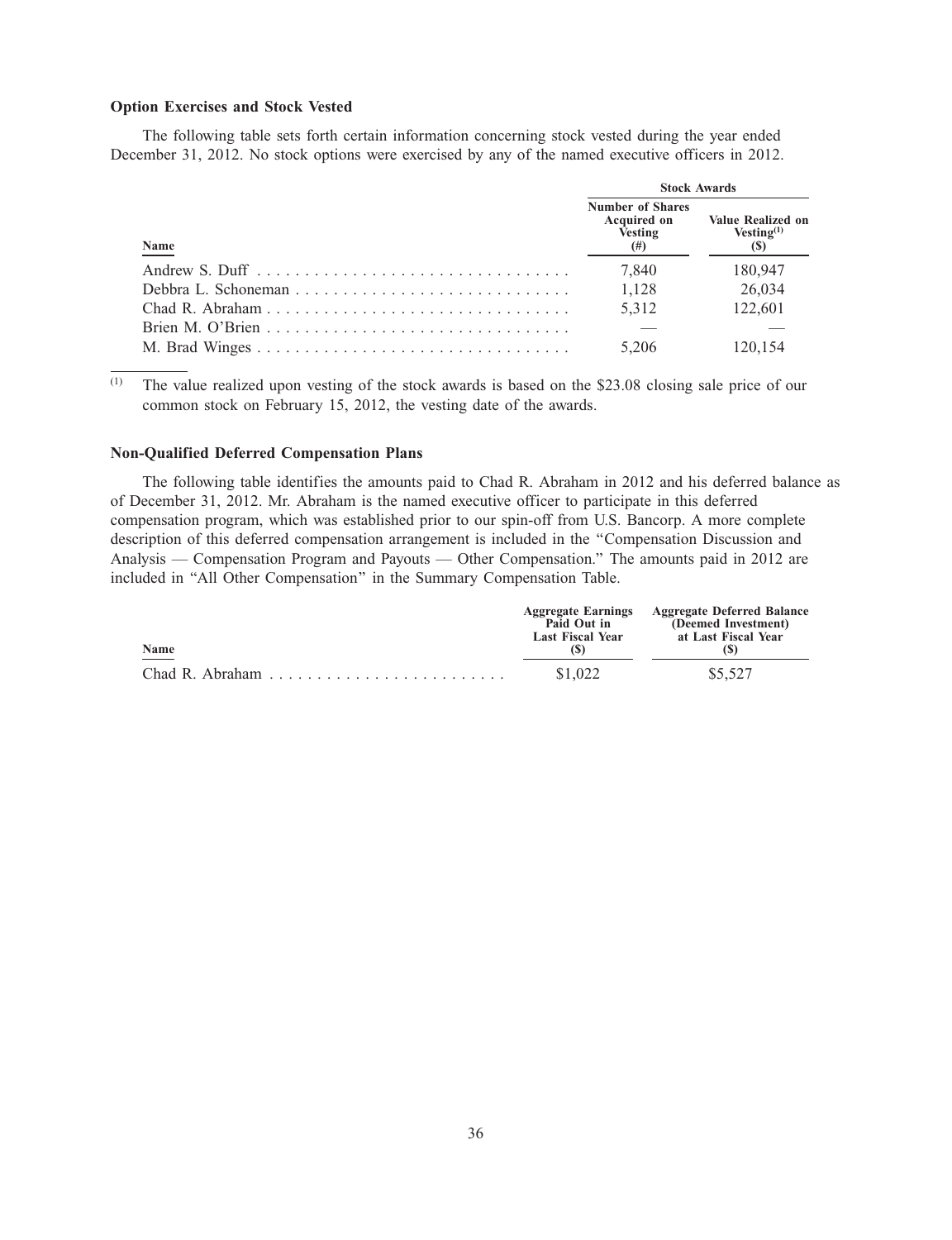## **Potential Payments Upon Termination or Change-in-Control**

The following table sets forth quantitative information with respect to potential payments to be made to each of the named executive officers or their beneficiaries upon termination in various circumstances, assuming termination on December 31, 2012. In the following table, unless indicated otherwise, all equity is listed at its dollar value as of December 31, 2012. Because all stock options held by our named executive officers as of December 31, 2012 were out-of-the-money, no value is attributed to these stock options.

|                                                        | <b>Type of Termination</b>                                                                        |                                                                                                         |             |                                                                                 |                                                                |                                       |                                                |
|--------------------------------------------------------|---------------------------------------------------------------------------------------------------|---------------------------------------------------------------------------------------------------------|-------------|---------------------------------------------------------------------------------|----------------------------------------------------------------|---------------------------------------|------------------------------------------------|
| Name                                                   | Change-in-<br><b>Control Not</b><br><b>Followed</b> by<br><b>Employment</b><br><b>Termination</b> | Involuntary<br><b>Termination</b><br>Within 24<br><b>Months</b><br>Following a<br>Change-in-<br>Control | Voluntary   | Involuntary<br><b>Termination</b><br>Under<br><b>Termination</b> Severance Plan | Other<br>Involuntary<br><b>Termination</b><br>Not for<br>Cause | Death or<br>Disability <sup>(5)</sup> | Involuntary<br><b>Termination</b><br>for Cause |
| <b>Andrew S. Duff</b>                                  |                                                                                                   |                                                                                                         |             |                                                                                 |                                                                |                                       |                                                |
| Severance <sup>(1)</sup> $\ldots$ $\ldots$ $\ldots$    |                                                                                                   |                                                                                                         |             | \$ 325,000                                                                      |                                                                |                                       |                                                |
| Restricted Stock <sup>(2)(3)</sup> \$ 3,872,250        |                                                                                                   | \$3,872,250                                                                                             | \$1,859,267 | \$3,872,250                                                                     | \$1,859,267                                                    |                                       |                                                |
| $PSUs^{(4)}$ \$ 1,060,419                              |                                                                                                   | \$1,060,419                                                                                             |             |                                                                                 |                                                                | Indeterminable                        |                                                |
| Annual Incentive Award <sup>(5)</sup> Indeterminable   |                                                                                                   |                                                                                                         |             |                                                                                 |                                                                |                                       |                                                |
| Debbra L. Schoneman                                    |                                                                                                   |                                                                                                         |             |                                                                                 |                                                                |                                       |                                                |
| Severance <sup>(1)</sup>                               |                                                                                                   |                                                                                                         |             | \$250,000                                                                       |                                                                |                                       |                                                |
| Restricted Stock <sup>(2)(3)</sup> \$                  |                                                                                                   | 892,957 \$ 892,957                                                                                      | \$266,036   | \$ 892,957                                                                      | \$266,036                                                      |                                       |                                                |
| $PSUs(4)$ \$                                           | 530,209                                                                                           | \$530,209                                                                                               |             |                                                                                 |                                                                | Indeterminable                        |                                                |
| Annual Incentive Award <sup>(5)</sup> Indeterminable   |                                                                                                   |                                                                                                         |             |                                                                                 |                                                                |                                       |                                                |
| Chad R. Abraham                                        |                                                                                                   |                                                                                                         |             |                                                                                 |                                                                |                                       |                                                |
| Severance <sup>(1)</sup> $\ldots$ $\ldots$ $\ldots$    |                                                                                                   |                                                                                                         |             | \$212,500                                                                       |                                                                |                                       |                                                |
| Restricted Stock <sup>(2)(3)</sup> $\ldots$ \$ 563,914 |                                                                                                   | \$563,914                                                                                               | \$563,914   | \$563,914                                                                       | \$ 563,914                                                     |                                       |                                                |
| $PSUs(4)$ \$                                           | 530,209                                                                                           | \$530,209                                                                                               |             |                                                                                 |                                                                | Indeterminable                        |                                                |
| Annual Incentive Award <sup>(5)</sup> Indeterminable   |                                                                                                   |                                                                                                         |             |                                                                                 |                                                                |                                       |                                                |
| Brien M. O'Brien                                       |                                                                                                   |                                                                                                         |             |                                                                                 |                                                                |                                       |                                                |
| Severance <sup>(1)</sup> $\ldots$ $\ldots$ $\ldots$    |                                                                                                   |                                                                                                         |             | \$487,500                                                                       |                                                                |                                       |                                                |
| M. Brad Winges                                         |                                                                                                   |                                                                                                         |             |                                                                                 |                                                                |                                       |                                                |
| Severance <sup>(1)</sup> $\ldots$ $\ldots$ $\ldots$    |                                                                                                   |                                                                                                         |             | \$ 212,500                                                                      |                                                                |                                       |                                                |
| Restricted Stock <sup>(2)(3)</sup> \$ 1,292,361        |                                                                                                   | \$1,292,361                                                                                             | \$ 666,440  | \$1,292,361                                                                     | \$ 666,440                                                     |                                       |                                                |
| $PSUs(4)$ \$ 530,209                                   |                                                                                                   | \$ 530,209                                                                                              |             |                                                                                 |                                                                | Indeterminable                        |                                                |
| Annual Incentive Award <sup>(5)</sup> Indeterminable   |                                                                                                   |                                                                                                         |             |                                                                                 |                                                                |                                       |                                                |

(1) Under our Severance Plan, employees may be eligible for severance payments in the event of employment termination by us due to a facility closure, permanent work-force reduction, organizational change that eliminates the employee's position, or similar event as determined by the company. The named executive officers participate in the Severance Plan on the same basis as all other employees. The amount in the table reflects salary continuation payments calculated in accordance with the provisions of the plan. Also under this plan, the named executive officers would be entitled to continue to participate in our health and welfare benefits programs at employee rates during the severance period.

<sup>(2)</sup> Under the Incentive Plan, in the event of a change-in-control of Piper Jaffray, regardless of whether an employee's employment is terminated all outstanding restricted stock (other than the long-term ROE equity awards) will vest and all restrictions on the restricted stock will lapse. Under the applicable award agreements for the ROE equity awards, 80% of the award will vest if a change-in-control occurs between April 30, 2012 and April 30, 2013. The ROE equity awards require us to meet a return on adjusted common equity of 11% over a 12-month period to vest absent a change-in-control, which we anticipate will not occur and the ROE equity awards will be forfeited on April 30, 2013.

<sup>(3)</sup> Under the applicable award agreements, all of the restricted stock awards (other than the ROE equity awards) will continue to vest following a termination of employment so long as the termination was not for cause and the employee does not violate certain post-termination restrictions. Also, with the exception of the ROE equity awards, vesting is accelerated upon a company-determined severance event. The ROE equity awards will be forfeited following a voluntary termination of employment, other involuntary termination not for cause, or involuntary termination for cause, but not in the event of a company-determined severance event so long as the employee complies with the terms of the applicable severance agreement. Upon a severance event, the ROE equity awards will continue to vest as set forth in the award agreement. The amounts in the table reflect these terms and conditions and assume compliance with any post-termination vesting requirements that are within the named executive officers' control.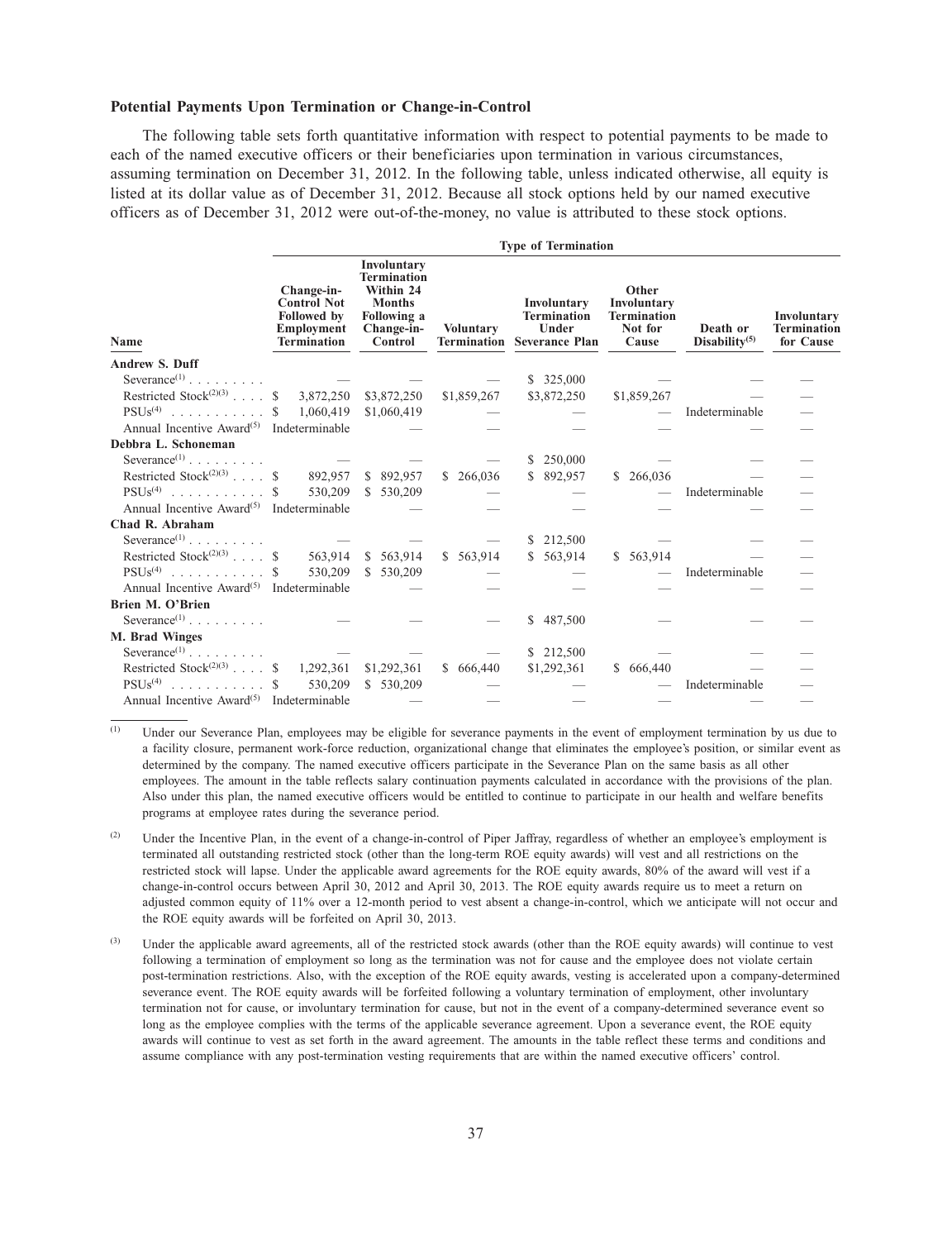- (4) Under the applicable award agreements, each PSU automatically will become one share of restricted stock on the closing date of a change-in-control, and each resulting share of restricted stock will remain restricted until the end of the applicable 36-month performance period. If the named executive officer remains continuously employed by us after the closing of the change-in-control through the end of the 36-month performance period, all shares of restricted stock arising from the PSUs will vest on the last day of the performance period. The amounts in the table reflect these terms and conditions and assume the named executive officer remains continuously employed by us throughout the 36-month performance period. If the named executive officer's employment is terminated after the closing of the change-in-control and prior to the end of the performance period (i) by us without cause, (ii) by the named executive officer for good reason, (iii) in connection with the named executive officer's death or disability or (iv) under such circumstances determined to constitute retirement by the Committee in its sole discretion, all unvested shares of restricted stock arising from the PSUs will vest on the date of termination of the named executive officer's employment with us. If the named executive officer's employment with us terminates because of the named executive officer's death or disability prior to a change-in-control, then the named executive officer will earn a number of PSUs equal to (i) the number of PSUs that would otherwise be earned pursuant to the award agreement but for the named executive officer's termination multiplied by (ii) a fraction, (1) the numerator of which is the number of days during the performance period up to and including the date of termination of the named executive officer's employment with us and (2) the denominator of which is the total number of days in the performance period. The 36-month performance period for the PSUs awarded in 2012 ends on May 14, 2015, and therefore any PSUs that might vest in connection with a named executive officer's death or disability is not determinable at this time.
- (5) Qualified performance-based awards granted under the annual incentive program are payable in the discretion of the Compensation Committee, and are therefore indeterminable.

## **Risk Assessment of Compensation Policies and Practices**

In early 2013, our management prepared a company-wide inventory and review of our compensation policies and practices for both executive officers and for employees generally, which management discussed with the Compensation Committee. In connection with this review and discussion, we determined that our compensation policies and practices are not reasonably likely to have a material adverse effect on our company.

### **Outstanding Equity Awards**

The following table summarizes, as of December 31, 2012, the number of shares of our common stock to be issued upon exercise of outstanding options granted under our equity plans as of December 31, 2012. The table also includes the weighted-average exercise price of options and the number of shares remaining available for future issuance under the plans for all awards.

| <b>Plan Category</b>                                                          | Number of shares to be<br>issued upon exercise of<br>outstanding options,<br>warrants and rights | Weighted-average exercise<br>price of outstanding<br>options, warrants and rights | Number of shares remaining available for<br>future issuance under equity compensation<br>plans (excluding shares in first column) |  |  |
|-------------------------------------------------------------------------------|--------------------------------------------------------------------------------------------------|-----------------------------------------------------------------------------------|-----------------------------------------------------------------------------------------------------------------------------------|--|--|
| Equity compensation<br>plans approved by<br>shareholders                      | 486,563                                                                                          | \$44.76                                                                           | $1,317,682^{(1)}$                                                                                                                 |  |  |
| Equity compensation<br>plans not approved<br>by shareholders <sup>(2)</sup> . |                                                                                                  | n/a                                                                               | 273,658                                                                                                                           |  |  |

<sup>(1)</sup> Based on the 7,000,000 shares currently authorized for issuance under the plan. In addition to the 486,563 shares to be issued upon the exercise of outstanding options to purchase our common stock 1,898,556 shares of restricted stock and 173,271 performance-based restricted share units were issued and outstanding as of December 31, 2012. All of the shares available for future issuance under the plan as of December 31, 2012 may be granted in the form of restricted stock, restricted stock units, options or another equity-based award authorized under the plan.

 $(2)$  In 2010, we established the Piper Jaffray Companies 2010 Inducement Plan ("Inducement Plan") in conjunction with the acquisition of Advisory Research, an asset management firm based in Chicago. The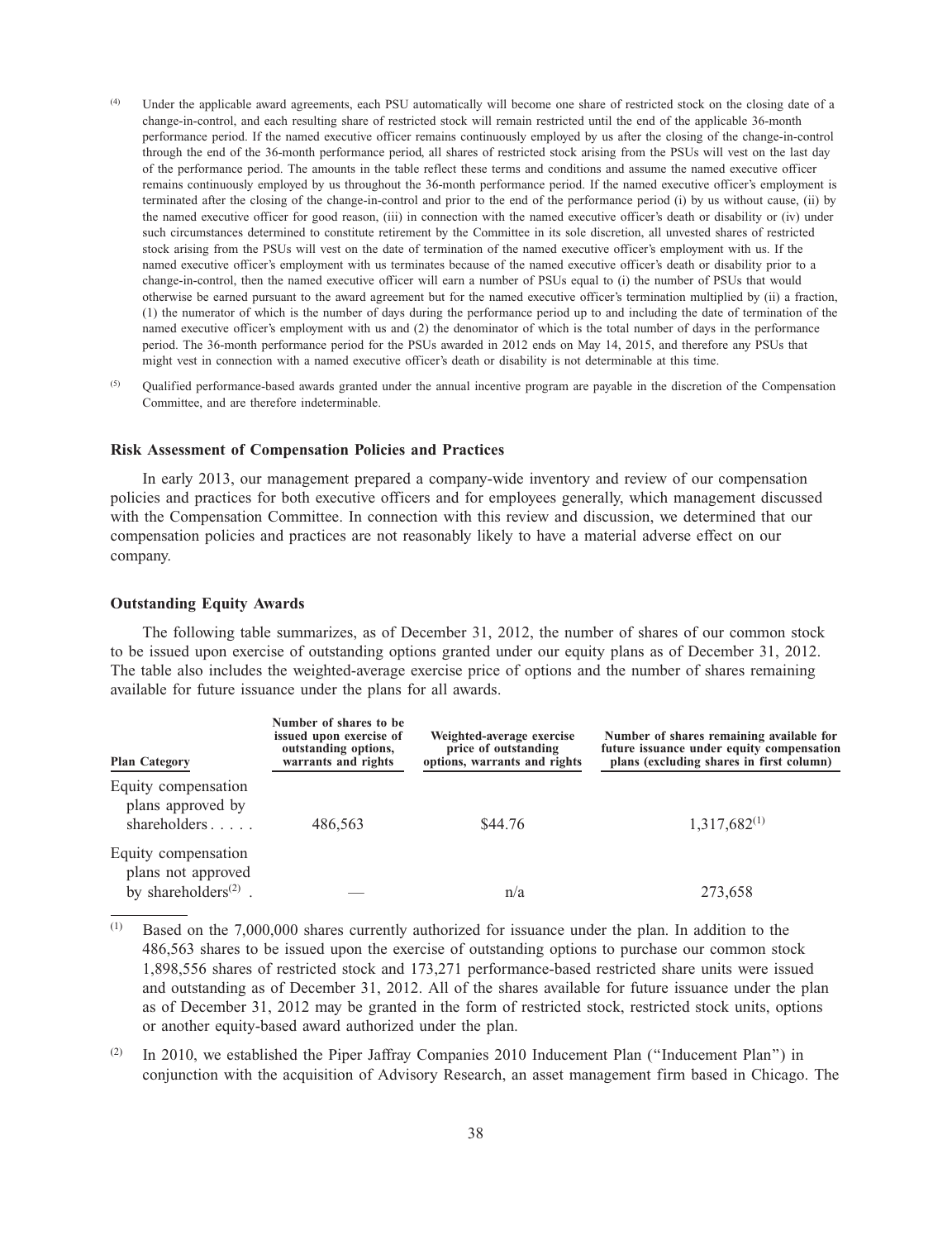listing requirements of the New York Stock Exchange (specifically, section 303A.08) permit the adoption of an equity compensation plan without shareholder approval if awards under the plan are to be a material inducement to prospective employees. Accordingly, we adopted the Inducement Plan to assist in retention and induce prospective employees of Advisory Research to accept employment with the company. The aggregate number of shares that may be issued under the Inducement Plan is 400,000, and we granted 158,801 restricted shares (\$7.0 million) upon the closing of the transaction on March 1, 2010. (Of the amount granted, as of December 31, 2012, 13,044 shares had been returned following termination of employment, and 19,415 shares had been returned due to tax withholding, for a total of 273,658 shares included in the table above.) These shares vest ratably over five years in equal installments beginning on March 1, 2011, and ending on March 1, 2015. We do not intend to grant any additional shares under this plan. The Inducement Plan is administered by the Compensation Committee, which has the authority, among other things, to designate participants in the Inducement Plan, determine whether and to what extent any type of award is to be granted, determine the number of shares to be covered by each award, determine the terms and conditions of any award or award agreement, amend the terms and conditions of any award or award agreement, accelerate the vesting and/or exercisability of any stock option or waive any restrictions relating to any award and interpret and administer the Inducement Plan and any instrument or agreement relating to the Inducement Plan. The types of awards that may be granted under the Inducement Plan are stock options, stock appreciation rights, restricted stock, restricted stock units, performance awards, dividend equivalents, other stock grants and other stock-based awards. Awards under the Inducement Plan generally are not transferable. In the event of a change-in-control, any outstanding stock options and stock appreciation rights under the Inducement Plan which are not then exercisable and vested will become fully exercisable and vested and the restrictions applicable to any restricted stock, restricted stock units or other awards shall lapse and such awards will become free of all restrictions and become fully vested. The Board may amend, alter, suspend, discontinue or terminate the Inducement Plan at any time. If not sooner terminated by the Board, the Inducement Plan will terminate on January 1, 2020. The foregoing is only a summary of the material terms of the Inducement Plan and is qualified in its entirety by reference to the Inducement Plan, a copy of which has been filed with the SEC.

## **SECURITY OWNERSHIP**

### **Stock Ownership Guidelines**

We believe it is important for our directors and executive officers to maintain a meaningful equity interest in our company, to ensure that their interests are aligned with the interests of our shareholders. Our Compensation Committee has adopted stock ownership guidelines to establish expectations for our executive officers and non-employee directors with respect to their equity stake in the company. Accordingly, executive officers are expected to retain 50% of the equity awarded to them through our incentive plan, or acquired upon exercise of stock options awarded to them, net of taxes and exercise costs. The guideline applies upon becoming an executive officer and remains in effect while the individual serves as an executive officer. Non-employee directors are expected to retain 50% of the shares awarded to them through our incentive plan, or acquired upon exercise of stock options. The guideline for non-employee directors applies irrespective of taxes paid for shares awarded, but is net of exercise costs for stock options.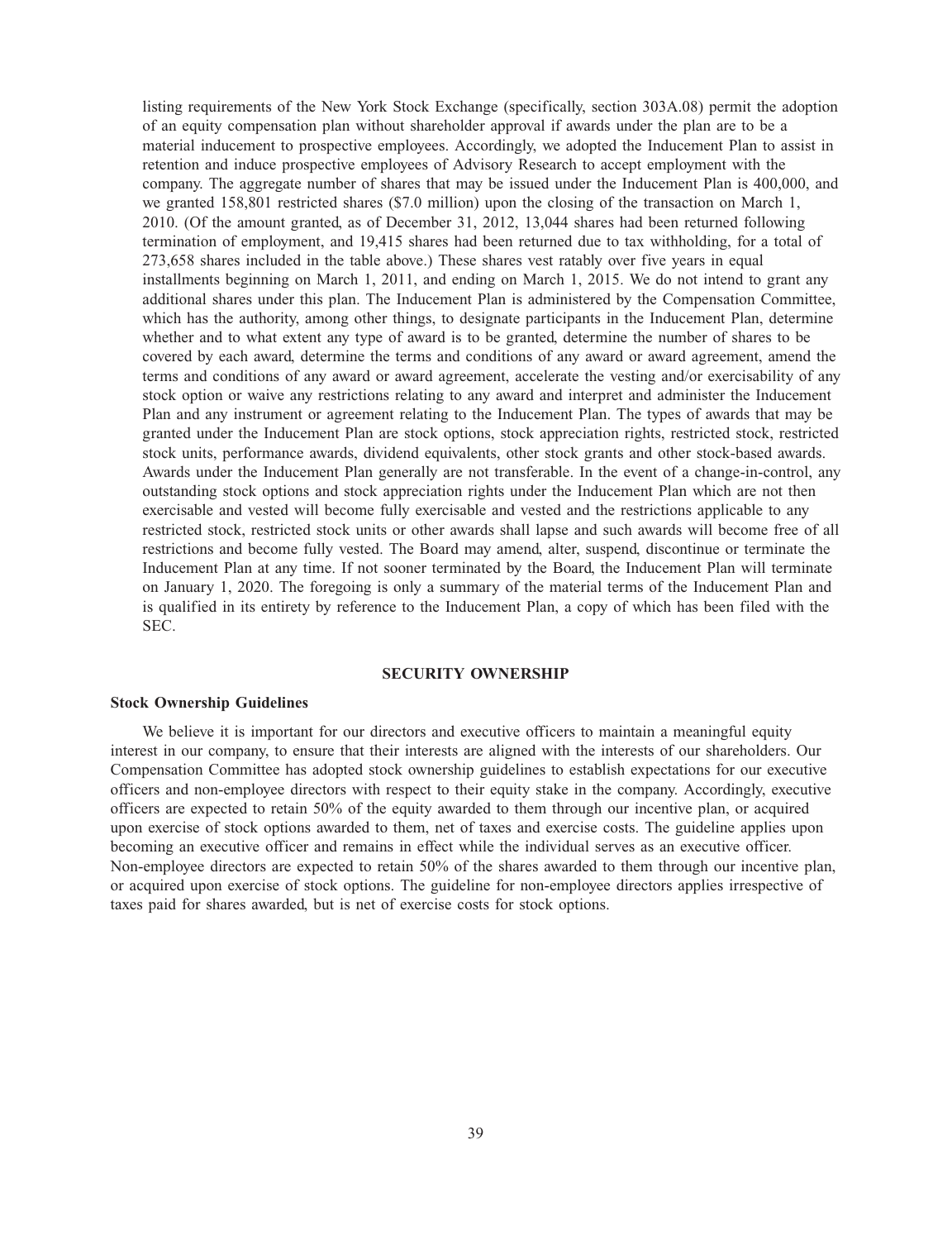## **Beneficial Ownership of Directors, Nominees and Executive Officers**

The following table shows how many shares of our common stock were beneficially owned as of February 27, 2013 by each of our directors and executive officers named in the Summary Compensation Table contained in this proxy statement, and by all of our directors and executive officers as a group. The table also includes the number of shares of phantom stock that were deemed owned as of this date by each of our non-employee directors. Unless otherwise noted, the shareholders listed in the table have sole voting and investment power with respect to the shares owned by them.

| Name of Beneficial Owner                                                                                         | Shares of<br><b>Piper Jaffray</b><br><b>Common Stock</b> | <b>Phantom Shares**</b> |
|------------------------------------------------------------------------------------------------------------------|----------------------------------------------------------|-------------------------|
|                                                                                                                  | $50,378^{(1)}$                                           |                         |
|                                                                                                                  | $322,738^{(2)}$                                          |                         |
|                                                                                                                  | $17,538^{(3)}$                                           | 7,229                   |
|                                                                                                                  | $23,393^{(4)}$                                           | 1,743                   |
|                                                                                                                  | $135,734^{(5)}$                                          |                         |
|                                                                                                                  | $28,865^{(6)}$                                           | 3,495                   |
|                                                                                                                  | $7,500^{(7)}$                                            | 19,962                  |
|                                                                                                                  | $40,942^{(8)}$                                           |                         |
|                                                                                                                  | $20,380^{(9)}$                                           | 8.983                   |
|                                                                                                                  |                                                          | 1.464                   |
|                                                                                                                  | $6,463^{(10)}$                                           | 11,104                  |
|                                                                                                                  | $6,326^{(11)}$                                           |                         |
|                                                                                                                  | $66,738^{(12)}$                                          |                         |
|                                                                                                                  |                                                          | 6,845                   |
| All directors, executive officers and other named executive officers                                             |                                                          |                         |
| $(18 \text{ persons}) \dots \dots \dots \dots \dots \dots \dots \dots \dots \dots \dots \dots \dots \dots \dots$ | $924,866^{(13)}$                                         | 60,825                  |

None of the individuals identified in this table owns more than 1% of Piper Jaffray common stock outstanding with the exception of Mr. Duff with 1.82%. As a group, our directors, director nominees and executive officers hold 5.18% of Piper Jaffray common stock. (These percentages are calculated using our outstanding shares as of February 27, 2013 plus 169,784 shares of common stock covered by options that are currently exercisable for the group.) The holders of restricted stock identified in the footnotes below have no investment power with respect to the restricted stock.

\*\* The directors have no voting or investment power with respect to the shares of phantom stock. All shares of phantom stock have been deferred pursuant to the Deferred Compensation Plan for Non-Employee Directors, as described above under ''Compensation Program for Non-Employee Directors.''

(1) Includes 4,224 shares of restricted stock that will vest on February 15, 2014, 27,537 shares of common stock held directly, 7,819 shares of restricted stock that will vest in equal installments on February 15, 2014-16, 3,159 shares of common stock held in the Piper Jaffray Companies Retirement Plan, and 7,639 shares of common stock covered by options that are currently exercisable.

- (2) Includes 7,840 shares of restricted stock that will vest on February 15, 2014, 10,139 shares of restricted stock that will vest in equal installments on February 15, 2014-15, 20,593 shares of restricted stock that will vest in equal installments on February 15, 2014-16, 78,314 shares of restricted stock that will vest if the company meets a performance target of return on adjusted common equity of 11% over a twelvemonth period, 118,661 shares of common stock held directly, 10 shares of common stock held by his two minor children, 2,634 shares of common stock held in the Piper Jaffray Companies Retirement Plan, and 84,547 shares of common stock covered by options that are currently exercisable.
- $^{(3)}$  Includes 5,658 shares of common stock held directly and 11,880 shares of common stock covered by options that are currently exercisable.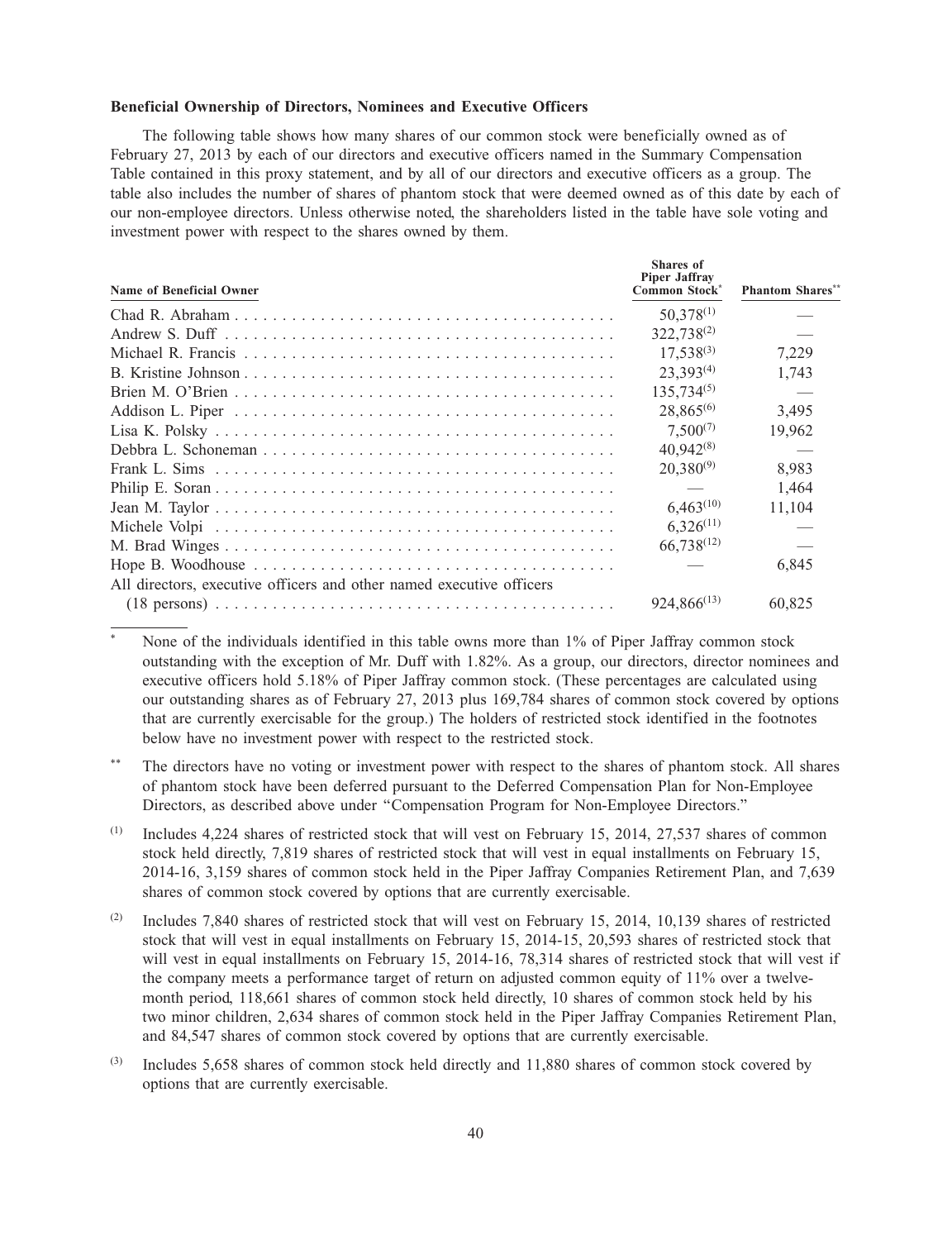- (4) Includes 5,983 shares of common stock held directly, 1,200 shares of common stock held in an individual retirement account, 4,330 shares of common stock held in a family trust, and 11,880 shares of common stock covered by options that are currently exercisable.
- $(5)$  Includes 29,022 shares of common stock held directly, 87,594 that will vest on October 1, 2014, and 19,118 shares held in a trust in which a third party is designated as the sole trustee and has control over the investment decisions of the trust. Of the shares held in trust, 16,274 will vest on October 1, 2014. All of Mr. O'Brien's shares were issued in connection with the acquisition of Advisory Research, and, of the shares issued to Mr. O'Brien, 125,373 are currently held in escrow pursuant to the indemnification escrow agreement entered into as part of the transaction.
- (6) Includes 16,028 shares of common stock held directly, 173 shares of common stock held in the Piper Jaffray Companies Retirement Plan, 1,000 shares of common stock held in an individual retirement account, and 11,614 shares of common stock covered by options that are currently exercisable. The amount for Mr. Piper also includes 50 shares of common stock held by Mr. Piper's spouse, as to which he disclaims beneficial ownership because he does not have voting or dispositive power over the shares.
- $(7)$  All shares beneficially owned by Ms. Polsky are held directly.
- (8) Includes 1,130 shares of restricted stock that will vest on February 15, 2014, 867 shares of restricted stock that will vest in equal installments on February 15, 2014-15, 4,829 shares of restricted stock that will vest in equal installments on February 15, 2014-16, 24,390 shares of restricted stock that will vest if the company meets a performance target of return on adjusted common equity of 11% over a twelvemonth period, 7,533 shares of common stock held directly, 1 share of common stock held by her spouse, 1,417 shares of common stock held in the Piper Jaffray Companies Retirement Plan, and 775 shares of common stock covered by options that are currently exercisable.
- $(9)$  Includes 8,500 shares of common stock held directly and 11,880 shares of common stock covered by options that are currently exercisable.
- (10) Includes 500 shares of common stock held directly and 5,963 shares of common stock covered by options that are currently exercisable.
- (11) All shares beneficially owned by Mr. Volpi are held directly.
- (12) Includes 2,404 shares of restricted stock that will vest on February 15, 2014, 22,920 shares of restricted stock that will vest in equal installments on February 15, 2014-16, 24,390 shares of restricted stock that will vest if the company meets a performance target of return on adjusted common equity of 11% over a twelve-month period, 14,437 shares of common stock held directly, 1,045 shares of common stock held in the Piper Jaffray Companies Retirement Plan, and 1,542 shares of common stock covered by options that are currently exercisable.
- $(13)$  Includes 24,875 shares of restricted stock that will vest on February 15, 2014, 22,890 shares of restricted stock that will vest in equal installments on February 15, 2014-15, 80,358 shares of restricted stock that will vest in equal installments on February 15, 2014-16, 151,191 shares of restricted stock that will vest if the company meets a performance target of return on adjusted common equity of 11% over a twelvemonth period, 11,244 shares of common stock held in the Piper Jaffray Companies Retirement Plan, 464,524 shares of common stock held directly, by family members, by family trusts or by a retirement or profit-sharing plan or account other than the Piper Jaffray Companies Retirement Plan, and 169,784 shares covered by options that are currently exercisable.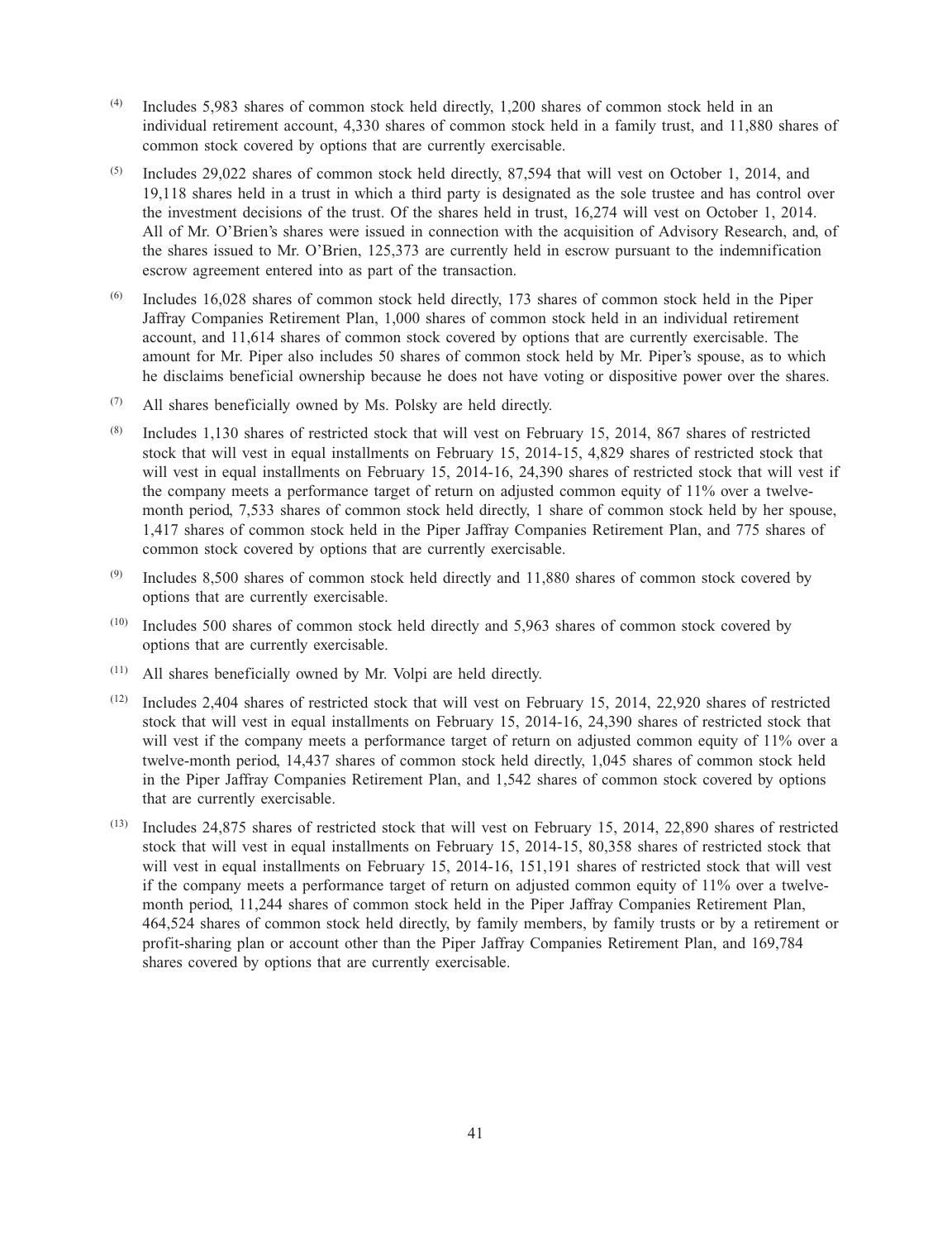## **Beneficial Owners of More than Five Percent of Our Common Stock**

Based on filings made under Section 13(g) of the Securities Exchange Act of 1934, the persons known by us to be beneficial owners of more than 5% of our common stock were as follows:

| Name of Beneficial Owner                   | Shares of<br><b>Piper Jaffray</b><br><b>Common Stock</b> | <b>Percent of Class</b> |
|--------------------------------------------|----------------------------------------------------------|-------------------------|
| 40 East 52nd Street<br>New York, NY 10022  | $1,304,587^{(1)}$                                        | 7.38%                   |
| 100 E. Pratt Street<br>Baltimore, MD 21202 | $1.064.625^{(2)}$                                        | $6.0\%$                 |
| 100 Vanguard Blvd.<br>Malvern, PA 19355    | $985,266^{(3)}$                                          | 5.57%                   |

 $(1)$  This information is based on a Schedule 13G/A filed with the Securities and Exchange Commission on February 8, 2013, by BlackRock, Inc. BlackRock reported sole voting and dispositive power with respect to all shares reported in the table.

- (2) This information is based on a Schedule  $13G/A$  filed with the Securities and Exchange Commission on February 6, 2013, by T. Rowe Price Associates, Inc. T. Rowe Price Associates reported that it has sole voting power as to 183,460 shares and sole dispositive power as to 1,064,625 shares. T. Rowe Price Associates serves as investment advisor to certain individual and institutional clients holding the shares listed above, and as an investment advisor may be deemed to have beneficial ownership of the shares owned by its advisory clients. T. Rowe Price Associates disclaims beneficial ownership of these shares. T. Rowe Price Associates, Inc. is a wholly owned subsidiary of T. Rowe Price Group, Inc., which is a publicly traded financial services holding company.
- (3) This information is based on a Schedule 13G filed with the Securities and Exchange Commission on February 13, 2013, by The Vanguard Group, Inc. Vanguard reported that it has sole voting power as to 26,799 shares, sole dispositive power as to 959,167, and share dispositive power as to 26,009.

### **SECTION 16(a) BENEFICIAL OWNERSHIP REPORTING COMPLIANCE**

Section 16(a) of the Securities Exchange Act of 1934 requires our executive officers and directors to file initial reports of ownership of our securities and reports of changes in ownership with the Securities and Exchange Commission. Based on our knowledge and on written representations from our executive officers and directors, we believe that all Section 16(a) filing and disclosure requirements applicable to our executive officers and directors for 2012 have been satisfied, with the exception of one report inadvertently filed late by Brien O'Brien relating to one sale of our common stock.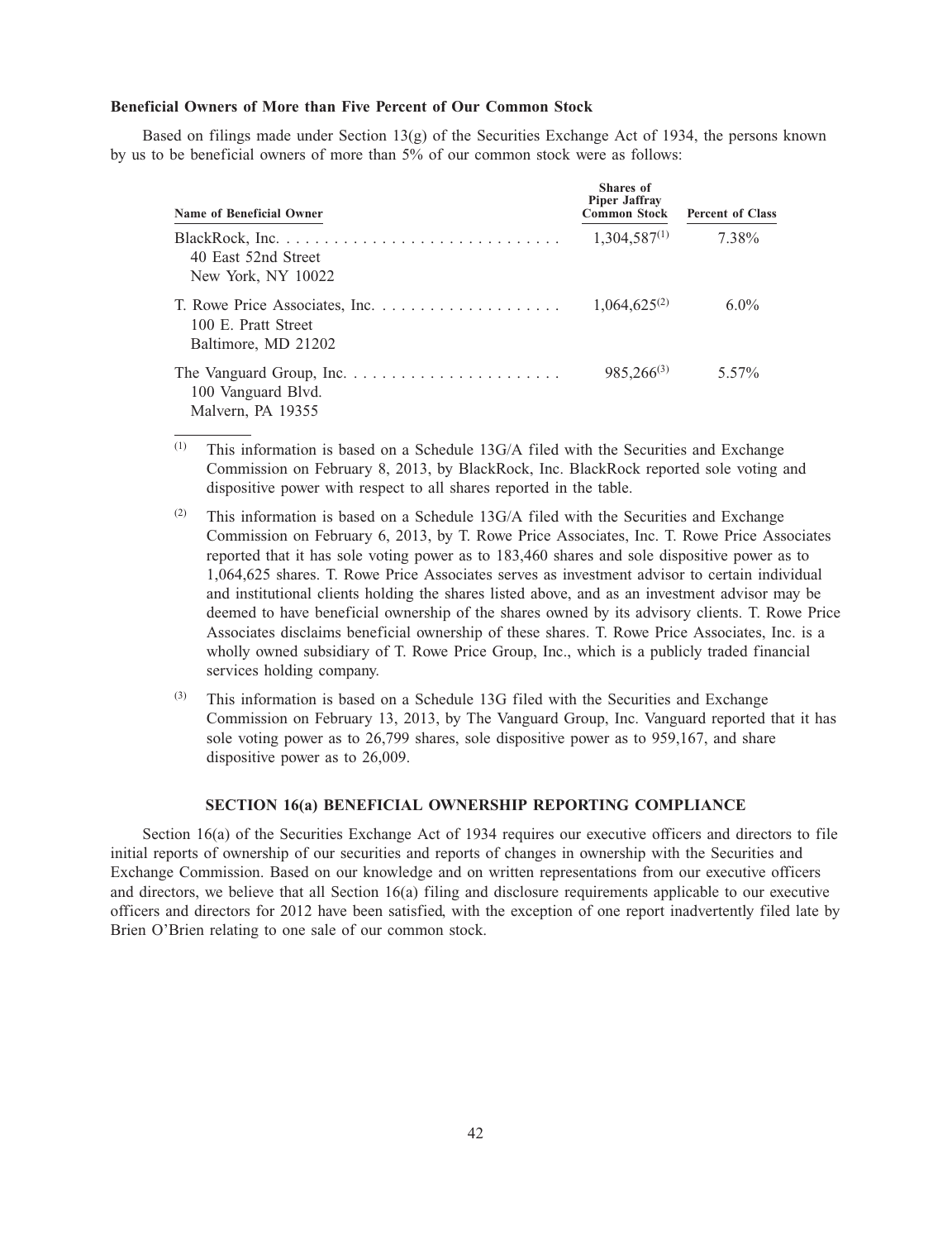## **CERTAIN RELATIONSHIPS AND RELATED TRANSACTIONS**

## **Compensation Committee Interlocks and Insider Participation**

The Compensation Committee, comprised entirely of independent, non-employee directors, is responsible for establishing and administering our policies involving the compensation of our executive officers. No employee of the company serves on the Compensation Committee. The Committee members have no interlocking relationships as defined by the Securities and Exchange Commission.

## **Transactions with Related Persons**

From time to time in the ordinary course of business, Piper Jaffray, through our subsidiaries, engages in transactions with other corporations or entities whose executive officers or directors also are directors or executive officers of Piper Jaffray or have an affiliation with our directors or executive officers. Such transactions are conducted on an arm's-length basis and may not come to the attention of our directors or executive officers or those of the other corporations or entities involved. In addition, from time to time our executive officers and directors and their affiliates may engage in transactions in the ordinary course of business involving goods and services provided by Piper Jaffray, such as brokerage, asset management and financial advisory services. Such transactions are made on substantially the same terms and conditions as other similarly-situated clients who are neither directors nor employees.

We engage in ordinary course trading, brokerage and similar transactions with BlackRock, T. Rowe Price Associates, and The Vanguard Group, all of whom are 5% shareholders of the company. The transactions we conduct with these firms are negotiated on an arms-length basis and contain customary terms and conditions.

From time to time, we permit our employees, including executive officers, who are accredited investors to personally invest in private funds managed by Piper Jaffray or our asset management subsidiaries to support marketing efforts for these funds. To encourage employee participation in these private funds, they may be offered to employees, including executive officers, on a reduced or no management fee basis. With respect to registered funds advised or sub-advised by our asset management subsidiaries, executive officers and directors may invest their personal funds in these funds on substantially the same terms and conditions as other similarly-situated investors in these funds who are neither directors nor employees.

## **Review and Approval of Transactions with Related Persons**

To minimize actual and perceived conflicts of interests, our Board of Directors has adopted a written policy governing our company's transactions where the aggregate amount involved is reasonably expected to exceed \$120,000 and any of the following persons has or may have a direct or indirect interest: (a) our executive officers or directors (including nominees), (b) shareholders who own more than 5% of our common stock, (c) immediate family members of any executive officer or director, and (d) the primary business affiliation of any person described in (a), (b) or (c). Unless exempted from the policy, related person transactions must be submitted for review by our Nominating and Governance Committee. The Nominating and Governance Committee considers the available, relevant facts and circumstances and will approve or ratify only those related person transactions that it determines are in, or are not inconsistent with, the best interests of our company and its shareholders. The chairperson of the Nominating and Governance Committee may approve and ratify transactions if it is not practicable to wait until the next committee meeting, but the chairperson is required to report to the committee at its next meeting any approval or ratification pursuant to this delegated authority. The Board of Directors also may exercise the powers and duties of the Nominating and Governance Committee under our policy governing related person transactions. Certain transactions that would not be required to be disclosed under applicable rules and regulations of the Securities and Exchange Commission are exempted from the definition of related person transactions under our policy.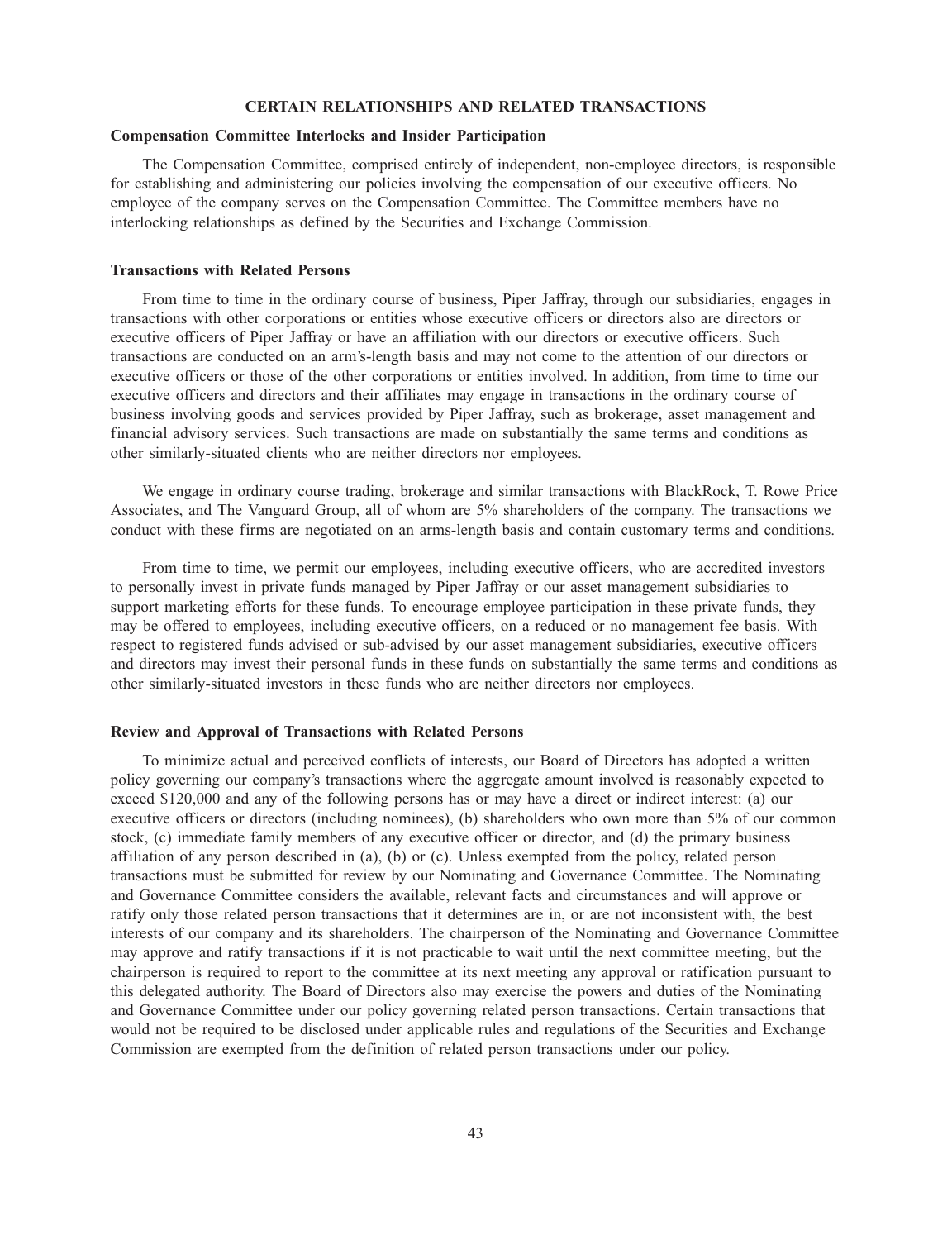## **AUDIT COMMITTEE REPORT AND PAYMENT OF FEES TO OUR INDEPENDENT AUDITOR**

#### **Audit Committee Report**

The primary function of our Audit Committee is oversight of our financial reporting process, publicly filed financial reports, internal accounting and financial controls, and the independent audit of the consolidated financial statements. The consolidated financial statements of Piper Jaffray Companies for the year ended December 31, 2012 were audited by Ernst & Young LLP, independent auditor for the company.

As part of its activities, the Committee has:

- 1. Reviewed and discussed with management and the independent auditor the company's audited financial statements;
- 2. Discussed with the independent auditor the matters required to be communicated under *Statement on Auditing Standards No. 61 (Communications with Audit Committees)*; and
- 3. Received the written disclosures and letter from the independent auditor required by applicable requirements of the Public Company Accounting Oversight Board regarding the independent auditor's communications with the Audit Committee concerning independence, and has discussed with the independent auditor the independent auditor's independence.

Management is responsible for the company's system of internal controls and financial reporting process. Ernst & Young LLP is responsible for performing an independent audit of the consolidated financial statements in accordance with the standards of the Public Company Accounting Oversight Board and for issuing a report thereon. Our Committee's responsibility is to monitor and oversee these processes. Based on the foregoing review and discussions and a review of the report of Ernst & Young LLP with respect to the consolidated financial statements, and relying thereon, we have recommended to the Board of Directors of Piper Jaffray Companies the inclusion of the audited consolidated financial statements in Piper Jaffray's Annual Report on Form 10-K for the year ended December 31, 2012, for filing with the Securities and Exchange Commission.

## **Audit Committee of the Board of Directors of Piper Jaffray Companies**

Frank L. Sims, *Chairperson* Lisa K. Polsky Philip E. Soran Jean M. Taylor Hope B. Woodhouse

## **Auditor Fees**

Ernst & Young LLP served as our independent auditor for 2012 and 2011. The following table presents fees for professional audit services for the audit of our annual consolidated financial statements for 2012 and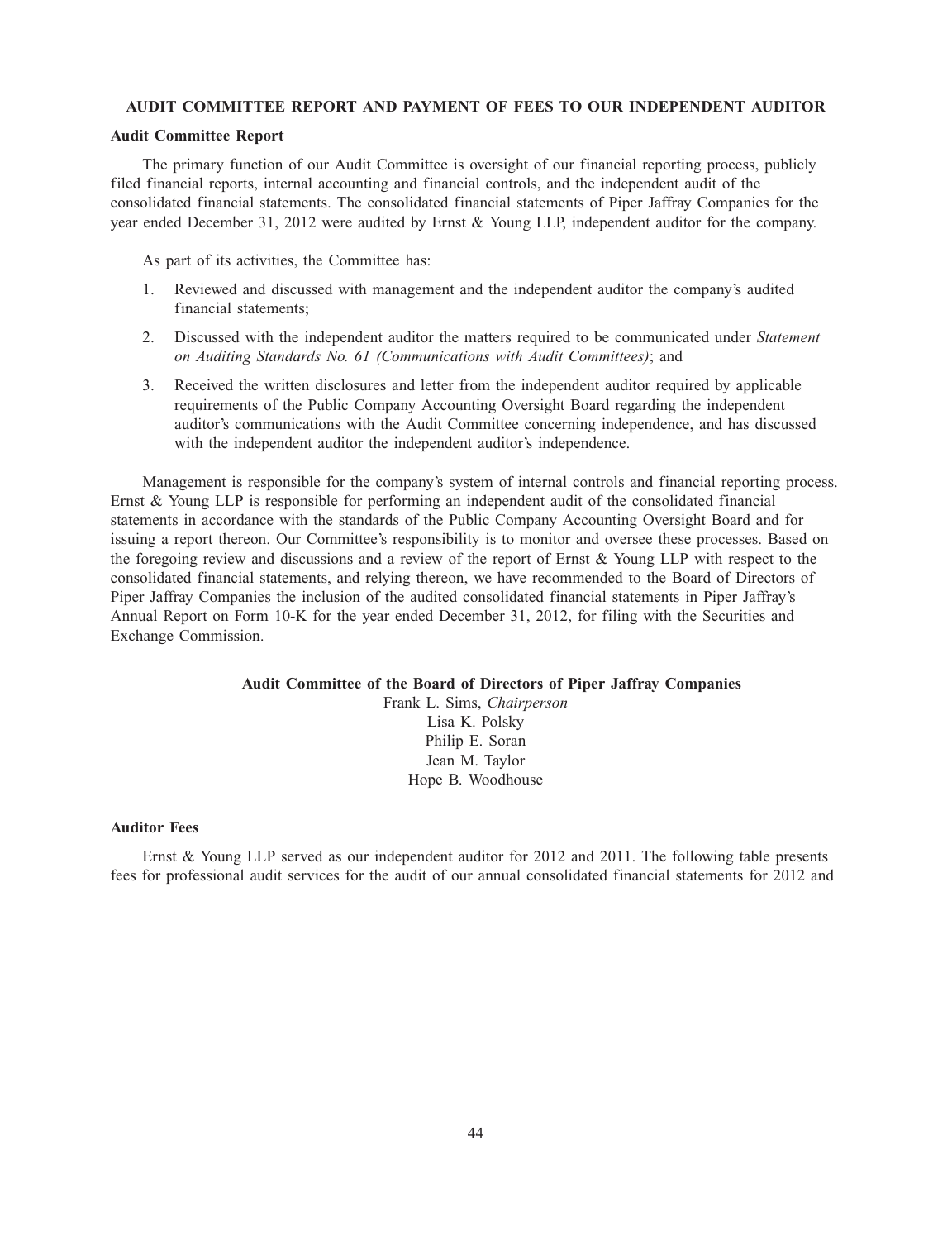2011, as well as fees for the review of our interim consolidated financial statements for each quarter in 2012 and 2011 and for all other services performed for 2012 and 2011 by Ernst & Young LLP.

| 2012 2011 |  |
|-----------|--|
|           |  |
|           |  |
|           |  |
|           |  |
|           |  |

- (1) Audit-related services are assurance and related services that are reasonably related to the performance of the audit or review of our financial statements. Specifically, the services provided for 2012 and 2011 included services relating to IRA Keogh agreed-upon procedures, employee benefit plan audits, security custody surprise audit count and the issuance of an independent auditor's report on controls placed in operation and tests of operating effectiveness. For 2012, the services provided also include audit services provided to (i) consolidated investment funds of our alternative asset management business and (ii) private investment funds of Advisory Research, our primary asset management business. All of the audit services fees provided to the private investment funds of Advisory Research are paid by the funds.
- (2) For all other fees in 2012 and 2011, services consist of capital markets accounting consultations

## **Auditor Services Pre-Approval Policy**

The Audit Committee has adopted an auditor services pre-approval policy applicable to services performed for us by our independent auditor. In accordance with this policy, the Audit Committee's practice is to approve annually all audit, audit-related and permissible non-audit services to be provided by the independent auditor during the year. If a service to be provided is not pre-approved as part of the annual process or if it may exceed pre-approved fee levels, the service must receive a specific and separate preapproval by the Audit Committee, which has delegated authority to grant such pre-approvals during the year to the chairperson of the Audit Committee. Any pre-approvals granted pursuant to this delegated authority are reported to the Audit Committee at its next regular meeting.

Our Audit Committee has determined that the provision of the non-audit services described in the table above was compatible with maintaining the independence of our independent auditor. The Audit Committee reviews each non-audit service to be provided and assesses the impact of the service on the auditor's independence. On February 22, 2012, the Audit Committee pre-approved certain services to be provided by our independent auditor relating to engagements occurring on or after that date.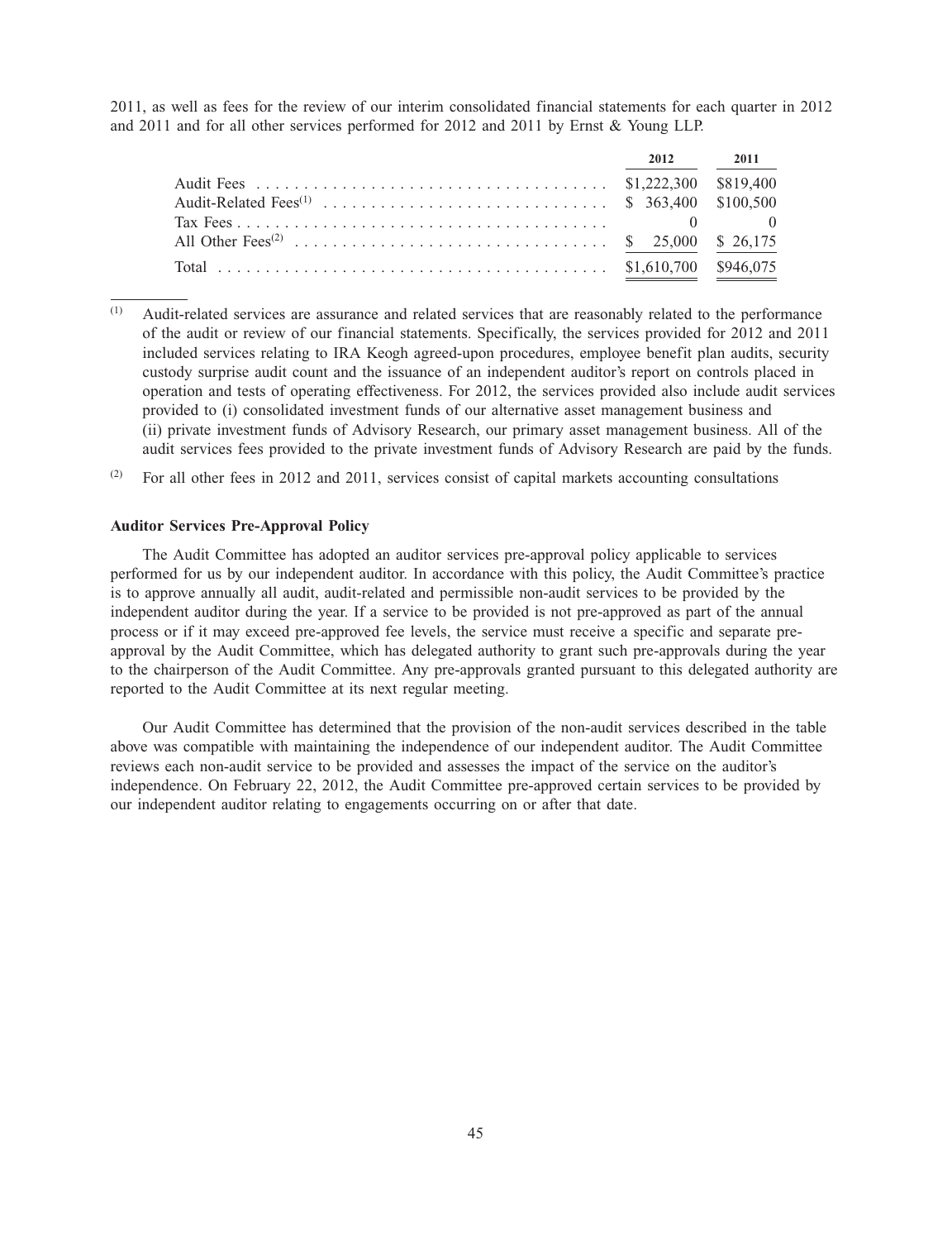## **ITEM 2 — RATIFICATION OF SELECTION OF INDEPENDENT AUDITOR**

The Audit Committee of our Board of Directors has selected Ernst & Young LLP to serve as our independent auditor for the year ending December 31, 2013. While it is not required to do so, our Board of Directors is submitting the selection of Ernst & Young LLP for ratification in order to ascertain the views of our shareholders with respect to the choice of audit firm. If the selection is not ratified, the Audit Committee will reconsider its selection. Representatives of Ernst & Young LLP are expected to be present at the annual meeting, will be available to answer shareholder questions and will have the opportunity to make a statement if they desire to do so.

**The Board of Directors recommends that you vote FOR ratification of the selection of Ernst & Young LLP as the independent auditor of Piper Jaffray Companies and our subsidiaries for the year ending December 31, 2013. Proxies will be voted FOR ratification of this selection unless otherwise specified.**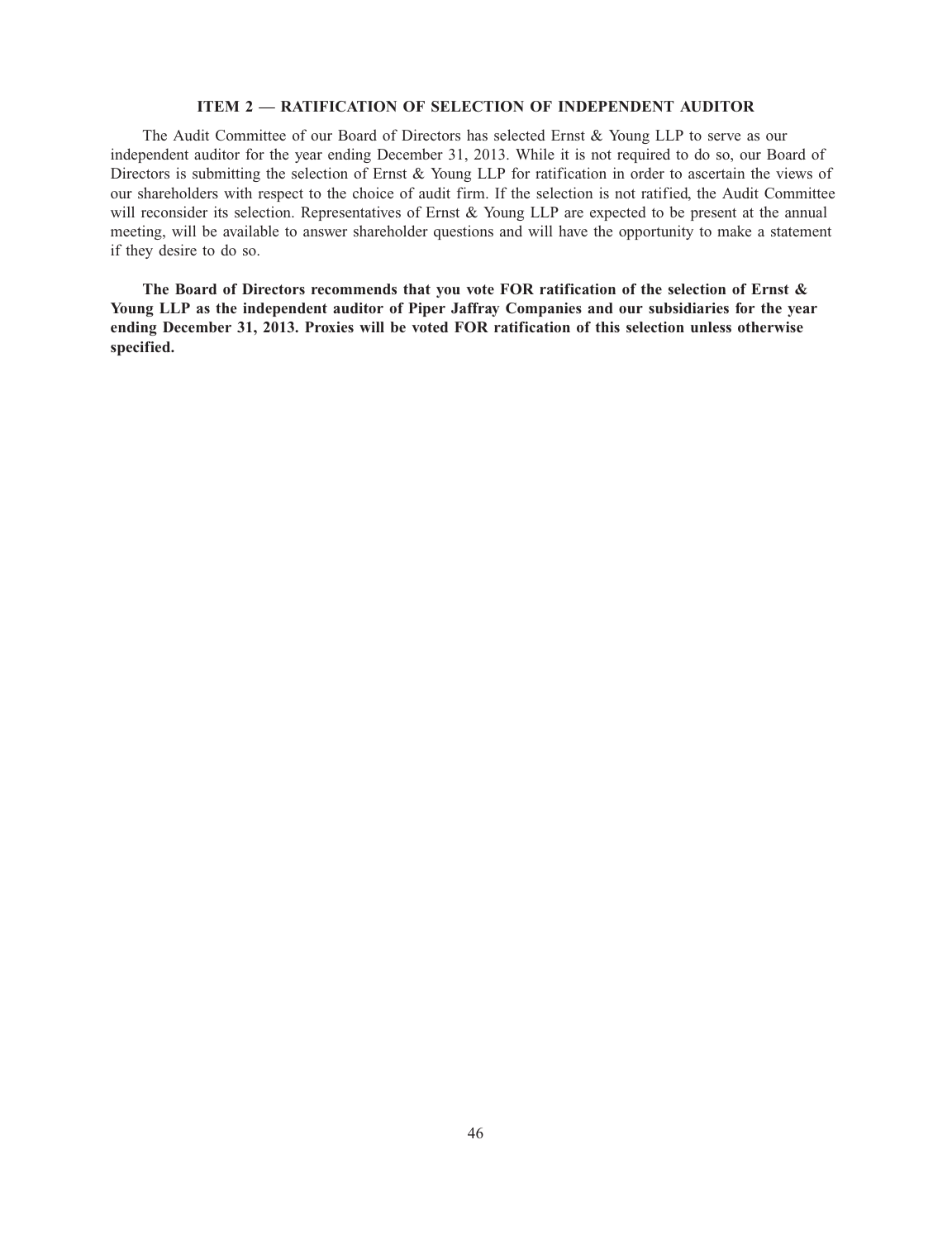# **ITEM 3 — APPROVAL OF THE AMENDED AND RESTATED 2003 ANNUAL AND LONG-TERM INCENTIVE PLAN**

## **Overview of the Proposal**

Our Board of Directors has unanimously approved, upon the recommendation of the Compensation Committee, a further amendment and restatement of our Amended and Restated 2003 Annual and Long-Term Incentive Plan (the ''Incentive Plan''). Shareholder approval is being sought for the material terms of the Incentive Plan as proposed to be amended and restated for purposes of qualifying certain compensation under the Incentive Plan as ''performance-based compensation'' under Section 162(m) of the Internal Revenue Code (''Section 162(m)''). *The proposed amendment and restatement does not involve an increase in the number of shares of our common stock that may be issued under the Incentive Plan.*

Section  $162(m)$  generally does not allow a publicly held company to obtain a tax deduction for compensation of more than \$1,000,000 paid in any fiscal year to certain ''covered employees'' unless, among other exceptions, such compensation is considered ''performance-based'' in accordance with Section 162(m). Under Section 162(m) as currently interpreted by the Internal Revenue Service, the group of ''covered employees'' as of the end of any taxable year consists of a company's chief executive officer and its three other most highly compensated executive officers, other than the chief financial officer. The Incentive Plan is intended to meet the requirements of Section 162(m), but Incentive Plan awards other than options and stock appreciation rights, referred to as ''full value awards,'' will only be treated as qualified performance-based compensation under Section 162(m) if the awards and the procedures associated with them comply with all of the requirements of Section 162(m).

Among the requirements that must be satisfied if compensation provided under the Incentive Plan in connection with full value awards is to qualify as performance-based compensation under Section 162(m) is that the material terms under which the compensation is to be paid, including the nature of the performance goals and the maximum amounts that may be paid to any employee, must be approved by our shareholders. Section 162(m) also requires that such material terms must be re-approved by our shareholders at least every five years. Because five years have passed since the last time our shareholders approved the material terms of the Incentive Plan, we are asking our shareholders re-approve the material terms for purposes of Section 162(m).

In connection with the five year resubmission of the Incentive Plan to a shareholder vote, our Compensation Committee has proposed, and our Board of Directors has approved, a number of changes to the Incentive Plan. The most significant of the changes reflected in the proposed amendment and restatement are listed below. The proposed amendment and restatement also includes a number of minor or clarifying changes.

- *Double trigger accelerated vesting/payment following a change-in-control.* The Incentive Plan as amended and restated provides that if outstanding awards are continued, assumed or replaced in connection with a change-in-control, accelerated vesting or payment of an award will occur only if employment is terminated involuntarily (other than for ''cause'') within 24 months of the change-in-control.
- *Tax offset bonus awards eliminated.* Cash awards to defray taxes on other forms of awards issued under the Incentive Plan are eliminated as a separate form of award under the Incentive Plan.
- *Individual annual limit on option and stock appreciation rights awards.* Option and stock appreciation rights awards to any individual have been made subject to a separately specified 500,000 share annual limit.
- *Enhancement of the prohibition on repricing of underwater awards.* The existing prohibition on repricing ''underwater'' options without shareholder approval are enhanced to expressly include stock appreciation rights, and to expressly include cancellation of ''underwater'' stock options or stock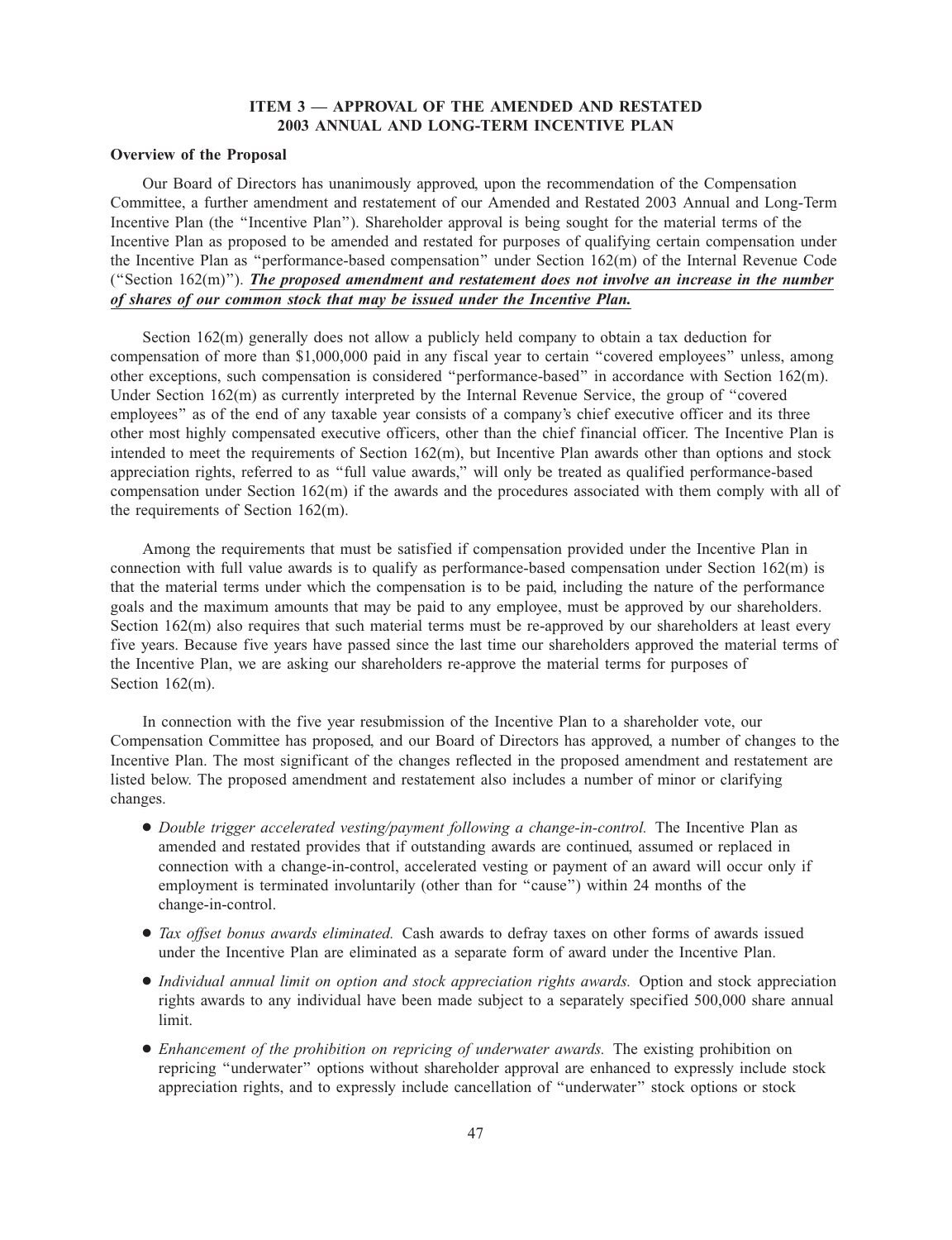appreciation rights in exchange for cash, the grant of any other form of award or other property as a form of repricing.

- *Expanded scope of Committee authority to unilaterally amend awards.* The Committee's authority to unilaterally amend award agreements is expanded to include situations where an amendment is necessary to comply with any applicable laws, stock exchange rules or company compensation recovery policy.
- *Compensation recovery policy*. The Incentive Plan provides that awards may be made subject to any future compensation recovery policy we adopt.
- *Extension of Plan term.* The Incentive Plan will remain in effect for 10 years following shareholder approval at the 2013 annual meeting.

Our Board of Directors recommends that that shareholders vote **FOR** this proposal in order to enable us to qualify compensation provided under the Incentive Plan in connection with full value awards as performance-based for Section 162(m) purposes. If our shareholders do not approve the material terms of the Incentive Plan as proposed to be amended and restated, the Incentive Plan will continue in effect in the form in which it currently exists. In that event, the Committee would consider the resulting limitation on the deductibility of awards to covered employees in structuring future awards to those employees, but may approve full value awards for which some of the potential deduction is lost if the Committee considers such action to be in the best interest of our company and shareholders.

## **Description of the Incentive Plan**

A copy of the Incentive Plan as proposed to be amended and restated is attached as Appendix A, marked to show changes from the current version of the Incentive Plan. The following information summarizes the Incentive Plan as proposed to be amended and restated and is qualified in its entirety by reference to Appendix A.

#### *Purpose*

The purpose of the Incentive Plan is to promote the interests of our company and our shareholders by making us competitive in attracting, retaining and motivating officers, employees, directors and consultants, to offer these persons incentives directly linked to the profitability of our businesses and increases in shareholder value, and to provide these persons an opportunity to acquire a proprietary interest in Piper Jaffray.

### *Eligibility*

Our current and prospective directors, officers, employees and consultants, as well as those of our affiliates, are eligible to participate in the Incentive Plan. As of March 1, 2013, there were approximately 944 officers and employees of the Company and its affiliates, ten non-employee directors of the Company and an indeterminate number of consultants who would be eligible to receive awards under the Incentive Plan.

#### *Administration*

The Incentive Plan is administered by the Compensation Committee of our Board of Directors, which has broad authority to administer the plan. This authority includes the power to (i) delegate certain administrative responsibilities with respect to the Incentive Plan to directors and certain officers selected in the Committee's discretion, and (ii) determine the eligible individuals to whom and the time or times at which awards will be granted, the number of shares subject to awards to be granted to any eligible individual, the life of any award and any terms and conditions of the grant that are not contained in the Incentive Plan. Each grant under the Incentive Plan is confirmed by and subject to the terms of an award agreement.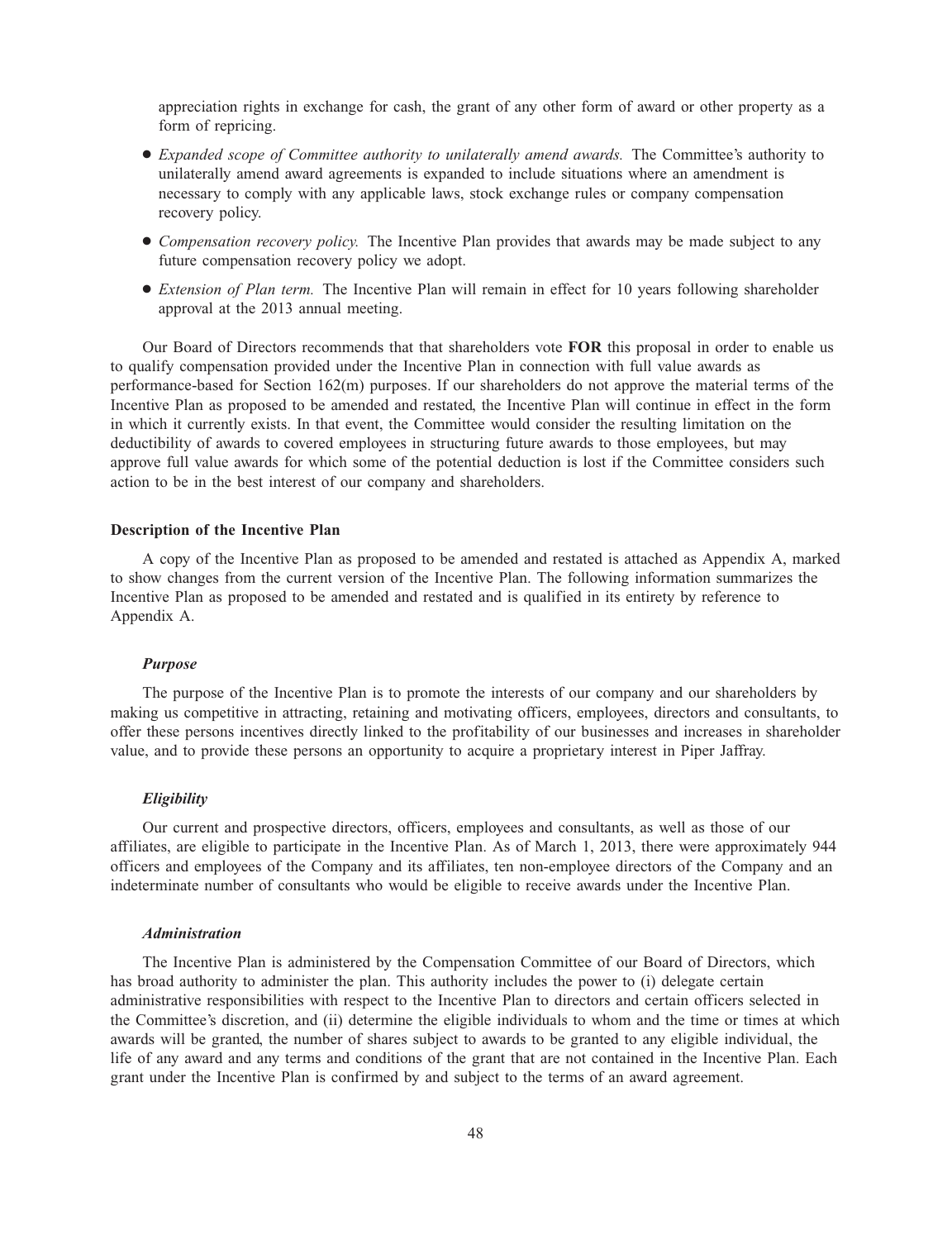### *Authorized Shares*

The Incentive Plan authorizes the issuance of 7,000,000 shares of our common stock in connection with awards granted under the Incentive Plan. There are approximately 1,430,408 shares available for grant under the Incentive Plan as of March 1, 2013. We typically grant awards to employees (including officers) based on performance and retention objectives, in addition to any other objectives that our Compensation Committee may determine to be relevant. With respect to our directors, our grants are compensatory and will be in the amounts described above under ''Information Regarding the Board of Directors and Corporate Governance — Compensation Program for Non-Employee Directors.''

Grants of shares that may be issued under the Incentive Plan may be authorized but unissued shares or shares reacquired and held in our treasury. In general, we use treasury shares to the extent available before issuing new shares in connection with awards. No more than 250,000 shares of common stock may be subject to ''qualified performance-based awards'' granted to any eligible individual in any fiscal year of the company, and no more than 500,000 shares of common stock may be subject to stock option and stock appreciation rights awards granted to any eligible individual in any fiscal year of the company.

If an award entitles the holder to receive or purchase shares, the number of shares covered by the award or to which the award relates will be counted on the date of grant of the award against the aggregate number of shares available for granting awards under the Incentive Plan. Any shares that are used by a participant as full or partial payment to us of the purchase price relating to an award, including in connection with the satisfaction of tax obligations relating to an award, will again be available for granting awards under the Incentive Plan. In addition, if any shares covered by an award or to which an award relates are not purchased or are forfeited, or if an award otherwise terminates without delivery of any shares, then the number of shares counted against the aggregate number of shares available under the Incentive Plan to the extent of any such forfeiture or termination will again be available for granting awards under the Incentive Plan.

#### *Adjustments*

In the event of certain types of corporate transactions or restructurings, such as stock splits, mergers, consolidations, separations, spin-offs, liquidations, reorganizations or other distributions of stock or property of our company, including an extraordinary stock or cash dividend, the Committee or our Board shall make adjustments to the aggregate number and kind of shares reserved for issuance under the Incentive Plan, in the maximum share limitations upon stock options, stock appreciation rights and other awards to be granted to any individual, in the number, kind and exercise price of outstanding stock options and stock appreciation rights, in the number and kind of shares subject to other outstanding awards granted under the Incentive Plan, and may also make any other equitable substitutions or adjustments that the Committee or Board determines to be appropriate; however, any adjustments made to an award that is considered to be deferred compensation under Section 409A of the Internal Revenue Code must comply with Section 409A.

### *Restricted Stock and Restricted Stock Units*

Shares of restricted stock and restricted stock units (''RSUs'') will be subject to such restrictions as the Committee may impose, which may lapse separately or in combination at such time or times, in installments or otherwise as the Committee may deem appropriate. The grant or vesting of restricted stock and RSUs may be performance-based, time-based or both. Restricted stock and RSUs may be ''qualified performance-based awards,'' in which event the grant or vesting of such restricted stock or RSUs will be conditioned upon the attainment of performance goals. Except as otherwise determined by the Committee, upon a participant's termination of employment (as determined under criteria established by the Committee) during the restriction period, all shares of restricted stock and RSUs subject to restriction will be forfeited and reacquired by the company, except that the Committee may waive in whole or in part any or all remaining restrictions with respect to shares of restricted stock or RSUs when it finds that a waiver would be in the best interests of our company.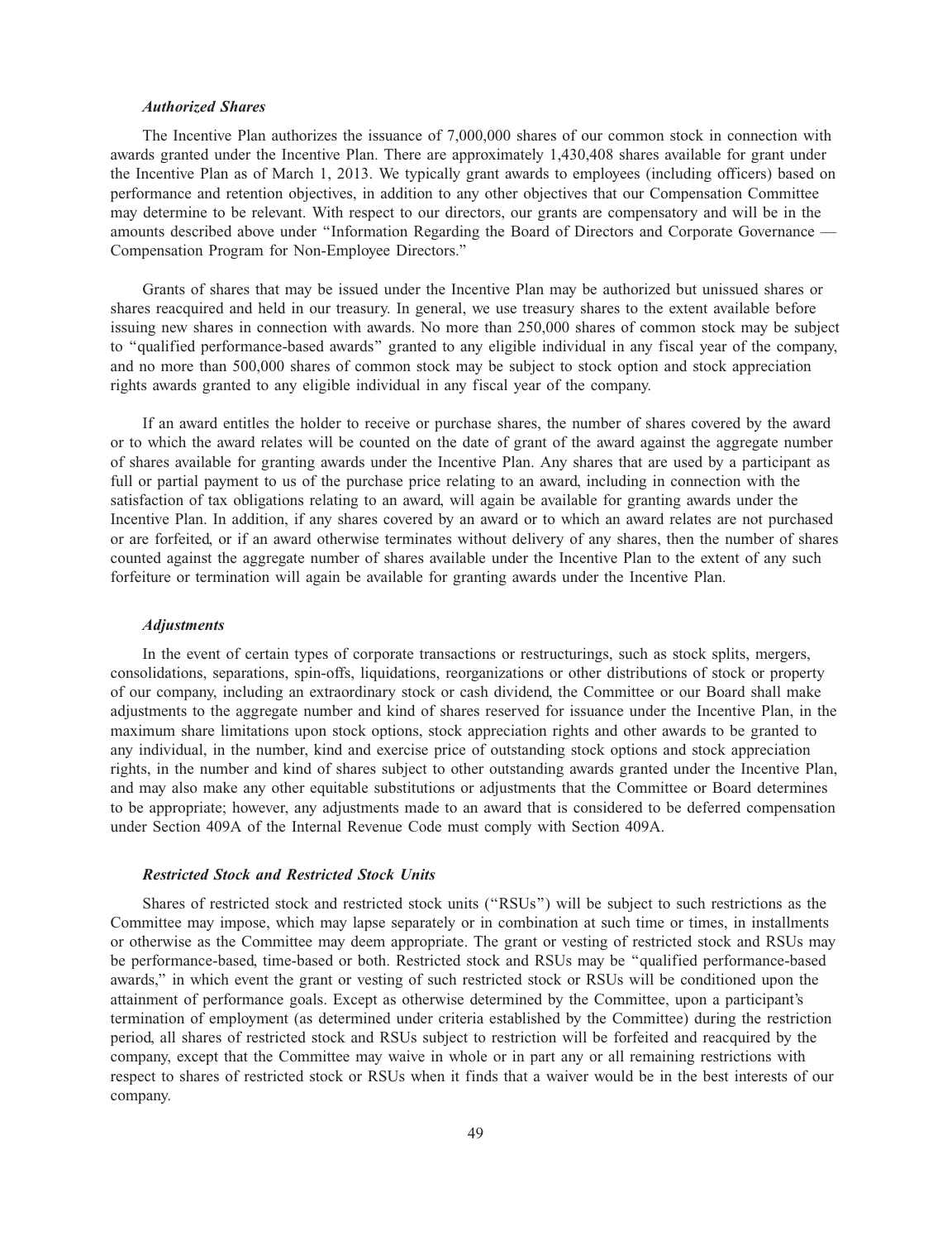If the grant is intended to be a ''qualified performance-based award,'' the applicable performance goals must be based on the attainment of specified levels of one or more of the following measures: revenue growth; earnings before interest, taxes, depreciation, and amortization; earnings before interest and taxes; operating income; pre- or after-tax income; earnings per share; cash flow; cash flow per share; return on equity; return on tangible equity; return on invested capital; return on assets; economic value added (or an equivalent metric); share price performance; total shareholder return; improvement in or attainment of expense levels; or improvement in or attainment of working capital levels.

These goals are established by the Committee and may be established on a company-wide basis or with respect to one or more business units, divisions or subsidiaries, and may be expressed in absolute amounts, on a per share basis, relative to one or more other performance measures, as a growth rate or change from preceding periods, or as a comparison to the performance of other companies or other external measures. In specifying the performance goals applicable to any performance period, the Committee may provide that one or more objectively determinable adjustments shall be made to the performance measures on which the performance goals are based. A ''qualified performance-based award'' is a grant of restricted stock or RSUs designated as such by the Committee at the time of grant based upon a determination that (a) the recipient is or may be a "covered employee" within the meaning of Section  $162(m)$  in the year in which we would expect to be able to claim a tax deduction with respect to such award and (b) the Committee wishes such grant to qualify for the exemption from the limitation on deductibility of compensation with respect to any covered employee imposed by Section 162(m).

The provisions of restricted stock and RSUs, including any applicable performance goals, need not be the same with respect to each participant. During the restriction period, the Committee may require that any stock certificates evidencing restricted shares be held by us. With respect to restricted stock awards, other than restrictions on transfer and any other restrictions the Committee may impose, the participant will have all the rights of a shareholder holding the class or series of stock that is the subject of the award.

### *Performance Awards*

The Committee may grant performance awards to eligible individuals. A performance award may be denominated or payable in cash, shares, other securities, other awards or other property and will provide the holder with the right to receive payments, in whole or in part, upon the achievement of specified performance goals. Subject to the terms of the Incentive Plan, the performance goals to be achieved, the length of any performance period, the amount of any performance award granted, the amount of any payment or transfer to be made pursuant to any performance award and any other terms and conditions of any performance award will be determined by the Committee. The Committee may, prior to or at the time of the grant, designate performance awards as ''qualified performance-based awards,'' in which event it will condition the settlement of the awards upon the attainment of one or more of the performance goals described above under ''— Restricted Stock and Restricted Stock Units.'' Performance awards denominated in cash that are payable to any individual participant with respect to any calendar year are limited to a maximum of \$7.5 million.

#### *Stock Options*

The Committee may grant stock options to eligible individuals. Only non-qualified stock options are permitted to be granted under the Incentive Plan. The exercise price per share purchasable under a stock option will be determined by the Committee, but cannot be less than 100% of the fair market value of a share of our common stock on the date of grant of the option. The term of each stock option will be fixed by the Committee at the time of grant, but in no event may it be more than ten years from the grant date. The Committee will determine the time or times at which a stock option may be exercised in whole or in part and the method or methods by which, and the form or forms in which, payment of the exercise price may be made.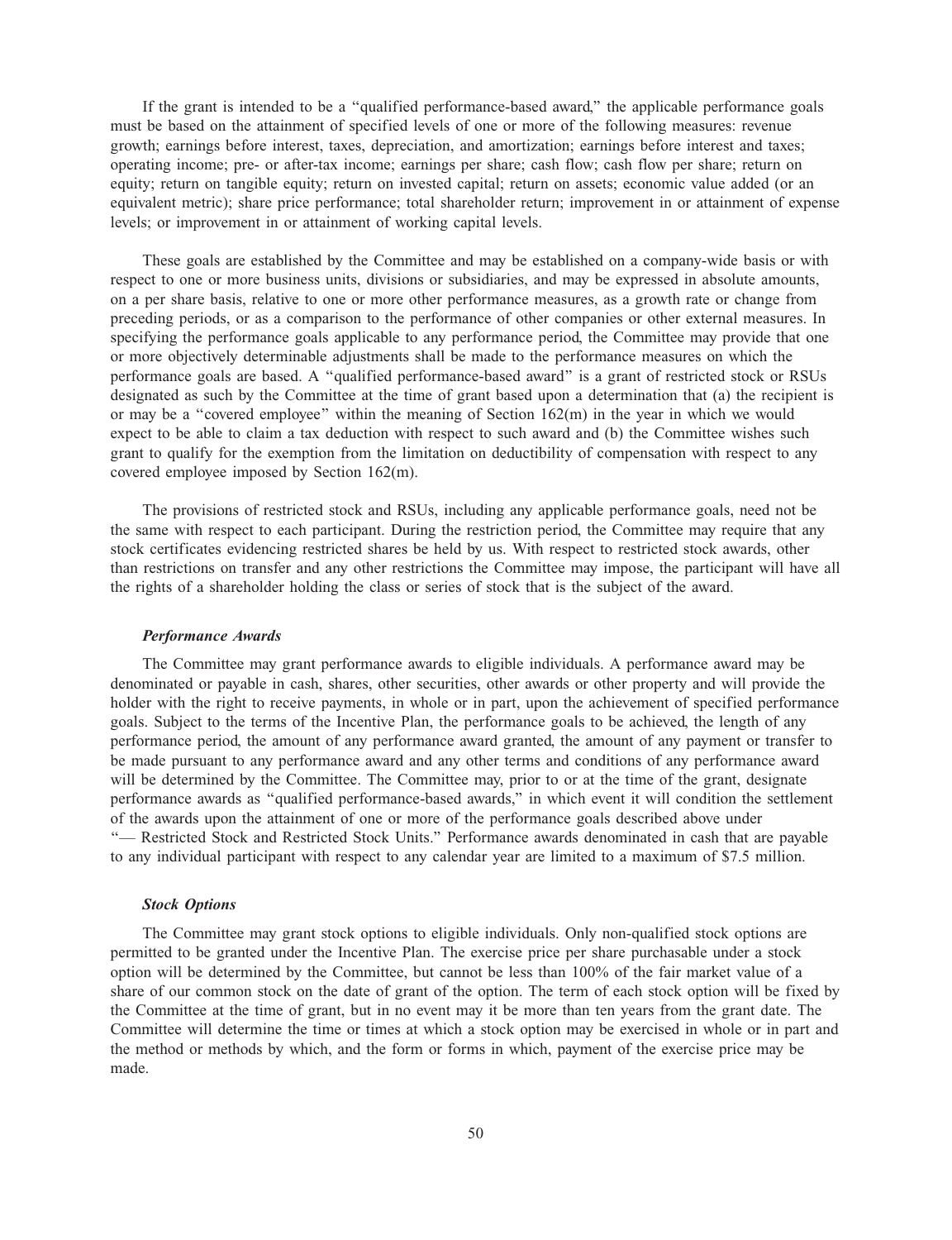#### *Stock Appreciation Rights*

The Committee may grant stock appreciation rights to eligible individuals. Each stock appreciation right will confer upon the holder upon exercise the right to receive, as determined by the Committee, cash or a number of shares whose fair market value is equal to the excess of (a) the fair market value of one share of our common stock on the date of exercise (or, if the Committee determines, at any time during a specified period before or after the date of exercise) over (b) the grant price of the stock appreciation right as determined by the Committee. The grant price may not be less than 100% of the fair market value of one share on the date of grant of the stock appreciation right. Subject to the terms of the Incentive Plan, the grant price, term, methods of exercise, dates of exercise, methods of settlement and any other terms and conditions (including conditions or restrictions on the exercise thereof) of any stock appreciation right will be as determined by the Committee, but in no event may the term of a stock appreciation right be longer than ten years.

## *Other Stock-Based Awards*

Awards of unrestricted common stock and other awards that are denominated or payable in, valued by reference to, or otherwise based upon common stock, including dividend equivalents, may also be granted under the Incentive Plan, either alone or in conjunction with other awards.

## *Transferability of Awards*

Awards are non-transferable other than by will or the laws of descent and distribution. However, in the discretion of the Committee, non-qualified stock options may be transferred for no consideration to the holder's immediate family members, or to a trust, partnership or other entity for the benefit of immediate family members. Stock options and stock appreciation rights may be exercised only by the initial holder, a permitted transferee or a guardian, legal representative or beneficiary.

### *Tax Withholding*

A participant must pay us, or make arrangements satisfactory to us regarding the payment of, any federal, state, local or foreign taxes of any kind required by law to be withheld in connection with the grant, vesting, exercise or settlement of an award. Our obligations under the Incentive Plan are conditional on such payment or arrangements, and we may, to the extent permitted by law, take such action as may be necessary to withhold or collect all applicable withholding taxes from a participant. The Committee may permit a participant to satisfy tax obligations by (a) electing to have us withhold a portion of the shares or other property otherwise to be delivered in connection with an award having a fair market value equal to the amount of such taxes or (b) delivering to us shares or other property with a fair market value equal to the amount of such taxes. Any such election must be made on or before the date that the amount of tax to be withheld is determined.

#### *Change-in-Control*

If a change-in-control of our company occurs, then the consequences will be as described in this paragraph unless the Committee provides otherwise in an applicable award agreement. If any outstanding award is continued, assumed or replaced by us or the surviving or successor entity in connection with the change-in-control, and if within 24 months after the change-in-control a participant's employment or other service is terminated without cause, then (i) each of the participant's outstanding options and stock appreciation rights will become exercisable in full and remain exercisable for the remaining term of the award, (ii) each of the participant's other forms of awards that are unvested will fully vest, and (iii) any performance goals applicable to the participant's performance-based awards will be deemed to have been satisfied at the target level of performance. If any outstanding award is not continued, assumed or replaced in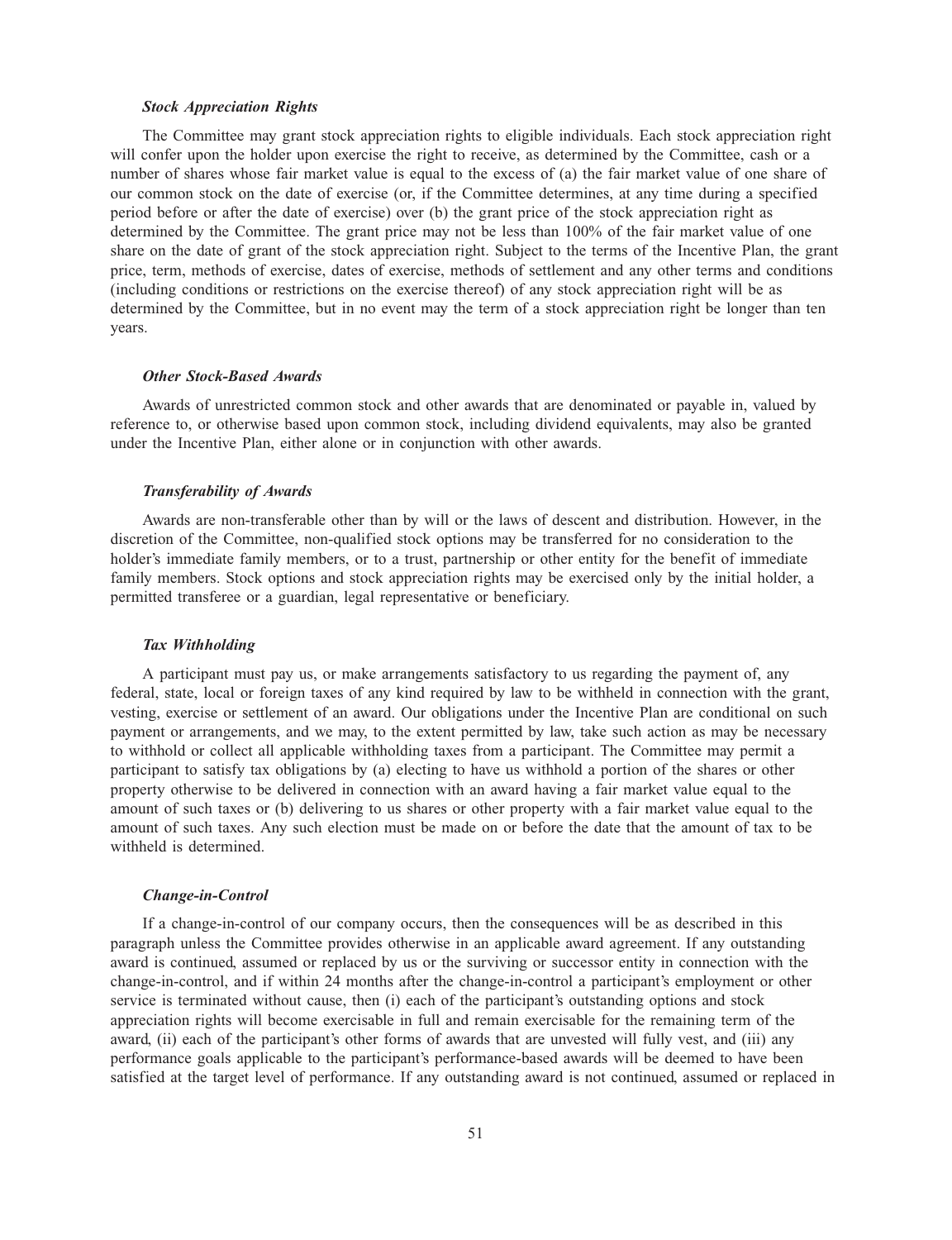connection with the change-in-control, then the same consequences as specified in clauses (i) through (iii) of the previous sentence will occur in connection with a change-in-control unless and to the extent the Committee elects to terminate such awards in exchange for a payment with respect to each award in an amount equal to the excess, if any, between the fair market value of the consideration that would otherwise be received in the change of control transaction for the same number of shares over the aggregate exercise price (if any) for the shares subject to such award (or, if there is not any such excess, such award may be terminated without payment).

For purposes of the Incentive Plan, a ''change-in-control'' of our company generally occurs if (i) a person or group acquires 20% or more of our outstanding common stock or voting power; (ii) certain changes occur in the composition of a majority of the Board of Directors; (iii) we are involved in a merger or consolidation or sell all or substantially all of our assets (unless more than 50% of the common stock and voting power of the surviving or successor entity is owned by our shareholders immediately prior to the business combination transaction, no person has a 20% or greater interest in the common stock or voting power of the surviving or successor entity, and a majority of the board of the surviving or successor entity consists of individuals who were members of our Board prior to the transaction); or (iv) a plan of complete liquidation or dissolution of our company is approved by our shareholders. "Cause" for termination generally refers to (i) continued failure to substantially perform the participant's duties with us after written demand for substantial performance is delivered to the participant, (ii) conviction of a crime (including a misdemeanor) that, in our determination, impairs the participant's ability to perform his or her duties with us, (iii) violation of any of our policies that we deem material, (iv) violation of any securities law, rule or regulation that we deem material, (v) engagement in conduct that, in our determination, exposes us to civil or regulatory liability or injury to our reputation, (vi) engagement in conduct that would subject the participant to statutory disqualification pursuant to Section 15(b) of the Securities Exchange Act of 1934 and the regulations promulgated thereunder, or (vii) gross or willful misconduct, as determined by us.

## *Amendments and Termination*

Our Board of Directors may at any time amend, alter or discontinue the Incentive Plan, but shareholder approval is required for any amendment that could increase the number of shares granted under the Incentive Plan and as otherwise may be required by applicable stock exchange rules.

The Committee generally may amend the terms of any award but may not decrease the exercise price of an outstanding stock option or take any other action that would constitute a ''repricing'' of an ''underwater'' stock option or stock appreciation right unless the amendment is approved by shareholders. Further, the Committee may not amend an award in a way that causes a ''qualified performance-based award'' to cease to qualify as such under Section 162(m), or that impairs the rights of any holder without the holder's consent unless the amendment is necessary to comply with applicable laws, stock exchange rules or any company compensation recovery policy.

In the event an award is granted to an individual who is employed outside the United States and is not compensated from a payroll maintained in the United States, the Committee may, in its sole discretion, modify the provisions of the grant as they pertain to such individual in order to comply with applicable foreign law.

# *Term of the Incentive Plan*

If the amendment to the Incentive Plan is approved by shareholders, the Incentive Plan will terminate on May 8, 2023, which is the tenth anniversary of the date the shareholders approved the amended and restated Incentive Plan, or on any earlier date determined by our Board of Directors.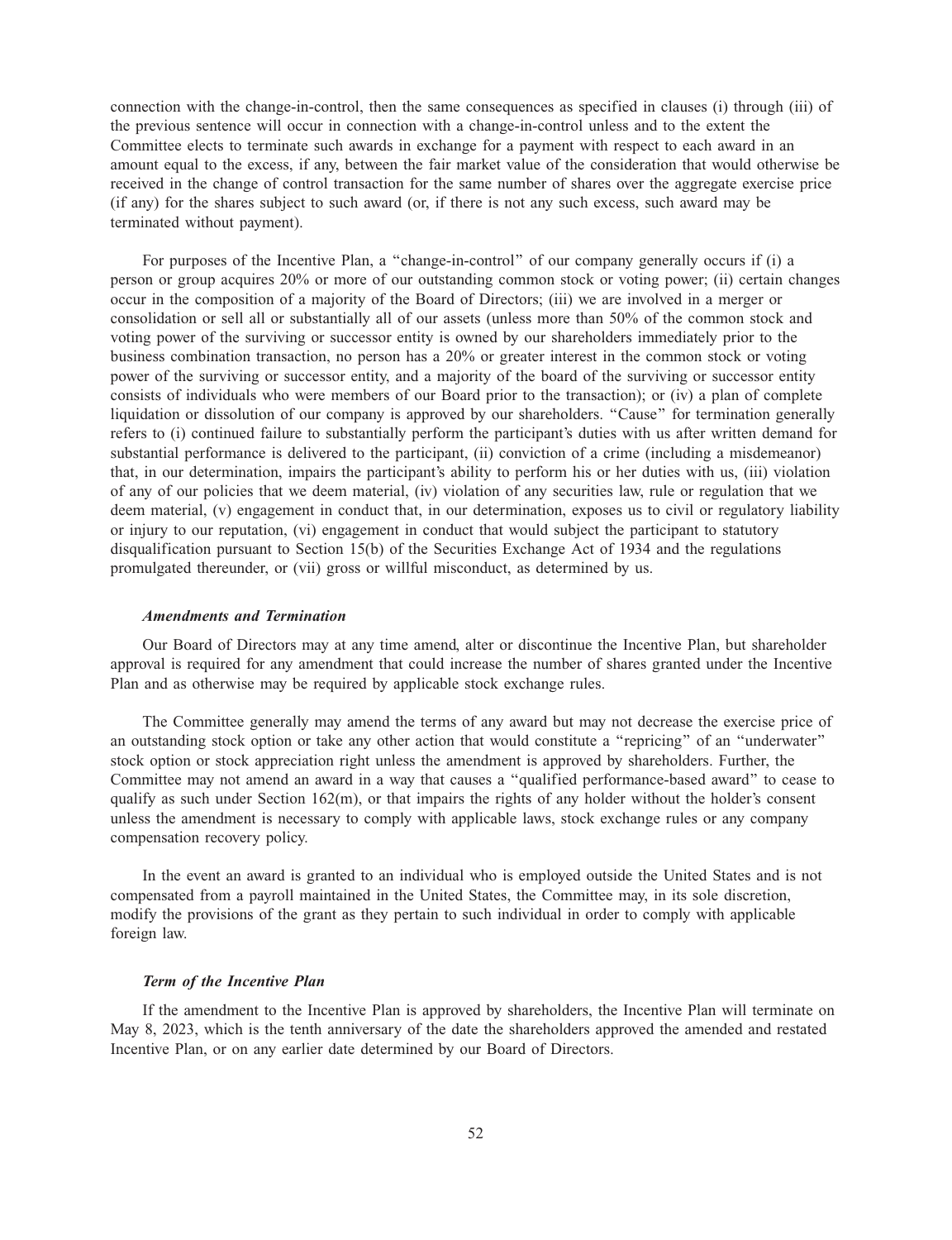### *Tax Consequences of Awards*

The tax consequences of awards granted under the Incentive Plan can be complex and depend, in large part, on the surrounding facts and circumstances. This section provides a brief summary of certain significant federal income tax consequences of awards under the Incentive Plan under existing U.S. law. This summary is not a complete statement of applicable law and is based upon the Internal Revenue Code, as well as administrative and judicial interpretations of the Internal Revenue Code, as in effect on the date of this description. If federal tax laws, or interpretations of such laws, change in the future, the information provided here may no longer be accurate. This section does not consider state, local or foreign tax consequences, nor does it discuss the effect of gift, estate or inheritance taxes.

*Non-qualified Stock Options.* If a participant is granted a non-qualified stock option under the Incentive Plan, the participant will not recognize taxable income upon the grant of the option. Generally, the participant will recognize ordinary income at the time of exercise in an amount equal to the difference between the fair market value of the shares acquired at the time of exercise and the exercise price paid. The participant's basis in the common stock for purposes of determining gain or loss on a subsequent sale or disposition of such shares generally will be the fair market value of our common stock on the date the option was exercised. Any subsequent gain or loss will be taxable as a capital gain or loss. We generally will be entitled to a federal income tax deduction at the time and for the same amount as the participant recognizes ordinary income.

*Other Awards.* The current federal income tax consequences of other awards authorized under the Incentive Plan generally follow certain basic patterns. Stock appreciation rights are taxed and deductible in substantially the same manner as non-statutory options. An award of nontransferable restricted stock subject to a substantial risk of forfeiture results in income recognition by a participant in an amount equal to the fair market value of the shares received (determined as if the shares were not subject to any risk of forfeiture) at the time the restrictions lapse and the shares vest, unless the participant has elected under Section 83(b) of the Internal Revenue Code to accelerate income recognition and the taxability of the award to the date of grant. Restricted stock unit awards and performance awards generally result in income recognition by a participant at the time payment of such an award is made in an amount equal to the amount paid in cash or the then-current fair market value of the shares received, as applicable. Compensation otherwise effectively deferred is taxed when paid. In each of the foregoing cases, we generally will have a corresponding deduction at the time the participant recognizes income, subject to Section 162(m) with respect to covered employees.

*Section 162(m).* Section 162(m) denies a deduction to any publicly-held corporation for compensation paid to certain ''covered employees'' in a taxable year to the extent that compensation to such covered employee exceeds \$1,000,000, unless, among other exceptions, the compensation qualifies as ''performancebased compensation.'' The Incentive Plan is intended to meet the requirements of Section 162(m), but awards other than options and stock appreciation rights granted under the Incentive Plan will only be treated as qualified performance-based compensation under Section 162(m) if the awards and the procedures associated with them comply with all other requirements of Section 162(m), including that the maximum amount of compensation a covered employee may receive is based on the satisfaction of pre-established performance goals.

*Section 409A.* The foregoing discussion of tax consequences of awards under the Incentive Plan assumes that the award discussed is either not considered a ''deferred compensation arrangement'' subject to Section 409A of the Internal Revenue Code, or has been structured to comply with its requirements. If an award is considered a deferred compensation arrangement subject to Section 409A but fails to comply, in operation or form, with the requirements of Section 409A, the affected participant would generally be required to include in income when the award vests the amount deemed ''deferred,'' would be required to pay an additional 20% income tax, and would be required to pay interest on the tax that would have been paid but for the deferral. The Incentive Plan will be administered in a manner intended to comply with Section 409A.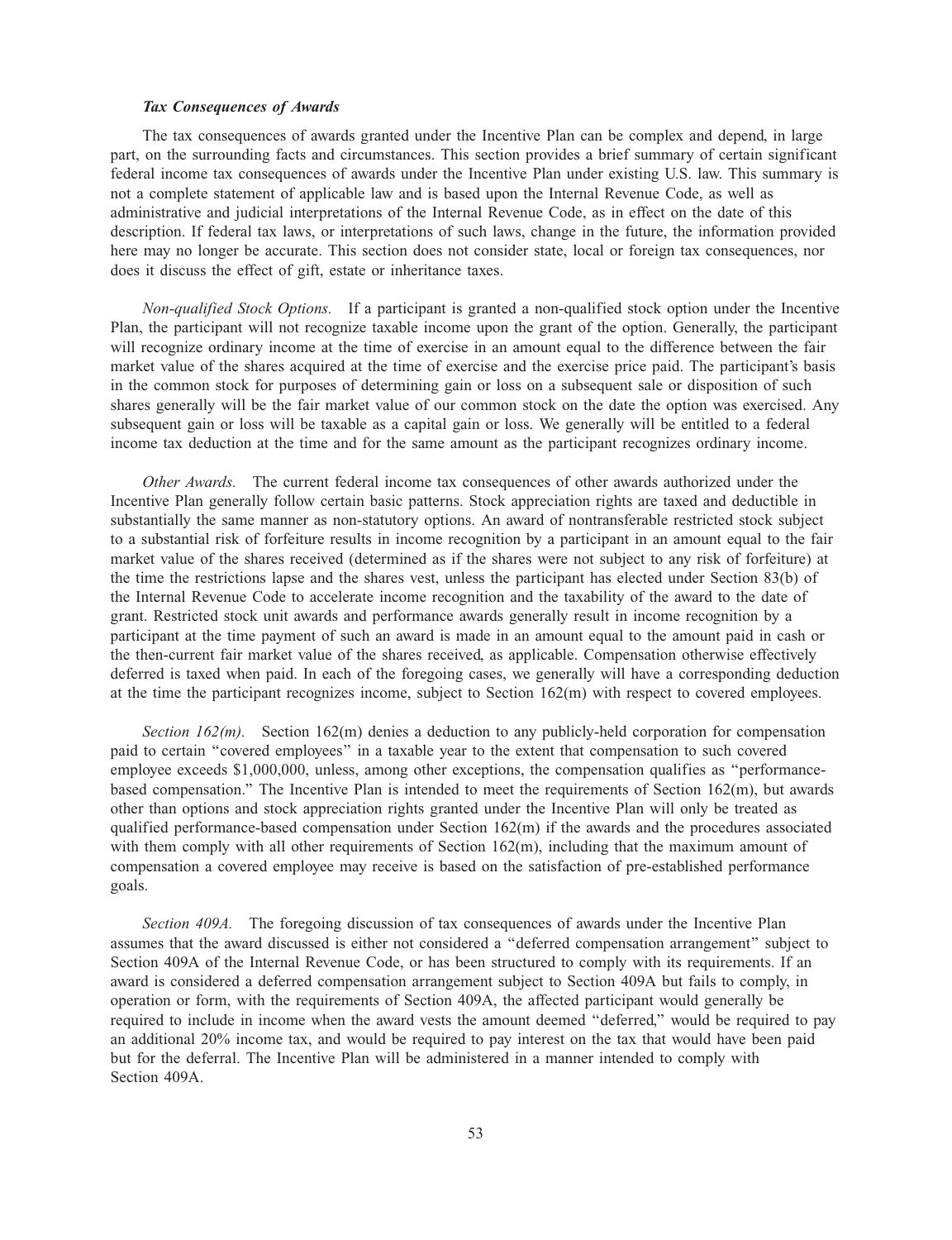# *Plan Benefits*

As of the date of this proxy statement, the Committee has not approved any awards under the Incentive Plan as proposed to be amended and restated. Because all awards under the Incentive Plan are discretionary with the Committee, neither the number nor types of future Incentive Plan awards to be received by or allocated to particular participants or groups of participants is presently determinable. Information regarding awards made under the existing version of the Plan during 2012 to our named executive officers is provided under the caption ''Grants of Plan-Based Awards'' in this proxy statement.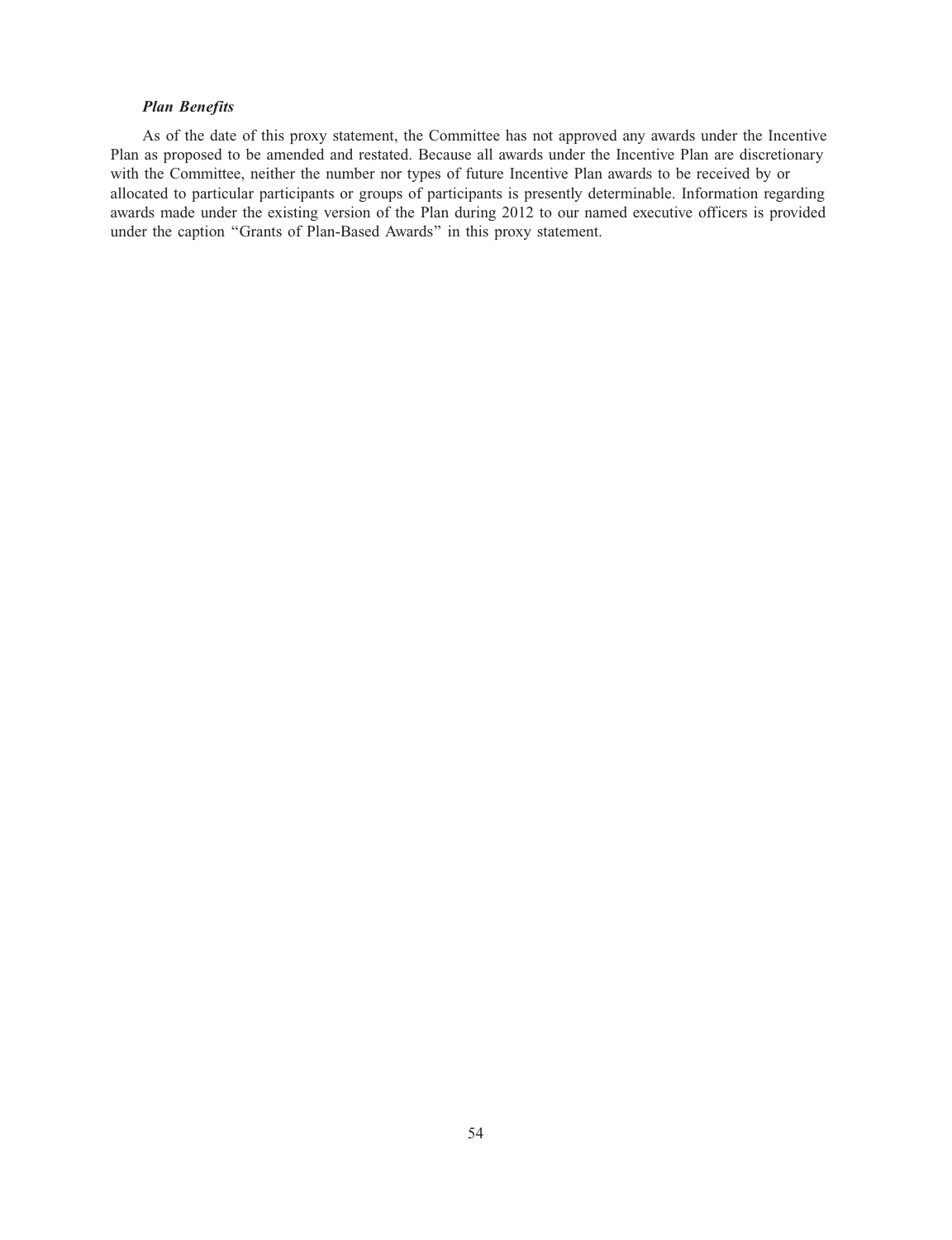## **ITEM 4 — ADVISORY (NON-BINDING) VOTE ON EXECUTIVE COMPENSATION**

We are asking our shareholders to provide advisory approval of the compensation of the officers included in this proxy statement, as we have described it in the *''Executive Compensation''* section. While this vote is advisory, and not binding on our company, the Compensation Committee of the Board of Directors will consider the outcome of the vote when making future compensation decisions for our executive officers. Following are some of the key points of our 2012 executive compensation program:

**Our compensation practices demonstrate sound corporate governance.** We continually review our executive compensation program to ensure it reflects good governance practices and the best interests of shareholders. Our executive compensation program currently includes:

- Annual incentives directly tied to profitability for each year
- Long-term incentives directly tied to returns generated for our shareholders
- Meaningful annual equity awards granted in lieu of not in addition to annual cash incentives
- No stand-alone change-in-control agreements
- Implementation of a ''double trigger'' change-in-control provision for all future equity awards
- No employment agreements with our executives other than our head of asset management
- Executive officers (and directors) are prohibited from hedging shares of Piper Jaffray Companies common stock
- Limited perquisites
- No tax gross-ups
- No repricing of underwater stock options

**We have designed our annual incentive and long-term compensation programs to be pay-for-performance.** Our annual incentive plan is funded through profitability, and awards from this plan correspond with our level of profitability for a given year. After an extremely challenging 2011, our 2012 performance improved significantly and our named executive officers' compensation returned close to historic levels. The long-term incentive compensation element we introduced in 2012 uses total shareholder return, both on an absolute and relative basis compared to our peer group, as the basis for vesting and therefore directly ties the named executive officers' compensation to the benefits realized by our shareholders.

**We performed well in a challenging environment and continue to execute our plan to improve our long-term financial performance.** Despite continuing macroeconomic factors that challenged our businesses, nearly all of our businesses registered improved results in 2012 compared to 2011. We also executed on key strategic initiatives, such as exiting unprofitable or unsustainable business, and adding resources to our higher-margin public finance, asset management and merger and acquisition businesses, which we believe position us to continue to improve our performance in the future.

The Board of Directors recommends that shareholders approve the following advisory resolution:

RESOLVED, that the compensation paid to the individuals identified in the Summary Compensation Table, as disclosed in this proxy statement pursuant to the compensation disclosure rules of the SEC (which disclosure includes the Compensation Discussion and Analysis section, the compensation tables and the accompanying footnotes and narratives within the Executive Compensation section of this proxy statement), is hereby approved.

**The Board of Directors recommends that you vote FOR the advisory (non-binding) resolution.**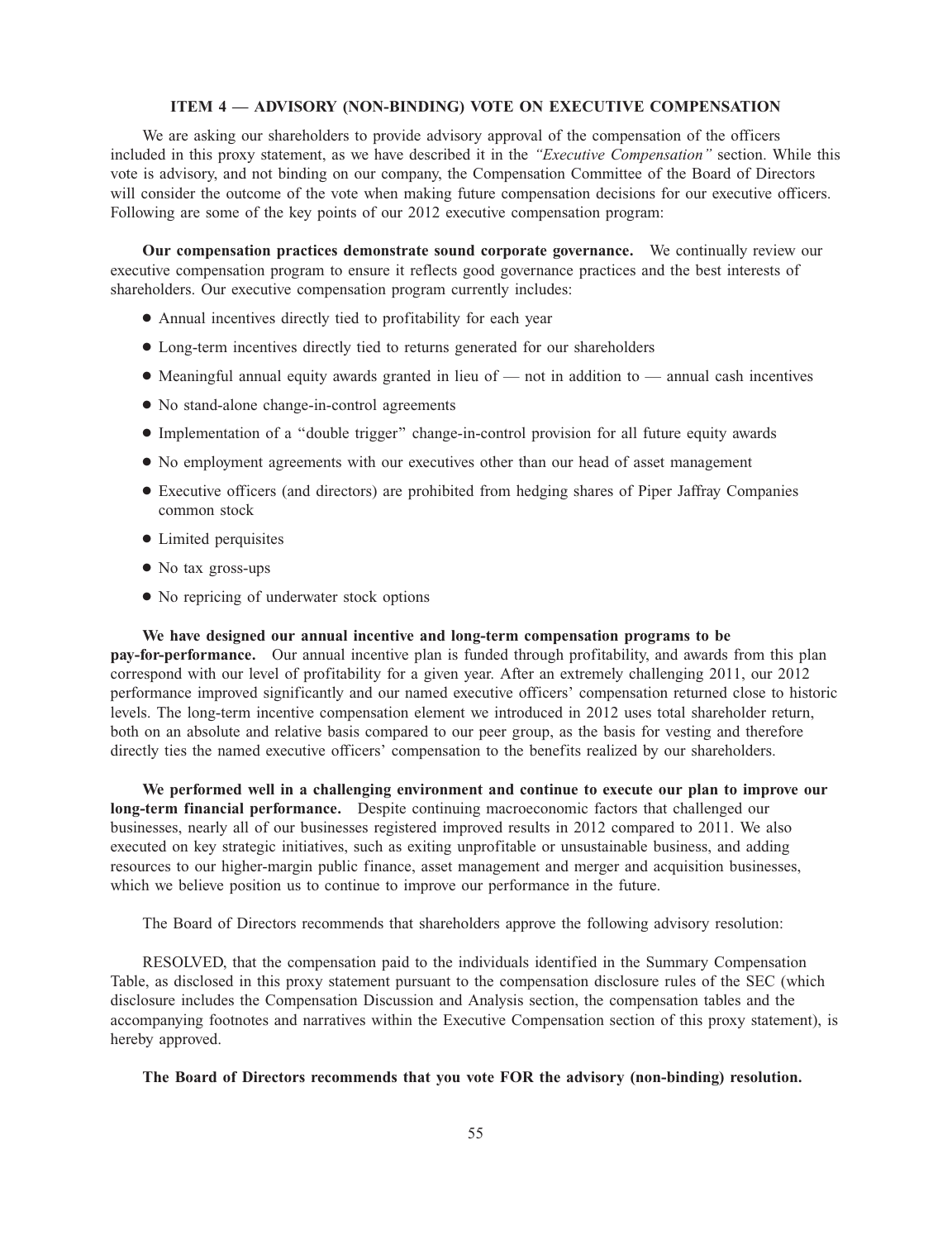## **SHAREHOLDER PROPOSALS FOR THE 2014 ANNUAL MEETING**

In order for a shareholder proposal, including a director nomination, to be considered for inclusion in our proxy statement for the 2014 annual meeting of shareholders, the written proposal must be received at our principal executive offices on or before November 22, 2013. The proposal should be addressed to Piper Jaffray Companies, Attention: John W. Geelan, Secretary, 800 Nicollet Mall, Suite 800, Mail Stop J09SSH, Minneapolis, Minnesota 55402. The proposal must comply with Securities and Exchange Commission regulations regarding the inclusion of shareholder proposals in company-sponsored proxy materials.

In accordance with our bylaws, in order to be properly brought before the 2014 annual meeting, a shareholder's notice of the matter the shareholder wishes to present must be delivered to our principal executive offices in Minneapolis, Minnesota, at the address identified in the preceding paragraph, not less than 90 nor more than 120 days prior to the first anniversary of the date of this year's annual meeting. As a result, any notice given by or on behalf of a shareholder pursuant to these provisions of our bylaws (and not pursuant to Rule 14a-8 of the Securities and Exchange Commission) must be received no earlier than January 8, 2014, and no later than February 7, 2014.

#### **HOUSEHOLDING**

The Securities and Exchange Commission has adopted rules that permit companies and intermediaries such as brokers to satisfy delivery requirements for proxy statements and annual reports with respect to two or more shareholders sharing the same address by delivering a single proxy statement or annual report, as applicable, addressed to those shareholders. This process, which is commonly referred to as ''householding,'' potentially provides extra convenience for shareholders and cost savings for companies. We household our proxy materials and annual reports for shareholders, delivering a single proxy statement and annual report to multiple shareholders sharing an address unless contrary instructions have been received from the affected shareholders.

If, at any time, you no longer wish to participate in householding and would prefer to receive a separate proxy statement or annual report, or if you are receiving multiple copies of either document and wish to receive only one, please contact us in writing or by telephone at Piper Jaffray Companies, Attention: Investor Relations, 800 Nicollet Mall, Suite 800, Mail Stop J09SSH, Minneapolis, Minnesota 55402, (612) 303-6336. We will deliver promptly upon written or oral request a separate copy of our annual report and/or proxy statement to a shareholder at a shared address to which a single copy of either document was delivered.

# **OTHER MATTERS**

We do not know of any other matters that may be presented for consideration at the annual meeting. If any other business does properly come before the meeting, the persons named as proxies above will vote as they deem in the best interests of Piper Jaffray.

John W Gulan

John W. Geelan *Secretary*

Dated: March 22, 2013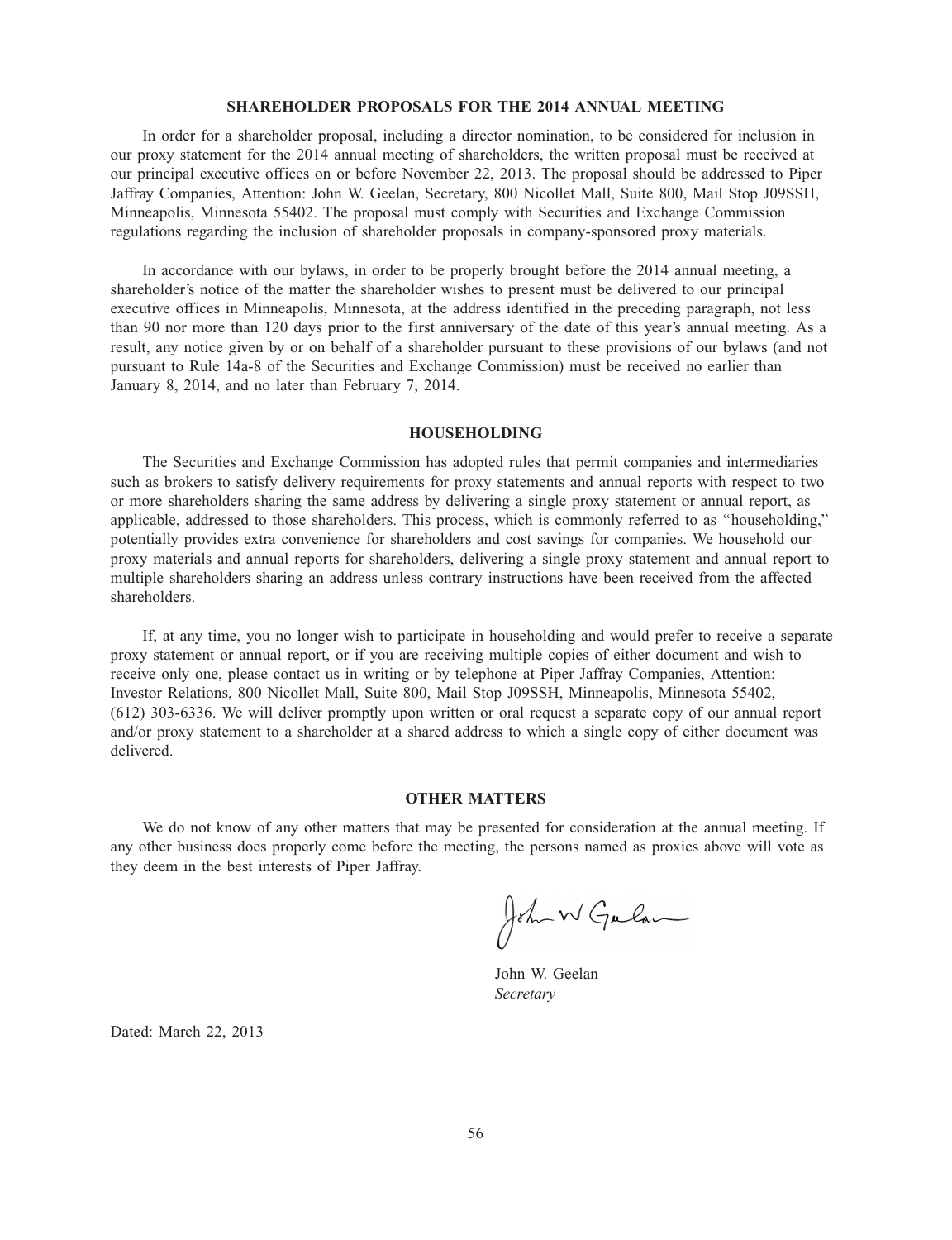# **PIPER JAFFRAY COMPANIES AMENDED AND RESTATED 2003 ANNUAL AND LONG-TERM INCENTIVE PLAN**

## **(As amended and restated effective May 8, 2013)**

# **SECTION 1. Purpose**

The purpose of the Plan is to promote the interests of the Company and its stockholders by giving the Company a competitive advantage in attracting, retaining and motivating employees, officers, consultants and Directors capable of assuring the future success of the Company, to offer such persons incentives that are directly linked to the profitability of the Company's businesses and increases in stockholder value, and to afford such persons an opportunity to acquire a proprietary interest in the Company.

## **SECTION 2. Definitions**

As used in the Plan, the following terms shall have the meanings set forth below.

(a) ''*Affiliate*'' means any entity in which the Company has, directly or indirectly through one or more intermediaries, a controlling interest or which has, directly or indirectly through one or more intermediaries, a controlling interest in the Company, within the meaning of Treasury Regulation  $\S 1.409A-1(b)(5)(iii)(E)$ .

(b) ''*Award*'' means any Stock Option, Stock Appreciation Right, Restricted Stock, Restricted Stock Unit, Performance Award, Dividend Equivalent, Other Stock Grant or Other Stock-Based Award granted under the Plan.

(c) ''*Award Agreement*'' means any written (including electronic) agreement, contract or other instrument or document evidencing any Award granted under the Plan. Each Award Agreement shall be subject to the applicable terms and conditions of the Plan and any other terms and conditions (not inconsistent with the Plan) determined by the Committee.

(d) ''*Board*'' means the Board of Directors of the Company.

(e) ''*Code*'' means the Internal Revenue Code of 1986, as amended from time to time, and any regulations promulgated thereunder.

(f) ''*Change in Control*'' has the meaning set forth in Section 7.

(g) ''*Committee*'' means a committee of Directors designated by the Board to administer the Plan, which initially shall be the Compensation Committee of the Board. The Committee shall be comprised of not less than such number of Directors as shall be required to permit Awards granted under the Plan to qualify under Rule 16b-3 and Section 162(m) of the Code, and each member of the Committee shall be an Outside Director.

(h) ''*Company*'' means Piper Jaffray Companies, a Delaware corporation.

(i) ''*Covered Employee*'' means a Participant designated prior to the grant of Restricted Stock, Restricted Stock Unit or Performance Awards by the Committee who is or may be a ''covered employee'' within the meaning of Section  $162(m)(3)$  of the Code in the year in which any such Award is expected to be taxable to such Participant.

(j) ''*Director*'' means a member of the Board, including any Outside Director.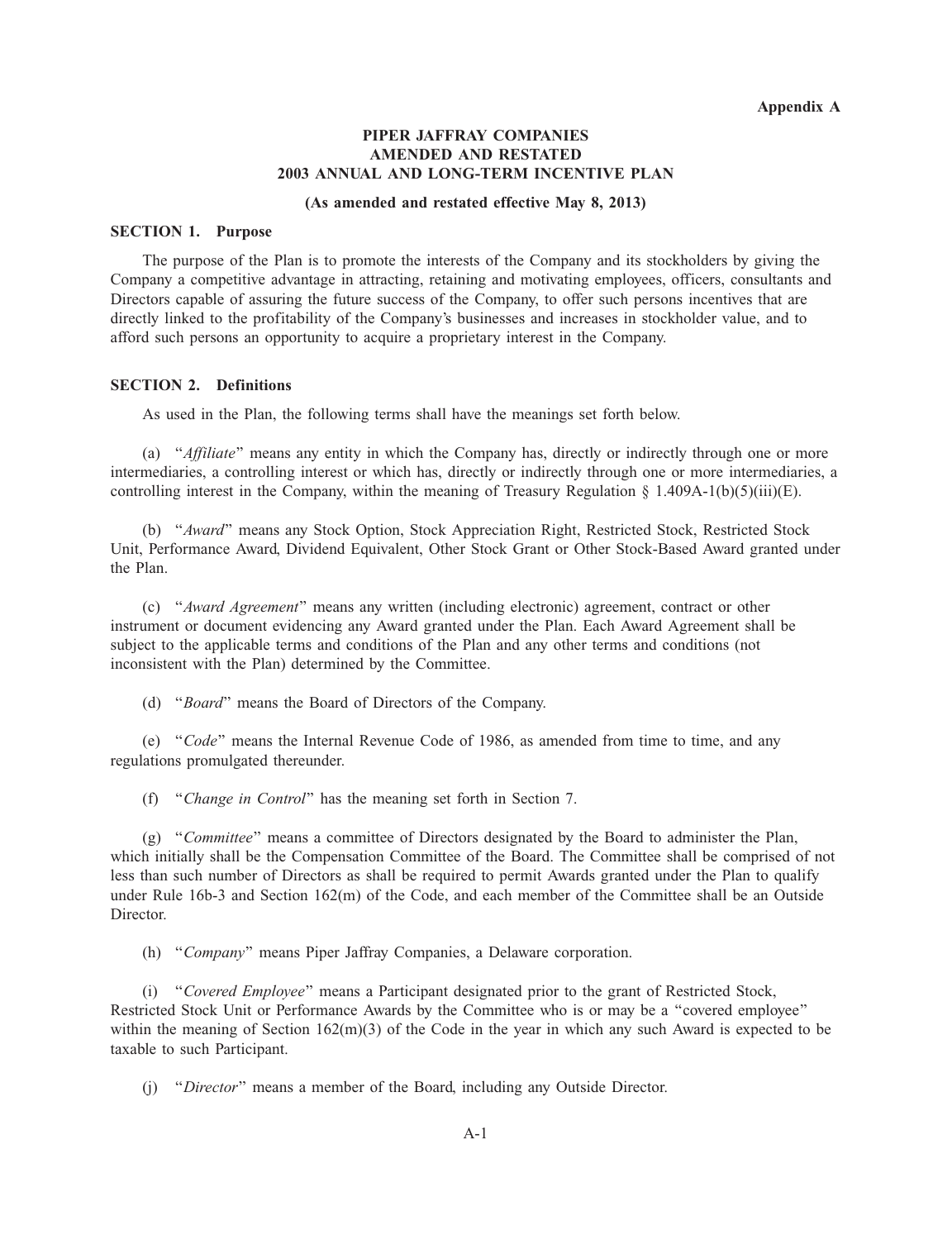- (k) ''*Dividend Equivalent*'' means any right granted under Section 6(e) of the Plan.
- (l) ''*Effective Date*'' has the meaning set forth in Section 11 of the Plan.

(m) ''*Eligible Individual*'' means any employee, officer, Director or consultant providing services to the Company or any Affiliate, and prospective employees and consultants who have accepted offers of employment or consultancy from the Company or any Affiliate, whom the Committee determines to be an Eligible Individual. For purposes of this Plan, the terms ''employed'' and ''employment'' (but not ''employee'') will, unless the context clearly indicates otherwise, be deemed to include the service provider relationships involving officers, non-employee Directors and consultants.

- (n) ''*Exchange Act*'' means the Securities Exchange Act of 1934, as amended from time to time.
- (o) ''*Exercise Price*'' has the meaning set forth in Section 6(a) of the Plan.

(p) ''*Fair Market Value*'' means, with respect to any property (including, without limitation, any Shares or other securities), the fair market value of such property determined by such methods or procedures as shall be established from time to time by the Committee in good faith and in a manner consistent with Code Section 409A. Notwithstanding the foregoing and except as otherwise provided by the Committee, the Fair Market Value of a Share as of a given date shall be the closing sales price for one Share on that date on the New York Stock Exchange or such other established securities market as may at the time be the principal market for the Shares, or if the Shares were not traded on such national securities market or exchange on such date, then on the next preceding date on which the Shares are traded, all as reported by such source as the Committee may select.

(q) ''*Non-Qualified Stock Option*'' means any Stock Option that is not designated as, or is not intended to qualify as, an ''incentive stock option'' within the meaning of Section 422 of the Code.

(r) ''*Outside Director*'' means any Director who qualifies as an ''outside director'' within the meaning of Section 162(m) of the Code, as a ''non-employee director'' within the meaning of Rule 16b-3 and as an ''independent director'' pursuant to the requirements of the New York Stock Exchange.

- (s) ''*Participant*'' means an Eligible Individual designated to be granted an Award under the Plan.
- (t) ''*Performance Award*'' means any right granted under Section 6(d) of the Plan.

(u) ''*Performance Goals*'' means the performance goals established by the Committee in connection with the grant of an Award. In the case of Qualified Performance-Based Awards, (i) such goals shall be based on the attainment of specified levels of one or more of the following measures with respect to the Company or such subsidiary, division or department of the Company for or within which the Participant performances services: revenue growth; earnings before interest, taxes, depreciation, and amortization; earnings before interest and taxes; operating income; pre- or after- tax income; earnings per share; cash flow; cash flow per share; return on equity; return on tangible equity; return on invested capital; return on assets; economic value added (or an equivalent metric); share price performance; total shareholder return; improvement in or attainment of expense levels; improvement in or attainment of working capital levels and (ii) such Performance Goals shall be set by the Committee within the time period prescribed by Section 162(m) of the Code and related regulations. Any Performance Goal based upon one or more of the measures described may be expressed in absolute amounts, on a per share basis, relative to one or more other performance measures, as a growth rate or change from preceding periods, or as a comparison to the performance of other companies or other external measures. In specifying the Performance Goals applicable to any performance period, the Committee may provide that one or more objectively determinable adjustments shall be made to the performance measures on which the performance goals are based.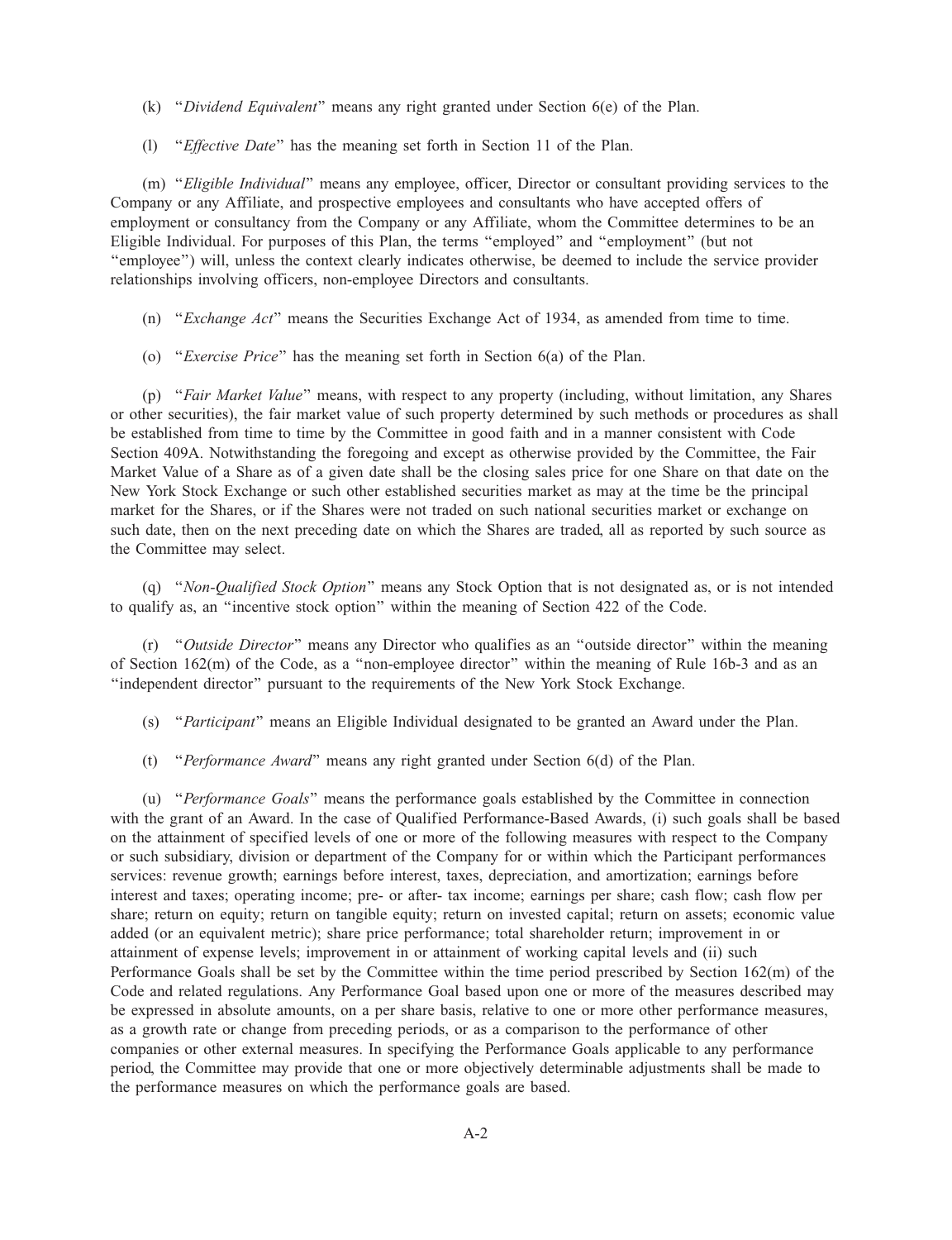(v) ''*Plan*'' means this Piper Jaffray Companies Amended and Restated 2003 Annual and Long-Term Incentive Plan, as set forth herein and as hereinafter amended from time to time.

(w) ''*Qualified Performance-Based Award*'' means a Restricted Stock, Restricted Stock Unit or Performance Award designated as such by the Committee at the time of grant, based upon a determination that (i) the recipient is or may be a Covered Employee in the year in which the Company would expect to be able to claim a tax deduction with respect to such Restricted Stock, Restricted Stock Unit or Performance Award and (ii) the Committee wishes such Award to qualify for the Section 162(m) Exemption.

(x) ''*Restricted Stock*'' means any Share granted under Section 6(c) of the Plan.

(y) ''*Restricted Stock Unit*'' means any unit granted under Section 6(c) of the Plan evidencing the right to receive a Share (or a cash payment equal to the Fair Market Value of a Share) at some future date.

(z) ''*Rule 16b-3*'' means Rule 16b-3, as promulgated by the Securities and Exchange Commission under Section 16(b) of the Exchange Act, as amended from time to time.

(aa) ''*Section 162(m) Exemption*'' means the exemption from the limitation on deductibility imposed by Section  $162(m)$  of the Code that is set forth in Section  $162(m)(4)(C)$  of the Code.

(bb) ''*Share*'' or ''*Shares*'' means a share or shares of common stock, par value \$.01 per share, of the Company.

(cc) ''*Stock Appreciation Right*'' means any right granted under Section 6(b) of the Plan.

(dd) ''*Stock Option*'' means a Non-Qualified Stock Option granted under Section 6(a) of the Plan.

## **SECTION 3. Administration**

(a) *Power and Authority of the Committee.* The Plan shall be administered by the Committee. Subject to the terms of the Plan and to applicable law, the Committee shall have full power and authority to:

(i) designate Participants;

(ii) determine whether and to what extent any type (or types) of Award is to be granted hereunder;

(iii) determine the number of Shares to be covered by (or the method by which payments or other rights are to be determined in connection with) each Award;

(iv) determine the terms and conditions of any Award or Award Agreement;

(v) subject to Section 9 hereof, amend the terms and conditions of any Award or Award Agreement and accelerate the vesting and/or exercisability of any Stock Option or Stock Appreciation Right or waive any restrictions relating to any Award; *provided, however,* that (A) except for adjustments pursuant to Section 4(c) of the Plan, in no event may any Stock Option or Stock Appreciation Right granted under this Plan be (w) amended to decrease the Exercise Price or grant price thereof, (x) cancelled in conjunction with the grant of any new Stock Option or Stock Appreciation Right with a lower Exercise Price or grant price, (y) cancelled in exchange for cash, the grant of any other form of Award or other property at a time when the Exercise Price of the Stock Option or the grant price of the Stock Appreciation Right is greater than the current Fair Market Value of a Share, or (z) otherwise subject to any action that would be treated, for accounting purposes, as a "repricing" of such Stock Option or Stock Appreciation Right, unless such amendment, cancellation, repurchase or action is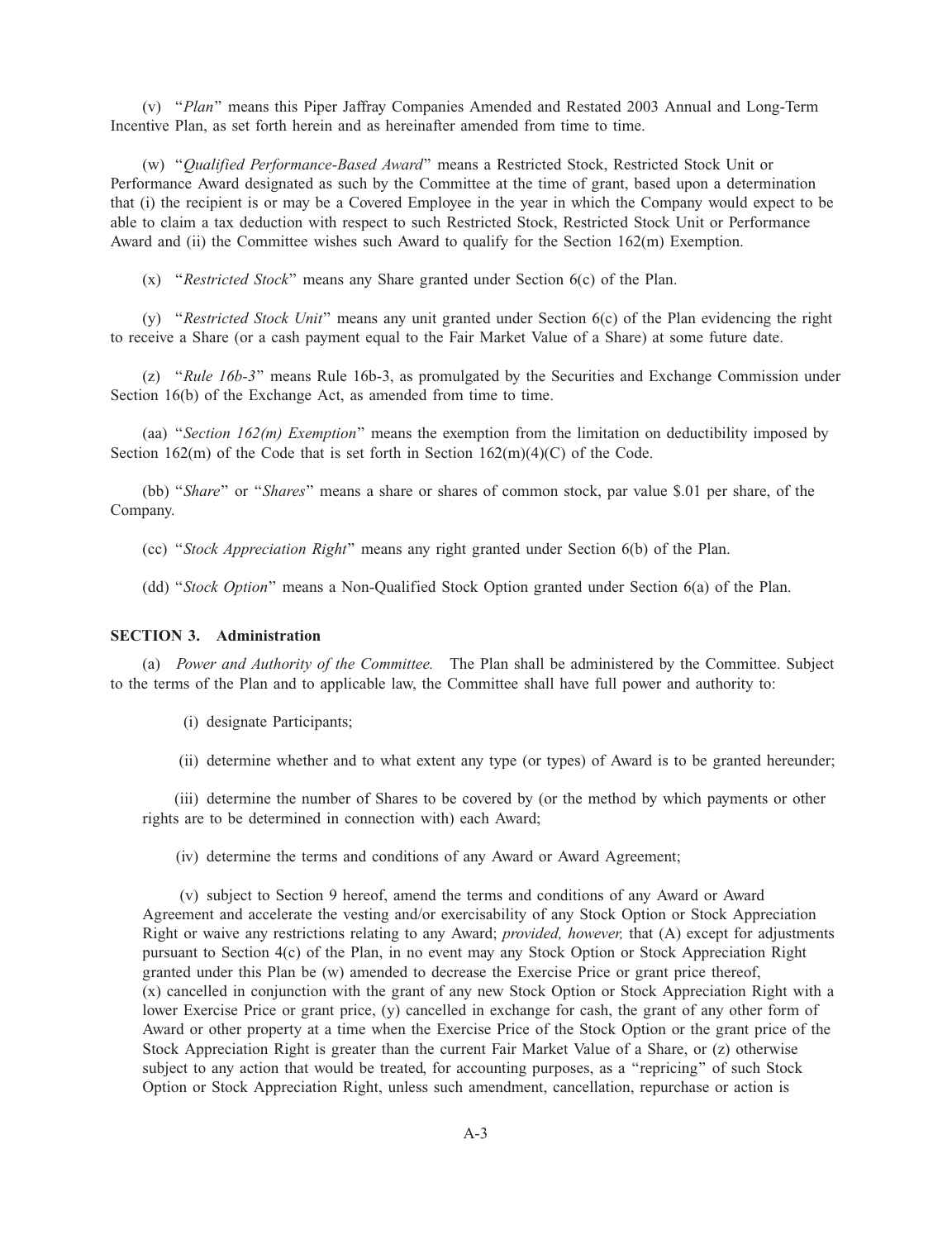approved by the stockholders of the Company and (B) the Committee may not adjust upwards the amount payable to a Covered Employee with respect to a Qualified Performance-Based Award or waive or alter the Performance Goals associated therewith in a manner that would violate Section 162(m) of the Code.

(vi) determine whether, to what extent and under what circumstances the exercise price of Awards may be paid in cash, Shares, other securities, other Awards or other property, or canceled, forfeited or suspended;

(vii) determine whether, to what extent and under what circumstances cash, Shares, other securities, other Awards, other property and other amounts payable with respect to an Award under the Plan shall be deferred either automatically or at the election of the holder thereof or the Committee;

(viii) interpret and administer the Plan and any instrument or agreement, including an Award Agreement, relating to the Plan;

(ix) adopt, alter, suspend, waive or repeal such rules, guidelines and practices and appoint such agents as it shall deem advisable or appropriate for the proper administration of the Plan; and

(x) make any other determination and take any other action that the Committee deems necessary or desirable for the administration of the Plan.

Unless otherwise expressly provided in the Plan, all designations, determinations, interpretations and other decisions under or with respect to the Plan or any Award or Award Agreement shall be within the sole discretion of the Committee, may be made at any time and shall be final, conclusive and binding upon all persons, including without limitation, the Company, its Affiliates, subsidiaries, shareholders, Eligible Individuals and any holder or beneficiary of any Award.

(b) *Action by the Committee; Delegation.* Except to the extent prohibited by applicable law or the applicable rules of a stock exchange, the Committee may delegate all or any part of its duties and powers under the Plan to one or more persons, including Directors or a committee of Directors, subject to such terms, conditions and limitations as the Committee may establish in its sole discretion; *provided*, *however*, that the Committee shall not delegate its powers and duties under the Plan (i) with regard to officers or directors of the Company or any Affiliate who are subject to Section 16 of the Exchange Act or (ii) in a manner that would cause an Award designated as a Qualified Performance-Based Award not to qualify for, or to cease to qualify for, the Section 162(m) Exemption; and *provided*, *further*, that any such delegation may be revoked by the Committee at any time.

(c) *Power and Authority of the Board.* Notwithstanding anything to the contrary contained herein, except to the extent that the grant or exercise of such authority would cause any Award or transaction to become subject to (or lose an exemption under) the short-swing profit recovery provisions of Section 16 of the Exchange Act or cause an Award designated as a Qualified Performance-Based Award not to qualify for, or to cease to qualify for, the Section  $162(m)$  Exemption, the Board may, at any time and from time to time, without any further action of the Committee, exercise the powers and duties of the Committee under the Plan. To the extent that any permitted action taken by the Board conflicts with action taken by the Committee, the Board action shall control.

# **SECTION 4. Shares Available for Awards**

(a) *Shares Available.* Subject to adjustment as provided in Section 4(c) of the Plan, the aggregate number of Shares that may be issued under the Plan shall be 7,000,000. Shares that may be issued under the Plan may be authorized but unissued Shares or Shares re-acquired and held in treasury.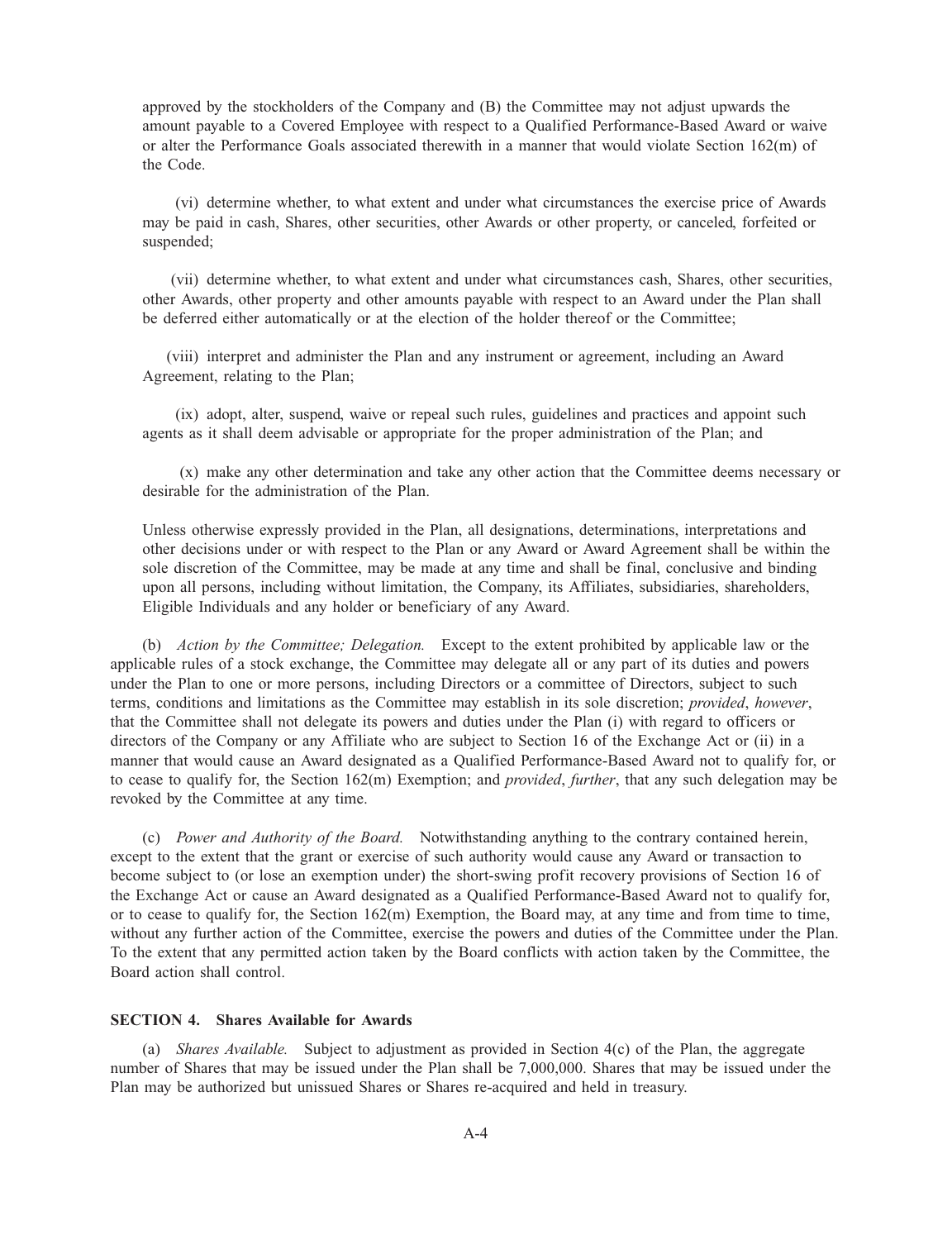(b) *Accounting for Awards.* For purposes of this Section 4, if an Award entitles the holder thereof to receive or purchase Shares, the number of Shares covered by such Award or to which such Award relates shall be counted on the date of grant of such Award against the aggregate number of Shares available for granting Awards under the Plan. Any Shares that are used by a Participant as full or partial payment to the Company of the purchase price relating to an Award, including in connection with the satisfaction of tax obligations relating to an Award, shall again be available for granting Awards under the Plan. In addition, if any Shares covered by an Award or to which an Award relates are not purchased or are forfeited, or if an Award otherwise terminates without delivery of any Shares, then the number of Shares counted against the aggregate number of Shares available under the Plan with respect to such Award, to the extent of any such forfeiture or termination, shall again be available for granting Awards under the Plan.

(c) *Adjustments.* In the event of any change in corporate capitalization (including, but not limited to, a change in the number of Shares outstanding), such as a stock split or a corporate transaction, such as any merger, consolidation, separation, including a spin-off, or other distribution of stock or property of the Company (including any extraordinary cash or stock dividend), any reorganization (whether or not such reorganization comes within the definition of such term in Section 368 of the Code) or any partial or complete liquidation of the Company, the Committee or Board shall make such substitution or adjustments in the aggregate number and kind of shares reserved for issuance under the Plan, and the maximum limitation upon Stock Options and Stock Appreciation Rights and other Awards to be granted to any Participant, in the number, kind and Exercise Price of shares subject to outstanding Stock Options and Stock Appreciation Rights, in the number and kind of shares subject to other outstanding Awards granted under the Plan and/or such other equitable substitution or adjustments as it may determine to be appropriate in its sole discretion (including, without limitation, the provision of an amount in cash in consideration for any such Awards); *provided*, *however*, that the number of shares subject to any Award shall always be a whole number. Without limiting the generality of the foregoing, in connection with any Disaffiliation of a subsidiary of the Company, the Committee shall have the authority to arrange for the assumption or replacement of Awards with new awards based on shares of the affected subsidiary or by an affiliate of an entity that controls the subsidiary following the Disaffiliation. For purposes hereof, ''Disaffiliation'' of a subsidiary shall mean the subsidiary's ceasing to be a subsidiary of the Company for any reason (including, without limitation, as a result of a public offering, spin-off, sale or other distribution or transfer by the Company of the stock of the subsidiary). Notwithstanding the foregoing, to the extent that any Award is otherwise considered to be deferred compensation under Section 409A of the Code, any adjustment to such Award will comply with Section 409A of the Code (including current and future guidance issued by the Department of Treasury and or the Internal Revenue Service).

(d) *Award Limitations.* No more than 250,000 shares of Common Stock may be subject to Qualified Performance-Based Awards granted to any Eligible Individual in any fiscal year of the Company. No more than 500,000 shares of Common Stock may be subject to Stock Option and Stock Appreciation Rights Awards granted to any Eligible Individual in any fiscal year of the Company.

## **SECTION 5. Eligibility**

Any Eligible Individual shall be eligible to be designated a Participant. In determining which Eligible Individuals shall receive an Award and the terms of any Award, the Committee may take into account the nature of the services rendered by the respective Eligible Individuals, their present and potential contributions to the success of the Company or such other factors as the Committee, in its discretion, shall deem relevant.

# **SECTION 6. Awards**

(a) *Stock Options.* The Committee is hereby authorized to grant Stock Options (which may only be Non-Qualified Stock Options) to Eligible Individuals with the following terms and conditions and with such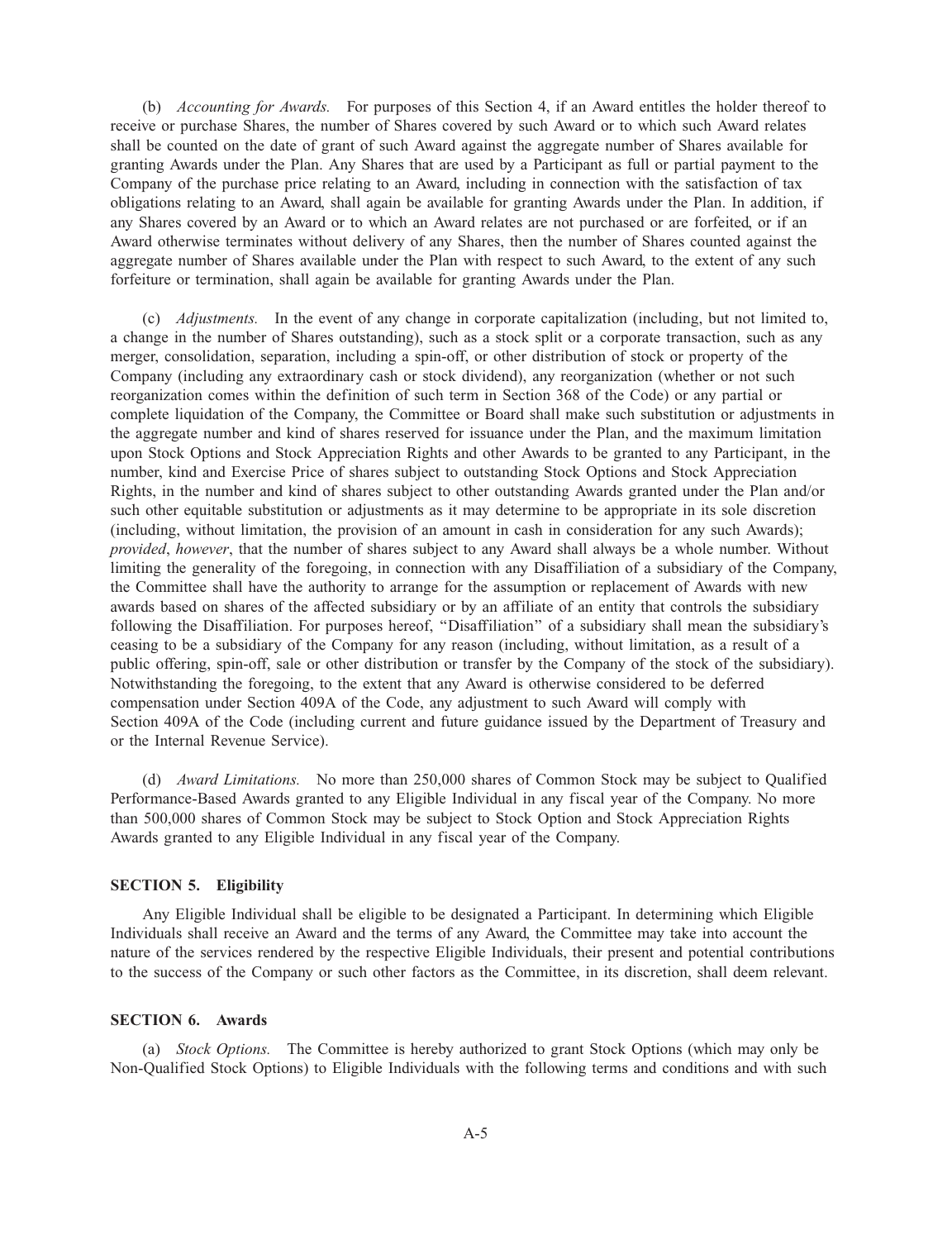additional terms and conditions not inconsistent with the provisions of the Plan as the Committee shall determine:

(i) *Exercise Price.* The purchase price per Share purchasable under a Stock Option (the ''*Exercise Price*'') shall be determined by the Committee; *provided*, *however*, that such Exercise Price shall not be less than 100% of the Fair Market Value of a Share on the date of grant of such Stock Option.

(ii) *Option Term.* The term of each Stock Option shall be fixed by the Committee at the time of grant, but in no event shall be more than 10 years from the date of grant.

(iii) *Time and Method of Exercise.* The Committee shall determine the time or times at which a Stock Option may be exercised in whole or in part and the method or methods by which, and the form or forms (including, without limitation, cash, Shares, other securities, other Awards or other property, or any combination thereof, having a Fair Market Value on the exercise date equal to the applicable Exercise Price) in which, payment of the Exercise Price with respect thereto may be made or deemed to have been made.

(b) *Stock Appreciation Rights.* The Committee is hereby authorized to grant Stock Appreciation Rights to Eligible Individuals subject to the terms of the Plan. Each Stock Appreciation Right granted under the Plan shall confer on the holder upon exercise the right to receive, as determined by the Committee, cash or a number of Shares whose Fair Market Value is equal to the excess of (A) the Fair Market Value of one Share on the date of exercise (or, if the Committee shall so determine in accordance with the requirements of Code Section 409A, at any time during a specified period not more than 30 days before or after the date of exercise) over (B) the grant price of the Stock Appreciation Right as determined by the Committee, which grant price shall not be less than 100% of the Fair Market Value of one Share on the date of grant of the Stock Appreciation Right. Subject to the terms of the Plan, the grant price, term, methods of exercise, dates of exercise, methods of settlement and any other terms and conditions (including conditions or restrictions on the exercise thereof) of any Stock Appreciation Right shall be as determined by the Committee, *provided* that in no event shall the term of a Stock Appreciation Right be longer than ten years.

(c) *Restricted Stock and Restricted Stock Units.* The Committee is hereby authorized to grant Restricted Stock and Restricted Stock Units to Eligible Individuals with the following terms and conditions and with such additional terms and conditions not inconsistent with the provisions of the Plan as the Committee shall determine:

(i) *Restrictions.* Shares of Restricted Stock and Restricted Stock Units shall be subject to such restrictions as the Committee may impose (including, without limitation, limitations on transfer, forfeiture conditions, limitation on the right to vote a Share of Restricted Stock or the right to receive any dividend or other right or property with respect thereto), which restrictions may lapse separately or in combination at such time or times, in such installments or otherwise as the Committee may deem appropriate. The grant or vesting of Restricted Stock and Restricted Stock Units may be performance-based or time-based or both. Restricted Stock and Restricted Stock Units may be Qualified Performance-Based Awards, in which event the grant or vesting, as applicable, of such Restricted Stock or Restricted Stock Units shall be conditioned upon the attainment of Performance Goals.

## (ii) *Stock Certificates; Delivery of Shares.*

(A) Any Restricted Stock granted under the Plan shall be evidenced in such manner as the Committee may deem appropriate, including book-entry registration or issuance of one or more stock certificates. Any certificate issued in respect of shares of Restricted Stock shall be registered in the name of such Participant and shall bear an appropriate legend referring to the applicable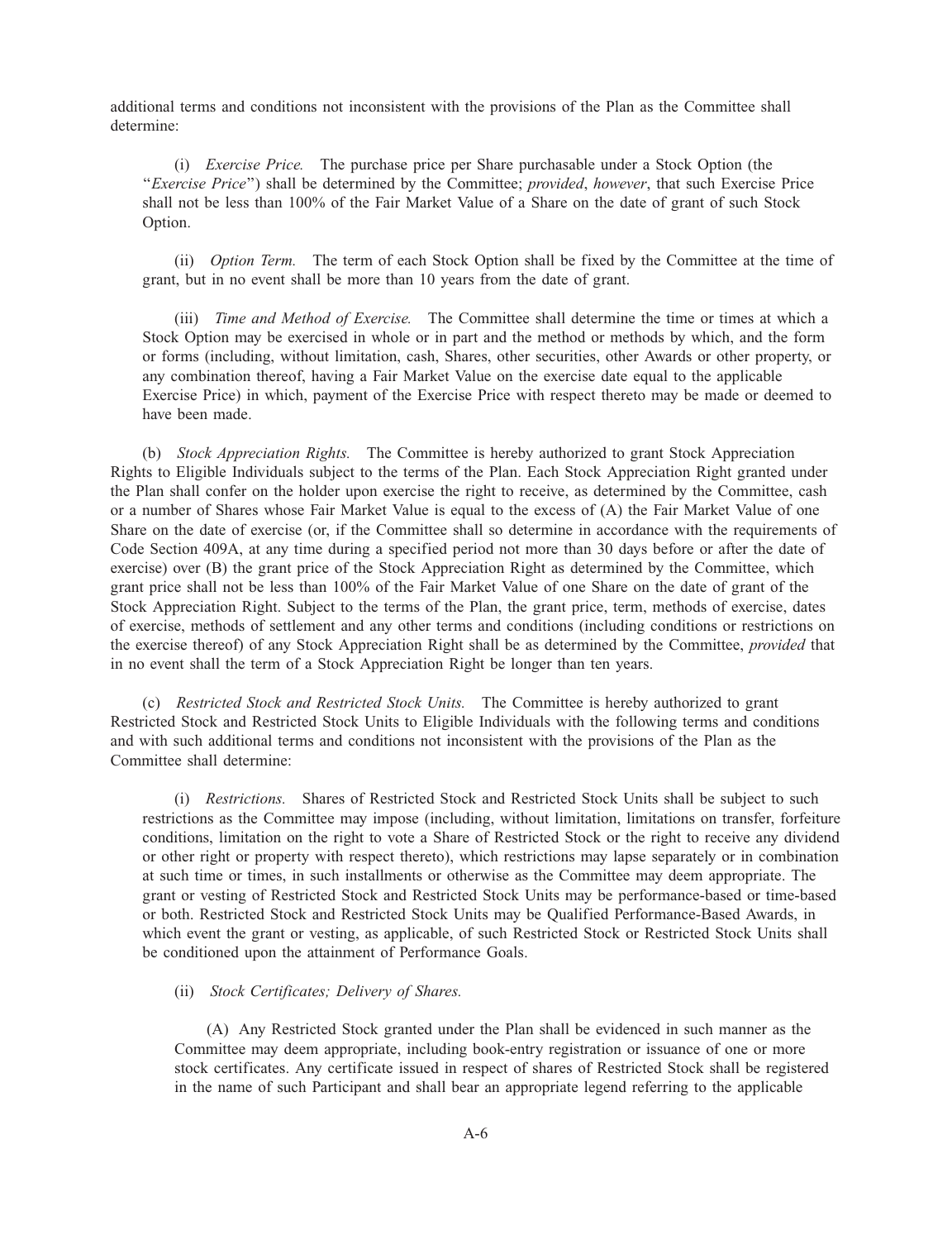Award Agreement and possible forfeiture of such shares of Restricted Stock. The Committee may require that the certificates evidencing such shares be held in custody by the Company until the restrictions thereon shall have lapsed and that, as a condition of any Award of Restricted Stock, the Participant shall have delivered a stock power, endorsed in blank, relating to the Shares covered by such Award.

(B) In the case of Restricted Stock Units, no Shares or other property shall be issued at the time such Awards are granted. Upon the lapse or waiver of restrictions and the restricted period relating to Restricted Stock Units (or at such later time as may be determined by the Committee), Shares or cash or other property shall be issued to the holder of the Restricted Stock Units and evidenced in such manner as the Committee may deem appropriate, including book-entry registration or issuance of one or more stock certificates.

(iii) *Forfeiture.* Except as otherwise determined by the Committee, upon a Participant's termination of employment (as determined under criteria established by the Committee) during the applicable restriction period, all applicable Shares of Restricted Stock and Restricted Stock Units at such time subject to restriction shall be forfeited and reacquired by the Company; *provided*, *however*, that the Committee may, when it finds that a waiver would be in the best interest of the Company, waive in whole or in part any or all remaining restrictions with respect to Shares of Restricted Stock or Restricted Stock Units.

(d) *Performance Awards.* The Committee is hereby authorized to grant Performance Awards to Eligible Individuals subject to the terms of the Plan. A Performance Award granted under the Plan (i) may be denominated or payable in cash, Shares, other securities, other Awards (including, without limitation, Restricted Stock and Restricted Stock Units) or other property and (ii) shall confer on the holder thereof the right to receive payments, in whole or in part, upon the achievement of such performance goals during such performance periods as the Committee shall establish. Subject to the terms of the Plan, the performance goals to be achieved during any performance period, the length of any performance period, the amount of any Performance Award granted, the amount of any payment or transfer to be made pursuant to any Performance Award and any other terms and conditions of any Performance Award shall be determined by the Committee. The Committee may, prior to or at the time of the grant, designate Performance Awards as Qualified Performance-Based Awards, in which event it shall condition the settlement thereof upon the attainment of Performance Goals. Performance Awards denominated in cash that are payable to any individual Participant with respect to any calendar year will be limited to a maximum of \$7,500,000.

(e) *Dividend Equivalents.* The Committee is hereby authorized to grant Dividend Equivalents to Eligible Individuals under which the Participant shall be entitled to receive payments (in cash, Shares, other securities, other Awards or other property as determined in the discretion of the Committee) equivalent in value to the amount of cash dividends paid by the Company to holders of Shares with respect to a number of Shares determined by the Committee. Subject to the terms of the Plan, such Dividend Equivalents may have such terms and conditions as the Committee shall determine, but no right to a Dividend Equivalent shall be contingent, directly or indirectly, upon the exercise of a Stock Option or Stock Appreciation Right.

(f) *Other Stock Grants.* The Committee is hereby authorized, subject to the terms of the Plan, to grant to Eligible Individuals Shares without restrictions thereon as are deemed by the Committee to be consistent with the purpose of the Plan.

(g) *Other Stock-Based Awards.* The Committee is hereby authorized to grant to Eligible Individuals, subject to the terms of the Plan, such other Awards that are denominated or payable in, valued in whole or in part by reference to, or otherwise based on or related to, Shares (including, without limitation, securities convertible into Shares), as are deemed by the Committee to be consistent with the purpose of the Plan. Shares or other securities delivered pursuant to a purchase right granted under this Section  $6(g)$  shall be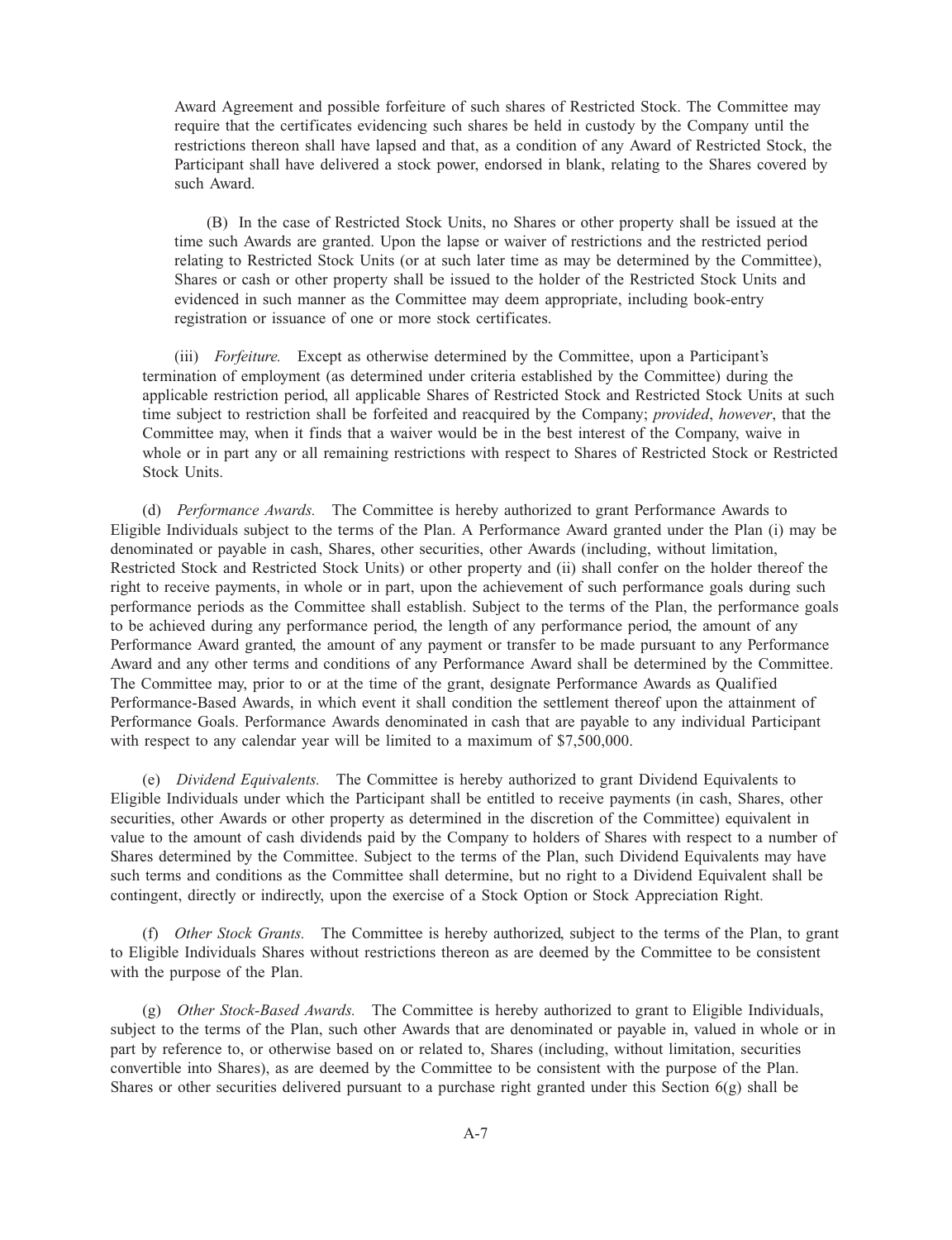purchased for such consideration, which may be paid by such method or methods and in such form or forms (including, without limitation, cash, Shares, other securities, other Awards or other property or any combination thereof), as the Committee shall determine, the value of which consideration, as established by the Committee, shall not be less than 100% of the Fair Market Value of such Shares or other securities as of the date such purchase right is granted.

## (h) *General*.

(i) *Consideration for Awards.* Awards may be granted for no cash consideration or for any cash or other consideration as determined by the Committee and required by applicable law.

(ii) *Awards May Be Granted Separately or Together.* Awards may, in the discretion of the Committee, be granted either alone or in addition to, in tandem with or in substitution for any other Award or any award granted under any plan of the Company or any Affiliate. Awards granted in addition to or in tandem with other Awards or in addition to or in tandem with awards granted under any such other plan of the Company or any Affiliate may be granted either at the same time as or at a different time from the grant of such other Awards or awards.

(iii) *Forms of Payment Under Awards.* Subject to the terms of the Plan, payments or transfers to be made by the Company or an Affiliate upon the grant, exercise or settlement of an Award may be made in such form or forms as the Committee shall determine (including cash, Shares, other securities, other Awards or other property or any combination thereof); *provided*, *however*, that such payments or transfers shall not be in the form of promissory notes. Such payments or transfers may be made in a single payment or transfer, in installments or on a deferred basis, in each case in accordance with rules and procedures established by the Committee. Such rules and procedures may include, without limitation, provisions for the payment or crediting of reasonable interest on installment or deferred payments or the grant or crediting of Dividend Equivalents with respect to installment or deferred payments.

(iv) *Limits on Transfer of Awards.* No Award (other than Other Stock Grants) and no right under any such Award shall be transferable by a Participant otherwise than by will or by the laws of descent and distribution and the Company shall not be required to recognize any attempted assignment of such rights by any Participant; *provided*, *however*, that, if so determined by the Committee, a Participant may, in the manner established by the Committee, designate a beneficiary or beneficiaries to exercise the rights of the Participant and receive any property distributable with respect to any Award upon the death of the Participant; and *provided*, *further*, that, if so determined by the Committee, a Participant may transfer a Non-Qualified Stock Option to any Family Member (as such term is defined in the General Instructions to Form S-8 (or successor to such Instructions or such Form)) at any time that such Participant holds such Stock Option, whether directly or indirectly or by means of a trust or partnership or otherwise, *provided* that the Participant may not receive any consideration for such transfer, the Family Member may not make any subsequent transfers other than by will or by the laws of descent and distribution and the Company receives written notice of such transfer. Except as otherwise determined by the Committee, each Award or right under any such Award shall be exercisable during the Participant's lifetime only by the Participant or, if permissible under applicable law, by the Participant's guardian or legal representative. Except as otherwise determined by the Committee, no Award or right under any such Award may be pledged, alienated, attached or otherwise encumbered, and any purported pledge, alienation, attachment or other encumbrance thereof shall be void and unenforceable against the Company or any Affiliate.

(v) *Term of Awards.* Subject to Sections 6(a)(ii) and 6(b) of the Plan, the term of each Award shall be for such period as may be determined by the Committee.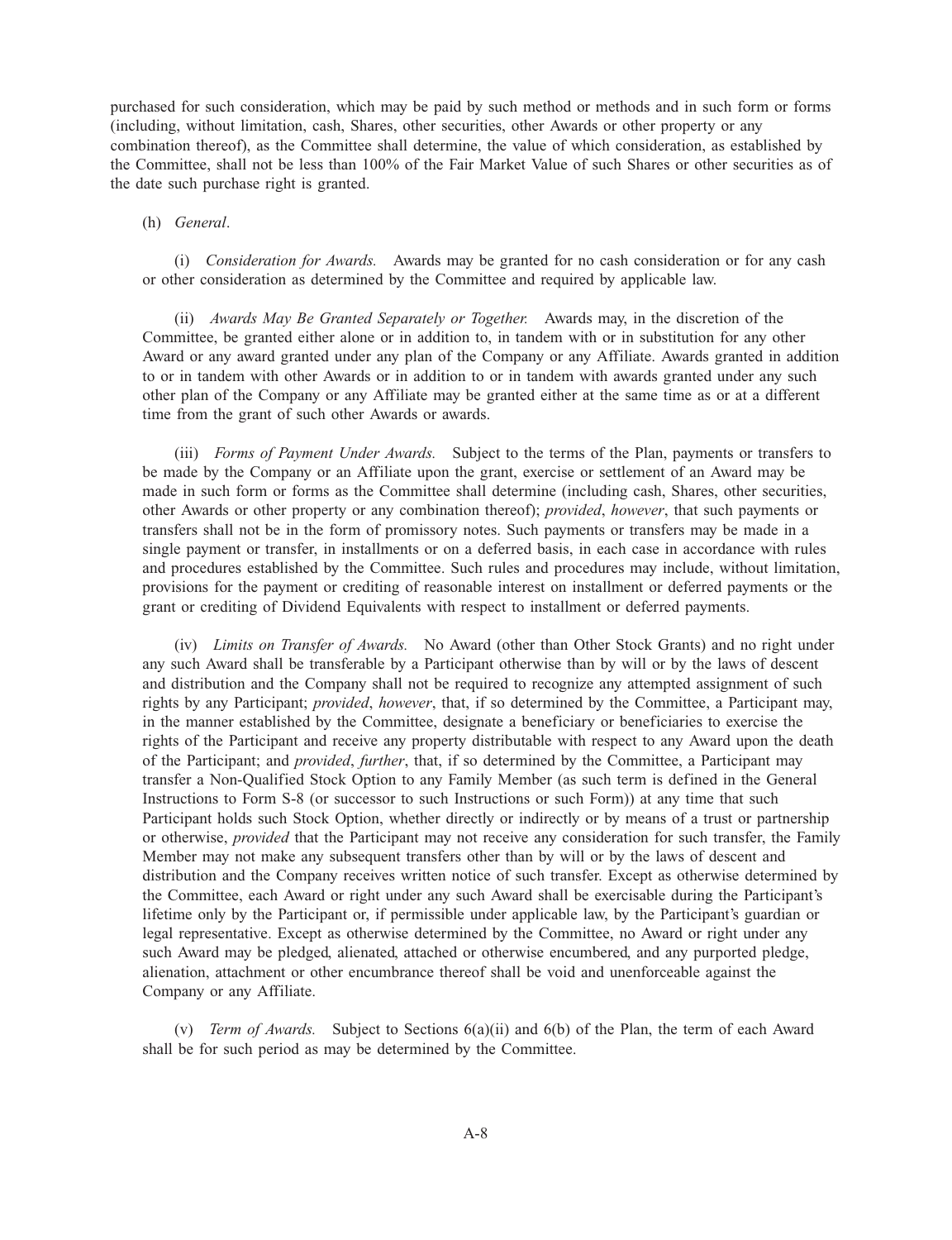(vi) *Restrictions.* All Shares or other securities delivered under the Plan pursuant to any Award or the exercise thereof shall be subject to such stop transfer orders and other restrictions as the Committee may deem advisable under the Plan, applicable federal or state securities laws and regulatory requirements, and the Committee may direct appropriate stop transfer orders and cause other legends to be placed on the certificates for such Shares or other securities to reflect such restrictions.

## **SECTION 7. Change in Control**

(a) *Impact of Event.* Notwithstanding any other provision of the Plan to the contrary, unless otherwise provided by the Committee in any Award Agreement, in the event of a Change in Control, the provisions of Section 7 of the Plan as in effect prior to May 8, 2013 shall apply to Awards granted prior to that date, and the following provisions shall apply to Awards granted on or after that date:

(i) *Continuation, Assumption or Replacement of Awards.* In the event of a Change in Control that is a Corporate Transaction (as defined in Section 7(b)(iii) below), if the corporation resulting from the Corporate Transaction (as described in Section 7(b)(iii) below and referred to as the ''*Surviving Entity*'') agrees to continue, assume or replace Awards outstanding as of the date of the Corporate Transaction (with such adjustments as may be required by Section 4(c) above), then such Awards or replacements therefor shall remain outstanding and be governed by their respective terms, subject to Section  $7(a)(iv)$ below. The Surviving Entity may elect to continue, assume or replace only some Awards or portions of Awards. For purposes of this Section  $7(a)(i)$ , an Award shall be considered assumed or replaced if, in connection with the Corporate Transaction and in a manner consistent with Code Section 409A, either (A) the contractual obligations represented by the Award are expressly assumed by the Surviving Entity with appropriate adjustments to the number and type of securities subject to the Award and the exercise price thereof that preserves the intrinsic value of the Award existing at the time of the Corporate Transaction, or (B) the Participant has received a comparable equity-based award that preserves the intrinsic value of the Award existing at the time of the Corporate Transaction and is subject to substantially similar terms and conditions as the Award.

(ii) *Acceleration.* If and to the extent that outstanding Awards under the Plan are not continued, assumed or replaced in connection with a Corporate Transaction, then (A) all outstanding Stock Option and Stock Appreciation Rights Awards shall become fully exercisable for such period of time prior to the effective time of the Corporate Transaction as is deemed fair and equitable by the Committee, and shall terminate at the effective time of the Corporate Transaction, (B) all other forms of Awards then outstanding shall fully vest immediately prior to the effective time of the Corporate Transaction, and (C) any Performance Goals applicable to such other forms of Awards will be deemed to have been satisfied at the target level of performance specified in connection with the applicable Award. The Committee shall provide written notice of the period of accelerated exercisability of Stock Option and Stock Appreciation Rights Awards to all affected Participants, and any exercise of such accelerated Awards shall be effective only immediately before, and shall be conditioned upon, the consummation of the Corporate Transaction. If a Change in Control described in Section 7(b)(iv) below occurs, then unless the Committee provides otherwise at the time of the Change in Control, outstanding Awards shall be dealt with as provided in clauses (A) and (B) of this paragraph, with the consummation of the dissolution or liquidation being deemed the ''effective time of the Corporate Transaction'' for these purposes.

(iii) *Payment for Awards.* If and to the extent that outstanding Awards under the Plan are not continued, assumed or replaced in connection with a Corporate Transaction, then the Committee may terminate some or all of such outstanding Awards, in whole or in part, at or immediately prior to the effective time of the Corporate Transaction in exchange for payments to the holders as provided in this Section 7(a)(iii). The Committee will not be required to treat all Awards similarly for purposes of this Section 7(a)(iii). The payment for any Award or portion thereof terminated shall be in an amount equal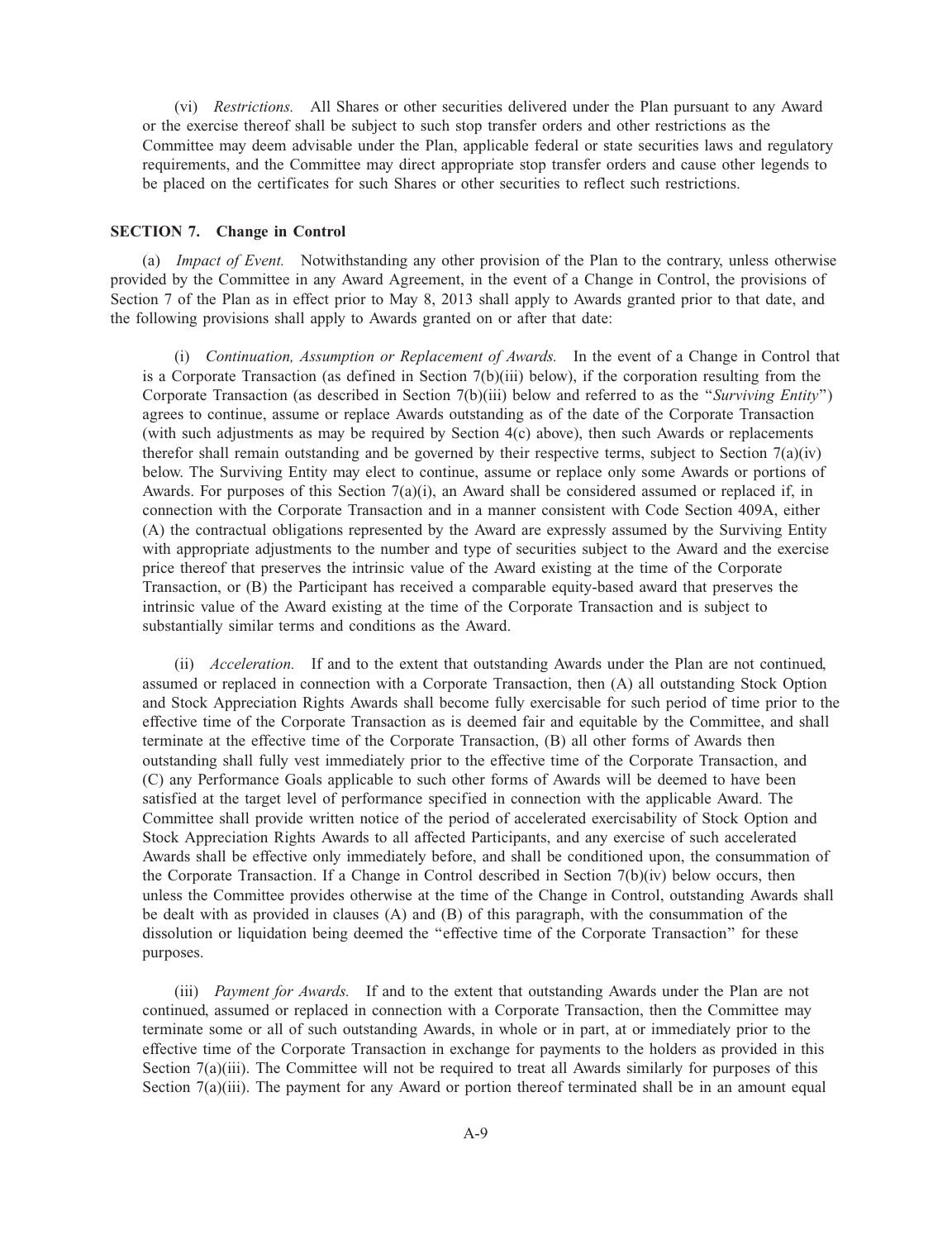to the excess, if any, of (A) the fair market value (as determined in good faith by the Committee) of the consideration that would otherwise be received in the Corporate Transaction for the number of Shares subject to the Award or portion thereof being terminated, over (B) the aggregate exercise price (if any) for the Shares subject to such Award or portion thereof being terminated. If there is no excess, such Award may be terminated without payment to the affected Participant. Payment of any amount under this Section 7(a)(iii) shall be made in such form, on such terms and subject to such conditions as the Committee determines in its discretion, which may or may not be the same as the form, terms and conditions applicable to payments to the Company's shareholders in connection with the Corporate Transaction, and may, in the Committee's discretion, include subjecting such payments to vesting conditions comparable to those of the Award surrendered, subjecting such payments to escrow or holdback terms comparable to those imposed upon the Company's shareholders under the Corporate Transaction, or calculating and paying the present value of payments that would otherwise be subject to escrow or holdback terms.

(iv) *Termination After a Change in Control.* If, within 24 months after a Change in Control (A) described in Section 7(b)(i) or 7(b)(ii) below or (B) that is a Corporate Transaction and in connection with which outstanding Awards are continued, assumed or replaced as described in Section 7(a)(i), a Participant experiences an involuntary termination of employment for reasons other than Cause (as defined in Section 7(c) below), then (i) outstanding Stock Options and Stock Appreciation Rights issued to the Participant that are not yet fully exercisable shall immediately become exercisable in full and shall remain exercisable in accordance with their terms, (ii) all other forms of outstanding Awards issued to the Participant will become immediately fully vested and non-forfeitable; and (iii) any Performance Goals applicable to such other forms of Awards will be deemed to have been satisfied at the target level of performance specified in connection with the applicable Award.

(b) *Definition of Change in Control.* For purposes of the Plan, and unless otherwise provided in an applicable Award Agreement, a ''Change in Control'' shall mean the happening of any of the following events:

(i) An acquisition by any individual, entity or group (within the meaning of Section  $13(d)(3)$  or 14(d)(2) of the Exchange Act) (a ''*Person*'') of beneficial ownership (within the meaning of Rule 13d-3 promulgated under the Exchange Act) of 20% or more of either (1) the then outstanding shares of common stock of the Company (the ''*Outstanding Company Common Stock*'') or (2) the combined voting power of the then outstanding voting securities of the Company entitled to vote generally in the election of directors (the ''*Outstanding Company Voting Securities*''); excluding, however, the following: (1) Any acquisition directly from the Company, other than an acquisition by virtue of the exercise of a conversion privilege unless the security being so converted was itself acquired directly from the Company, (2) Any acquisition by the Company, (3) Any acquisition by any employee benefit plan (or related trust) sponsored or maintained by the Company or any entity controlled by the Company, or (4) Any acquisition pursuant to a transaction which complies with clauses (1), (2) and (3) of subsection (iii) of this Section 7(b); or

(ii) A change in the composition of the Board such that the individuals who, as of the Effective Date, constitute the Board (such Board shall be hereinafter referred to as the ''*Incumbent Board*'') cease for any reason to constitute at least a majority of the Board; *provided*, *however*, for purposes of this Section 7(b), that any individual who becomes a member of the Board subsequent to the Effective Date, whose election, or nomination for election by the Company's shareholders, was approved by a vote of at least a majority of those individuals who are members of the Board and who were also members of the Incumbent Board (or deemed to be such pursuant to this proviso) shall be considered as though such individual were a member of the Incumbent Board; but, *provided*, *further*, that any such individual whose initial assumption of office occurs as a result of an actual or threatened election contest with respect to the election or removal of directors or other actual or threatened solicitation of proxies or consents by or on behalf of a Person other than the Board shall not be so considered as a member of the Incumbent Board; or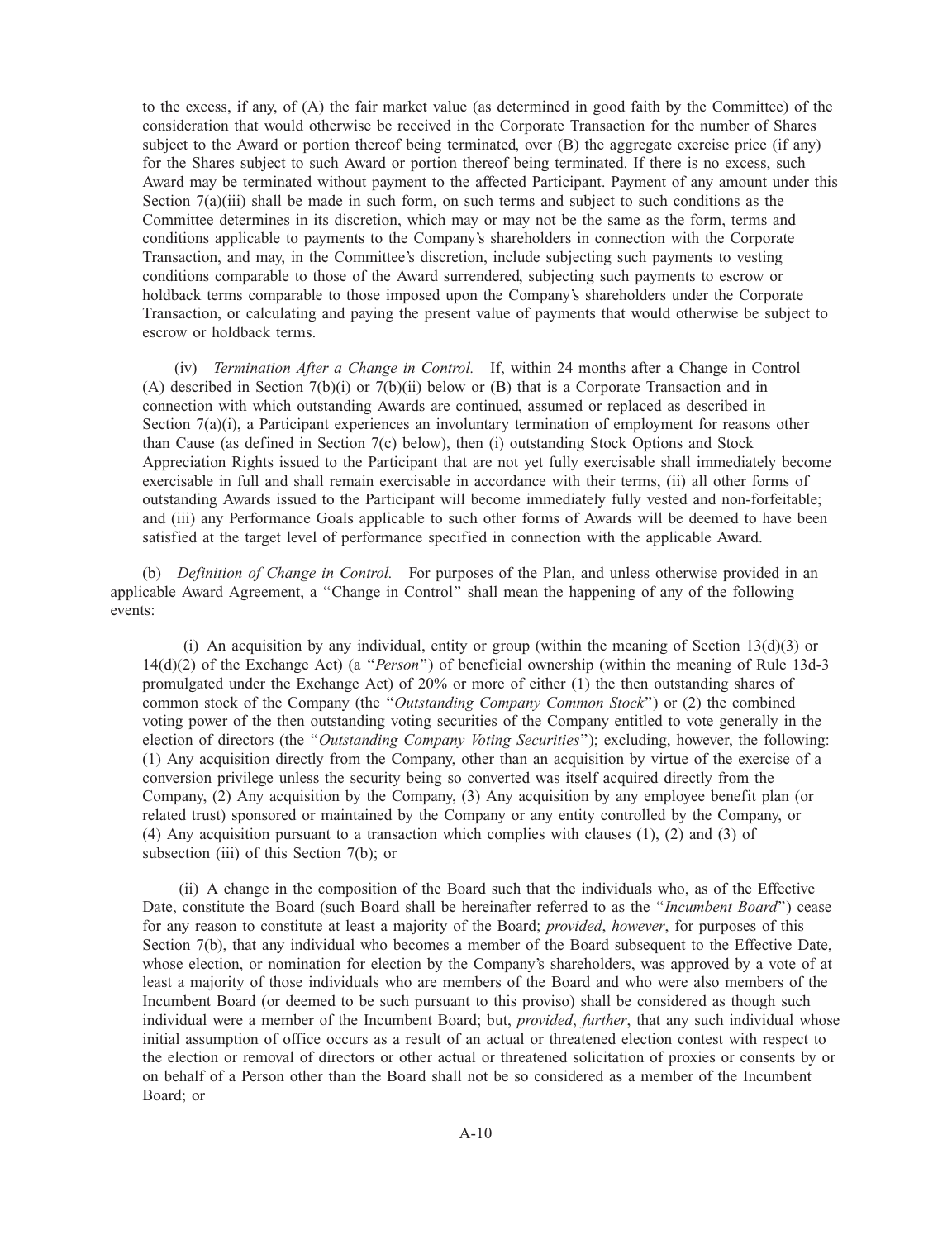(iii) Consummation of a reorganization, merger or consolidation or sale or other disposition of all or substantially all of the assets of the Company (''*Corporate Transaction*''); excluding, however, such a Corporate Transaction pursuant to which (1) all or substantially all of the individuals and entities who are the beneficial owners, respectively, of the Outstanding Company Common Stock and Outstanding Company Voting Securities immediately prior to such Corporate Transaction will beneficially own, directly or indirectly, more than 50% of, respectively, the outstanding shares of common stock, and the combined voting power of the then outstanding voting securities entitled to vote generally in the election of directors, as the case may be, of the corporation resulting from such Corporate Transaction (including, without limitation, a corporation which as a result of such transaction owns the Company or all or substantially all of the Company's assets either directly or through one or more subsidiaries) in substantially the same proportions as their ownership, immediately prior to such Corporate Transaction, of the Outstanding Company Common Stock and Outstanding Company Voting Securities, as the case may be, (2) no Person (other than the Company, any employee benefit plan (or related trust) of the Company or such corporation resulting from such Corporate Transaction) will beneficially own, directly or indirectly, 20% or more of, respectively, the outstanding shares of common stock of the corporation resulting from such Corporate Transaction or the combined voting power of the outstanding voting securities of such corporation entitled to vote generally in the election of directors except to the extent that such ownership existed prior to the Corporate Transaction, and (3) individuals who were members of the Incumbent Board will constitute at least a majority of the members of the board of directors of the corporation resulting from such Corporate Transaction; or

(iv) The approval by the shareholders of the Company of a complete liquidation or dissolution of the Company.

(c) *Definition of Cause.* For purposes of this Section 7, ''Cause'' means what the term is defined to mean in a then-effective written agreement (including an Award Agreement) between a Participant and the Company or any Affiliate or, in the absence of any such then effective agreement or definition, means (i) a Participant's continued failure to substantially perform his or her duties with the Company or an Affiliate after written demand for substantial performance is delivered to the Participant, (ii) a Participant's conviction of a crime (including a misdemeanor) that, in the Company's determination, impairs the Participant's ability to perform his or her duties with the Company or an Affiliate, (iii) a Participant's violation of any policy of the Company or an Affiliate that the Company deems material, (iv) a Participant's violation of any securities law, rule or regulation that the Company deems material, (v) a Participant's engagement in conduct that, in the Company's determination, exposes the Company or an Affiliate to civil or regulatory liability or injury to their reputations, (vi) a Participant's engagement in conduct that would subject the Participant to statutory disqualification pursuant to Section 15(b) of the Exchange Act and the regulations promulgated thereunder, or (vii) a Participant's gross or willful misconduct, as determined by the Company.

### **SECTION 8. Income Tax Withholding**

No later than the date as of which an amount first becomes includible in the gross income of a Participant for federal or foreign income tax purposes with respect to any Award under the Plan, the Participant shall pay to the Company, or make arrangements satisfactory to the Company regarding the payment of, any federal, state, local or foreign taxes of any kind required by law to be withheld with respect to such amount. The obligations of the Company under the Plan shall be conditional on such payment or arrangements, and the Company and its Affiliates shall, to the extent permitted by law, be entitled to take such action and establish such procedures as it deems appropriate to withhold or collect all applicable payroll, withholding, income or other taxes from such Participant, including without limitation withholding applicable tax from Participant's cash compensation paid by the Company or an Affiliate. In order to assist a Participant in paying all or a portion of the federal, state, local and foreign taxes to be withheld or collected upon exercise or receipt of (or the lapse of restrictions relating to) an Award, the Committee, in its discretion and subject to such additional terms and conditions as it may adopt, may permit the Participant to satisfy such tax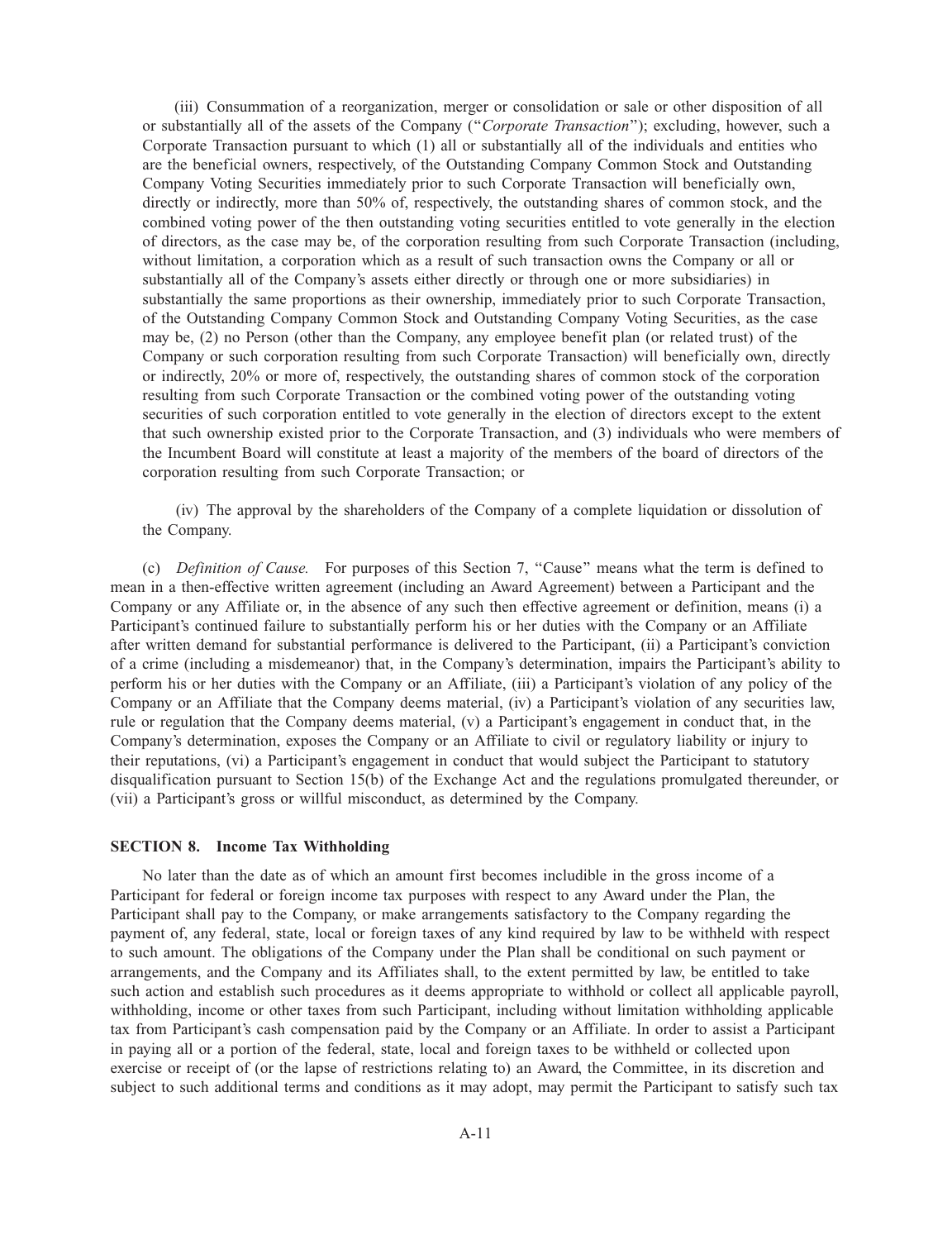obligation by (i) electing to have the Company withhold a portion of the Shares or other property otherwise to be delivered upon exercise or receipt of (or the lapse of restrictions relating to) such Award with a Fair Market Value equal to the amount of such taxes or (ii) delivering to the Company Shares or other property other than Shares issuable upon exercise or receipt of (or the lapse of restrictions relating to) such Award with a Fair Market Value equal to the amount of such taxes, *provided* that, in either case, not more than the legally required minimum withholding may be settled with Shares. Any such election must be made on or before the date that the amount of tax to be withheld is determined.

## **SECTION 9. Amendment and Termination**

(a) *Amendments to the Plan.* The Board may amend, alter, suspend, discontinue or terminate the Plan at any time; *provided*, *however*, that, notwithstanding any other provision of the Plan or any Award Agreement, without the approval of the stockholders of the Company, no amendment, alteration, suspension, discontinuation or termination shall be made that:

(i) requires stockholder approval under the rules or regulations of the New York Stock Exchange, any other securities exchange or the National Association of Securities Dealers, Inc. that are applicable to the Company; or

(ii) increases the number of Shares authorized under the Plan as specified in Section 4(a) of the Plan.

(b) *Amendments to Awards.* Subject to Section 3(a)(v), the Committee may waive any conditions of or rights of the Company under any outstanding Award, prospectively or retroactively. Except as otherwise provided herein or in an Award Agreement, the Committee may not amend, alter, suspend, discontinue or terminate any outstanding Award, prospectively or retroactively, if such action would adversely affect the rights of the holder of such Award, without the consent of the Participant or holder or beneficiary thereof or such amendment would cause a Qualified Performance-Based Award to cease to qualify for the Section 162(m) Exemption. The Committee may unilaterally amend any Award, and it will be conclusively presumed that such action will not adversely affect the rights of the holder of such Award, if such amendment is determined by the Committee to be necessary to cause the Award to comply with applicable laws, including Code Section 409A, stock exchange rules or any compensation recovery policy as provided in Section 10(p).

(c) *Correction of Defects, Omissions and Inconsistencies.* The Committee may correct any defect, supply any omission or reconcile any inconsistency in the Plan or any Award in the manner and to the extent it shall deem desirable to carry the Plan into effect.

## **SECTION 10. General Provisions**

(a) *No Rights to Awards.* No Eligible Individual or other person shall have any claim to be granted any Award under the Plan, and there is no obligation for uniformity of treatment of Eligible Individuals or holders or beneficiaries of Awards under the Plan. The terms and conditions of Awards need not be the same with respect to any Participant or with respect to different Participants.

(b) *Award Agreements.* No Participant will have rights under an Award granted to such Participant unless and until an Award Agreement shall have been duly executed on behalf of the Company and, if requested by the Company, signed by the Participant. In the event that any provision of an Award Agreement conflicts with or is inconsistent in any respect with the terms of the Plan as set forth herein or subsequently amended, the terms of the Plan shall control.

(c) *No Rights of Stockholders.* Except with respect to Shares of Restricted Stock as to which the Participant has been granted the right to vote, neither a Participant nor the Participant's legal representative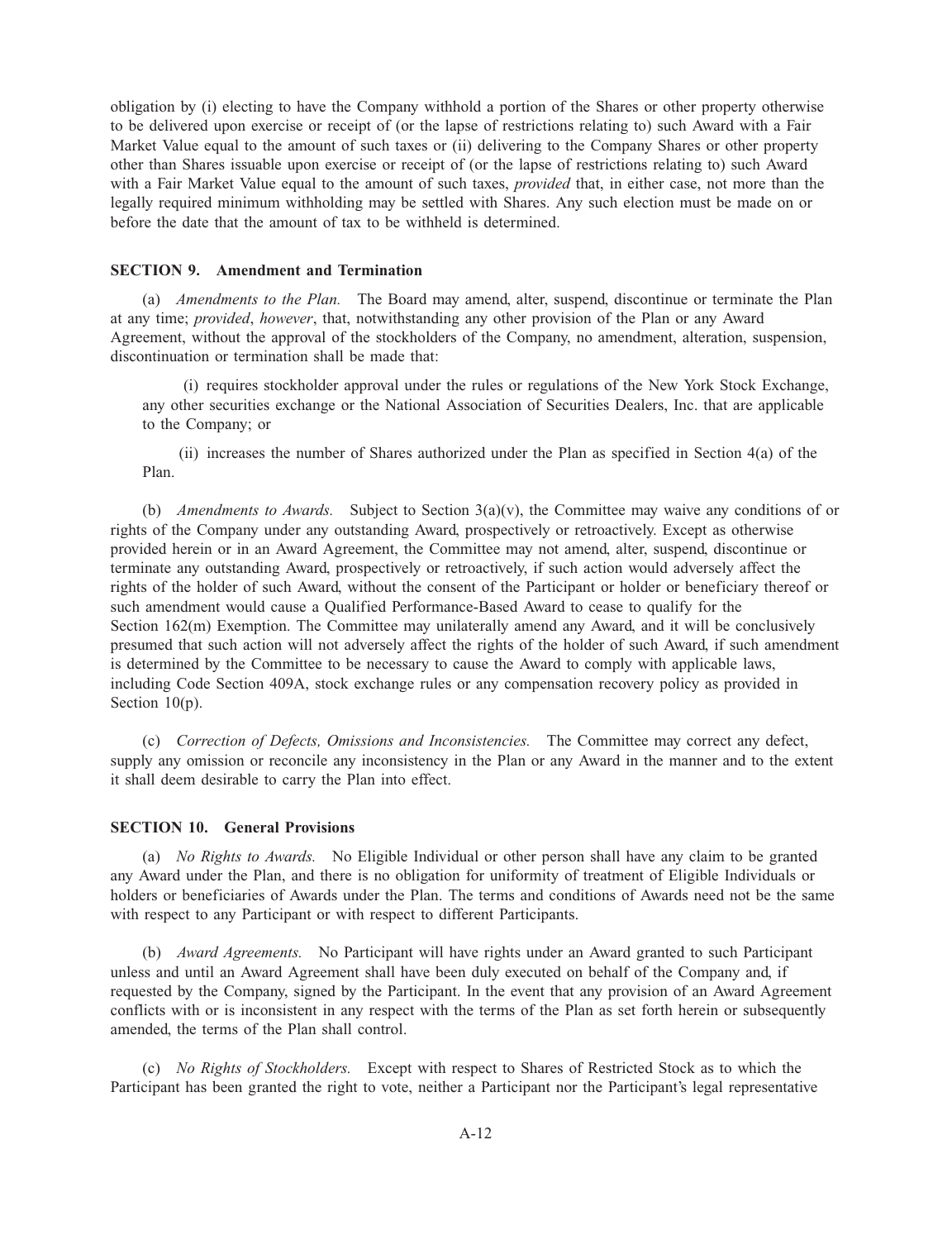shall be, or have any of the rights and privileges of, a stockholder of the Company with respect to any Shares issuable to such Participant upon the exercise or payment of any Award, in whole or in part, unless and until such Shares have been issued in the name of such Participant or such Participant's legal representative without restrictions thereto.

(d) *No Limit on Other Compensation Plans or Arrangements.* Nothing contained in the Plan shall prevent the Company or any Affiliate from adopting or continuing in effect other or additional compensation arrangements, and such arrangements may be either generally applicable or applicable only in specific cases.

(e) *No Right to Employment.* The Plan shall not constitute a contract of employment, and adoption of the Plan or the grant of an Award shall not be construed as giving a Participant the right to be retained as an employee of the Company or an Affiliate, or a non-employee Director to be retained as a Director, nor shall it affect in any way the right of the Company or an Affiliate to terminate such employment at any time, with or without cause. In addition, the Company or an Affiliate may at any time dismiss a Participant from employment free from any liability or any claim under the Plan or any Award, unless otherwise expressly provided in the Plan or in any Award Agreement.

(f) *Governing Law.* The Plan and all Awards granted and actions taken thereunder shall be governed by and construed in accordance with the laws of the State of Delaware, without reference to principles of conflict of laws thereof.

(g) *Severability.* If any provision of the Plan or any Award is or becomes or is deemed to be invalid, illegal or unenforceable in any jurisdiction or would disqualify the Plan or any Award under any law deemed applicable by the Committee, such provision shall be construed or deemed amended to conform to applicable laws, or if it cannot be so construed or deemed amended without, in the determination of the Committee, materially altering the purpose or intent of the Plan or the Award, such provision shall be stricken as to such jurisdiction or Award, and the remainder of the Plan or any such Award shall remain in full force and effect.

(h) *Application to Participants Outside the United States.* In the event an Award is granted to a Participant who is employed or providing services outside the United States and who is not compensated from a payroll maintained in the United States, the Committee may, in its sole discretion, modify the provisions of the Plan as they pertain to such individual to comply with applicable foreign law.

(i) *No Trust or Fund Created.* Neither the Plan nor any Award shall create or be construed to create a trust or separate fund of any kind or a fiduciary relationship between the Company or any Affiliate and an Eligible Individual or any other person. To the extent that any person acquires a right to receive payments from the Company or any Affiliate pursuant to an Award, such right shall be no greater than the right of any unsecured general creditor of the Company or any Affiliate.

(j) *Other Benefits.* No compensation or benefit awarded to or realized by any Participant under the Plan shall be included for the purpose of computing such Participant's compensation under any compensationbased retirement, disability, or similar plan of the Company unless required by law or otherwise provided by such other plan.

(k) *No Fractional Shares.* No fractional Shares shall be issued or delivered pursuant to the Plan or any Award, and the Committee shall determine whether cash shall be paid in lieu of any fractional Shares or whether such fractional Shares or any rights thereto shall be canceled, terminated or otherwise eliminated.

(l) *Headings.* Headings are given to the Sections and subsections of the Plan solely as a convenience to facilitate reference. Such headings shall not be deemed in any way material or relevant to the construction or interpretation of the Plan or any provision thereof.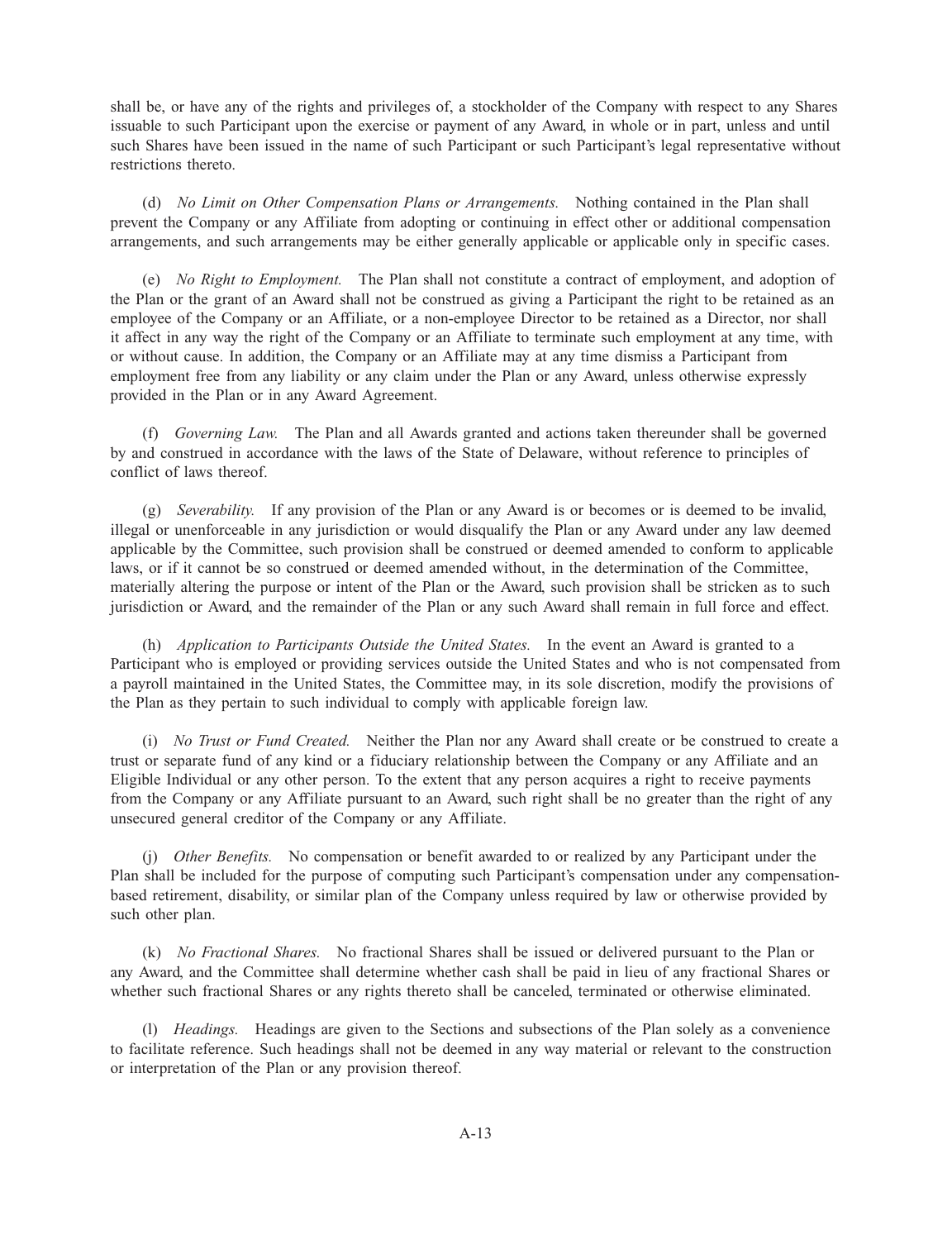(m) *Section 16 Compliance; Section 162(m) Administration.* The Plan is intended to comply in all respects with Rule 16b-3 or any successor provision, as in effect from time to time, and in all events the Plan shall be construed in accordance with the requirements of Rule 16b-3. If any Plan provision does not comply with Rule 16b-3 as hereafter amended or interpreted, the provision shall be deemed inoperative. The Board, in its absolute discretion, may bifurcate the Plan so as to restrict, limit or condition the use of any provision of the Plan with respect to persons who are officers or directors subject to Section 16 of the Exchange Act without so restricting, limiting or conditioning the Plan with respect to other Eligible Individuals. The Company intends that all Stock Options and Stock Appreciation Rights granted under the Plan to individuals who are or who the Committee believes will be Covered Employees will constitute "qualified performancebased compensation'' within the meaning of Section 162(m) of the Code.

(n) *Conditions Precedent to Issuance of Shares.* Shares shall not be issued pursuant to the exercise or payment of the Exercise Price or purchase price relating to an Award unless such exercise or payment and the issuance and delivery of such Shares pursuant thereto shall comply with all relevant provisions of law, including, without limitation, the Securities Act of 1933, as amended from time to time, the Exchange Act, the rules and regulations promulgated thereunder, the requirements of any applicable stock exchange and the Delaware General Corporation Law. As a condition to the exercise or payment of the Exercise Price or purchase price relating to such Award, the Company may require that the person exercising or paying the Exercise Price or purchase price represent and warrant that the Shares are being purchased only for investment and without any present intention to sell or distribute such Shares if, in the opinion of counsel for the Company, such a representation and warranty is required by law.

(o) *Conformance to Section 409A of the Code.* To the extent that any Award constitutes a deferral of compensation subject to Section 409A of the Code, the following provisions shall apply notwithstanding any other provision of the Plan:

(i) If such Award provides for a change in the time or form of payment of such Award upon a Change in Control of the Company, no Change in Control shall be deemed to have occurred upon an event described in Section 7(b) of the Plan unless such event would also constitute a change in ownership or effective control of, or a change in the ownership of a substantial portion of the assets of, the Company under Section 409A of the Code.

(ii) If any amount is payable under such Award upon a termination of employment or other service, a termination of employment or other service will be deemed to have occurred only at such time as the Participant has experienced a ''separation from service'' as such term is defined for purposes of Code Section 409A.

(iii) If any amount shall be payable with respect to any such Award as a result of a Participant's ''separation from service'' at such time as the Participant is a ''specified employee,'' then no payment shall be made, except as permitted under Code Section 409A, prior to the first day of the seventh (7th) calendar month beginning after the Participant's separation from service (or the date of his or her earlier death). The Company may adopt a ''specified employee identification policy'' which specifies the identification date, the effective date of any change in the key employee group, compensation definition and other variables that are relevant in identifying specified employees, and which may include an alternative method of identifying specified employees consistent with the regulations under Code Section 409A. In the absence of any such policy or policy provision, for purposes of the above, the ''identification date'' is each December 31st, and an employee who satisfies the above conditions will be considered to be a ''specified employee'' from April 1st following the identification date to March 31st of the following year, and the compensation and other variables, and special rules for corporate events and special rules relating to nonresident aliens, that is necessary in identifying specified employees will be determined and applied in accordance with the defaults specified in the regulations under Code Section 409A. Any Specified Employee Identification Policy will apply uniformly to all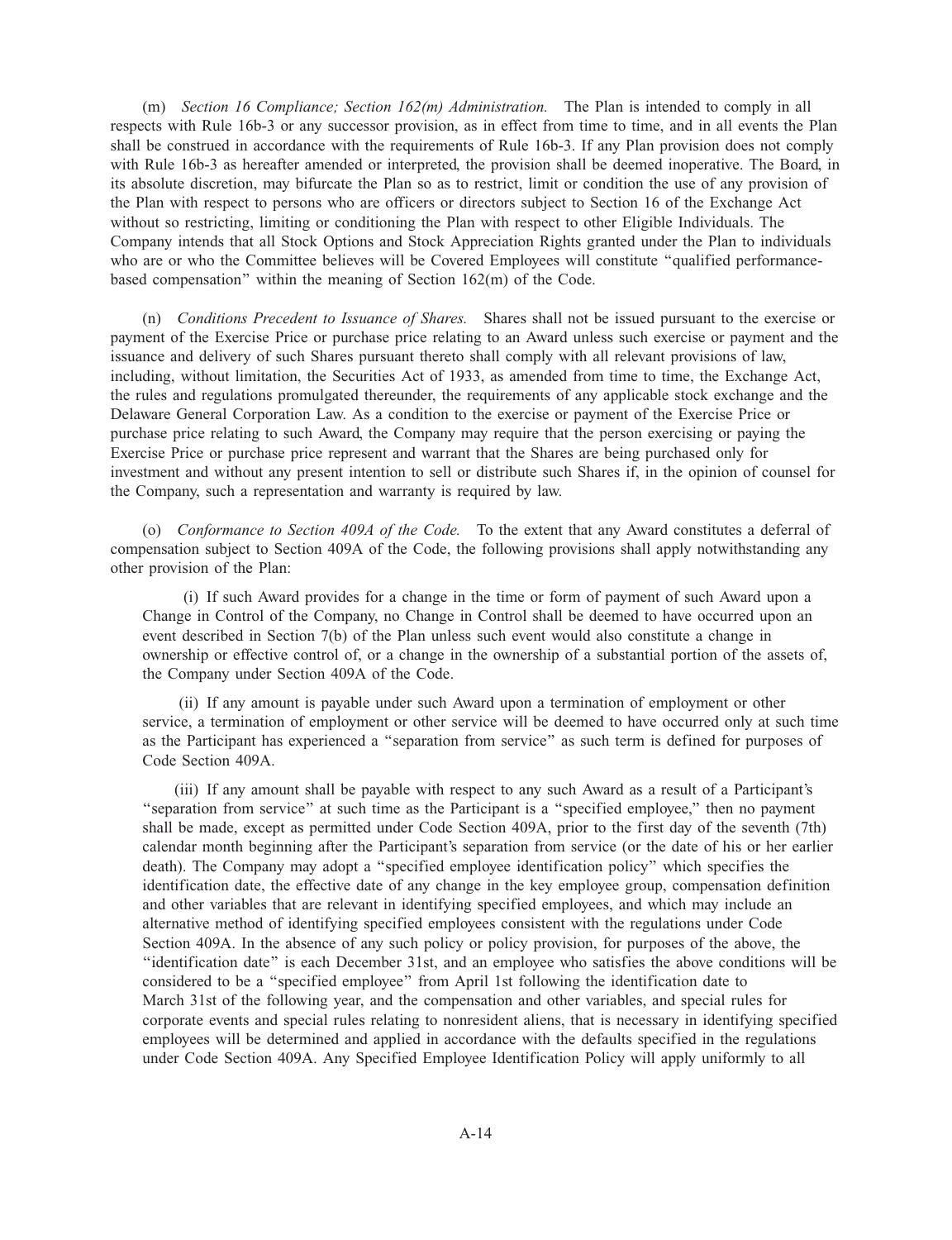nonqualified deferred compensation plans subject to Code Section 409A that are maintained by the Company or an Affiliate.

To the extent the Committee elects to exercise its discretion to permit or require a Participant to defer receipt of cash or Shares that would otherwise be due to him or her under the Plan upon the vesting or settlement of any Award, such deferral shall occur in accordance with a written plan, rules or procedures adopted for that purpose by the Committee. Any such plan, rules or procedures will be intended to comply with the requirements of Code Section 409A, including those with respect to the time when a deferral election may be made, the period of the deferral and the events that would result in the payment of the deferred amount.

(p) *Compensation Recovery Policy.* Awards and any compensation associated therewith may be made subject to forfeiture, recovery by the Company or other action pursuant to any compensation recovery policy adopted by the Board or the Committee at any time, including in response to the requirements of Section 10D of the Exchange Act and any implementing rules and regulations thereunder, or as otherwise required by law. Any Award Agreement evidencing an outstanding Award may be unilaterally amended by the Committee to comply with any such compensation recovery policy.

# **SECTION 11. Effective Date of Plan**

The Plan originally became effective in December 2003, and amendments to and/or restatements of the Plan were approved by the Company's stockholders and became effective on April 28, 2004, May 2, 2006, May 7, 2008, May 7, 2009. The Board approved the most recent amendment and restatement of the Plan on February 5, 2013, subject to approval by the Company's stockholders, and the Plan as so amended and restated shall be effective upon the date of such stockholder approval (the ''Effective Date''). If the Company's stockholders fail to approve such amendment and restatement of the Plan by June 30, 2013, the Plan will continue in effect in the form in which it existed immediately prior to that date.

# **SECTION 12. Term of the Plan**

The Plan will terminate on the tenth anniversary of the Effective Date or any earlier date of discontinuation or termination established pursuant to Section 9 of the Plan. However, unless otherwise expressly provided in the Plan or in an applicable Award Agreement, any Award theretofore granted may extend beyond such date, and the authority of the Committee provided for hereunder with respect to the Plan and any Awards, and the authority of the Board to amend the Plan, shall extend beyond the termination of the Plan.